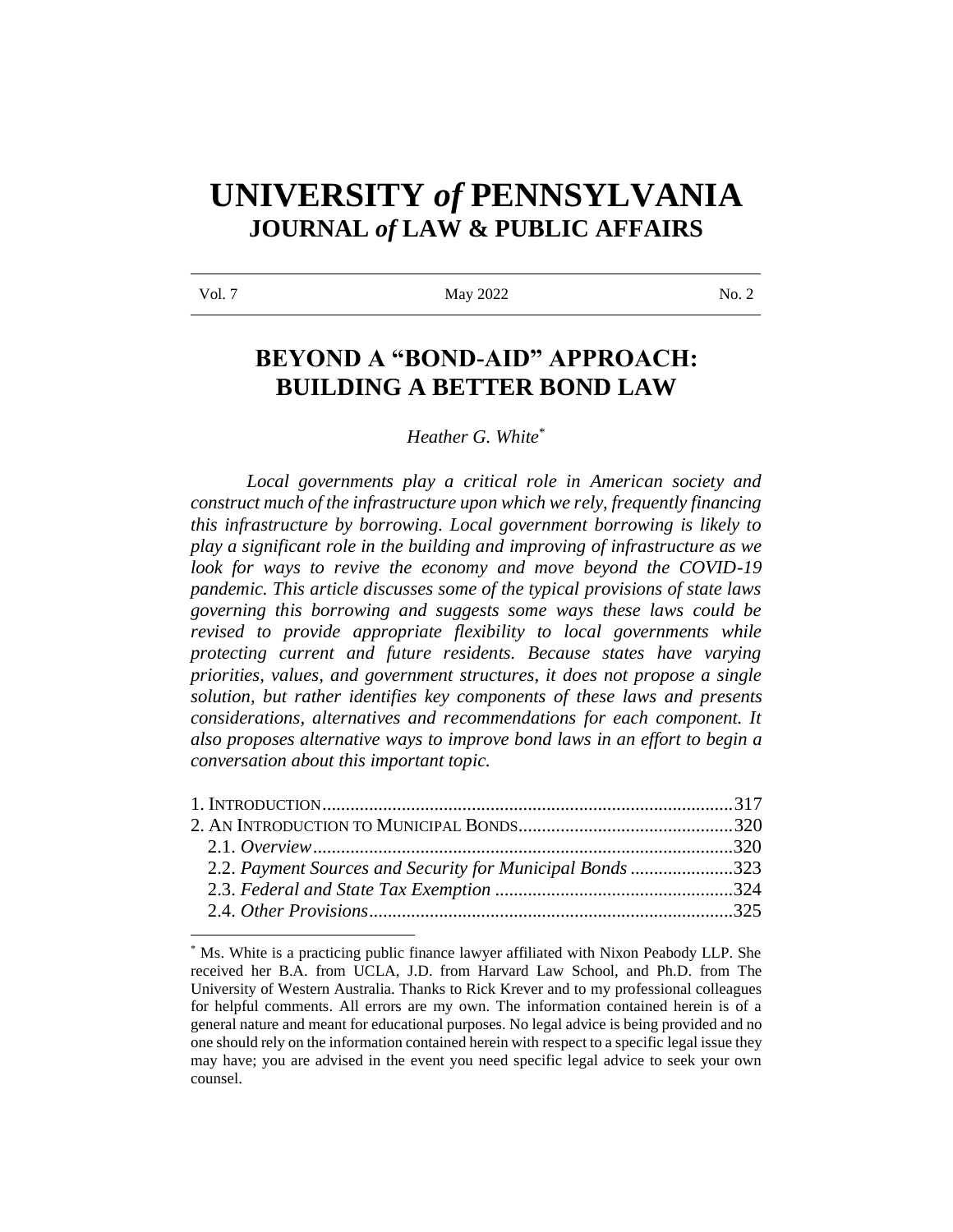| 3.3. Reasons for States to Regulate Local Government Borrowing330     |  |
|-----------------------------------------------------------------------|--|
|                                                                       |  |
|                                                                       |  |
|                                                                       |  |
|                                                                       |  |
|                                                                       |  |
|                                                                       |  |
|                                                                       |  |
|                                                                       |  |
| 4.3.2. Ensuring Public Opportunity to Participate339                  |  |
|                                                                       |  |
|                                                                       |  |
| 5. RESTRICTIONS ON THE ABILITY TO ISSUE DEBT: DEBT LIMITS AND VOTER   |  |
|                                                                       |  |
|                                                                       |  |
|                                                                       |  |
| 5.1.2. Debt Limits in Their Current Form Do More Harm Than Good       |  |
| and Should Be Replaced or, Better Yet, Eliminated, Wherever Possible  |  |
|                                                                       |  |
|                                                                       |  |
|                                                                       |  |
| 5.2.2. Voter Approval Requirements Should Be Carefully Considered     |  |
|                                                                       |  |
| 5.2.2.1. Benefits of Voter Approval Requirements348                   |  |
| 5.2.2.2. Drawbacks of Voter Approval Requirements350                  |  |
| 5.2.3. Voter Approval Requirements Should be Carefully Evaluated 354  |  |
| 5.3. Exceptions to Debt Limits and Voter Approval Have Distorted      |  |
|                                                                       |  |
| 6. REGULATION OF USE OF PROCEEDS, TERMS AND SALE OF BONDS 359         |  |
|                                                                       |  |
| 6.1.1. Public Purpose Requirements and Prohibitions on the Lending of |  |
|                                                                       |  |
|                                                                       |  |
|                                                                       |  |
|                                                                       |  |
|                                                                       |  |
|                                                                       |  |
|                                                                       |  |
| 6.2.3. Regulation of Final Maturity and Amortization 369              |  |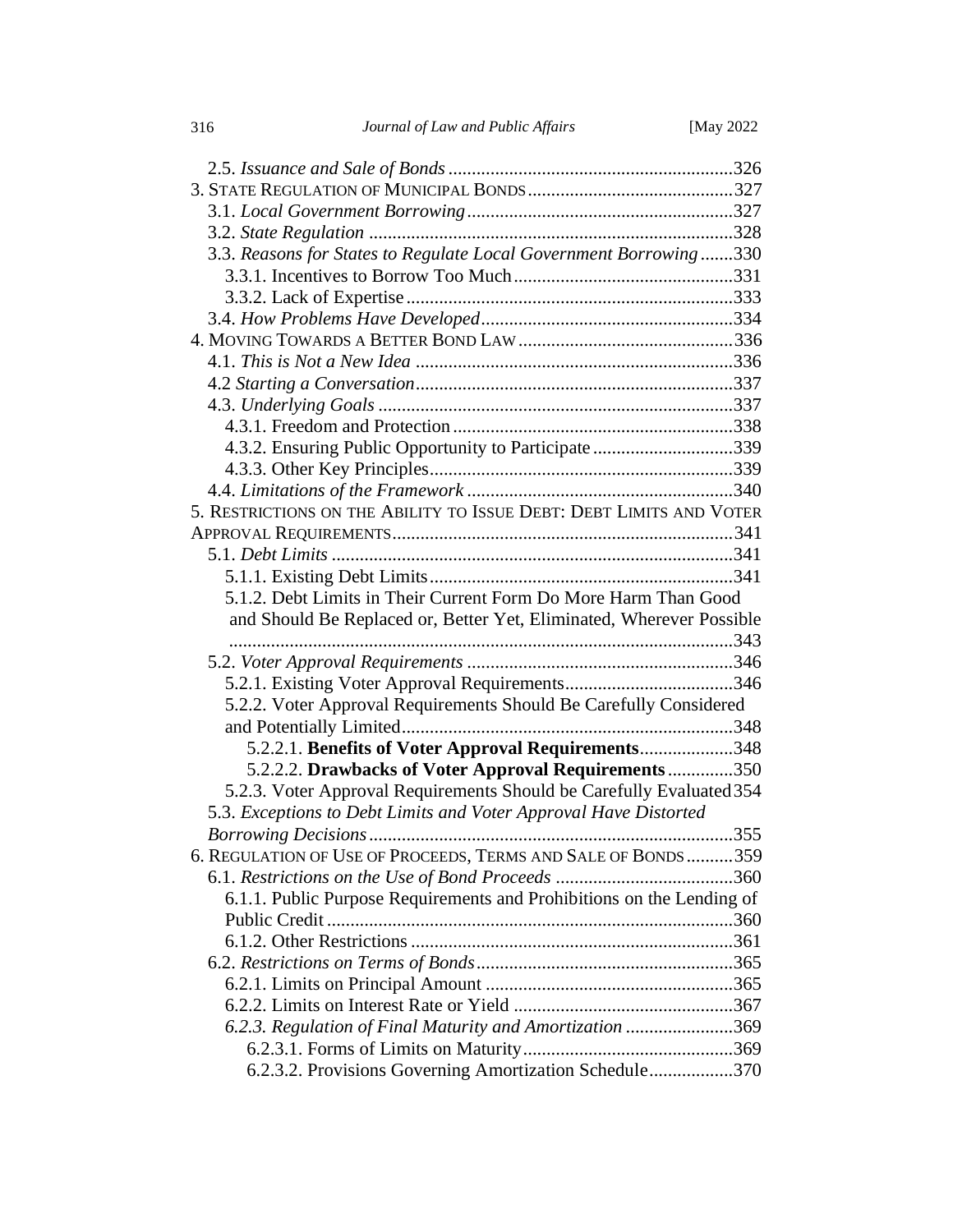| 6.2.3.3. Properly Drafted Restrictions on Maximum Term and         |      |
|--------------------------------------------------------------------|------|
| <b>Amortization Can Promote Interperiod Equity370</b>              |      |
|                                                                    |      |
|                                                                    |      |
|                                                                    |      |
|                                                                    | .377 |
| 7. THE APPROVAL PROCESS, INFORMATION AND OPPORTUNITIES FOR PUBLIC  |      |
|                                                                    | .382 |
|                                                                    |      |
| 7.2. Requirements for Information and Findings Before Issuance 383 |      |
| 7.3. Opportunities for Public Discussion and Waiting Periods384    |      |
| 7.4. Additional Information Requirements and Other Accountability  |      |
|                                                                    | .385 |
|                                                                    |      |
|                                                                    |      |
| 8.1.1. Wholesale Revision or Even a New Model Bond Law 386         |      |
|                                                                    |      |
|                                                                    |      |
|                                                                    |      |
| 8.2. Other Alternatives: Education and Guidance 388                |      |
|                                                                    |      |

#### **INTRODUCTION**

The COVID-19 pandemic has highlighted the important role that local governments play in our lives, thrusting county public health officials into the spotlight and causing us to turn to them and to other local officials to keep us safe. But local governments have long played a critical role in American society, providing services and facilities on which we rely, such as roads, bridges, schools, hospitals, fire and police protection, clean water, sewers, solid waste collection, electricity, airports, ports, and public transportation. Some local governments have transformed their regions with public transportation projects, bridges, stadiums, and other infrastructure projects. Local governments built the Golden Gate Bridge, the Los Angeles Aqueduct, and the Brooklyn Bridge.<sup>1</sup>

<sup>&</sup>lt;sup>1</sup> The Golden Gate Bridge was built by a local authority formed by six counties. *Special District Formed*, GOLDEN GATE BRIDGE HIGHWAY & TRANSP. DIST., https://www.goldengate.org/bridge/history-research/bridge-construction/special-districtformed/ [https://perma.cc/88PJ-ESVG]. Over 40 million vehicles cross the Golden Gate Bridge every year. *Annual Vehicle Crossings and Toll Revenues*, GOLDEN GATE BRIDGE HIGHWAY & TRANSP. DIST., https://www.goldengate.org/bridge/history-research/statisticsdata/annual-vehicle-crossings-toll-revenues/ [https://perma.cc/J7P2-EN3S]. The Los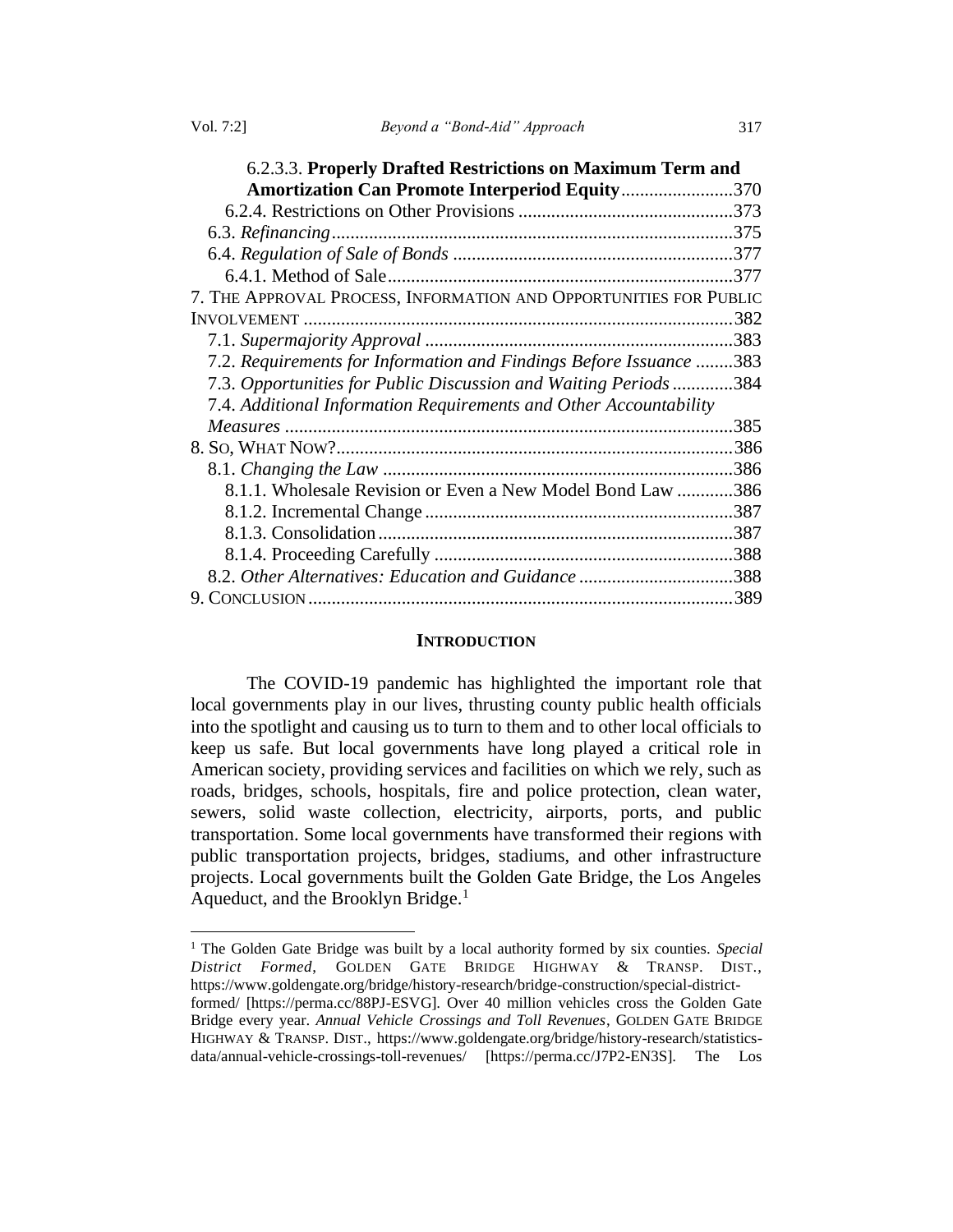State and local governments build and preserve much of the nation's public infrastructure (considerably more than the federal government does).<sup>2</sup> They borrow hundreds of billions of dollars annually to do so, usually in the form of long-term debt securities referred to as "municipal bonds."<sup>3</sup> Local governments are likely to play a critical role in moving past COVID-19 and the economic crisis it has created, and municipal bonds will be an essential tool for doing so.

Most states have constitutional and/or statutory restrictions on the amount and terms of debt that local governments within their borders may

Angeles Aqueduct was built by the City of Los Angeles, and some credit it with the dramatic growth of the city (albeit at great cost to the Owens Valley, from which the water for the city was acquired). *See* ALBERTA M. SBRAGIA, DEBT WISH: ENTREPRENEURIAL CITIES, U.S. FEDERALISM, AND ECONOMIC DEVELOPMENT 71 (1996) (noting that areas that wished to receive water had to agree to be annexed to the city and citing an expansion of the city from 43 to 422 square miles between 1906 and 1930); LES STANDIFORD, WATER TO THE ANGELS: WILLIAM MULHOLLAND, HIS MONUMENTAL AQUEDUCT, AND THE RISE OF LOS ANGELES xviii (2015) (suggesting that the man responsible for the construction of the aqueduct had "made such a place as Los Angeles possible"). The cities of Brooklyn (then a separate city) and New York both contributed to the financing and construction of the Brooklyn Bridge. *See* People ex rel. Murphy v. Kelly, 76 N.Y. 475, 480–87 (1879) (describing the cities' involvement during the early stages of construction); *City Pays Off Brooklyn Bridge of 1883; Interest Was Double Cost of Erecting It*, N.Y. TIMES, Nov. 3, 1956, at 25, available at https://www.nytimes.com/1956/11/03/archives/city-pays-off-brooklyn-bridge-of-1883-

interest-was-double-cost-of.html (noting that New York City had made its final debt service payment on bonds issued to construct the Brooklyn Bridge). In 2016, an average of over 100,000 vehicles crossed the Brooklyn Bridge each day. N.Y.C. DEP'T OF TRANSP., 2016 NEW YORK CITY BRIDGE TRAFFIC VOLUMES 61 (2018).

<sup>2</sup> State and local governments put in place approximately \$313.6 billion of new nonresidential construction and improvements in 2021, compared to \$23.6 billion of similar projects put in place by the federal government. *Annual Value of Federal Construction Put in Place 2012-2021* and *Annual Value of State and Local Construction Put in Place 2012- 2021*, U.S. CENSUS BUREAU, https://www.census.gov/construction/c30/historical\_data.html [https://perma.cc/U6AD-HXNC] (providing the cited financial information in spreadsheet files entitled "Annual," "2012-2021," "State and Local" [https://perma.cc/LQV8-JZPA] and "Federal" [https://perma.cc/8USH-BR2U]).

<sup>3</sup> *See* SEC. INDUS. & FIN. MKTS. ASS'N, 2021 CAPITAL MARKETS FACT BOOK 17 (2021) (indicating that state and local governments issued \$484.5 billion in long-term bonds in 2020); Andrew J. Ceresney's keynote address to the SEC:

<sup>[</sup>I]f your children attend a public school or a university; if you have been treated at a local hospital; if you have visited a library, park or sports facility; if your parents reside in an assisted living facility; if you took the subway, or drove on roads or bridges or through a tunnel today; even if you turned on your tap water this morning, you are likely seeing the tangible results and benefits of the municipal securities marketplace.

Andrew J. Ceresney, Dir., Div. of Enforcement, Sec. & Exch. Comm'n, Keynote Address at the Securities Enforcement Forum: The Impact of SEC Enforcement on Public Finance (Oct. 13, 2016), *available at* https://www.sec.gov/news/speech/speech-ceresney-10132016.html [https://perma.cc/AFU3-RF4T].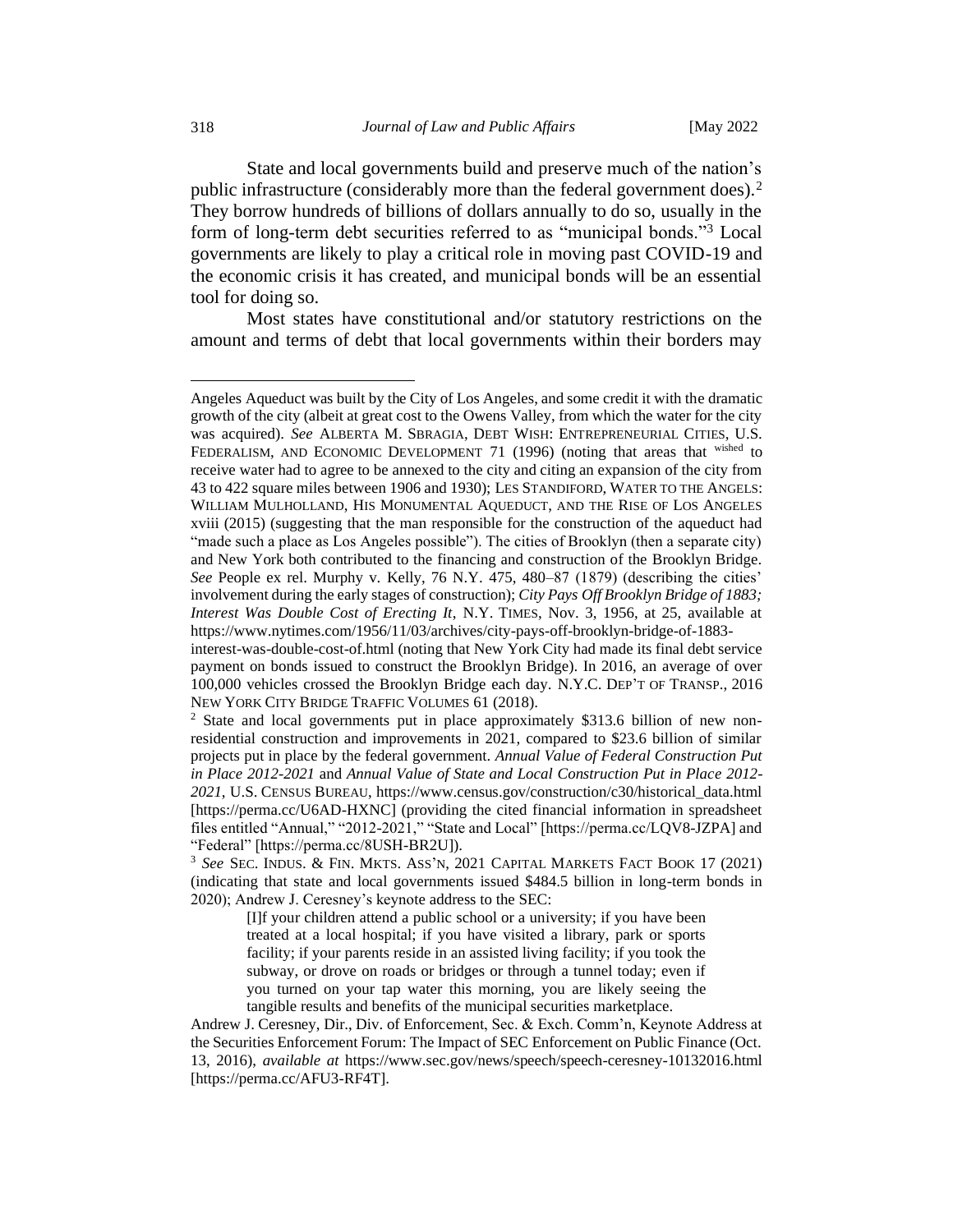issue.<sup>4</sup> These restrictions are intended to serve a variety of purposes, including promoting fiscally sound decision-making, reducing the risk of default, preventing excessive burdens on taxpayers, and promoting interperiod equity (the concept that the burden of paying for a facility should be spread fairly over period during which the facility is used).<sup>5</sup>

Because of the critical role that local government borrowing plays in the development of public infrastructure and likely will play in the recovery from the effects of the COVID-19 pandemic, and because of the volume of this borrowing, it is essential that the laws that govern local government borrowing (referred to herein as "bond laws") are clear and coherent, and that they set reasonable parameters while also providing sufficient flexibility to allow local governments to borrow in the most efficient way possible even as market conditions change. Unfortunately, not all existing bond laws meet these standards. This article discusses a range of existing bond laws and proposes improvements. Because states have varying priorities, values, and government structures, because state constitutions contain a variety of restrictions on local government borrowing that may be difficult to change, and because the types of bonds vary somewhat from state to state, this article does not propose a single solution for all states or all bonds. Rather, it identifies key components of laws governing municipal bonds and presents considerations, alternatives, and recommendations for each component. It is

<sup>4</sup> *See, e.g.,* U.S. ADVISORY COMM'N ON INTERGOVERNMENTAL REL., M-186, STATE LAWS GOVERNING LOCAL GOVERNMENT STRUCTURE AND ADMINISTRATION 10 (1993) (describing the prevalence of several types of restrictions, including debt limits, voter approval requirements, restrictions on the purposes for which debt can be used, maximum interest rates and maximum terms); James E. Spiotto, *The Role of the State in Supervising and Assisting Municipalities, Especially in Times of Financial Distress*, MUN. FIN. J. 1, 6–8 (2013) (discussing the limits states have placed on debt municipalities may issue and noting that all states except three have a limit on local government debt); Clayton P. Gillette, *Fiscal Home Rule*, 86 DENV. U. L. REV. 1241, 1255 (2009) ("Virtually every state constitution imposes limits on the amount of debt that its political subdivisions can issue in order to fund capital projects . . . .").

<sup>5</sup> *See, e.g.,* James A. Coniglio on the issue of constitutional municipal debt limitations: The traditional objective of constitutional debt limitations has been to prevent municipalities from improvidently contracting debts for other than ordinary current expenses of administration, and to restrict their borrowing capacity, and to prevent the creation of excessive debt, the carrying charges of which would fall on current revenues, and the principal on posterity.

James A. Coniglio, *Borrowing Authority of State and Local Governments, in* 1 STATE AND LOCAL GOVERNMENT DEBT FINANCING § 1.3, (2d ed.) (database updated Nov. 2020); Gillette, *supra* note 4, at 1256 (discussing the reasons debt limitations were created, including protecting taxpayers and promoting interperiod equity); Spiotto, *supra* note 4, at 10 (identifying prevention of financial crises and defaults as a reason for the imposition of debt limits). The reasons states have laws concerning local government borrowing are discussed in greater detail in Section 3.3.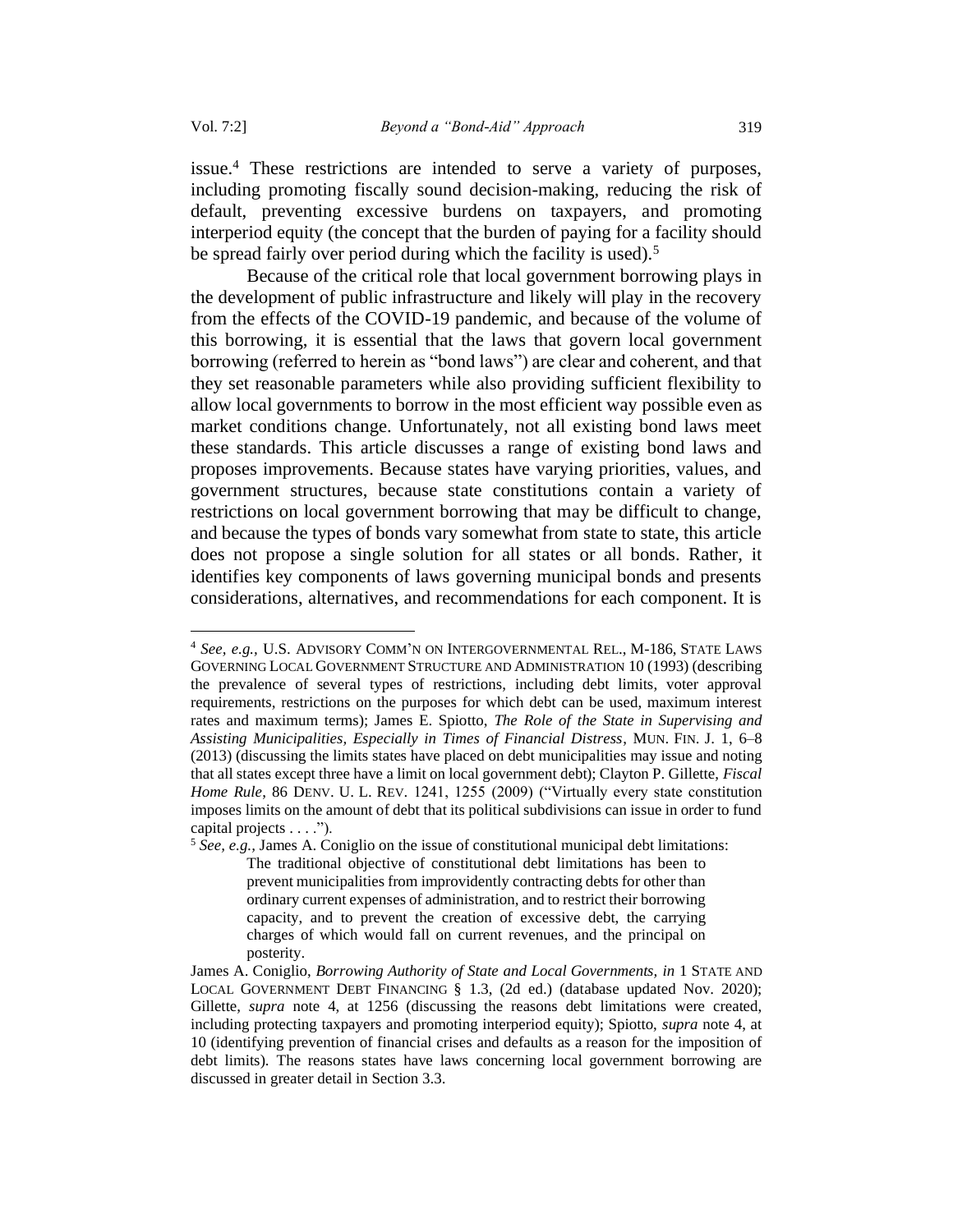intended to start a thoughtful conversation about what modifications to bond laws would be desirable and achievable.

Following this introduction (Part 1), Part 2 of this article provides a brief overview of municipal bonds and Part 3 briefly describes the laws governing them and highlights some of the problems with these laws.

Part 4 identifies and discusses the aims to be achieved by improved bond laws. One key objective of these laws should be providing appropriate flexibility for local governments to innovate, make decisions and adapt to changing circumstances while protecting citizens (including future citizens) from poor decisions made by local governments. A second critical objective is ensuring that citizens have the opportunity to be aware of and involved in local government borrowing decisions. These objectives are more likely to be achieved if different types of borrowing and different local governments are treated the same way unless there are clear reasons not to do so; legislation is not unduly complicated; and laws are flexible enough that local governments can adapt to changing market conditions.

Parts 5-7 each address different aspects of bond laws. Part 5 addresses restrictions on the ability to issue debt. Part 6 covers laws regulating bonds, including those relating to the use of proceeds, restrictions on terms of bonds such as maturity, amortization, and interest rate, and on the process of selling bonds. Part 7 focuses on the process for governing boards to approve bonds, information requirements, and opportunities for community involvement. Each section discusses some existing approaches to bond laws and alternatives.

While it might be ideal for a state to adopt one cohesive set of laws for the issuance of municipal bonds, this may not be a realistic political option. Therefore, Part 8 discusses ways to improve state bond laws short of wholesale revision. These improvements can still provide great benefit to local governments that issue bonds and, more important, to their citizens.

## **2. AN INTRODUCTION TO MUNICIPAL BONDS**

## *2.1. Overview*

"Municipal bonds" generally refers to debt securities issued by state or local governments.<sup>6</sup> However, this article focuses on securities issued by local governments and uses the term to refer to that debt.<sup>7</sup> There are more

<sup>6</sup> *Glossary of Municipal Securities Terms: Municipal Bond*, MUN. SEC. RULEMAKING BD., https://www.msrb.org/Glossary/Definition/MUNICIPAL-BOND.aspx [https://perma.cc/ 9NSE-KP4P].

<sup>7</sup> While the term "bonds" typically refers only to debt securities sold to the public, for simplicity's sake in this article it also refers to borrowing from financial institutions.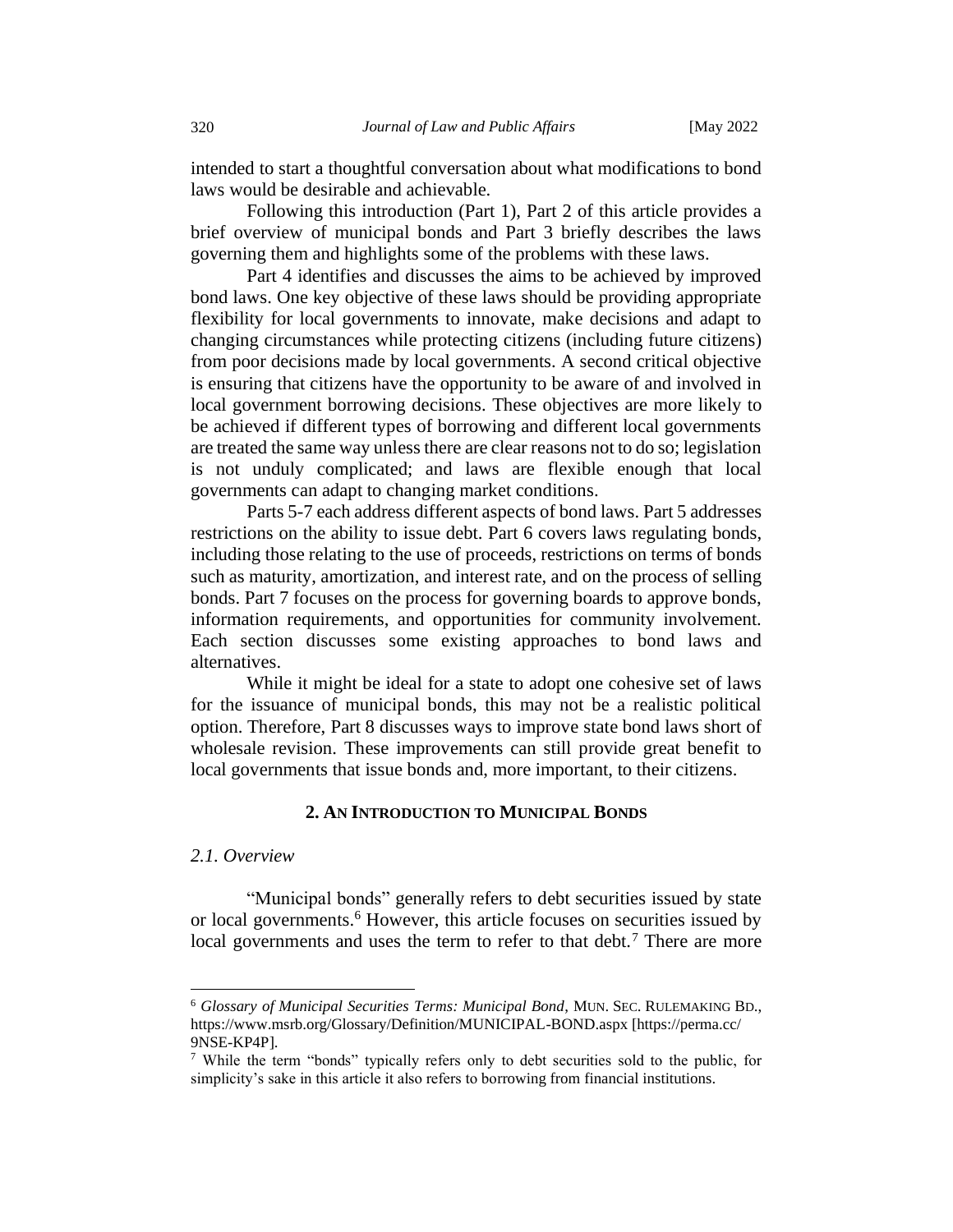than 90,000 local governments in the United States. <sup>8</sup> Many local governments have overlapping territory. For example, a piece of property could be within a county, a city, a school district and one or more other special districts.<sup>9</sup>

Local governments issue bonds primarily to finance capital projects and to refinance existing debt,  $10$  though they are sometimes issued for other purposes. They typically (though not always) have a maturity of more than

<sup>8</sup> U.S. CENSUS BUREAU, FROM MUNICIPALITIES TO SPECIAL DISTRICTS, OFFICIAL COUNT OF EVERY TYPE OF LOCAL GOVERNMENT IN 2017 CENSUS OF GOVERNMENTS 2 (2019), https://www.census.gov/content/dam/Census/library/visualizations/2019/econ/from\_munici palities\_to\_special\_districts\_america\_counts\_october\_2019.pdf [https://perma.cc/E2PM-6TKE]. Counties, municipalities and townships provide general governmental services, such as courts, jails, law enforcement, public health, welfare, hospitals, airports, streets and highways, parks, libraries and environmental protection within a particular area. *Definitions: Local Purpose Governments*, U.S. CENSUS BUREAU, https://www.census.gov/newsroom/ cspan/govts/20120301\_cspan\_govts\_def\_3.pdf [https://perma.cc/Q9HJ-595U]; U.S. ADVISORY COMM'N ON INTERGOVERNMENTAL RELATIONS, *supra* note 4, at 1. These are sometimes referred to as "general governments." Special districts are created for a more limited purpose or purposes, such as fire protection, transportation, water supply or parks. *Id.* at 2-3; U.S. CENSUS BUREAU, *supra* note 5, at 2–5.

<sup>9</sup> *See, e.g.,* CTY. OF MONTEREY, MONTEREY COUNTY TAX RATES FOR FISCAL YEAR 2020-21 (2021), *available at* https://www.co.monterey.ca.us/home/showpublisheddocument?id= 98164 [https://perma.cc/4CTN-62X6] (identifying the cities, redevelopment agencies, school districts, community colleges, county services areas, water resources agency and other special districts within the county and showing the overlap between various local governments in the county); SAN JUAN UNIFIED SCH. DIST., \$30,000,000 GENERAL OBLIGATION BONDS, ELECTION OF 2012, SERIES 2020, \$150,000,000 GENERAL OBLIGATION BONDS, ELECTION OF 2016, SERIES 2020 & \$143,090,000 2020 GENERAL OBLIGATION REFUNDING BONDS (FEDERALLY TAXABLE) OFFICIAL STATEMENT 30 (Oct. 15, 2020), *available at* https://emma.msrb.org/P21409591-P11111346-P11521176.pdf [https://perma. cc/46NV-7TMR] (identifying the various debt issued by other local governments that have territory overlapping with all or part of the district, including a community college district, park district, county, cities and other special districts); THE CNTY. OF COOK, ILL. \$101,820,000 GENERAL OBLIGATION REFUNDING BONDS, SERIES 2018 OFFICIAL STATEMENT 29 (Jan. 18, 2018), *available at* https://emma.msrb.org/ER1119813-ER875890- ER1276531.pdf [https://perma.cc/3NJZ-X9AC] (identifying debt of other local governments with territory overlapping that of the county, including a city, board of education, park district, community college system, water reclamation district and forest preserve district).

<sup>&</sup>lt;sup>10</sup> GRANT A. DRIESSEN, CONG. RSCH. SERV., RL 30638, TAX-EXEMPT BONDS: A DESCRIPTION OF STATE AND LOCAL GOVERNMENT DEBT 1, 6 (2018). State and local governments also issue shorter term debt, typically referred to as "notes." *Glossary of Municipal Securities Terms: Note*, MUN. SEC. RULEMAKING BD., http://www.msrb.org/ Glossary/Definition/NOTE.aspx [https://perma.cc/PVE2-PFM4]. While short-term debt is not the focus of this article and is not addressed in the proposed framework for laws governing municipal bonds, some of the principles discussed also apply to short-term debt.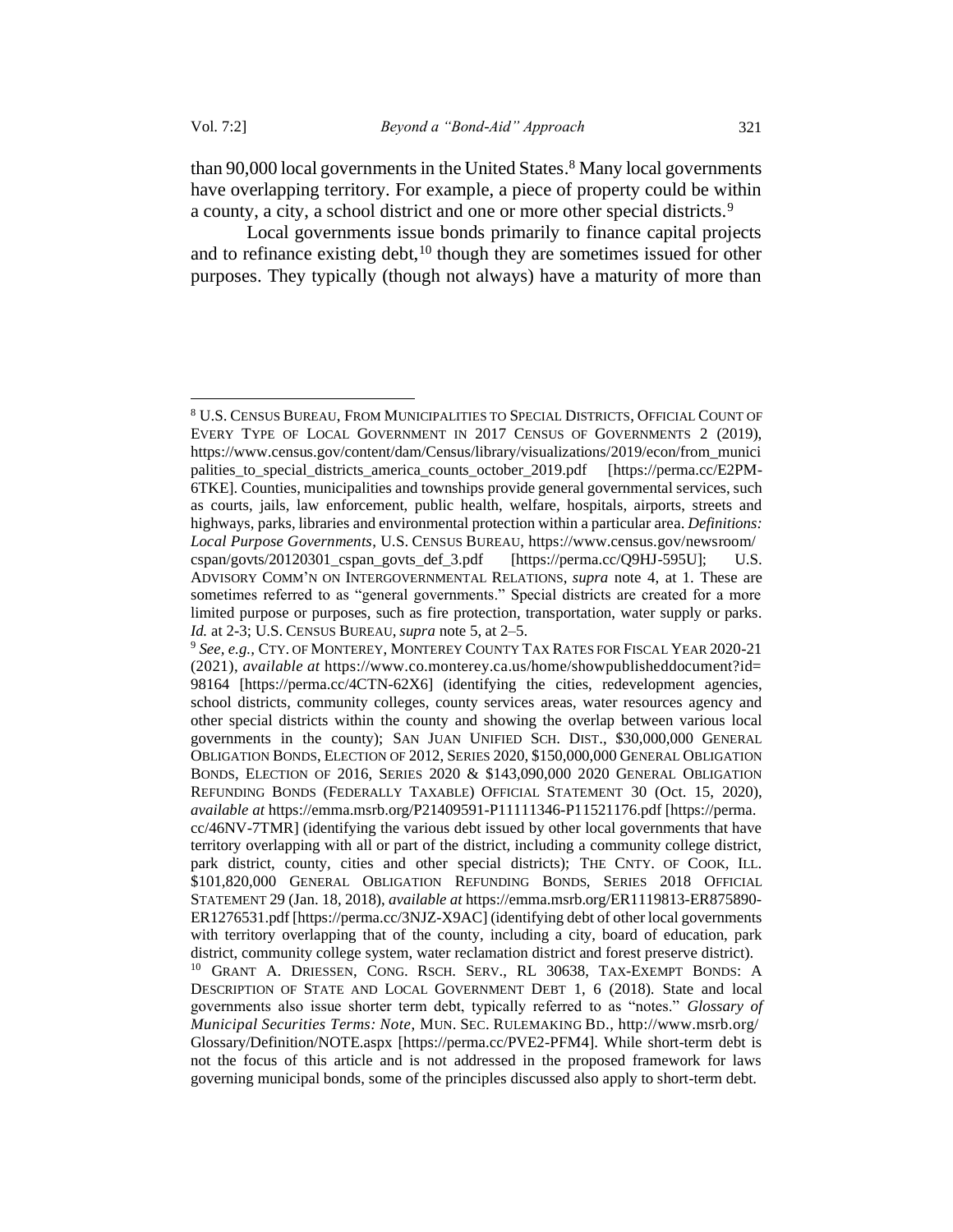three years;<sup>11</sup> many bonds have a significantly longer term, frequently up to thirty years and sometimes even longer.

Municipal bonds are issued in a face amount (also referred to as a "principal amount" or a "par amount") that is payable upon maturity or earlier prepayment.<sup>12</sup> Municipal bonds may bear interest at a rate that does not change (a "fixed rate bond") or at a rate that changes periodically based on market conditions or a predetermined index (a "variable rate bond").<sup>13</sup> Interest is paid by the issuer of the bond to the purchaser of the bond, usually semiannually for fixed rate bonds.<sup>14</sup>

Municipal bonds are sometimes (in my experience, usually) sold at a price lower or higher than their face amount (at a "discount" or "premium," respectively).<sup>15</sup> Thus, the amount received by the issuer from the sale may be lower or higher than the principal amount of the bonds sold, and the rate of return for the investor may be higher or lower than the interest rate on the bonds. Municipal bonds are typically sold to investors based on the "yield" of the bond, the annual rate of return taking into account not only the interest rate on the bond but also any discount or premium.<sup>16</sup> Discounts and premiums can make bonds more attractive to investors.<sup>17</sup> For example, some

<sup>&</sup>lt;sup>11</sup> *Glossary of Municipal Securities Terms: Bond*, MUN. SEC. RULEMAKING BD., http://www.msrb.org/Glossary/Definition/BOND.aspx [https://perma.cc/8B9J-DCEU]; *Short Term or Short Term Range*, MUN. SEC. RULEMAKING BD., http://www.msrb.org/ Glossary/Definition/SHORT-TERM-OR-SHORT-TERM-RANGE.aspx [https://perma.cc/ NF2C-NRGP].

<sup>&</sup>lt;sup>12</sup> *Glossary of Municipal Securities Terms: Principal*, MUN. SEC. RULEMAKING BD., http://www.msrb.org/Glossary/Definition/PRINCIPAL.aspx [https://perma.cc/VZJ3- SZCW]. For discussion of prepayment (also referred to as redemption) provisions, *see infra* text accompanying notes 33-34.

<sup>&</sup>lt;sup>13</sup> SEC. & EXCH. COMM'N, REPORT ON THE MUNICIPAL SECURITIES MARKET 8 (2012); *Glossary of Municipal Securities Terms: Fixed Rate*, MUN. SEC. RULEMAKING BD., http://www.msrb.org/glossary/definition/fixed-rate.aspx [https://perma.cc/NMK8-95W3]; *Glossary of Municipal Securities Terms: Variable Rate*, MUN. SEC. RULEMAKING BD., http://www.msrb.org/glossary/definition/variable-rate.aspx [E**rror! Hyperlink reference not valid.**https://perma.cc/AL2Z-49ZH].

<sup>&</sup>lt;sup>14</sup> Glossary of Municipal Securities Terms: Interest Payment Date, MUN. SEC. RULEMAKING BD., http://www.msrb.org/Glossary/Definition/INTEREST-PAYMENT-DATE.aspx [https://perma.cc/9U2Z-3URK]. Sometimes interest is added to principal and itself bears interest until it is paid at or near maturity. Bonds that accrete interest in this matter are referred to as capital appreciation bonds and are discussed in detail in Heather G. White, *Getting Local Governments Where They Need to Go Without Taxing Taxpayers for a Ride: "CABs," Why They Are Used, and What Can Be Done to Prevent Their Misuse*, 49 ST. MARY'S L.J. 363 (2018).

<sup>15</sup> *The Underwriting Process*, MUN. SEC. RULEMAKING BD., http://msrb.org/Education Center/Municipal-Market/Lifecycle/Primary/Underwriting-Process.aspx [https://perma.cc/ 3FDR-XPC5] (last visited Mar. 19, 2022).

<sup>&</sup>lt;sup>16</sup> *Id.*, NEIL O'HARA, SEC. INDUS. & FIN. MKTS. ASS'N, THE FUNDAMENTALS OF MUNICIPAL BONDS 281 ( $6<sup>th</sup>$  ed. 2012) (definition of "yield").

<sup>17</sup> O'HARA, *supra* note 16, at 82.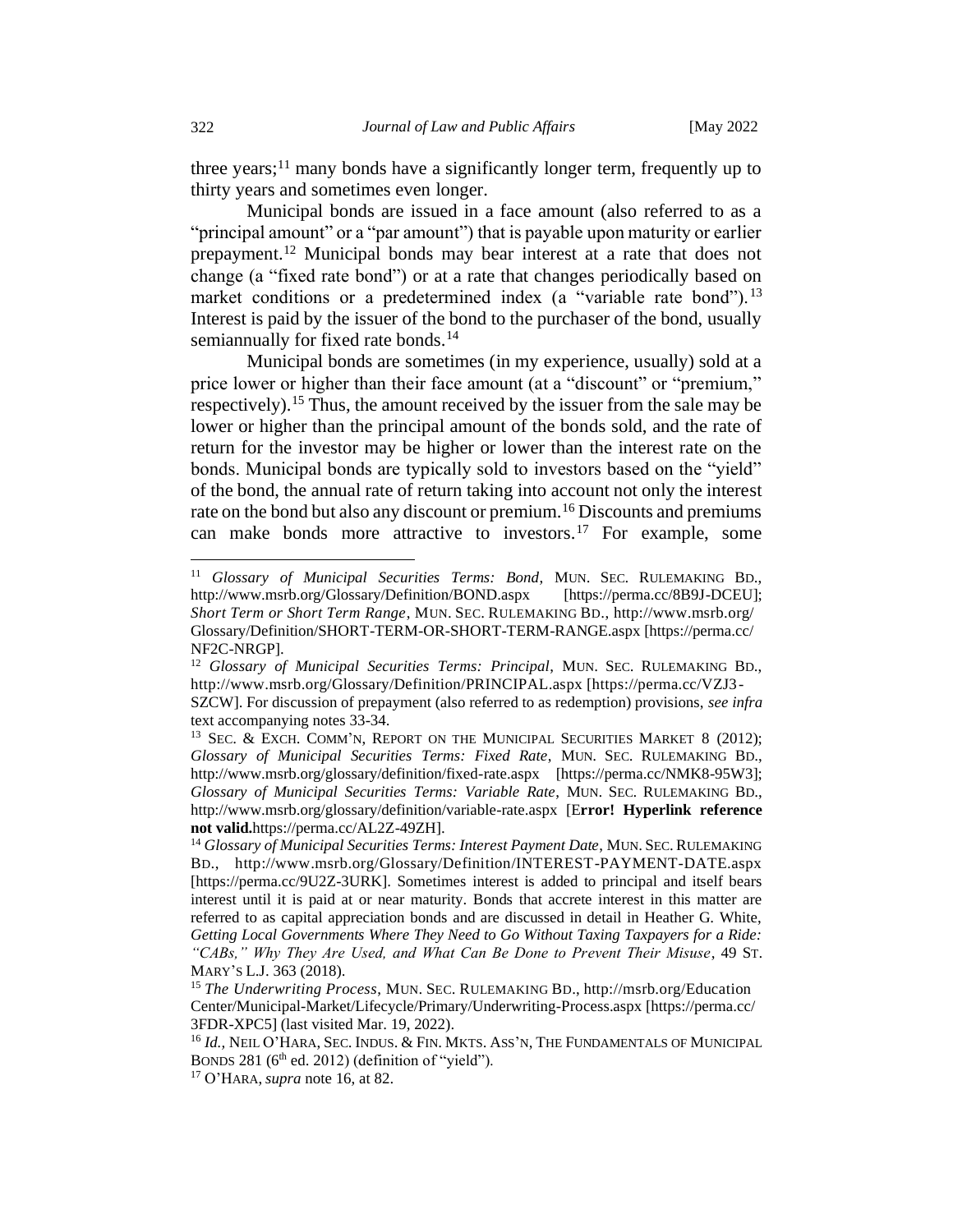institutional investors prefer to buy long-term bonds that are priced at a premium.<sup>18</sup>

Bonds are usually issued in a group (referred to as a series) with different maturities.<sup>19</sup> Sometimes a single issuance consists of more than one series, particularly when the bonds being issued have different characteristics, such as being issued for different purposes or having different  $\text{tax-exempt status.}^{20}$ 

Principal of each bond is typically paid at maturity or over a period of years leading up to maturity.<sup>21</sup> However, because bonds are usually issued in a series with multiple maturities, principal payments are typically made over the life of a series of bonds, though the amount of such payments may vary from year to year.

### *2.2. Payment Sources and Security for Municipal Bonds*

Principal and interest on municipal bonds may be payable from a single source or a combination of sources, such as property taxes, sales taxes or other taxes, the local government issuer's general fund, or revenues from a particular project, such as a utility system or an airport.<sup>22</sup> Bonds payable from property taxes and/or from all legally available funds of the issuer are referred to as "general obligation bonds."<sup>23</sup> Bonds payable from a particular revenue stream, such as a sales tax, hotel tax or other tax, revenues generated by a particular project or enterprise, or rent payments made on particular

<sup>18</sup> *Bond Pricing – The Problem with Premium Pricing*, WM FIN. STRAT., http://www.munibondadvisor.com/PremiumPricing.htm [https://perma.cc/Y8HM-Q5CA] (last visited Mar. 19, 2022).

<sup>19</sup> *See* Andrew Ang & Richard C. Green, *Lowering Borrowing Costs for States and Municipalities through CommonMuni*, HAMILTON PROJ. 10, (Feb. 2011), https://www.hamiltonproject.org/assets/legacy/files/downloads\_and\_links/THP\_ANG-

GREEN\_DiscusPape\_Feb2011.pdf [https://perma.cc/CA3H-WXNS] ("Since 1995, the average municipal bond series has contained thirteen separate bonds, with the top 5 percent of bond series comprising more than twenty-five separate bonds.")

<sup>20</sup> *Glossary of Municipal Securities Terms: Issue*, MUN. SEC. RULEMAKING BD., http://www.msrb.org/glossary/definition/issue.aspx [https://perma.cc/9QBW-Q3Q4] (last visited Mar. 19, 2022).

<sup>&</sup>lt;sup>21</sup> Payment of principal over a period of years leading up to maturity is referred to as "mandatory sinking fund redemption." Payments are allocated to investors by lot. O'HARA, *supra* note 16, at 273.

 $22$  This article provides only a general overview of the types of local government debt. For additional detail, *see generally* Robert S. Amdursky, Clayton P. Gillette & G. Allen Bass, MUNICIPAL DEBT FINANCE LAW: THEORY AND PRACTICE  $\S$ § 1.3, 4.4–4.12, 4.14 ( $2<sup>nd</sup>$  ed., 2020-2 Cum. Sup.); CAL. DEBT & INV. ADVISORY COMM'N, CDIAC NO. 19.05, CALIFORNIA DEBT FINANCING GUIDE ch. 3 (2019).

<sup>&</sup>lt;sup>23</sup> NAT'L ASS'N OF BOND LAWYERS, GENERAL OBLIGATION BONDS: STATE LAW, BANKRUPTCY AND DISCLOSURE CONSIDERATIONS  $i$ -ii (2014).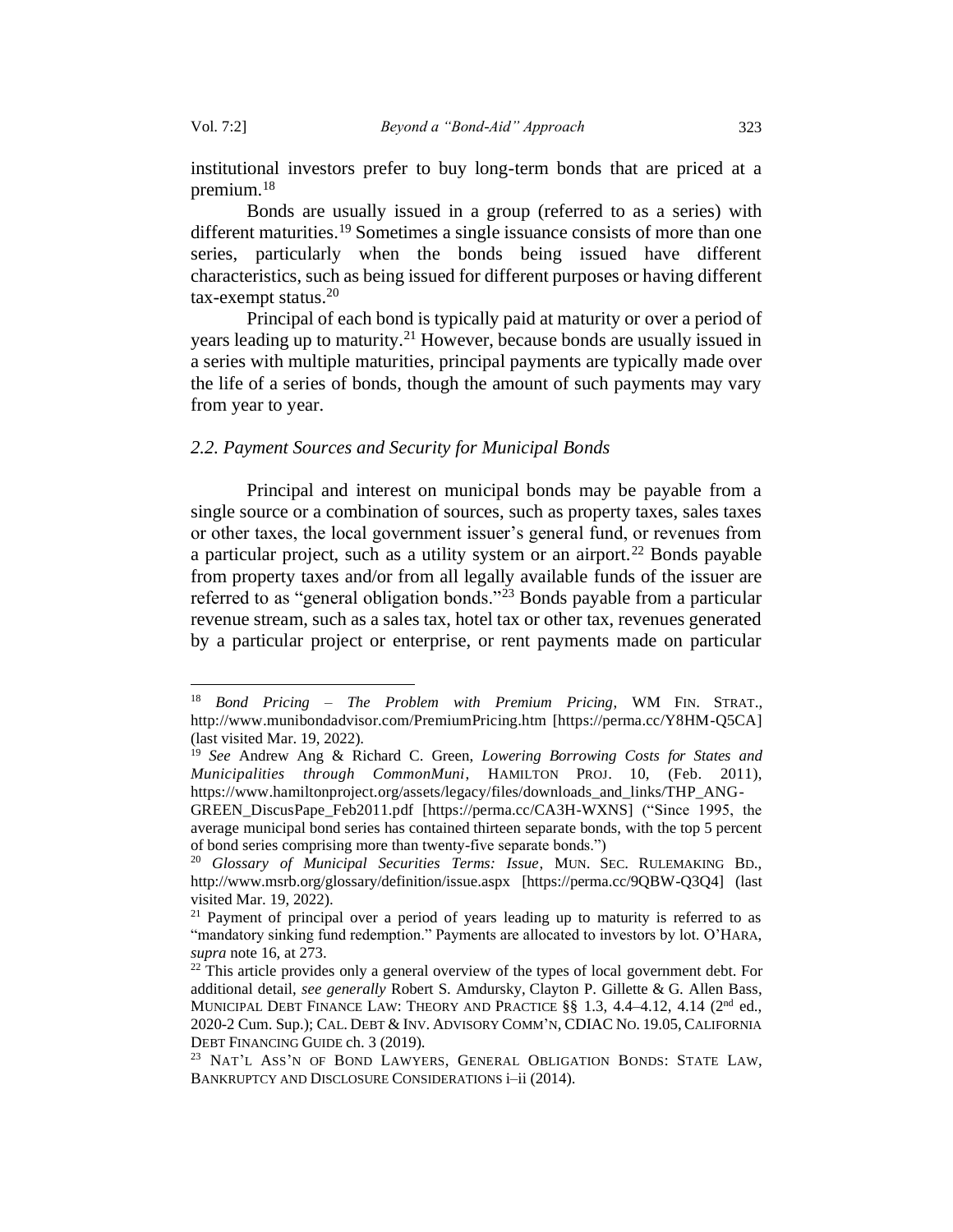property, or from a combination of such sources, are called "revenue bonds."<sup>24</sup> Some revenue bonds, called "lease revenue bonds," are paid from rent under a lease; in some circumstances that lease is from the local government issuer to another local government, and the rent is payable from all legally available funds of the renting local government.<sup>25</sup> Some bonds are hybrid in nature, payable primarily from a stream of revenues or, if that stream is not sufficient, from property taxes.<sup>26</sup>

Payment of principal and interest and on some municipal bonds is guaranteed by a bank or a bond insurer.<sup>27</sup> Sometimes, issuers establish a reserve fund from which funds can be drawn to pay debt service if other funds are not available.<sup>28</sup>

### <span id="page-9-0"></span>*2.3. Federal and State Tax Exemption*

The U.S. federal government and state governments subsidize most local government borrowing. The federal government reduces the cost to state and local governments of issuing debt by making interest earnings on most of such debt (referred to as "tax-exempt debt" or "tax-exempt bonds") exempt from federal income tax.<sup>29</sup> Tax-exempt debt typically bears interest at a lower rate than taxable debt of identical credit quality because lenders receive the benefit of tax exemption.<sup>30</sup> Interest on most state and local

<sup>24</sup> *See* AMDURSKY ET AL., *supra* note 22, at § 1.3.4 (describing a variety of revenue bonds). Some revenue bonds are payable solely from loan payments or lease payments made by a nongovernmental borrower in what is referred to as a "conduit financing." CAL. DEBT & INV. ADVISORY COMM'N, *supra* note 22, at § 3.3.9. These financings are beyond the scope of this article. These financings allow nongovernmental entities to take advantage of the lower interest rates on tax-exempt bonds (*see infra* Sectio[n 0\)](#page-9-0).

<sup>25</sup> *See* CAL. DEBT & INV. ADVISORY COMM'N, *supra* note 22, at § 3.6.1 (describing financing leases and noting that sometimes the leased property is owned by the renting local government, which leases the property to the lessor and then subleases it back). Certificates of participation have a similar structure to lease revenue bonds. *Id.* at § 3.6.3. They are not addressed separately in this article.

<sup>26</sup> AMDURSKY ET AL., *supra* note 22, at § 1.3.4.

<sup>27</sup> SEC. & EXCH. COMM'N, *supra* note 13, at 10-11. For more information regarding bond insurance, letters of credit and other support, *see* CAL. DEBT & INV. ADVISORY COMM'N, *supra* note 22, at § 2.3.2.

<sup>28</sup> CAL. DEBT & INV. ADVISORY COMM'N, *supra* note 22, at § 2.4.4.

 $29$  In 2011, 90.6% of state and local government securities were issued on a tax-exempt basis. SEC.&EXCH.COMM'N,*supra* note 13, at 11. In 2017, the loss of federal tax revenue resulting from the exemption from income of interest on public purpose tax-exempt bonds was \$28.6 billion. DRIESSEN, *supra* note 10, at 3.

<sup>30</sup> *See* DRIESSEN,*supra* note 10, at 1 (explaining that investors are willing to receive a lower interest rate on tax-exempt bonds because their returns after taxes are the same as if they had received interest at a higher rate but had to pay taxes on the interest).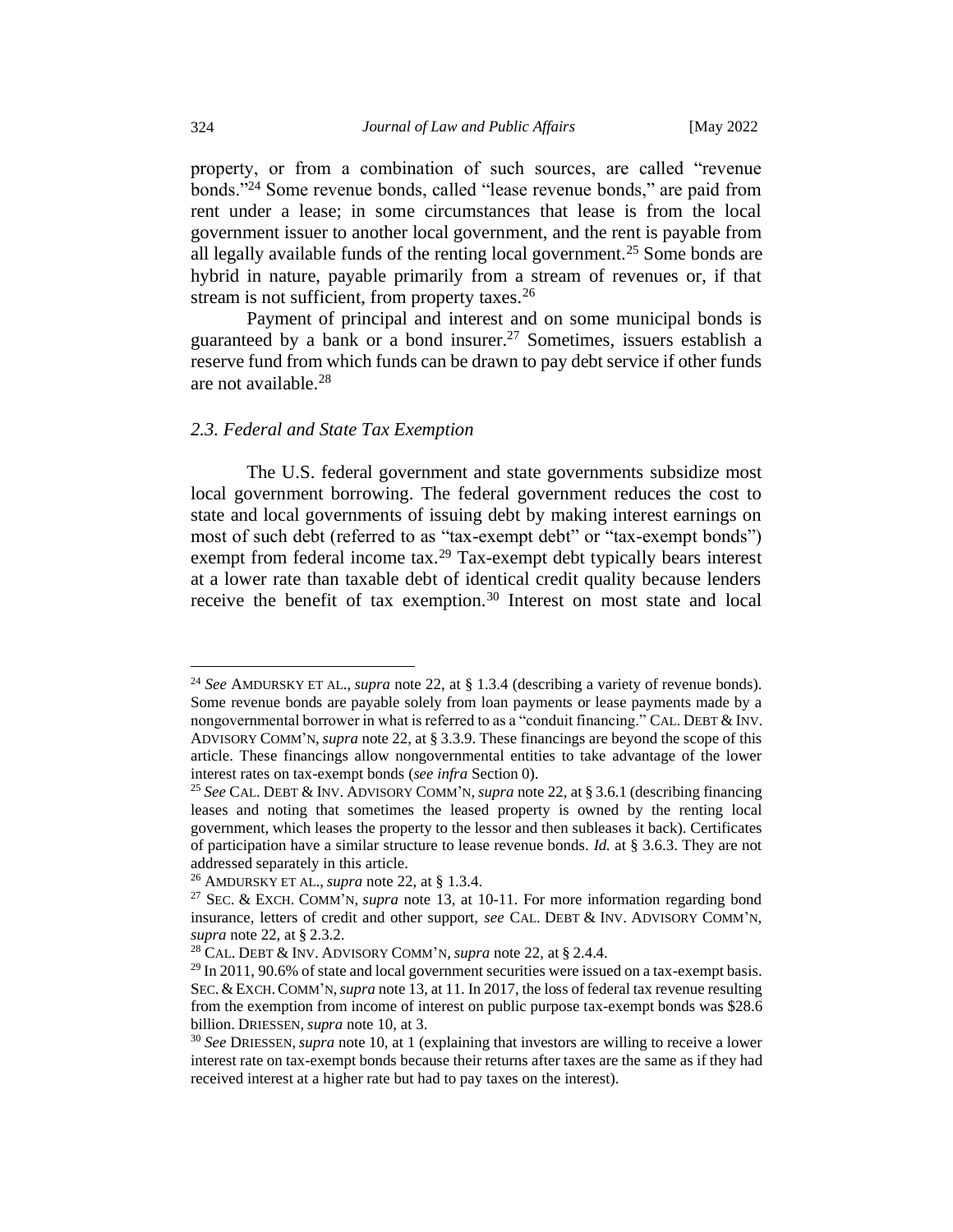<span id="page-10-0"></span>government debt is also exempt from home state taxation.<sup>31</sup> Tax-exempt bonds are subject to extensive requirements under the Internal Revenue Code of 1986 and related regulations.<sup>32</sup>

#### *2.4. Other Provisions*

Sometimes, the local government issuing bonds may have the option to prepay them or may be obligated to do so upon the occurrence of specified events or on a predetermined schedule.<sup>33</sup> Such prepayment is referred to as "redemption". While these provisions vary, issuers often have a right to elect to redeem bonds without paying a premium approximately ten years after the date the bonds were issued. $34$  Bondholders, particularly those holding variable rate bonds, may have the right to require the issuer to repurchase their bonds at certain times or under specified circumstances.<sup>35</sup>

The terms of municipal bonds are contained in bond resolutions, indentures, trust agreements or other agreements, which generally also contain provisions regarding (among other things) the use of proceeds of the bonds, the security and source of payment for the bonds, terms of a reserve fund (if any), events of default, remedies, and covenants of the issuer.  $36$ 

Local governments sometimes enter into interest rate swaps (agreements to exchange periodic interest payments, for example with one party making payments at a fixed interest rate and the other at a variable rate) and other derivative arrangements in connection with their bonds.<sup>37</sup> Local governments use these for a variety of reasons, including attempting to manage exposure to interest rate risk, better matching assets and liabilities, endeavoring to reduce net interest costs, generating cash and locking in current interest rates.<sup>38</sup> However, swaps entail risks to local governments, including the potential that the local government could have to make a substantial payment if the agreement is terminated (even if the termination is

<sup>31</sup> Daniela Pylypczak-Wasylyszyn, *Are Municipal Bonds Exempt from State Taxes?*, MUNICIPALBONDS.COM (June 24, 2015), http://www.municipalbonds.com/taxeducation/tax-exemption-from-state-income-taxes [https://perma.cc/R66H-4KX7]; Nadav Shoked, *Debt Limits' End*, 102 IOWA L. REV. 1239, 1289–90 (2017).

<sup>32</sup> For a description of some key requirements, *see generally* CAL. DEBT & INV. ADVISORY COMM'N, *supra* note 22, at ch. 4. These regulations are not addressed in this article except where relevant to discussion of state bond laws.

<sup>33</sup> *See id.* at § 2.3.1 (describing common redemption provisions).

<sup>34</sup> *Id.* at § 2.3.1.3.

<sup>35</sup> *See id.* at § 3.4.2.2 (describing variable rate bonds with a tender feature).

<sup>36</sup> *See id.* at § 2.4 (describing a variety of provisions included in bond documents).

<sup>37</sup> JUSTIN MARLOWE, WILLIAM C. RIVENBARK & A. JOHN VOGT, CAPITAL BUDGETING AND FINANCE 200 (2009); SEC. & EXCH. COMM'N, *supra* note 13, at 8.

<sup>38</sup> CAL. DEBT & INV. ADVISORY COMM'N, *supra* note 22, at § 2.3.3; SEC. & EXCH. COMM'N, *supra* note 13, at 8.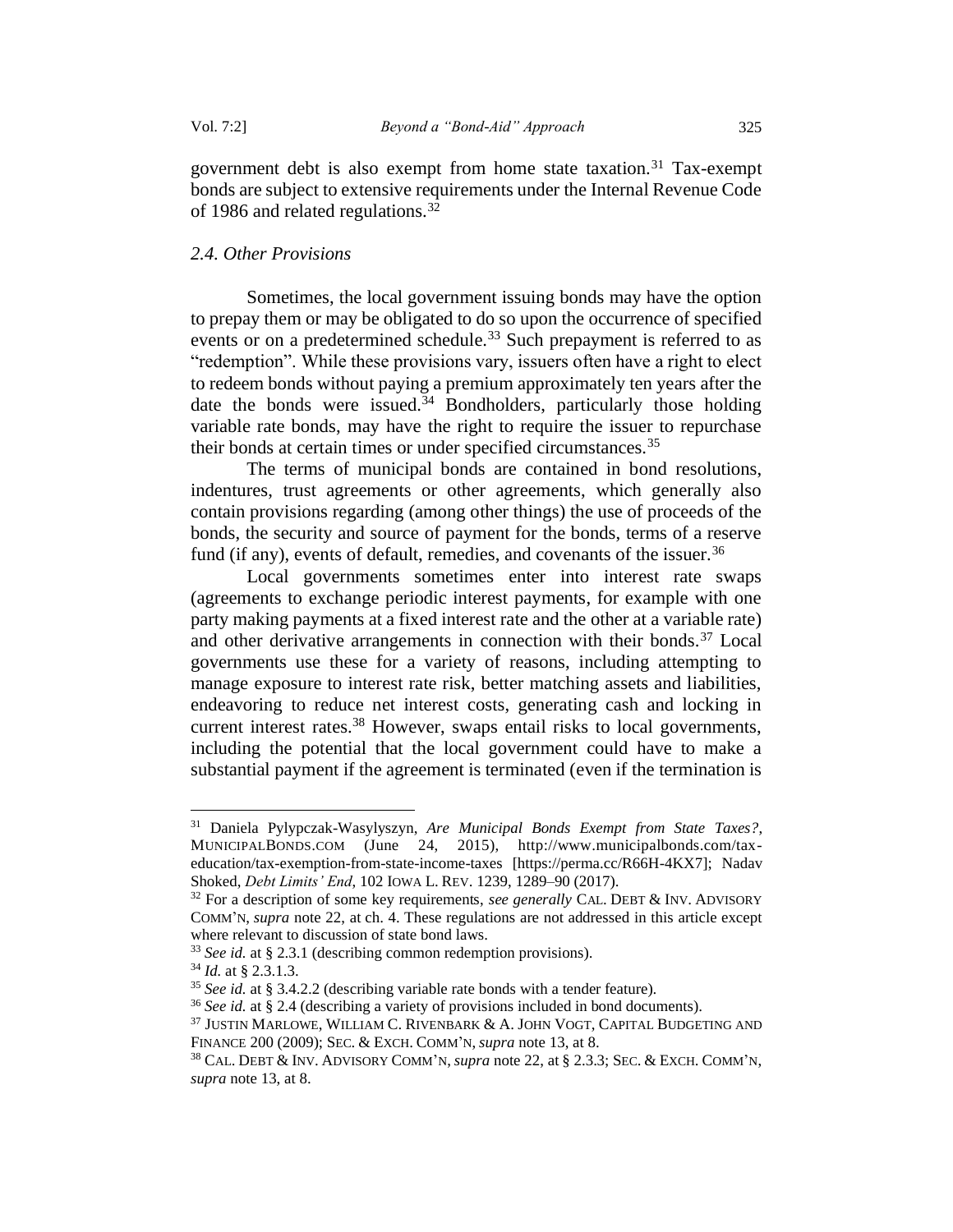through no fault of the local government), that the counterparty will not be able to meet its obligations, and that as market conditions change the interest received will not align with the interest rate the issuer pays on the hedged obligation.<sup>39</sup>

#### *2.5. Issuance and Sale of Bonds*

Newly issued municipal bonds may be sold publicly or privately. Most municipal bonds are sold publicly, but a growing portion are sold privately to financial institutions.<sup>40</sup> Public sales are made through an investment bank acting as an underwriter in either a competitive or negotiated sale.<sup>41</sup> In a competitive sale, the issuer solicits bids to purchase the bonds and sells them to the underwriter that offers the lowest interest cost on the bonds.<sup>42</sup> In a negotiated sale, the issuer selects an underwriter to purchase the bonds on negotiated terms.<sup>43</sup> Regardless of which method of public sale is used, the underwriter then sells the bonds to investors.<sup>44</sup>

Issuers prepare offering documents that are used by underwriters in selling newly issued municipal bond and provide updates to certain information annually as long as the bonds are outstanding.<sup>45</sup>

Local governments issuing bonds engage lawyers to serve as bond counsel; the primary role of these lawyers is to provide an expert opinion as to the validity and the tax-exempt status of the bonds.<sup>46</sup> Increasingly, issuers also engage lawyers as disclosure counsel to assist them in complying with their disclosure obligations under federal securities laws.<sup>47</sup>

<sup>39</sup> CAL. DEBT & INV. ADVISORY COMM'N, *supra* note 22, at § 2.3.3.

<sup>40</sup> *See* SEC. & EXCH. COMM'N, *supra* note 13, at 15-16 (noting that in 2011, 54.4% of municipal securities issuances were sold in negotiated sales, 42.2% in competitive sales and 3.2% in private placements, and that private placements had increased from \$3 billion in 2010 to \$15 billion in 2011); Benji Nguyen et al., *Risky Business: Bank Loans to Local Governments,* STANFORD INST. FOR ECON. POL'Y RSCH. 1 (Aug. 2017) (noting that private bank loans to local governments in California increased from \$49 billion to \$91 billion over a four-year period).

<sup>41</sup> SEC. & EXCH. COMM'N, *supra* note 13, at 15. For discussion of the reasons to use each method of sale, *see infra* the text accompanying notes [282](#page-63-0)[-284.](#page-63-1)

<sup>42</sup> SEC. & EXCH. COMM'N, *supra* note 13, at 17; Jun Peng et al., *Method of Sale in the Municipal Bond Market*, *in* THE HANDBOOK OF MUNICIPAL BONDS 51, 52 (Sylvan G. Feldstein & Frank J. Fabozzi eds., 2008).

<sup>43</sup> SEC. & EXCH. COMM'N, *supra* note 13, at 16; Peng, *supra* note 42, at 52. <sup>44</sup> *Id.* at 15.

<sup>45</sup> For a brief discussion of the legal requirements imposed on underwriters with respect to offering documents and ongoing disclosure, *see* Heather G. White, *A Little Help from Our Friends: Moving Beyond Enforcement to Improve State and Local Government Compliance with Federal Securities Laws*, 22 N.Y.U. J. LEGIS. & PUB.POL'Y 129, 147–150 (2019). <sup>46</sup> SEC. & EXCH. COMM'N, *supra* note 13, at 47.

<sup>47</sup> *Id.* at 48.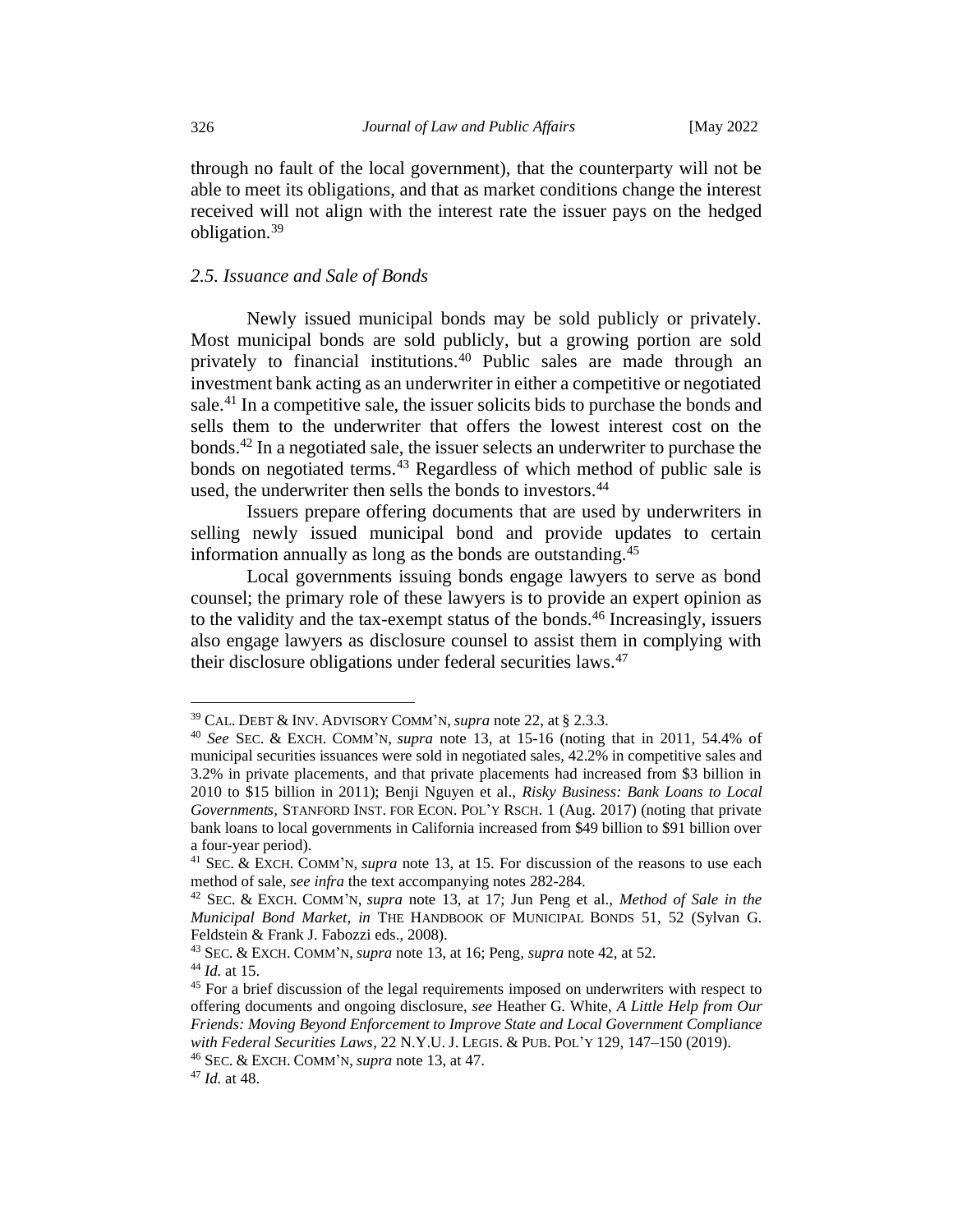In addition, local governments often engage an external advisor (referred to as a "municipal advisor" or "financial advisor") to assist in developing a financing plan, advising on the method of sale and assessing alternative financing strategies, among other things.<sup>48</sup> Municipal advisors have a fiduciary duty towards their local government clients.<sup>49</sup>

#### **3. STATE REGULATION OF MUNICIPAL BONDS**

#### *3.1. Local Government Borrowing*

There are several good reasons that local governments borrow to finance infrastructure. First, major capital projects such as airport terminals or schools will last many years, and debt can be used to spread the cost of such a project over its useful life. Spreading the burden of paying for a facility fairly over time (referred to as "intergenerational equity" or "interperiod equity") is one of the justifications for borrowing to finance capital projects rather than requiring current taxpayers or fee payers to pay the full cost of a facility that will be used for many years.<sup>50</sup>

In addition, because major capital projects arise only intermittently, it would be difficult to finance them from revenue streams that do not vary significantly from year to year.<sup>51</sup> A local government may borrow because it not have sufficient funds to construct an urgently needed facility or because

<sup>48</sup> *See* CAL. DEBT & INV. ADVISORY COMM'N,*supra* note 22, at § i.4.1.1 (describing the types of services provided by municipal advisors); Governing Inst., Bond Issuance Guide for Small & Mid-sized Municipalities 13 (2017) (indicating that nationwide 85% of municipal bond transactions had used a municipal advisor so far in 2017); Diana Yang, *Top Municipal Financing Team Participants: Calendar Year 2018*, CAL. DEBT & INV. ADVISORY COMM'N, DEBT LINE, Feb. 2019, at 3, 4-5 (indicating that municipal advisors were used on approximately 53% of reported municipal debt issuances in California in 2018, down from 61% the prior year).

<sup>49</sup> 15 U.S.C.A. § 78o-4(c)(1) (West 2020); MUN. SEC. RULEMAKING BD., RULE G-42(a)(ii), http://www.msrb.org/Rules-and-Interpretations/MSRB-Rules/General/Rule-G-42.aspx [https://perma.cc/9SKB-U3PN] (last accessed Mar. 19, 2022).

<sup>50</sup> ADVISORY COMM'N ON INTERGOVERNMENTAL RELS., STATE CONSTITUTIONAL AND STATUTORY RESTRICTIONS ON LOCAL GOVERNMENT DEBT 9-10 (1961); CAL. DEBT & INV. ADVISORY COMM'N,*supra* note 22, at § i.2.2; LEAGUE OF OR. CITIES, GUIDE TO BORROWING AND BOND FOR OREGON MUNICIPALITIES 6 (2018); MARLOWE ET AL.,*supra* note 37, at 133; RICHARD A. MUSGRAVE & PEGGY B. MUSGRAVE, PUBLIC FINANCE IN THEORY AND PRACTICE 693–94 (4th ed. 1984); M. David Gelfand, *Seeking Local Government Financial Integrity Through Debt Ceilings, Tax Limitations, and Expenditure Limits: The New York City Fiscal Crisis, the Taxpayers' Revolt, and Beyond*, 63 MINN. L. REV. 545, 550–51 (1979).

<sup>51</sup> ADVISORY COMM'N ON INTERGOVERNMENTAL REL'S., *supra* note 50, at 9.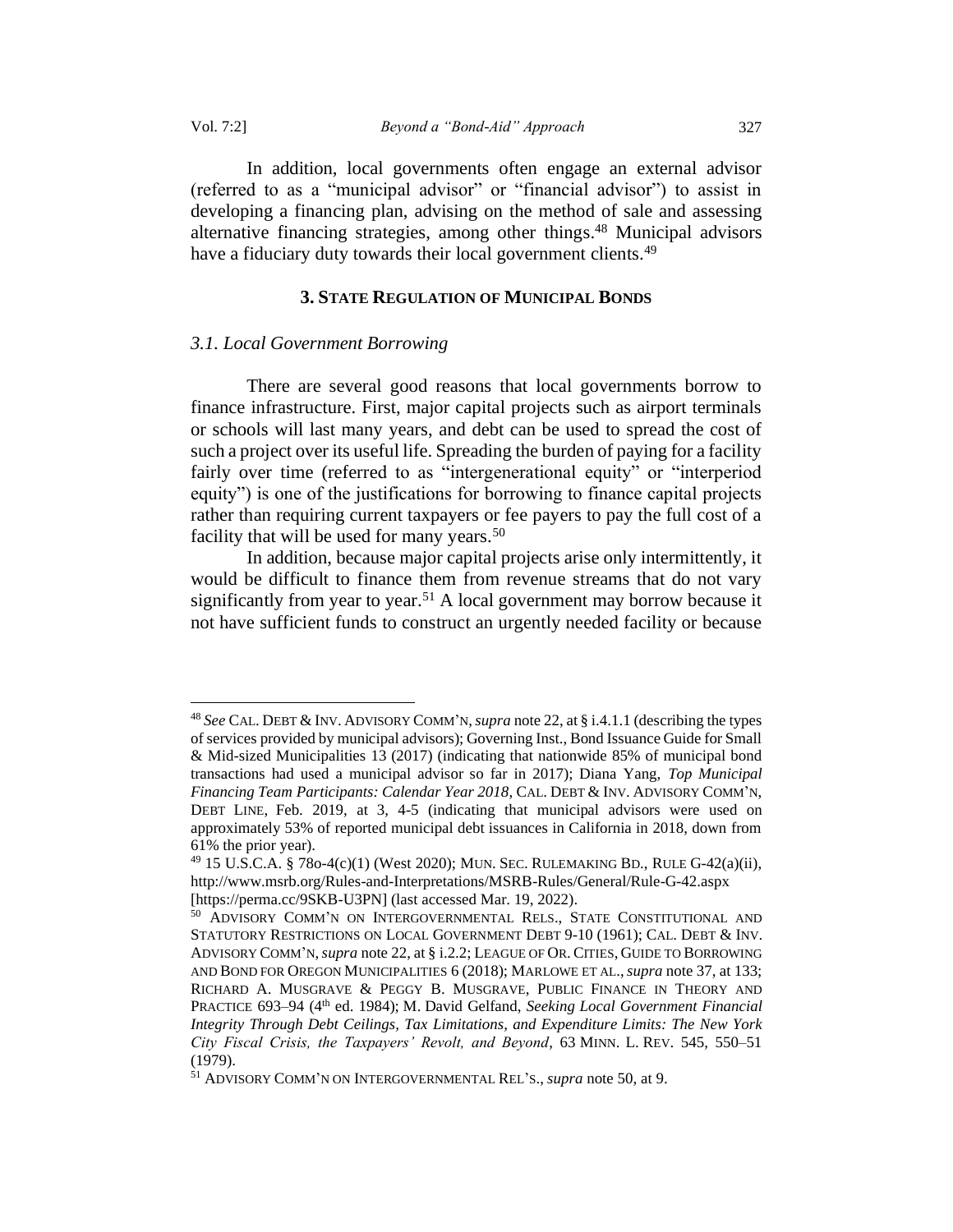its existing resources are required to meet other immediate needs.<sup>52</sup> Local governments also borrow when the cost of borrowing is less than the expected increase in construction or acquisition costs if the project is delayed until funds are available.<sup>53</sup> New facilities may also attract new residents to the community, increasing local governments' ability to pay debt service.<sup>54</sup>

Furthermore, some local governments borrow because this is the only way that they can generate additional tax revenues to pay for a project.<sup>55</sup> That is, they would not be allowed to impose or raise a tax or fee absent the borrowing. For example, property taxes in California are limited by a cap which can be exceeded for assessments to pay bonded debt approved by the voters.<sup>56</sup>

However, there are also reasons that local governments may borrow too much, or may borrow unwisely. Some of these reasons are discussed *infra,* in Sections 3.3.1 and 3.3.2.

## *3.2. State Regulation*

Local governments are created by state law, and have only the powers given to them by the state.<sup>57</sup> Local governments only have the powers expressly conferred upon them by state constitution, statute, or charter; powers fairly implied by the powers expressly granted; and powers essential to the declared objectives or purposes of the local government.<sup>58</sup> This is referred to as "Dillon's Rule."<sup>59</sup>

<sup>52</sup> LEAGUE OF OR. CITIES, DEBT ISSUANCE MANUAL 1 (2007); *see also* CAL. DEBT & INV. ADVISORY COMM'N, *supra* note 22, at § i.2.2, i.2.2.2.

<sup>53</sup> CAL. DEBT & INV. ADVISORY COMM'N,*supra* note 22, at § i.2.2.2; LEAGUE OF OR. CITIES, *supra* note 50, at 6.

<sup>54</sup> Tracy Nichols Eddy, *The Referendum Requirement: A Constitutional Limitation on Local Government Debt in Florida*, 38 U. MIAMI L. REV. 677, 679 (1984).

<sup>55</sup> LEAGUE OF OR. CITIES,*supra* note 52, at 1.

 $56$  CAL. CONST. art. XIIIA,  $\S$  1 (b).

<sup>57</sup> GERALD E. FRUG & DAVID J. BARRON, CITY BOUND: HOW STATES STIFLE URBAN INNOVATION 2 (2008); Coniglio, *supra* note 5, at § 1.3; 2A MCQUILLIN MUN.CORP. §§ 10.10 (3d ed., Aug. 2020 update). Some states allow cities to become subject to "home rule" and have more control over their form of governance and local affairs. However, this power is not unlimited. *See* AMDURSKY ET AL., *supra* note 22, at § 2.2.2 (describing some limitations that remain under home rule); 2 MCQUILLIN, *supra* note 57, at § 4.28 (describing home rule and some of its limitations). Some of the laws discussed in this article do not apply to home rule cities.

<sup>58</sup> 2A MCQUILLIN, *supra* note 57, at § 10.10. *See also* CAL. DEBT &INV. ADVISORY COMM'N, *supra* note 22, at § 1.1 (describing the application of this rule in California).

<sup>59</sup> 2A MCQUILLIN, *supra* note 57, at § 10.10.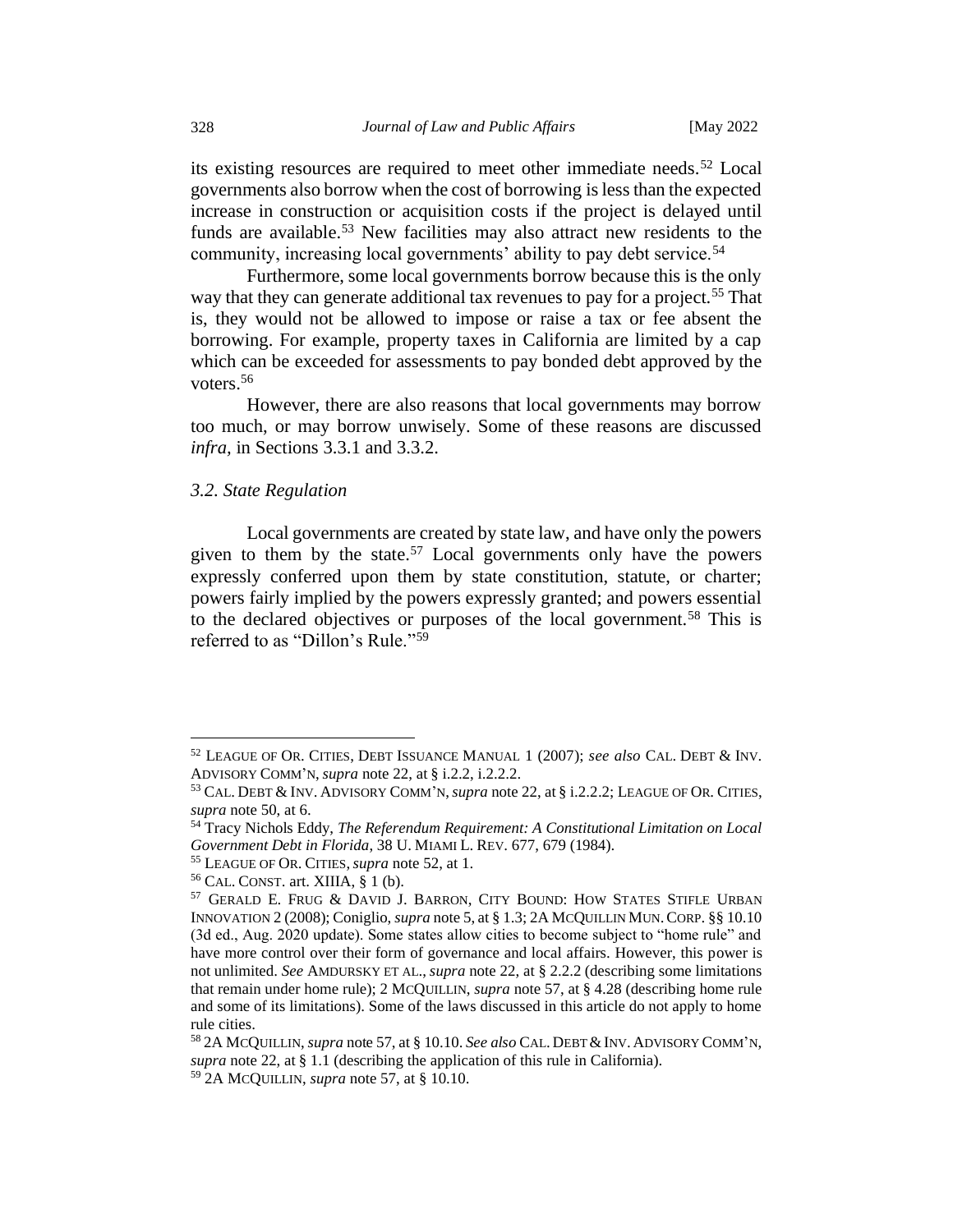Borrowing by local governments is regulated by state constitutions and statutes.<sup>60</sup> The extent to which states exercise control over local government borrowing varies. At one end of the spectrum is a requirement that a state agency approve all local government bond issuances, or a prohibition of all local government borrowing. North Carolina takes the former approach for virtually all local government debt.<sup>61</sup> At the other end of the spectrum would be an unfettered ability to borrow on any terms the local government deems appropriate. I am not aware of any state at this end of the spectrum, though some are closer than others.

This article addresses four main categories of State bond laws: restrictions on the ability to issue debt; limitations on the use of proceeds of bonds; constraints on use of proceeds, terms of debt, and mechanics of selling debt; and requirements for information to be made available and opportunities for citizens to provide input. These categories of regulations are discussed in Parts 5-7.

Some state laws include provisions governing how different types of bonds are to be paid and secured, the remedies available to bondholders, and provisions intended to ensure that bonds are not invalidated after they are issued.<sup>62</sup> State laws also address more general topics that are relevant to municipal bonds, such as the treatment of financially distressed municipalities and whether they can apply for bankruptcy,  $63$  restrictions on the ability to raise taxes or other revenues, laws governing the duties of government officials, laws concerning the procedures for elections, and open meeting laws. While all of these laws are important, they are beyond the scope of this article.

<sup>60</sup> Peter W. Salsich, Jr., *Chapter 11: State Laws Regarding Issuance of Bonds and Notes* in 2 GELFAND, STATE AND LOCAL GOVERNMENT DEBT FINANCING § 12, § 12.1 (2d. ed.) (database updated Nov. 2020).

<sup>61</sup> Adam C. Parker, *Positive Liberty in Public Finance: State Oversight of Local-Government Debt and the North Carolina Model,* 37 CAMPBELL L. REV. 107, 145 (2015).

<sup>62</sup> *See* AMDURSKY ET AL., *supra* note 22, at §§ 2.7, 5.2.1, 5.4, 5.14 (2d. ed., 2020-2 Cum. Sup.) for a description of some of the methods that states use to ensure the validity of bonds, a discussion of some provisions relating to payment of bonds and securities, and remedies available to bondholders.

 $63$  While Chapter 9 of the federal Bankruptcy Act governs municipal bankruptcy, it does so only if state law permits the affected municipality to file for bankruptcy protection. *See*  AMDURSKY ET AL., *supra* note 22, at § 5.15.2.2 and NAT'L ASSOC. OF BOND LAWYERS, MUNICIPAL BANKRUPTCY: A GUIDE FOR PUBLIC FINANCE ATTORNEYS 40–43 (2011) for discussion of this limitation and some of the relevant state laws.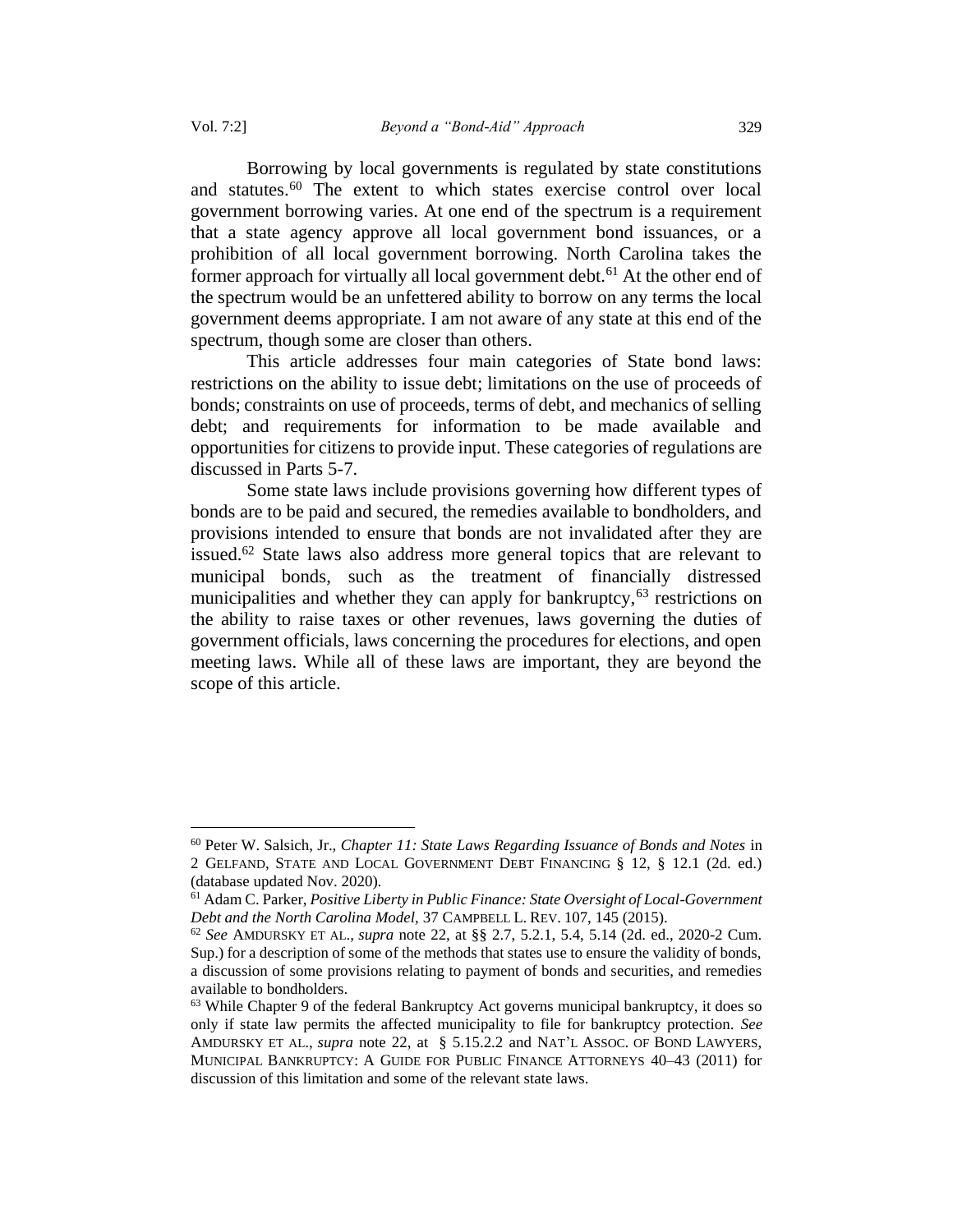#### *3.3. Reasons for States to Regulate Local Government Borrowing*

The consequences of borrowing too much or borrowing unwisely can be severe. Local governments in financial distress may have to cut important city services, may default on bonds, and may (in some states) file for bankruptcy protection. There were 55 defaults on municipal bonds rated by Moody's Investors Service (one of the three main organizations that provides credit ratings on municipal bonds) between 2007 and 2019, including defaults by 24 general governments (such as counties, municipalities, and townships).<sup>64</sup> Financial distress and defaults harm not only bondholders, but also residents and potentially the state and other communities in the state. When issuers experience financial distress, bondholders may not be paid the full amount they are owed, or payments to them may be delayed. Residents and property owners may experience reduced services or increased taxes and fees.<sup>65</sup> Retired employees may lose their retirement benefits.<sup>66</sup> States may be under pressure to provide fiscal relief to the distressed city, and other cities in the state may have to pay higher interest rates on their bonds.<sup>67</sup>

While local government financial distress has causes other than imprudent borrowing, obligations to pay large amounts of debt service can certainly contribute to financial problems. For example, the use of auction rate securities (on which interest rates were reset periodically at auction, or if the auction failed, were set at predetermined rates, which often ranged

<sup>64</sup> MOODY'S INVESTORS SERV., US MUNICIPAL BOND DEFAULTS AND RECOVERIES 1970- 2019 7 (2020).

 $65$  For example, during its bankruptcy, the City of Vallejo made significant cuts to police and firefighting services, resulting in more violent crime and longer response times to fires and medical emergencies. THE PEW CHARITABLE TRUSTS, THE STATE ROLE IN LOCAL GOVERNMENT FINANCIAL DISTRESS 14 (2013). *See also* Christine Sgarlata Chung, *Government Budgets as the Hunger Games: The Brutal Competition for State and Local Government Resources Given Municipal Securities Debt, Pension and OBEP Obligations, and Taxpayer Needs,* REV. BANKING & FIN. L. 663, 667 (2013) (describing some impacts of the Detroit's fiscal distress on taxpayers and noting that they "face escalating expenses, crumbling infrastructure, and grossly inadequate services, despite their tax burden"). Note, however, that some local governments have strongly resisted doing either of these things. *See* Clayton P. Gillette, *Fiscal Federalism, Political Will and Strategic Use of Municipal Bankruptcy*, 79 U. CHI. L. REV. 283, 285 (2012) (describing "refusals of fiscally distressed municipalities to accept higher taxes or reduced services").

<sup>&</sup>lt;sup>66</sup> For example, in its bankruptcy proceedings the City of Detroit, Michigan cut pension and health care benefits for retirees. Christine Ferretti, *For Detroit Retirees, Pension Cuts Become Reality*, DETROIT NEWS (Feb. 27, 2015), https://www.detroitnews.com/story/ news/local/wayne-county/2015/02/27/detroit-retirees-pension-cuts-become-reality/ 24156301/ [https://perma.cc/V4LD-KUZA],.

<sup>67</sup> ADVISORY COMM'N ON INTERGOVERNMENTAL RELS., *supra* note 50, at 37–38; Gillette, *supra* note 66, at 288, 303–09 (2012); Parker, *supra* note 61, at 112 (quoting Massachusetts Representative Barney Frank).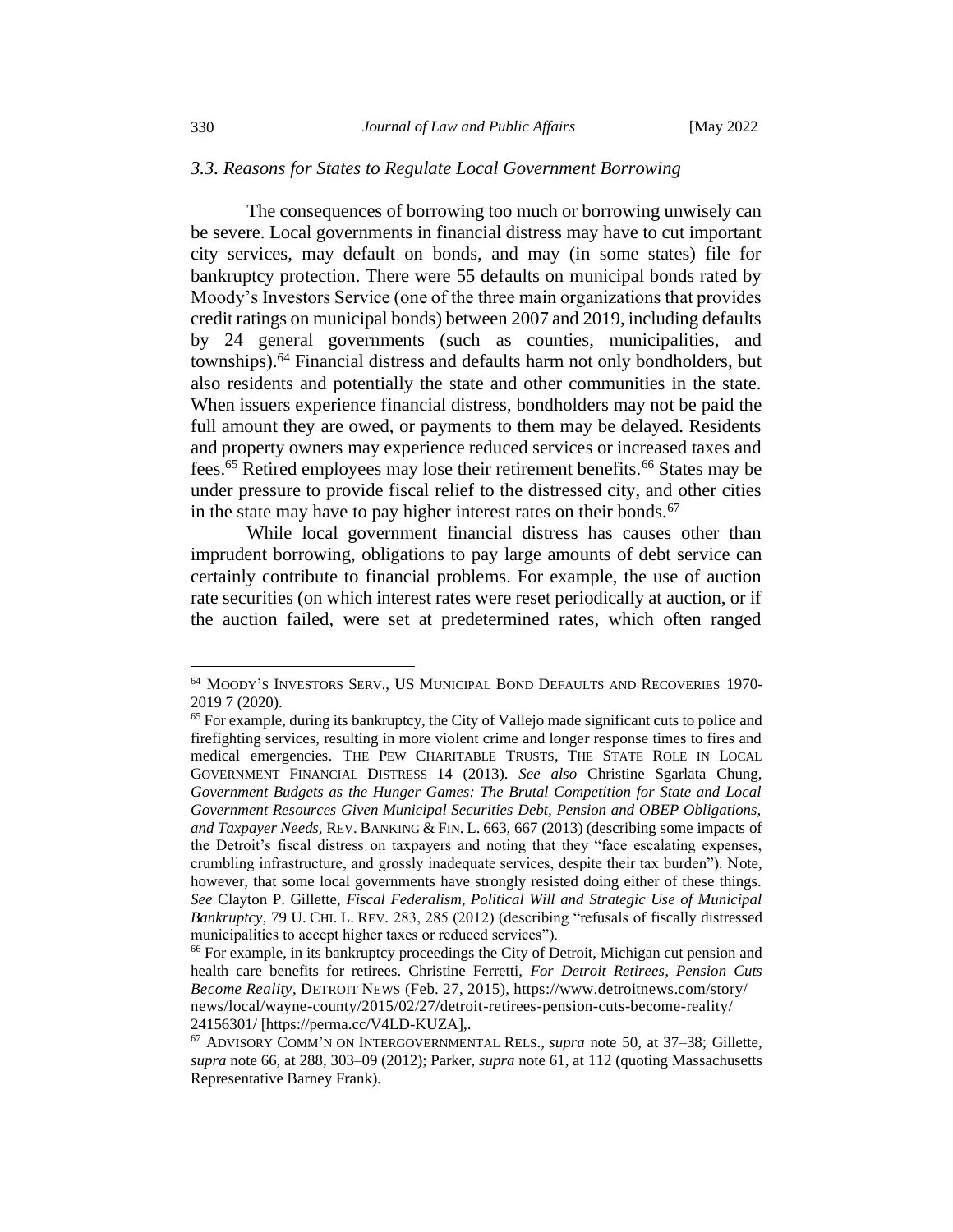between 12-15% and as high as  $20\%$ )<sup>68</sup> and interest rates swaps appear to have contributed to fiscal challenges that local governments confronted during and in the aftermath of the 2008 economic downturn.<sup>69</sup>

Even absent financial distress, borrowing may result in excessive costs for local governments and may reduce government flexibility to address changing circumstances. Payments on debt can divert funds from other important uses. Furthermore, in addition to the obligation to make the payments, debt can come with burdensome financial and operating covenants, and failure to comply with covenants may result in a default.<sup>70</sup> Debt gives some power over policy decisions to lenders, rating agencies and others.<sup>71</sup> For all of these reasons, state governments are justified in regulating local government borrowing.

Two primary reasons (in addition to the need under Dillon's Rule to provide clear authorization for local governments to be allowed to borrow at all) that states regulate local government borrowing are discussed in the following subsections: incentives of local governments to borrow more than they should, or for longer than they should; and inexperience or lack of knowledge leading local government officials to make unwise decisions about borrowing.

#### 3.3.1. Incentives to Borrow Too Much

<span id="page-16-0"></span>Government officials may have incentives to borrow more (and for longer) than would be consistent with interperiod equity,  $72$  and possibly than the local government can comfortably support, in order to obtain short-term

<sup>68</sup> *See* Lori Raineri & Darien Shanske, *Municipal Finance and Asymmetric Risk*, 4 BELMONT L. REV. 65, 72–73 (2017) (describing auction rate securities); Christine Sgarlata Chung, *Municipal Securities: The Crisis of State and Local Government Indebtedness, Systemic Costs of Low Default Rates, and Opportunities for Reform,* 34 CARDOZO L. REV. 1455, 1488 (2013) (noting that interest rates on auction rate securities could be as high as 20% when auctions failed).

<sup>69</sup> Spencer T. Bachus, *Federal Policy Responses to the Predicament of Municipal Finance,*  40 CUMB. L. REV. 759, 765–67 (2010); Chung, *supra* note 68, at 1487–91; Theresa A. Gabaldon, *The Sewers of Jefferson County: Disclosure, Trust and Truth in Modern Finance*, *in* THE PANIC OF 2008: CAUSES, CONSEQUENCES AND IMPLICATIONS FOR REFORM, 255, 256– 59 (Lawrence E. Mitchell & Arthur E. Wilmarth, Jr. eds., 2010); Raineri & Shanske, *supra*  note 68, at 66; Tom Sgouros, *Predatory Public Finance*, 17 J. L.SOC'Y 91, 91–93 (2015).

<sup>70</sup> *See infra* notes 181–182 & 260 and accompanying text for discussion of some covenants. <sup>71</sup> *See* Richard C. Schragger, *Democracy and Debt*, 121 YALE L. J. 860, 864–65 (2012) (citing David Hume and noting that debt gives capital markets some power to dictate policy choices). *See also generally* Roger Biles, *Public Policy Made by Private Enterprise: Bond Rating Agencies and Urban America,* 44 J. URB. HIST. 1098 (2018) (describing the influence that credit rating agencies have on public policy).

<sup>72</sup> *See* text accompanying note 50 for discussion of interperiod equity.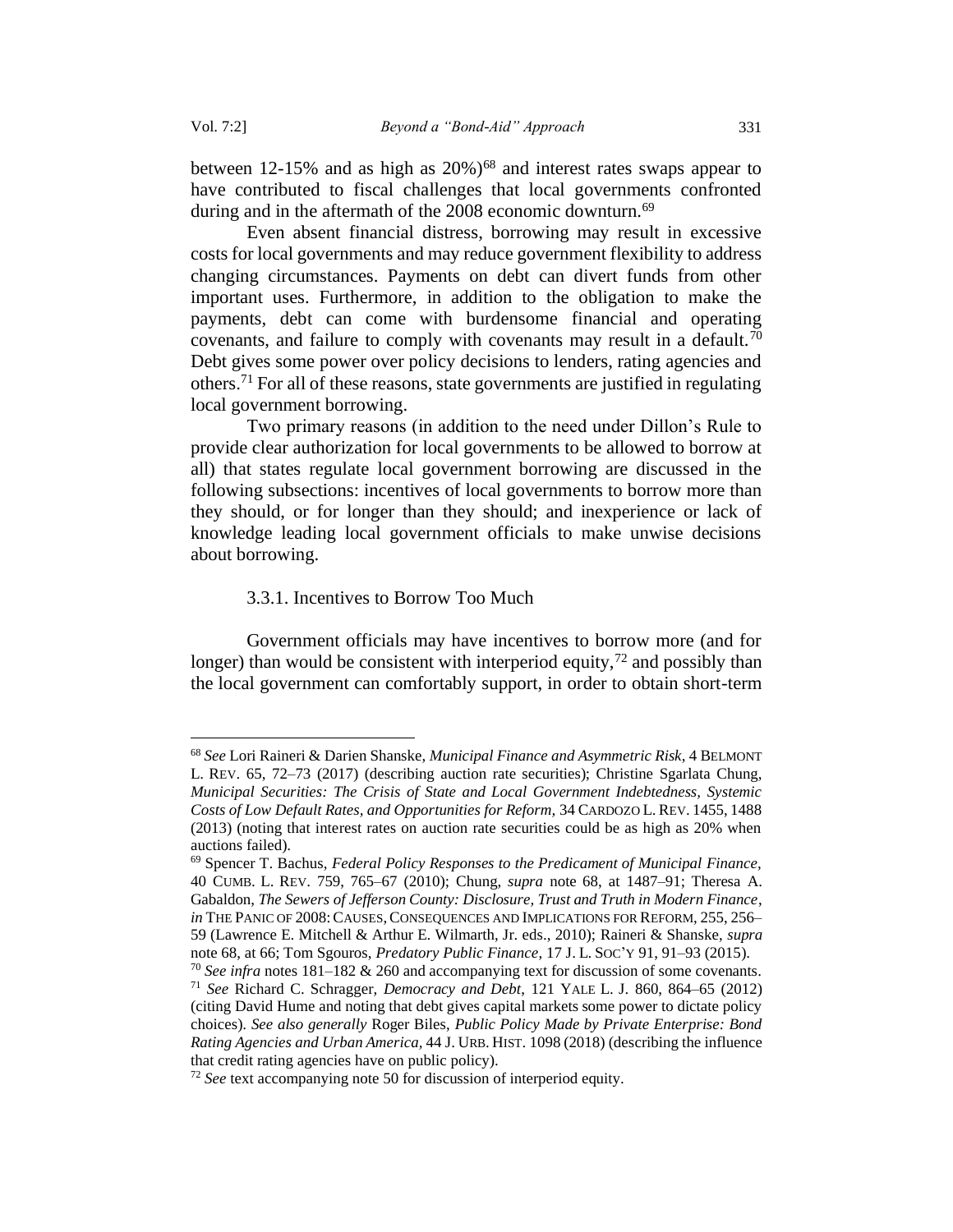benefits the cost of which will not be paid until far into the future.<sup>73</sup> Furthermore, special interest groups that benefit from a particular borrowing may influence officials to undertake the transaction, resulting in more debt than is appropriate or debt the cost of which outweighs the benefits for the population as a whole. $74$ 

Voters may not prevent officials from borrowing too much. Elected officials may rely on support from interest groups to help them be elected or reelected, and these groups may not have the same interests as the broader community.<sup>75</sup> Even if current constituents are concerned about the burden on future residents, that will be merely one of many factors that contribute to their decision of whether to re-elect the local official.<sup>76</sup> In addition, voters may not monitor local government finances adequately. Even assuming that residents generally prefer that their local government behave in a fiscally responsible manner, each individual resident has the incentive to rely on others to monitor, with the result being an underinvestment in monitoring, and those that do have a greater interest in monitoring may not represent the interests of the residents as a whole.<sup>77</sup>

Furthermore, voters may have similar incentives to government officials to benefit today even if doing so burdens future residents, or they may not fully appreciate the long-term impacts of borrowing.<sup>78</sup>

<sup>73</sup> *See, e.g.,* AMDURSKY ET AL.,*supra* note 22, at § 4.1.1 ("[L]ocal officials, who will want to demonstrate constructive activity to constituents before the next election, have incentives to over-utilize debt, paying scant attention to long-term adverse effects."); Richard Briffault, *Foreword: The Disfavored Constitution: State Fiscal Limits and State Constitutional Law*, 34 RUTGERS L.J. 907, 917–18 (2003) ("the ability to shift the costs forward may … induce elected officials to incur too much debt" because "they can get the credit for the new project immediately, while the blame for the additional taxes needed to pay off the debt will be borne by their successors"); Gelfand, *supra* note 50, at 549–51 (noting that future taxpayers are the primary beneficiaries of debt ceilings); Stewart E. Sterk & Elizabeth S. Goldman, *Controlling Legislative Shortsightedness: The Effectiveness of Constitutional Debt Limitations*, 1991 WIS. L. REV. 1301, 1323–24 (1991) ("Debt limitations were meant to cure a perceived institutional defect of legislatures: the inability to account for the future costs of present decisions to incur debt.")

<sup>74</sup> *See* Sterk & Goldman, *supra* note 73, at 1365–66.

<sup>75</sup> Clayton P. Gillette, *Can Public Debt Enhance Democracy?,* 50 WM. & MARY L. REV. 937, 955 (2008).

<sup>76</sup> AMDURSKY ET AL., *supra* note 22, at § 4.1.1.

<sup>77</sup> Gillette, *supra* note 76, at 955, 961–64. Gillette identifies expected duration of residency and different individual priorities within the range of services provided by local governments as two reasons that even if some residents monitor, they may not represent residents as a whole. *Id.* at 961-964.

<sup>78</sup> AMDURSKY ET AL., *supra* note 22, at §§ 2.1, 4.1.1; Gelfand, *supra* note 50, at 599 (also noting that voters may reject desirable projects); Shoked, *supra* note [31,](#page-10-0) at 1267. If debt service were fully capitalized into real estate values and rents—that is, if property values fully reflected the cost of future debt service—then the interests of current and future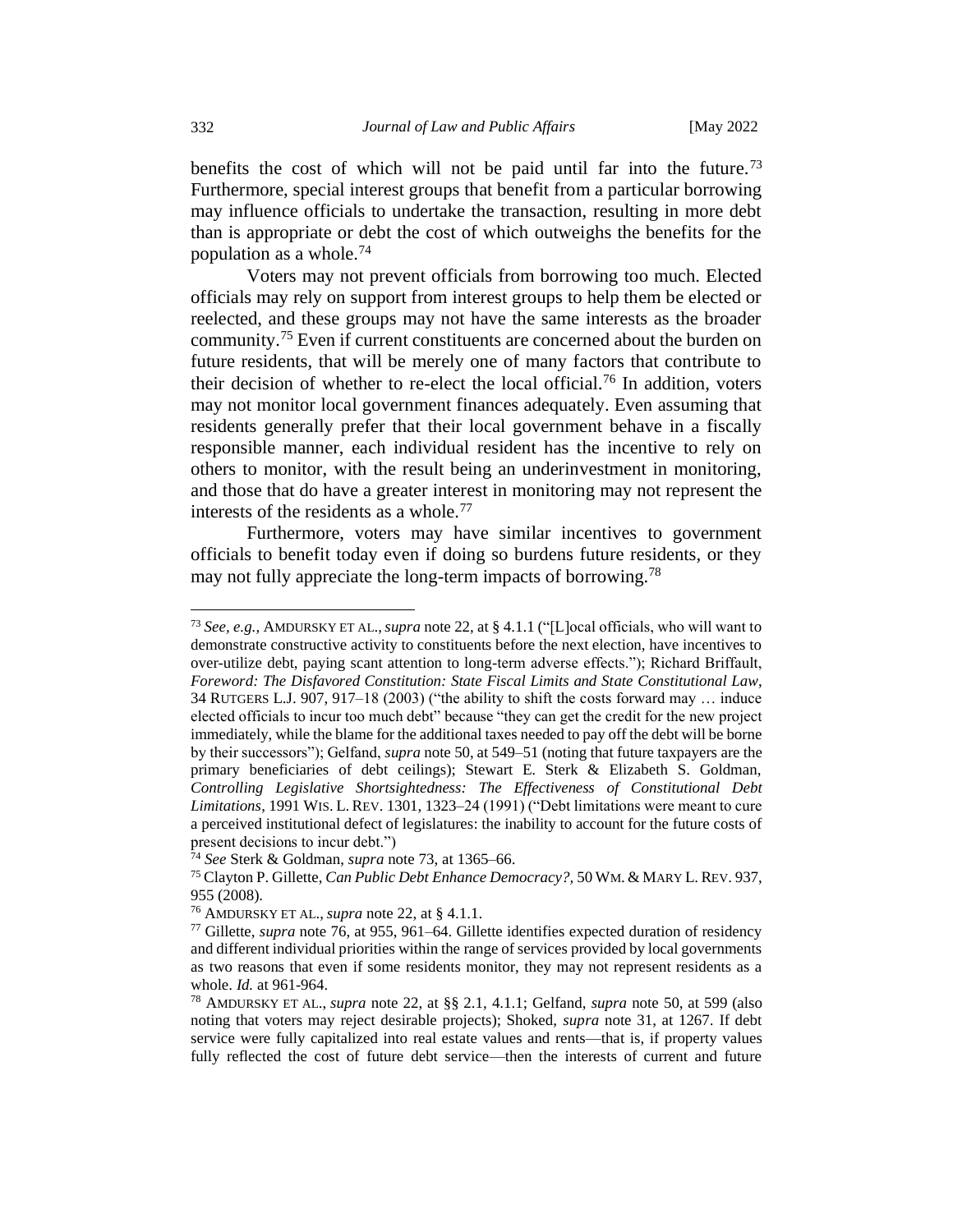<span id="page-18-0"></span>

#### 3.3.2. Lack of Expertise

Local government officials are not always experienced or knowledgeable enough to make good decisions about borrowing. Only 38% of government leaders surveyed considered themselves experts or very knowledgeable about public finance.<sup>79</sup> Local governments often have few resources dedicated to debt management, and frequently borrowing is outside the primary roles of even those officials responsible for issuing debt.<sup>80</sup> Many local governments only issue bonds once every few years; staff and officials at these governments may be particularly likely to be unfamiliar with the bond issuance process. Smaller communities tend to have smaller financial staffs, and the differences in capacity are likely to impact management of the

residents would be more closely aligned. Clayton P. Gillette, *Direct Democracy and Debt*, 13 J. CONTEMP. LEG. ISSUES 365, 392 (2004). Scholars have reached varying conclusions about the extent to which taxes are capitalized into home values, though it appears that some capitalization occurs. *See id.* at 392 (noting varying conclusions about the extent of capitalization but indicating that some level of capitalization occurs); WILLIAM A. FISCHEL, THE HOMEVOTER HYPOTHESIS: HOW HOMES VALUES INFLUENCE LOCAL GOVERNMENT TAXATION, SCHOOL FINANCE AND LAND USE POLICIES 47–51 (2005) (discussing various capitalization studies and concluding that anticipated taxes are fully capitalized). However, even if property taxes are fully capitalized in some circumstances, it seems unlikely that the possibility of higher taxes in the future to pay debt service, much less the possibility of higher rates, charges or fees of other kinds, would be.

<sup>79</sup> Justin Marlowe, *Guide to Financial Literacy: Connecting Money, Policy and Priorities*, GOVERNING 5 (2014), https://media.erepublic.com/document/GOV14 FinancialLiteracy v. pdf [https://perma.cc/7V4A-NQ9G]. *See also* Thomas A. Schweich, Missouri State Auditor, Report No. 2013-116, Statewide General Obligation Bond Sales Practices 12 (2013) ("Based on interviews with local government finance officials, there is a clear lack of understanding of the bond issuance process.").<br><sup>80</sup> GOV'T FIN OFFICERS ASSO

<sup>80</sup> GOV'T FIN. OFFICERS ASSOC., DEBT 101: ISSUING BONDS AND YOUR CONTINUING OBLIGATIONS 2 (2020); Monique Moyer, *Current Issues Facing Bond Issuers and Their Financial Advisors*, MUN. FIN. J. 17, 18 (2003); *see also* ANG & GREEN, *supra* note 19, at 8 ( "Furthermore, when municipalities negotiate with investment banks and other financial intermediaries to issue debt, municipalities often have less expertise and relatively few resources to guide their decision making. This is detrimental not only to investors, but also to municipalities themselves."); Jack Casey, *MCDC's Appropriateness, Effect on Market Disclosure Debated*, BOND BUYER (May 5, 2016), http://www.bondbuyer.com/news/

washington-securities-law/mcdcs-appropriateness-effect-on-market-disclosure-debated-1102961-1.html [https://perma.cc/KYZ8-F6R3] (noting that officials at small issuers sometimes have multiple responsibilities and citing the example of a finance director for a small school district who also drives the school bus).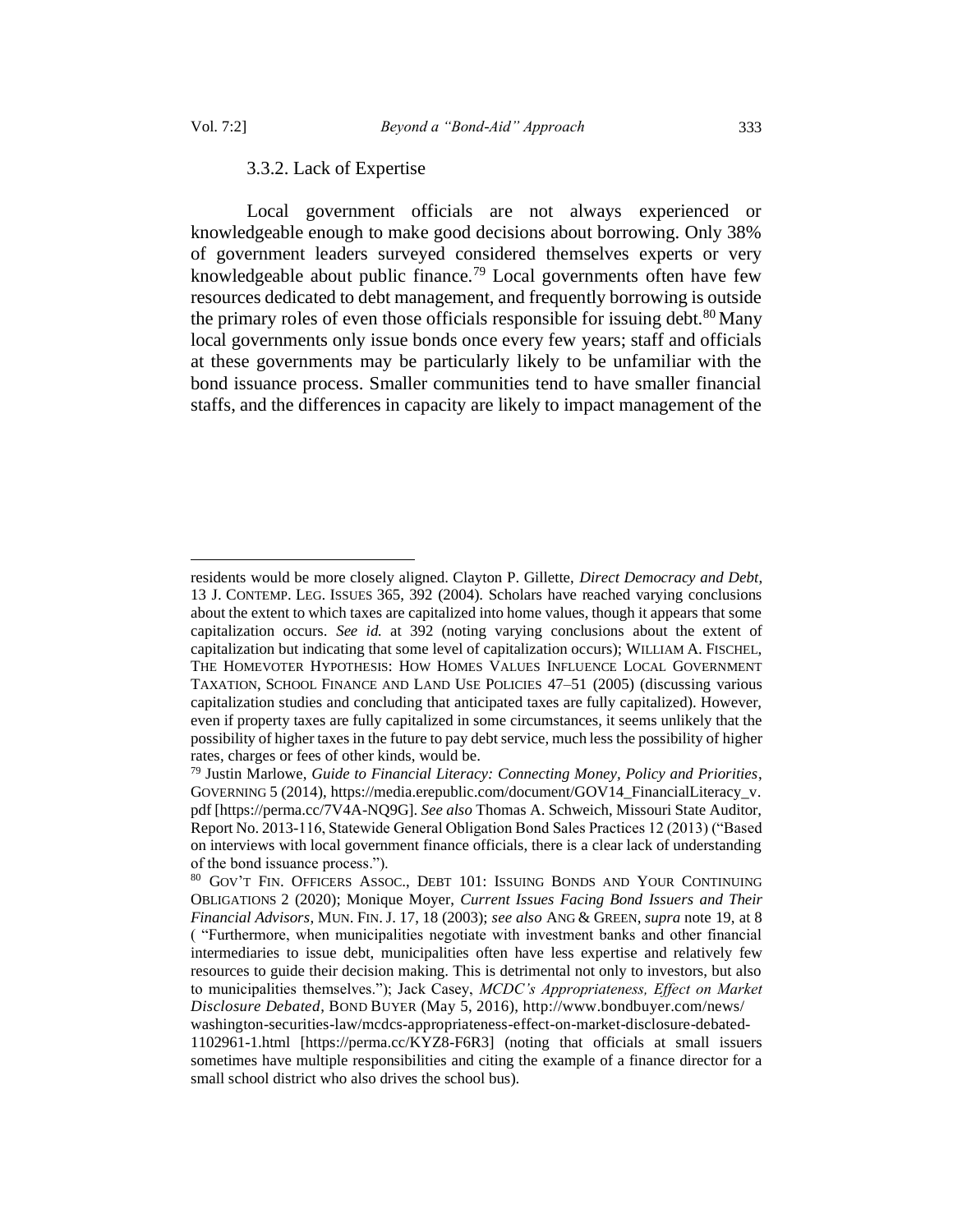issuer's debt, including the interest rates paid on that debt. $81$  Even large issuers don't always understand the agreements they make.<sup>82</sup>

Of course, there are also many local government officials who are extremely capable and knowledgeable about local government finance and borrowing. Some of the most knowledgeable, intelligent, dedicated people with whom I have had the pleasure to work have been local government officials involved in public finance. Some local government officials are recognized leaders in their field, training others at programs for the Government Finance Officers Association, the California Debt and Investment Advisory Commission, and others.<sup>83</sup>

## *3.4. How Problems Have Developed*

Many state laws governing municipal bonds have developed piecemeal over the years, with new laws being added on top of existing legislation, rather than legislation being revised in its entirety.<sup>84</sup> Furthermore, in most states bond laws are scattered throughout numerous statutes and codes.<sup>85</sup> The requirements for different types of bonds and different types of issuers are not always the same (and this is not always intentional).  $86$  This

<sup>81</sup> Bill Simonsen et al., *The Influence of Jurisdiction Size and Sale Type on Municipal Bond Interest Rates: An Empirical Analysis*, 61 PUB. ADMIN. REV. 709, 710–11, 715 (2001).

<sup>82</sup> *See* Stephan Whitaker, *Financial Innovations and Issuer Sophistication in Municipal Securities Markets* 4 (Fed. Res. Bank of Clev., Working Paper No. 14-04, 2014) (citing Orange County, California and Detroit, Michigan as examples).

<sup>83</sup> *See, e.g., Debt Management: Overview of a Bond Issuance,* Gov't Fin. Officers Assoc., https://www.gfoa.org/events/overview-of-a-bond-issuance [https://perma.cc/EKG6-3BV4]; *Municipal Debt Issuance Fundamentals*, Cal. Debt & Inv. Advisory Comm'n, https://www.treasurer.ca.gov/cdiac/webinars/2020/20200909/description.asp [https:// perma.cc/XZ8P-TLTA]; *Navigating Investor Disclosures during the COVID-19 Crisis*, Cal. Debt & Inv. Advisory Comm'n, https://www.treasurer.ca.gov/cdiac/webinars/2020/ 20200501/description.asp [https://perma.cc/Y4ZB-HHHC].

<sup>84</sup> Salsich, *supra* note 60, at §§ 12.1, 12.2; *see also* CAL. DEBT & INV. ADVISORY COMM'N, *supra* note 22, at § 1.1.2 (noting that rather than amending existing statutes to reflect changes in the bond market, California added a series of statutes that apply to all local governments issuing bonds); Fredric A. Weber, et al., *A Case for Public Finance Reform in Texas*, 23 HOUS. L. REV. 1113, 1113–16 (1986) (describing Texas borrowing law as developing "gradually by bits and pieces in response to immediate needs" and describing the tendency to establish new governments and to add new statutes rather than amending existing ones).

<sup>85</sup> Salsich, *supra* note 60, at § 12.1; *see also* CAL. DEBT & INV. ADVISORY COMM'N, *supra* note 22, at App. A (a list of bonding statutes that spans several pages).

<sup>86</sup> *Id.* at § 12.2; *see* Harvey W. Rogers, *Government Borrowings Work Group: Revision of State and Local Government Borrowing Laws Found in ORS Chapters 286, 287 and 288 HB 3265, in* BIENNIAL REPORT OF THE OR. LAW COMM'N 2005-2007 § 2 (noting that prior to a revision of Oregon bond law in 2007, local governments were "occasionally left out because of drafting inconsistencies").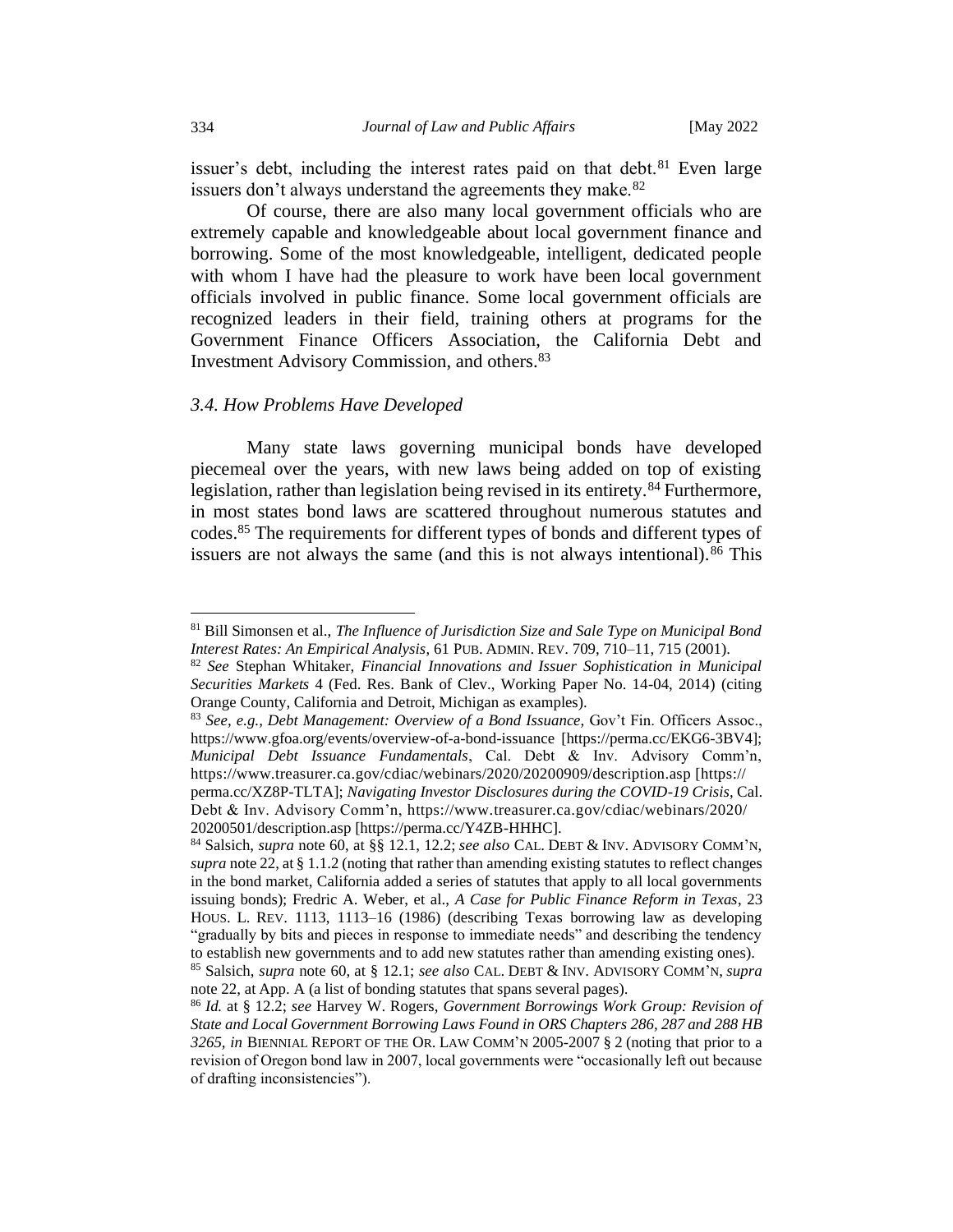makes it more difficult (and hence more time consuming and potentially more costly) to determine which requirements apply to a particular transaction.<sup>87</sup>

Additionally, state laws have not always kept up with changing circumstances. For example, debt limits are tied to property values in most states.<sup>88</sup> This dates back to 1800s, when property taxes generated most local government revenues and property owners were regarded as a class deserving special protection.<sup>89</sup> Today, more local government revenues come from sources other than property taxes, and several have suggested that, to the extent debt limits should apply, this is not an appropriate measure.  $90$  Some laws do not reflect current market practices. For example, Montana law requires that a notice of competitive sale be published in a local newspaper, and Hawaii law requires that a notice of a competitive sale be published in a financial newspaper published in New York, Chicago or San Francisco.<sup>91</sup> As a practical matter, bidders are more likely to learn of a competitive sale through an online service today. As such, complying with or legally avoiding archaic requirements can be costly.

Complicated laws increase the likelihood of errors. For example, one New York bond lawyer has noted that in reviewing bond resolutions and procedures taken by New York local governments, his firm "often find[s] an error or other violation of New York State law that raises an issue of the validity of the bond resolution."<sup>92</sup>

<sup>87</sup> *See* Salsich, *supra* note 60, at § 12.2 (noting that authorizing statutes must be reviewed carefully); Rogers, *supra* note 87, at § 2 (noting that "ambiguous or inconsistent" borrowing statutes create "significant and unnecessary cost" to local governments and that prior to the revisions in HB 3265, it had become increasingly difficult to determine how different statutory provisions relate to each other and what the statutes mean).

<sup>88</sup> AMDURSKY ET AL., *supra* note 22, at § 4.2; M. David Gelfand, *Debt Ceilings and Other Restrictions on Debt Financing: Compliance, Avoidance, and Evasion, in* 1 GELFAND, STATE AND LOCAL GOVERNMENT DEBT FINANCING §§ 11.1, 11.4 (2d. ed.) (database updated Nov. 2020).

<sup>89</sup> Gelfand, *supra* note 89, at § 11.1.

<sup>90</sup> *See infra* Section 5.1.2.

<sup>91</sup> HAW. REV.STAT. ANN. §47-8 (LexisNexis 2020); MONT. CODE ANN. § 7-7-2252 (2019).

<sup>92</sup> A. Joseph Scott, III, *Ten Common Mistakes in the Preparation and Adoption of Bond Resolutions,* TALK OF THE TOWNS 14, 14 (2009), https://www.hodgsonruss.com/media/ publication/47\_AJS\_ATSNY\_10\_2008.pdf [https://perma.cc/MUU2-QGFQ]. Correcting these errors can delay a financing. *Id.*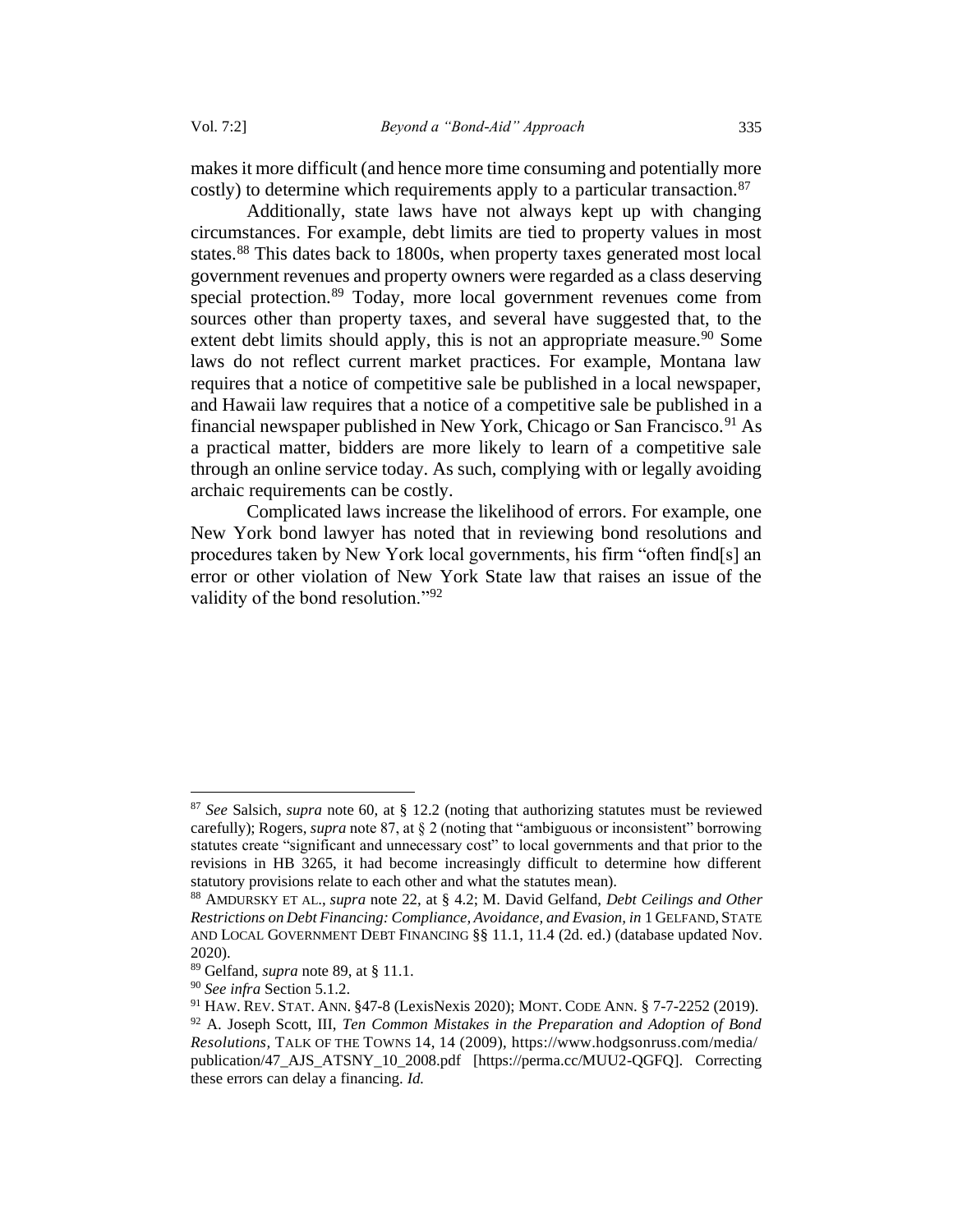## **4. MOVING TOWARDS A BETTER BOND LAW**

#### *4.1. This is Not a New Idea*

Parts 5-7 of this article discuss some existing bond law provisions and recommended improvements. This is not the first time that improved bond laws have been proposed. The National Municipal League proposed a model county and municipal bond law in 1953, a model municipal revenue bond law in 1958 and a revised model municipal bond law in 1962.<sup>93</sup> Individual states have taken actions to improve their bond laws. For example, Texas consolidated (but did not revise) its bond laws in  $1999$ .<sup>94</sup> Oregon reformed its bond law in 2007 with the objectives of clarifying how provisions relate to each other; simplifying and modernizing language and definitions; eliminating inconsistencies and outdated or unnecessary requirements; making financing techniques available to all local governments unless there was a reason not to do so; granting the state Treasurer more authority to adopt rules affecting borrowings; and reforming older statutes to allow local governments to adapt to evolving market conditions.<sup>95</sup> The revisions did not affect debt limits or other requirements that are in the state's constitution.

In addition, others have criticized and proposed alternatives to some aspects of municipal bond law, particularly debt limits and voter approval requirements. Some of these criticisms and alternatives are discussed elsewhere in this article.

<sup>93</sup> *See generally*, NAT'L MUN. LEAGUE, A MODEL COUNTY AND MUNICIPAL BOND LAW (1953); NAT'L MUN. LEAGUE, MODEL MUNICIPAL REVENUE BOND LAW (1958); NAT'L MUN. LEAGUE, MODEL MUNICIPAL BOND LAW (1962).

<sup>94</sup> *See generally* 1999 Tex. Sess. Law Serv. Ch. 227 (H.B. 3157) (VERNON'S); *see also* Tex. Office of House Bill Analysis, Bill Analysis, H.B. 3157 (July 15, 1999) ("The Public Securities title is a nonsubstantive revision of Texas law. The sole purpose of the title is to compile the relevant law, arrange it in logical fashion, and rewrite it without altering its meaning or legal effect. If a particular source statute is ambiguous and the ambiguity cannot be resolved without a potential substantive effect, the ambiguity is preserved."), https://capitol.texas.gov/tlodocs/76R/analysis/html/HB03157I.htm [https://perma.cc/X4ZG-5ZSA].

<sup>95</sup> Rogers, *supra* note 87, at § 3. This bill "was warmly received by both Oregon House and Senate Revenue Committees, sailed through both chambers and was signed into law by the governor." David R. Kenagy, *The Oregon Law Commission at Ten: Finding Vision for the Future in the Functions of the Past*, 44 WILLAMETTE L.REV. 169, 190 n. 78 (2007). Although some policy changes were made by this bill, making policy changes was not its objective. Rogers, *supra* note 87, at § 4.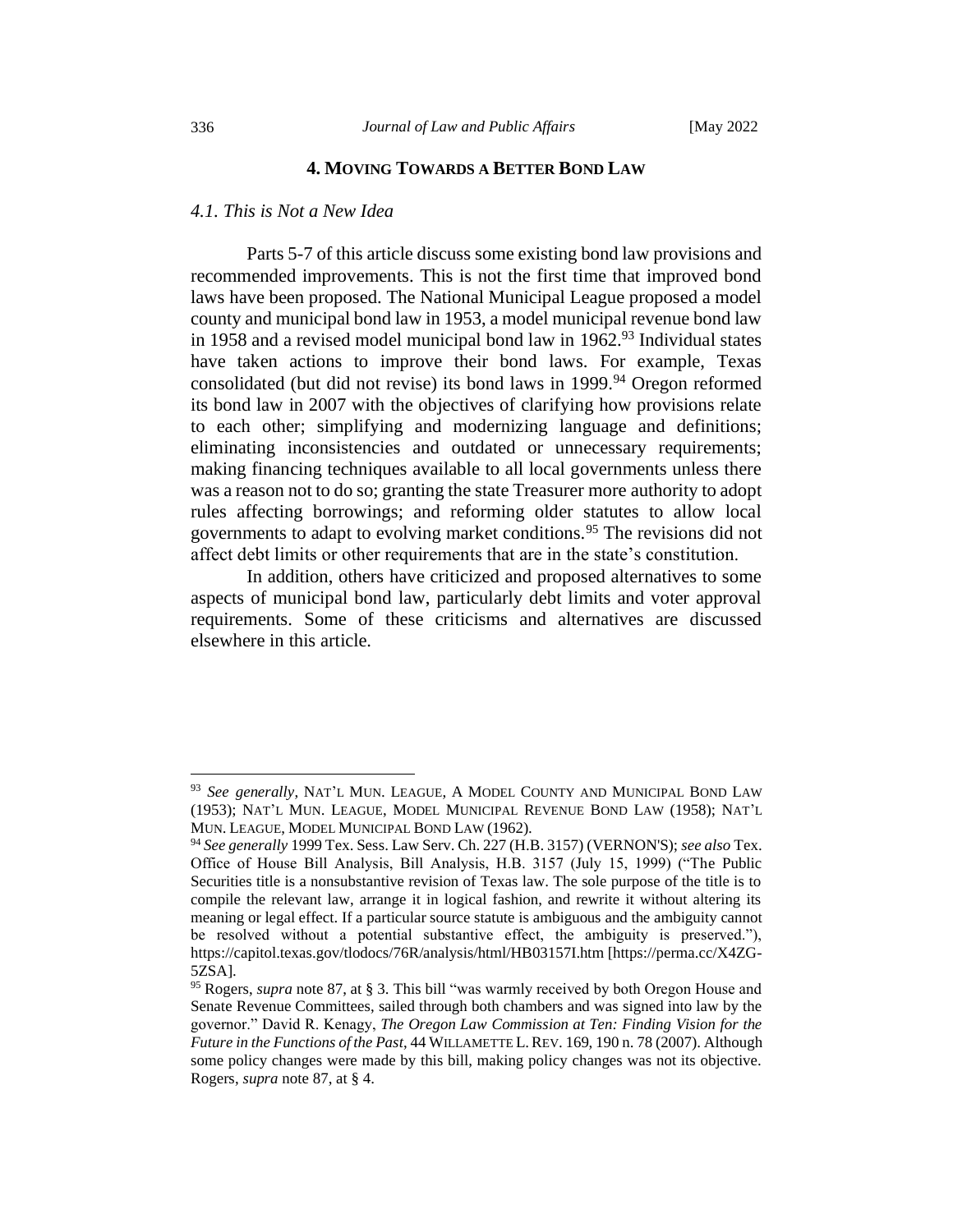#### *4.2 Starting a Conversation*

This article is intended to start a conversation about changes that could be made to move towards better bond laws. It does not present a single model bond law for all states, or for a particular state, nor does it describe in detail the complete bond laws of any particular state or the specific types of bonds that may be issued in any particular state. Rather, it is intended to provide decisionmakers with a basis for making informed decisions about the approach to municipal bonds that is most appropriate for local governments in their state. States vary in the types and structures of local governments and the powers given to them.<sup>96</sup> Values and priorities are also likely to vary among states, so different states may prefer different solutions.

Furthermore, it does not address all aspects of bond laws. Instead, it focuses on areas that affect the ability of local governments to make decisions about how much debt to issue, in what form, with what terms, and how to sell that debt and the ability of the public to be aware of and to impact those decisions. Within this scope, the article provides a recommended policy option (or options) and the reasoning for the recommendations, as well as other alternatives and some examples of what states currently do. It addresses both constitutional and statutory provisions (recognizing that constitutional ones may be difficult to change).

## *4.3. Underlying Goals*

Ideally, law governing local borrowing would achieve two principal goals: (1) providing local governments the freedom to innovate and make decisions in the interest of their citizens while protecting current and future citizens from poor decisions made by local governments,  $97$  and (2) ensuring

<sup>96</sup> *See, e.g.,* U.S. ADVISORY COMM'N ON INTERGOVERNMENTAL RELATIONS, A-127, LOCAL GOVERNMENT AUTONOMY: NEEDS FOR STATE CONSTITUTIONAL, STATUTORY, AND JUDICIAL CLARIFICATION 7 (1993) (noting that local governments take a variety of forms and organizational structures); FRUG & BARRON,*supra* note 57, at Part II (comparing the powers given to seven major cities in the United States).

 $\frac{97}{97}$  Or, to put it another way, "striking a careful balance between flexibility in the exercise of authority on the one hand, and appropriate controls and safeguards on the other." Elsie Addo Awadzi, *Designing Legal Frameworks for Public Debt Management* 5 (Int'l Monetary Fund Working Paper no. WP/15/147, 2015). *Also see* ADVISORY COMM'N ON INTERGOVERNMENTAL RELS.,*supra* note 50, at 2 (the purpose of bond laws is "[t]o empower local governments to make use of borrowing, prudently and in a responsible and locally responsive manner, as one means for financing their requirements.").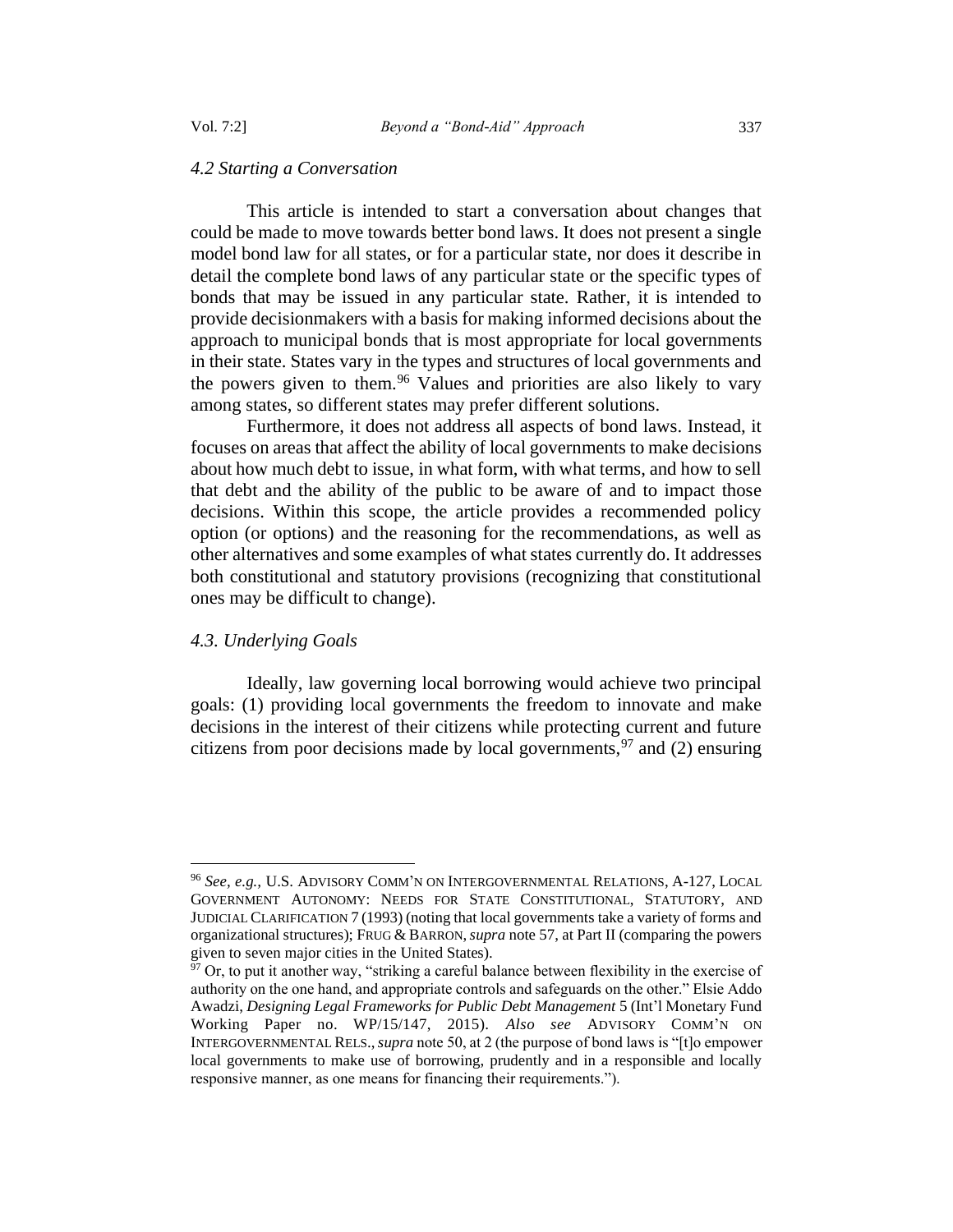that information is available to the public and that the public has a meaningful opportunity to influence proposed local government borrowing.<sup>98</sup>

#### 4.3.1. Freedom and Protection

This article starts with the premise that there is value in allowing local governments to make their own decisions, in large part because local governments are more likely to represent the interests of their citizens than the state or federal government is.<sup>99</sup> This is not to say that there should be no restrictions on local government action. For example, local governments should not be able to impose negative externalities on other communities or on future citizens (such as by violating interperiod equity), nor should they be able to act in ways that are fundamentally inconsistent with important values like protecting civil rights and promoting racial equality.

However, current and future citizens deserve and need protection from poor decisions made by local governments. As was discussed in Sections [0](#page-16-0) and [0,](#page-18-0) local government officials may be predisposed to borrow

<sup>98</sup> Others have also noted the importance of transparency and responsiveness. *See, e.g.,* Awadzi, *supra* note 98, at 4 (noting the importance of transparency and accountability, along with discipline); Gelfand, *supra* note 50, at 579, 586 (1979) (noting the importance of providing accurate information to stakeholders, including officials and voters, and of government being responsive to citizens).

<sup>99</sup> Various commentators have taken this view. *See, e.g.,* AMDURSKY ET AL., *supra* note 22, at § 1.1.3 (noting that local governments have been viewed as "the focal point of attempts to formulate communities of like-minded individuals" and "the only meaningful places in which political participation can occur and the objectives of democracy be realized" and that these perspectives suggest that local governments should differ from each other in the goods and services they provide); FRUG & BARRON, *supra* note 57, at 49–52 (highlighting the importance of local governments to democracy and innovation); Heather K. Gerken, *A New Progressive Federalism*, 24 DEM. J. 37 (2012), https://democracyjournal. org/magazine/24/a-new-progressive-federalism/ [https://perma.cc/MA4W-MC5K] (noting that racial and political minorities can have more power at the local level than at the federal or state level); Charles M. Tiebout*, A Pure Theory of Local Expenditures*, 64 J.POL. ECON. 416, 418 (1956) (suggesting that people will move to the community that best meets their set of preferences and that more communities and more variation between them will allow more people to more closely meet their preferences). Some have noted increased efforts of states to restrict power of local governments (in areas other than debt issuance) in recent years. *See, e.g.,* Jessica Amoroso & Sarah Winston, *COVID-19 Unmasks Issues Around Public Health Preemption*, HARV. L. SCH. PETRIE-FLOM CTR,: BILL OF HEALTH (Dec. 21, 2020), https://blog.petrieflom.law.harvard.edu/2020/12/21/covid-public-health-preemption/ [https://perma.cc/R2AH-9P9M] (noting that state preemption is increasingly being used to prevent local governments from addressing public health issues, such as paid sick leave or prohibiting stay-at-home measures or mask requirements to prevent the spread of COVID-19); Erin Scharff, *Preemption and Fiscal Authority*, 45 FORDHAM URB. L.J. 1270, 1273–4, 1279–82 (2018) (describing more restrictive state laws constraining local governments and citing examples); Richard C. Schragger, *The Attack on American Cities*, 96 TEX. L. REV. 1163, 1169–83 (2018) (citing examples).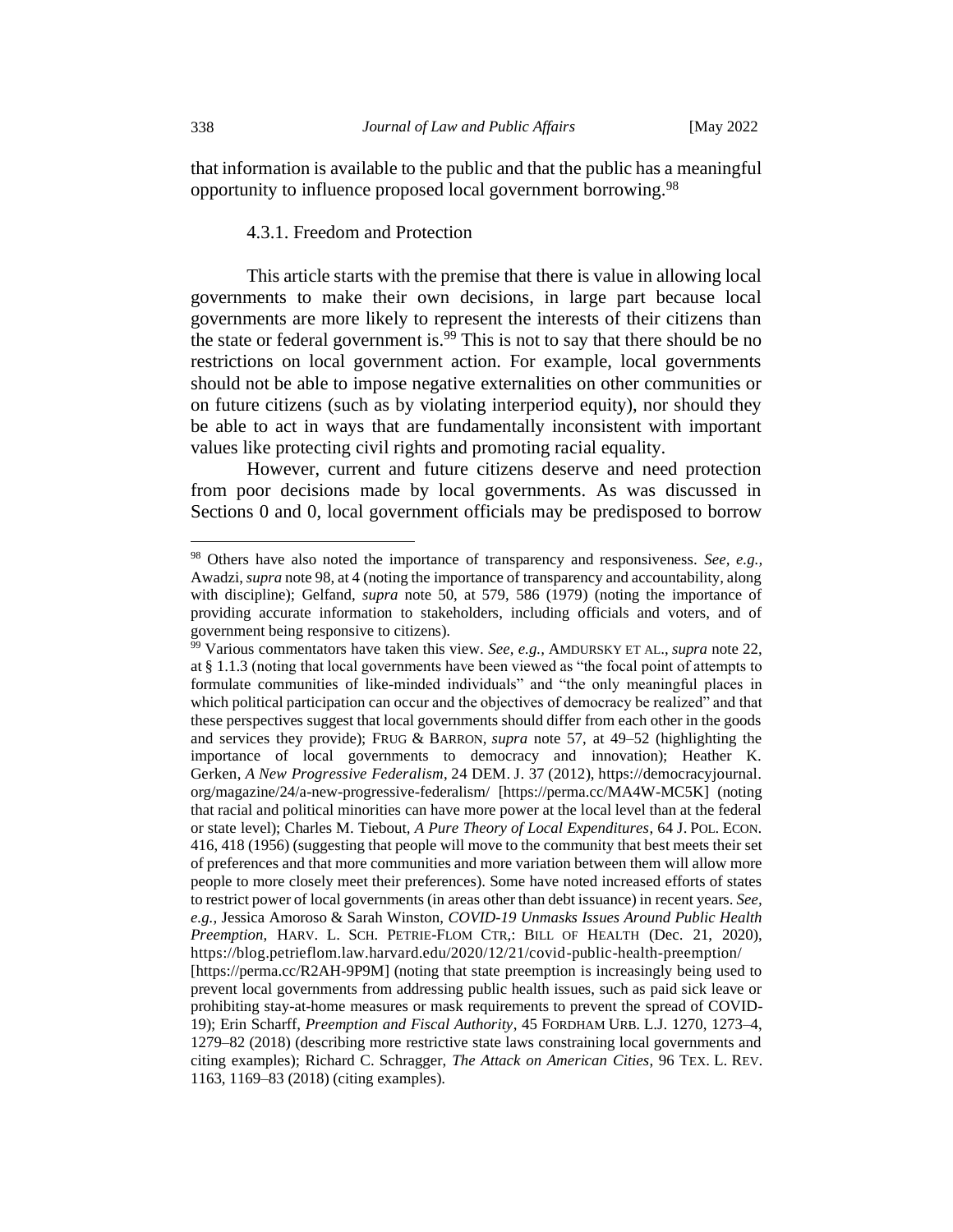more than they should and some officials may not be sufficiently knowledgeable to make prudent decisions about borrowing. This article suggests that while some restrictions on borrowing are appropriate, for the most part education and support is a better solution to lack of expertise than are detailed rules about the terms of financings. More straightforward bond laws may even help local government officials make better borrowing decisions, as is discussed in Section 4.3.3.

## 4.3.2. Ensuring Public Opportunity to Participate

The second primary objective of the framework is ensuring that information is available to the public and that the public has a meaningful opportunity to provide input on proposed local government borrowing. It is critical in a democratic society that residents are aware of and have the opportunity to understand the significant actions that are being taken by their government (including their local government) and that they have the opportunity to influence those actions, whether that is through public comment, contacting public officials, or voting on the matter.

## 4.3.3. Other Key Principles

In addition to the underlying goals identified above, the framework is guided by several principles. In particular, the importance of:

- Treating all local governments the same except where there is a reason not to do so.
- Treating all debt the same except where there is a reason not to do so.
- Focusing on the economics of the transaction rather than the structure.
- Providing flexibility for changing circumstances and market conditions.
- Avoiding overlapping, inconsistent and unduly complicated provisions whenever possible, and keep related provisions together whenever possible.

Each of these principles contributes to the underlying goals described above. Consistent treatment of different types of government and different types of debt encourage local governments to make decisions based on which type of financing structure best meets their needs rather than based on restrictions or approval requirements that apply to some types of debt but not others. Treating types of government and borrowings consistently also will promote transparency.<sup>100</sup> Similarly, laws that focus on the economics of the

<sup>&</sup>lt;sup>100</sup> See infra note 180 and accompanying text.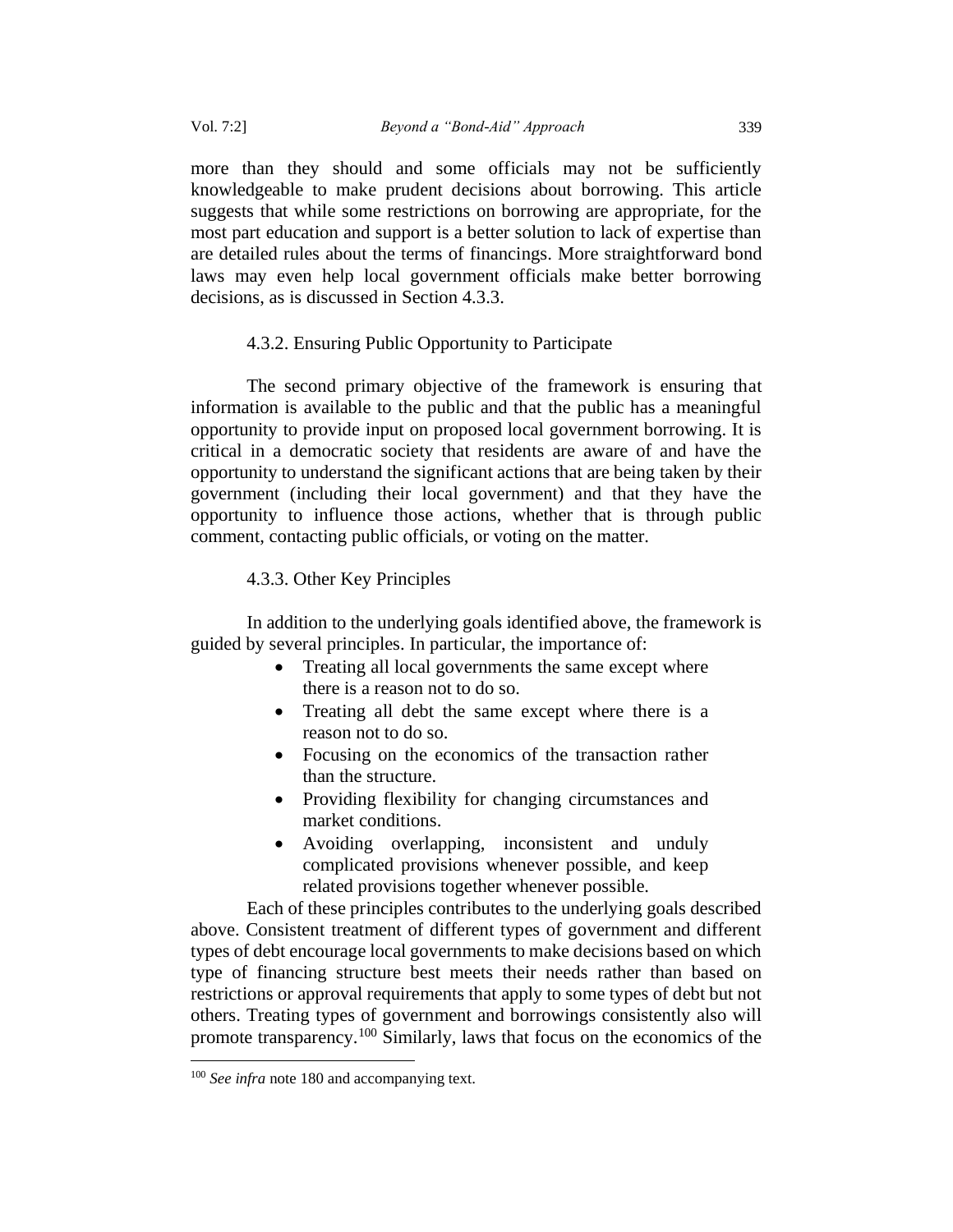transaction rather than its structure are less likely to distort borrowing decisions, and flexibility to adapt to changing circumstances and market conditions is more likely to allow local governments to structure their borrowing optimally and to avoid needing to satisfy obsolete requirements. Structuring borrowing law as simply as possible should make the law easier for both the governments and citizens to understand and follow and should help local governments avoid making costly mistakes.

#### *4.4. Limitations of the Framework*

Due to constraints of space, the framework doesn't cover all possible types of borrowing or financing, nor does it specifically address interest rate swaps or other derivatives in any detail. Instead, it focuses on general obligation bonds and revenue bonds issued by local governments. Some of the same principles could be applied to other types of financing. The article uses the term "borrowing" to cover all transactions that result in a local government receiving money in exchange for an obligation to repay, but does not cover other obligations local governments may have, such as commitments to pay pension and other benefits to retirees in the future.

Furthermore, the article is focused on general purpose local governments and special districts, not on bonds issued for the benefit of private nonprofit or for-profit entities. Borrowings on behalf of private parties raise some of the same concerns, but many different ones.

Additionally, as noted in Section 4.2 above, this article focuses on topics related to the scope of decision-making authority of local governments and the involvement of community members in the decision-making process, rather than more technical (but also important) aspects of bonds such as how revenues to pay bonds are collected, how bonds are secured, remedies available to bondholders and methods to ensure the validity of bonds issued. Those topics, and perhaps a proposed uniform act that could be adopted by multiple states covering some or all of them, could be the subject of a separate article or a project by an organization such as the National Association of Bond Lawyers.

State laws also address topics that are relevant to municipal bonds but have more general applicability, such as laws concerning treatment of financially distressed municipalities and whether they can apply for bankruptcy, restrictions on the ability to raise taxes or other revenues, laws governing the duties of government officials, laws concerning the procedures for elections, and open meeting laws. While these laws are all important, they are beyond the scope of this article.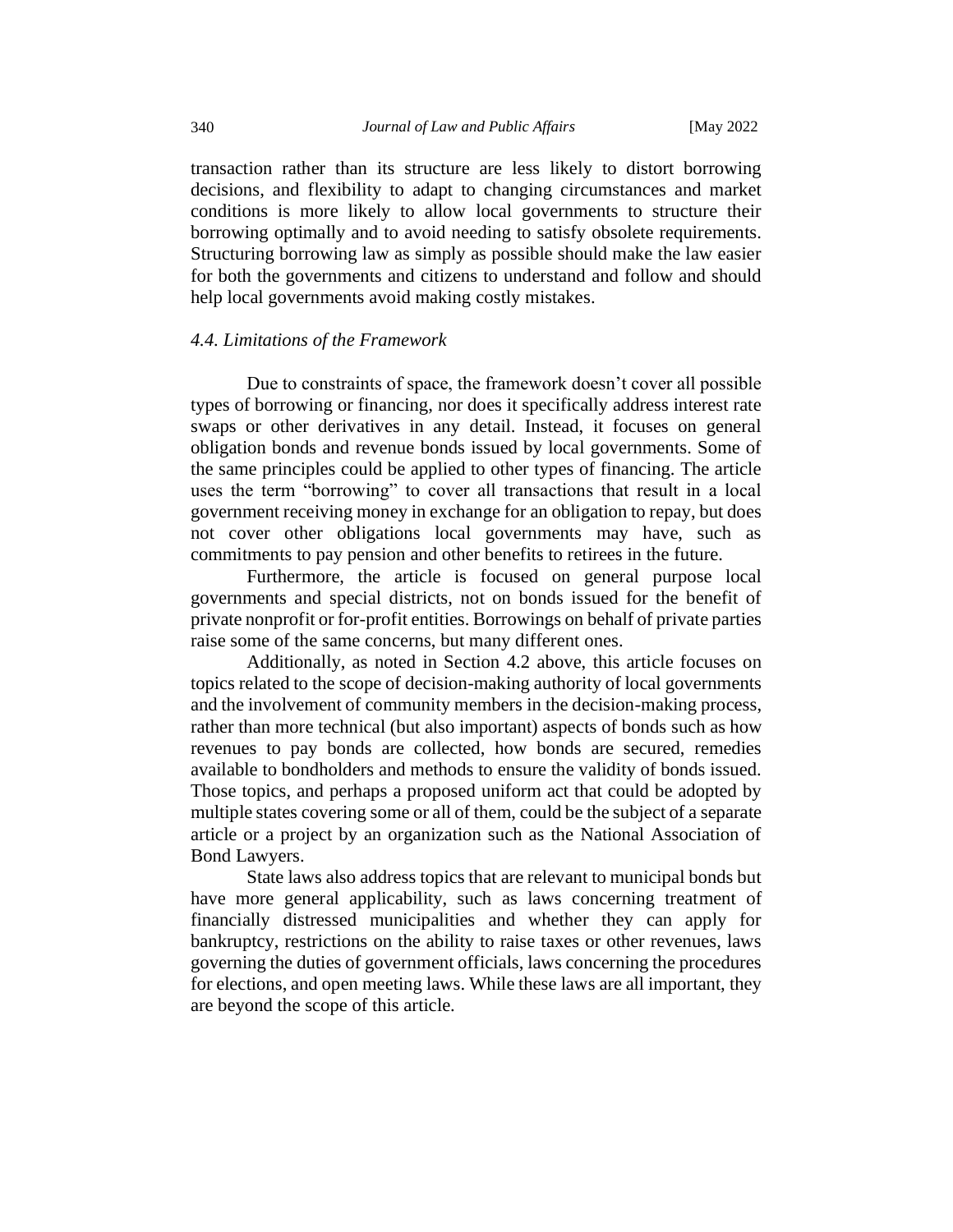## **5. RESTRICTIONS ON THE ABILITY TO ISSUE DEBT: DEBT LIMITS AND VOTER APPROVAL REQUIREMENTS**

## *5.1. Debt Limits*

#### <span id="page-26-0"></span>5.1.1. Existing Debt Limits

Most states impose limits on the amount of debt issued by their local governments.<sup>101</sup> Some of these limits appear in state constitutions and others are statutory. The limits take a variety of forms, most commonly a fixed percentage of property values.<sup>102</sup> The limits imposed on governments vary, sometimes even for different local governments within a state or for debt issued for different purposes. For example, the Hawaii Constitution limits outstanding debt of a local government to 15% of the total assessed value of real property within the local government's boundaries.<sup>103</sup> The New York Constitution includes a range of limits based on a percentage of average full valuation, including, among others, 10% for Nassau County and 7% for other counties; 10% for New York City, 9% for other cities with populations of 125,000 or more and 7% for smaller cities; 7% for towns and villages.<sup>104</sup> Oregon limits outstanding general obligation bonds of counties to 2% of the market value of taxable property in the county, and of cities to 3% of the market value of the taxable property in the city (with exceptions for cities for some types of projects).<sup>105</sup> California limits the outstanding general obligation bonds of elementary and high school districts to 1.25% of the assessed value of taxable property in the district, while the limit for nonhome-rule cities is 3.75% and for counties is 1.25% or 3.75% depending on the purpose for which the bonds are being issued.<sup>106</sup>

<sup>101</sup> Spiotto, supra note 4, at 6–8 (discussing the limits states have placed on debt municipalities may issue and noting that all states except three have a limit on local government debt); Gillette, *supra* note 4, at 1255 ("Virtually every state constitution imposes limits on the amount of debt that its political subdivisions can issue in order to fund capital projects . . .").

<sup>102</sup> *See supra* note 88 and accompanying text.

<sup>103</sup> HAW. CONST. art. VII, § 13. The Hawaii Constitution includes exceptions to this limit. Assessed value is the value assigned to property by a taxing authority for purposes of ad valorem taxation. The method of establishing assessed valuation varies from state to state and is sometimes lower than the market value of the property. *Glossary of Municipal Securities Terms: Average Life*, MUN. SEC. RULEMAKING BD., http://www.msrb.org/ Glossary/Definition/ASSESSED-VALUATION-OR-ASSESSED-VALUE.aspx [https:// perma.cc/6PCS-45EN].

<sup>104</sup> N.Y. CONST. art. VIII, § 4.

<sup>105</sup> OR. REV.STAT. §§ 287A.050, 287A.100 (2019).

<sup>106</sup> CAL. DEBT & INV. ADVISORY COMM'N, CDIAC NO. 06-04, CALIFORNIA DEBT ISSUANCE PRIMER 138 (2006). The limit for unified school districts (which include both elementary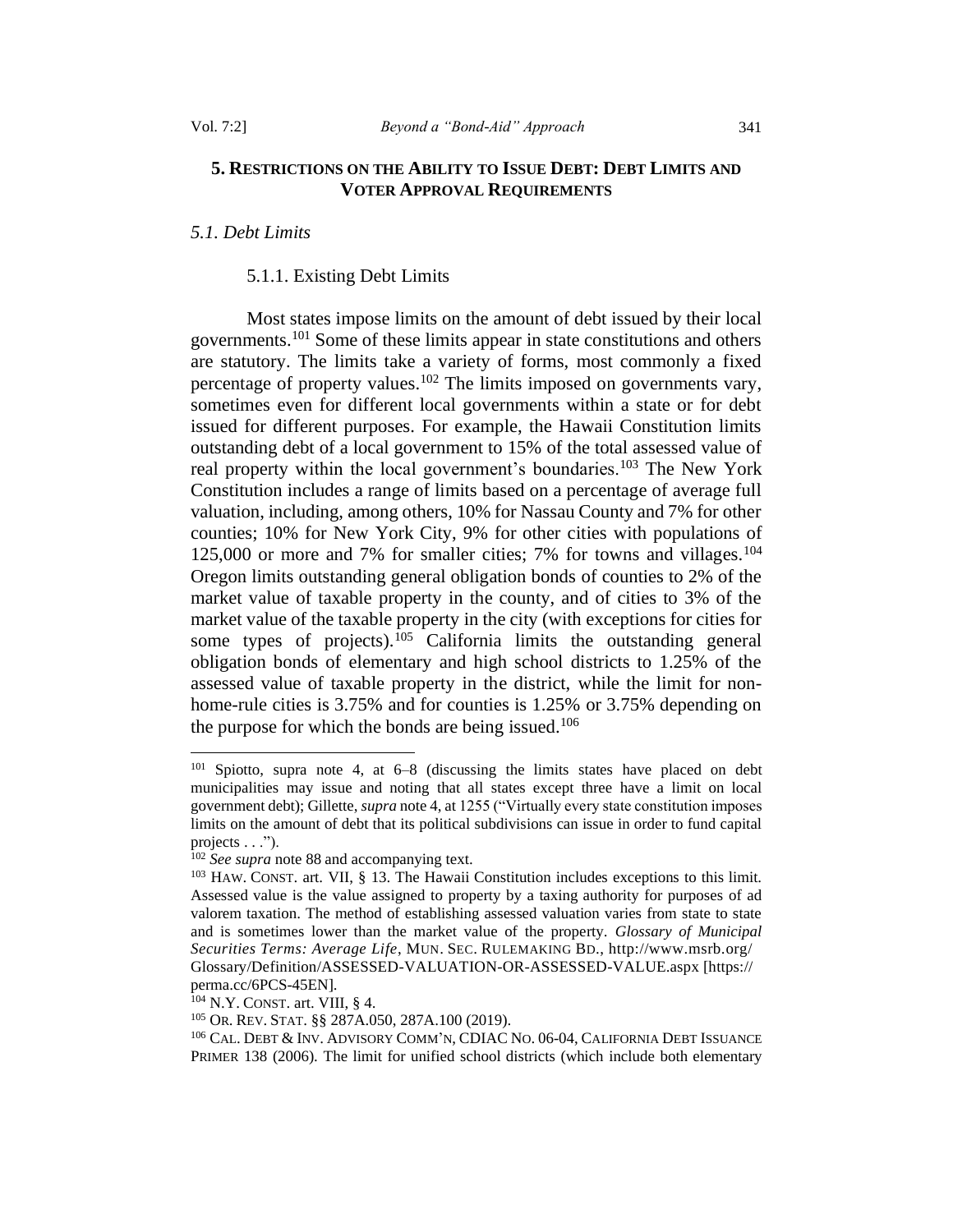Exceptions to debt limits sometimes make them less meaningful. For example, local governments in New York are rarely constrained by debt limits because of exclusions and deductions.<sup>107</sup> Some state laws, such as the California and Oregon laws described in the preceding paragraph, expressly apply limits only to certain types of debt, and courts also have created exceptions to these limitations in most states.<sup>108</sup> This is discussed in greater detail in Section 5.3.

and high schools) is 2.5%. *Id.* The California State Board of Education sometimes waives the limits for school districts. KEVIN DAYTON, CAL. POLICY CTR., FOR THE KIDS: CALIFORNIA VOTERS MUST BECOME WARY OF BORROWING BILLIONS MORE FROM WEALTHY INVESTORS FOR EDUCATIONAL CONSTRUCTION 44 (2015).

<sup>107</sup> *See* DOUGLAS E. GOODFRIEND & THOMAS E. MYERS, ORRICK, BOND BASICS FOR SCHOOL DISTRICTS IN NEW YORK STATE 5 (2009), https://media.orrick.com/Media%20Library/ public/files/2/2163-pdf.pdf [https://perma.cc/KKK5-2VCS] [hereinafter GOODFRIEND & MYERS, BOND BASICS FOR SCHOOL DISTRICTS] (noting this with respect to school districts other than small city school districts); DOUGLAS E. GOODFRIEND & THOMAS E. MYERS,

ORRICK, BOND BASICS FOR TOWNS, VILLAGES AND CITIES IN NEW YORK STATE 5 (2009), https://media.orrick.com/Media%20Library/public/files/2/2161-pdf.pdf [https://perma.cc/BSH2-JWU9] [hereinafter GOODFRIEND & MYERS, BOND BASICS FOR

TOWNS, VILLAGES AND CITIES] (noting this with respect to towns, villages and cities); THOMAS E. MYERS & DOUGLAS E. GOODFRIEND, ORRICK, BOND BASICS FOR COUNTIES IN NEW YORK STATE 5 (2009), https://media.orrick.com/Media%20Library/public/files/2/ 2160-pdf.pdf [https://perma.cc/HM9J-TFNW] [hereinafter MYERS & GOODFRIEND, BOND BASICS FOR COUNTIES] (noting this with respect to counties); THOMAS E. MYERS & DOUGLAS E. GOODFRIEND, ORRICK, BOND BASICS FOR FIRE DISTRICTS IN NEW YORK STATE

<sup>5 (2010),</sup> https://media.orrick.com/Media%20Library/public/files/4/4257-pdf.pdf [https://perma.cc/B3VA-BQS3] [hereinafter MYERS & GOODFRIEND, BOND BASICS FOR FIRE DISTRICTS (noting this with respect to fire districts).

<sup>108</sup> *See, e.g.*, AMDURSKY ET AL., *supra* note 22, at § 4.1.1 ("[M]yriad devices have evolved, largely with judicial blessing, to remove borrowing schemes from what might, in common parlance, be considered debt."); Gelfand, *supra* note 89, at § 11.12 (indicating that most courts have held that debt not backed by the government's full faith and credit is exempt from debt ceilings and referenda requirements); Shoked, *supra* note 31, at 1253–54 (noting that financing structures that are equivalent to debt are not always subject to limits and that debt limits typically only apply to debt guaranteed by property taxes).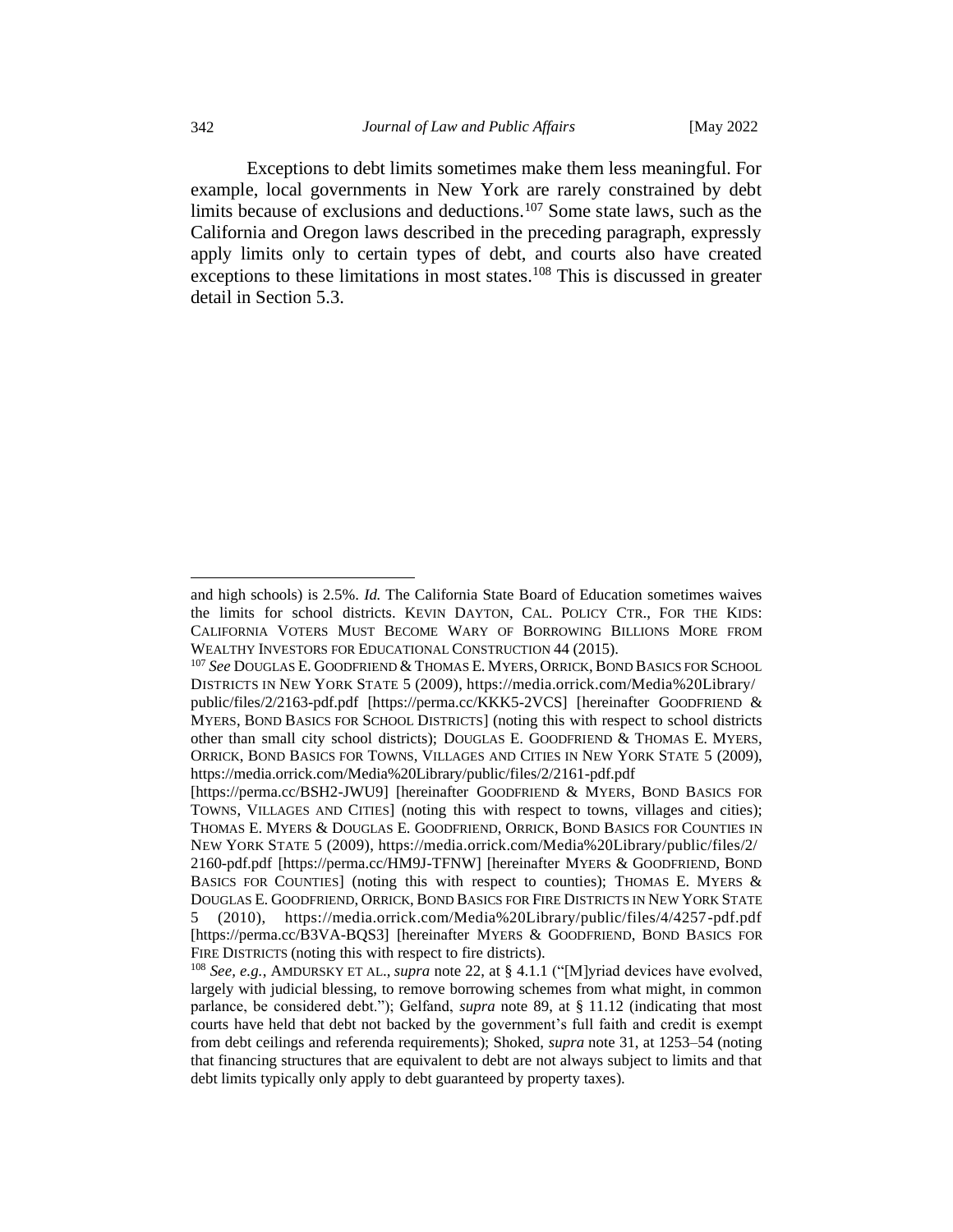5.1.2. Debt Limits in Their Current Form Do More Harm Than Good and Should Be Replaced or, Better Yet, Eliminated, Wherever Possible

Effective debt limits would promote interperiod equity and prevent local governments from borrowing more than they can afford.<sup>109</sup> However, it is unlikely that debt limits in their current form achieve these goals, even if they are effective. Furthermore, debt limits may have negative impacts on some communities and prevent needed projects from proceeding, and they may be counter to the objective of providing the public with a meaningful opportunity to influence borrowing (at least if such borrowing exceeds the legal limits, since it would not be permitted regardless of public sentiment). If debt limits are effective, they raise some of the issues discussed below. The possibility that they may not be effective and may simply lead to more expensive debt and less transparency is discussed in Section 5.3. For these reasons, discussed in greater detail below, debt limits should be modified or, better yet, eliminated.

As was noted above, debt limits vary widely. Although some differences in limits may be explained by the different responsibilities or needs of local governments in different states, or of different types of local governments in the same state,  $110$  the wide variety of limits "... suggests that, far from being linked to some conception of an optimal amount of debt, these provisions have been created in a haphazard manner in order to place some cap on borrowing, regardless of how that level correlates to ability to pay, to need, or to any other standard."<sup>111</sup> Compounding the problem, a single property may be within the boundaries of multiple overlapping local governments (for example, county, city, school district, special districts) with separate debt limitations, meaning that the amount of debt burdening that

<sup>109</sup> *See, e.g.*, AMDURSKY ET AL., *supra* note 22, at § 2.1 (describing the purposes of restrictions as ensuring that bonds are issued only when the societal benefits outweigh the costs and describing interperiod equity as the purpose of debt limits); Gelfand, *supra* note 88, at § 11.2 (describing effective debt ceilings as protecting future taxpayers from "inordinate debt service on capital projects that may have produced few tangible benefits for them"); *see also supra* Section 3.3.

<sup>110</sup> *See* ADVISORY COMM'N ON INTERGOVERNMENTAL RELS.,*supra* note 50, at 44 (suggesting that different types of local governments should have different limits because of differences in "scope of responsibilities and financial needs" and noting that municipal governments commonly borrow several times more than counties, school districts or townships).

<sup>&</sup>lt;sup>111</sup> James A. Coniglio, *Chapter 4: Credit Rating Agencies*, *in* 1 GELFAND, STATE AND LOCAL GOVERNMENT DEBT FINANCING § 4.1 (2d. ed.) (database updated Nov. 2020). *See also*  Gillette, *supra* note 4, at 1258 (2009) (noting that "the variety of limitations placed on municipalities belies [the] proposition" that "municipal debt limitations reflect[] some sophisticated analysis of the optimal debt level that a locality should incur" and describing various limits).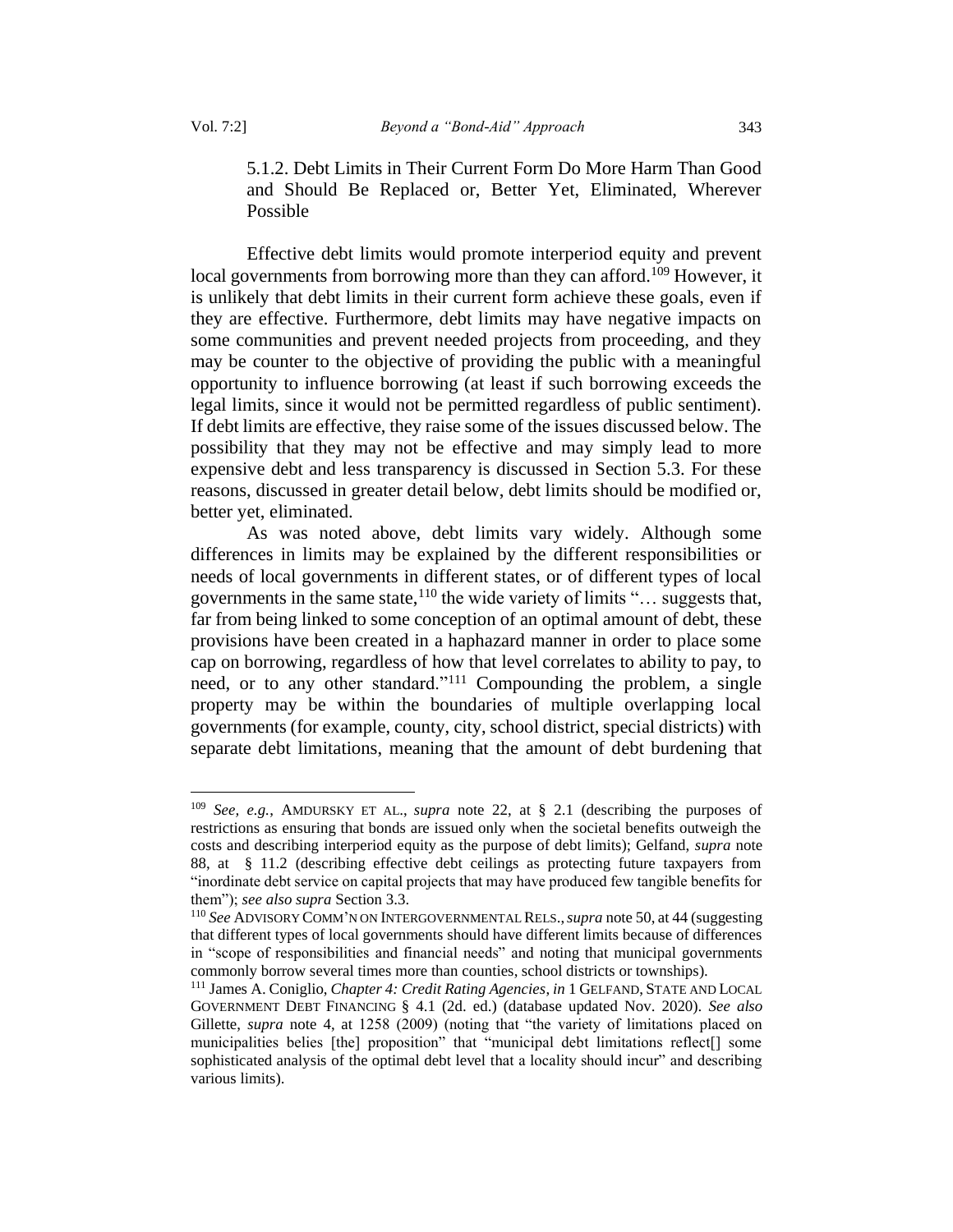property may be far higher than the debt limit for any individual local government within the boundaries of which it is located.<sup>112</sup>

Furthermore, even if an optimal level of borrowing had been determined, it is not likely that level would be tied to real property values, particularly with respect to debt that is not payable exclusively from property taxes. When debt limits were initially enacted over a century ago, local revenues were derived almost entirely from property taxes.<sup>113</sup> Today, though, property taxes comprise a minority of overall local government revenues (45.3% of local own-source revenues and 28.3% of total local government general revenues in 2008).<sup>114</sup>

<span id="page-29-0"></span>Property taxes tend to be a relatively stable revenue source because they are based on asset value rather than an annual stream of income or sales.<sup>115</sup> In some states, property tax revenues can be adjusted when property values decline by increasing tax rates. $116$  For these reasons, if there are limits on borrowing, they should be a component of the limit. However, it would be sensible to also include other sources that would be available to pay debt service, including revenues from other taxes and fees. A limit based on appropriations or revenues (or revenues available to pay debt service) would be a better gauge of ability to pay.<sup>117</sup> This would not, however, address the

<sup>115</sup> Bell, *supra* not[e 114,](#page-29-0) at 274–75.

<sup>112</sup> *See* AMDURSKY ET AL., *supra* note 22, at § 4.13 (discussing this problem); *see also*  MONTEREY COUNTY, *supra* note 9 and accompanying text.

<sup>113</sup> Gelfand, *supra* note 89, at § 11.1.

<sup>114</sup> Michael E. Bell, *Real Property Tax*, *in* THE OXFORD HANDBOOK OF STATE AND LOCAL GOVERNMENT FINANCE 271, 271 (Robert D. Ebel & John E. Petersen eds., 2012). Local ownsource revenues are revenues generated by the local government itself (such as taxes and fees) rather than received from the federal or state government. General revenues are revenues that can be used for any purpose. A property tax that must be used to pay debt service on bonds or a grant that must be used for a specific purpose would not be general revenues. The extent to which local governments depend on property taxes varies. For example, on average, property taxes are responsible for 14% of California city revenues, 22% of California county revenues, and 65% of non-enterprise special district (such as fire district or library district) revenues. INST. FOR LOCAL GOV'T, Understanding the Basics of Municipal Revenues in California: Cities, Counties and Special District (2016 Update), https://www.ca-ilg.org/sites/main/files/file-attachments/basics\_of\_municipal\_revenue\_ 2016.pdf [https://perma.cc/RV6X-ZXCH], 4–6.

<sup>116</sup> *See* Catherine Collins and Geoffrey Propheter, *Tax Analysts Special Report: The Property Tax Base and The Great Recession*, TAX ANALYSTS, at 445 (2013) (noting that some locales did this during the 2007–2009 recession). The ability to raise tax rates is limited in some states. For example, the California Constitution imposes a 1% limit on property taxes with some exceptions, most significantly for voter-approved bonds. CAL. CONST. art. XIIIA, § 1. <sup>117</sup> *See* AMDURSKY ET AL., *supra* note 22, at § 4.2 (suggesting that limits based on revenues or appropriations might be better); Briffault, *supra* note 74, at 948 (noting that debt limitations might be more defensible if they were tied to the revenue-generating capacity of governments); Gelfand, *supra* note 50, at 587 (noting that limiting debt based on only a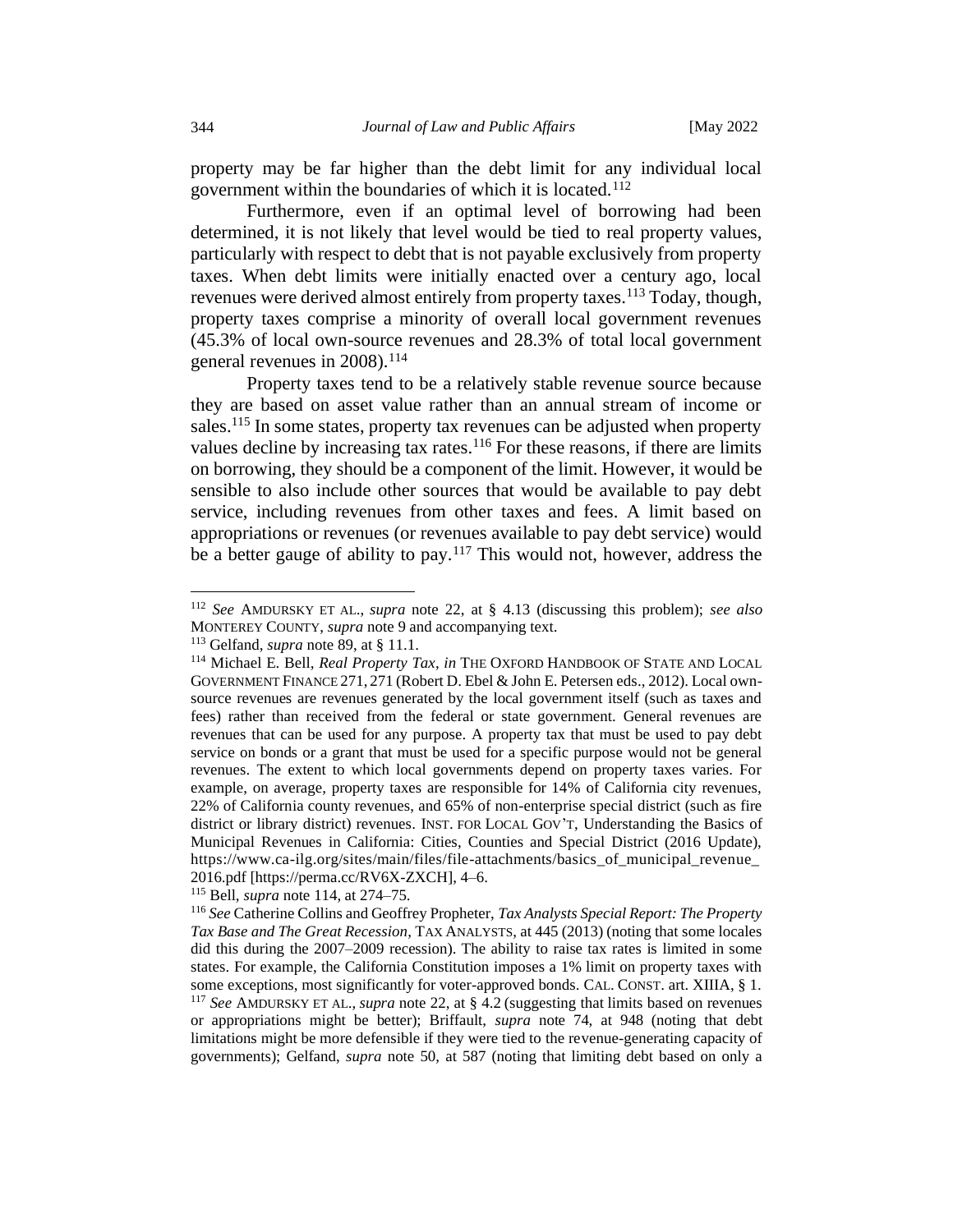issue of what the limit should be and as noted above, there does not seem to be consensus on what an appropriate limit is.

Debt limits tied to property values also may exacerbate existing economic disparities. Jurisdictions with relatively low property values per capita are more likely to be constrained by debt limits, both because the limits restrict them to a smaller amount per capita to meet infrastructure needs and because areas with lower property values may have greater needs than areas with higher property values. $118$ 

Debt limits of the type discussed in this section do little to promote interperiod equity since they say nothing about how debt is amortized, the period for which debt is outstanding or the amount that can be borrowed for a particular project, all they restrict is the total amount borrowed. If set too low, debt limits could even be counter to interperiod equity because they would not allow for enough borrowing. That said, some studies do suggest that communities that are subject to debt limits borrow less than those not subject to such limits. $119$ 

In addition, debt limits can block desirable as well as undesirable debt.<sup>120</sup> Because of the important role that debt plays in providing important infrastructure, "[l]ow levels of debt and the resulting low levels of capital

portion of the government's income base is not effective and proposing including wealth if there is an income tax and sales volume if there is a sales tax).

<sup>118</sup> *See, e.g.*, AMDURSKY ET AL., *supra* note 22, at § 4.15 (noting there may be an inverse relationship between assessed valuation and need and debt limits may prevent the localities most in need of debt financing from borrowing); ORANGE CNTY. GRAND JURY, SCHOOL BONDS—THE UNTOLD STORY OF ASSESSED VALUES 11–12 (2014), https://www.ocgrandjury.org/pdfs/2013\_2014\_GJreport/BondsReport.pdf [https://perma. cc/G6VH-4KRP] (providing an example of how borrowing capacity in a school district with lower assessed value per student compares to that in a district with higher assessed value per student); Eric J. Brunner & Kim Rueben, *Financing New School Construction and Modernization: Evidence from California*, 54 NAT'L TAX J. 527, 535–36 (2001) (school districts that have low assessed valuation per student are more likely to be constrained by debt limits that are based on property values); Darien Shanske, *Above All Else Stop Digging: Local Government Law as a (Partial) Cause of (and Solution to) the Current Housing Crisis*, 43 U. MICH. J.L. REFORM 663, 703 n. 110 (2010) (noting that a limit on the tax rate required for debt service compared to assessed value has a disproportionate impact on areas with lower property values). The same may also be true of debt limits tied to local government revenues generally, and grants or other mechanisms to redistribute resources may be more effective at reducing disparities than relaxing restrictions on borrowing, though this topic is beyond the scope of this article).

<sup>&</sup>lt;sup>119</sup> *See infra* not[e 178.](#page-41-0) Of course, it may be that regions where residents are less supportive of government borrowing are more likely to have debt limits. Others also have made this point. *See* D. Roderick Kiewiet & Kristin Szakaly, *Constitutional Limitations on Borrowing: An Analysis of State Bonded Indebtedness*, 12 J. L. ECON. & ORG. 62, 69 (1996) (noting that debt limits may "reflect the degree to which citizens of the state are averse to borrowing"). <sup>120</sup> *See* Sterk & Goldman, *supra* note 74, at 1366 ("Mechanical limitations are doomed to failure," in part because they can prevent borrowing even when it is desirable).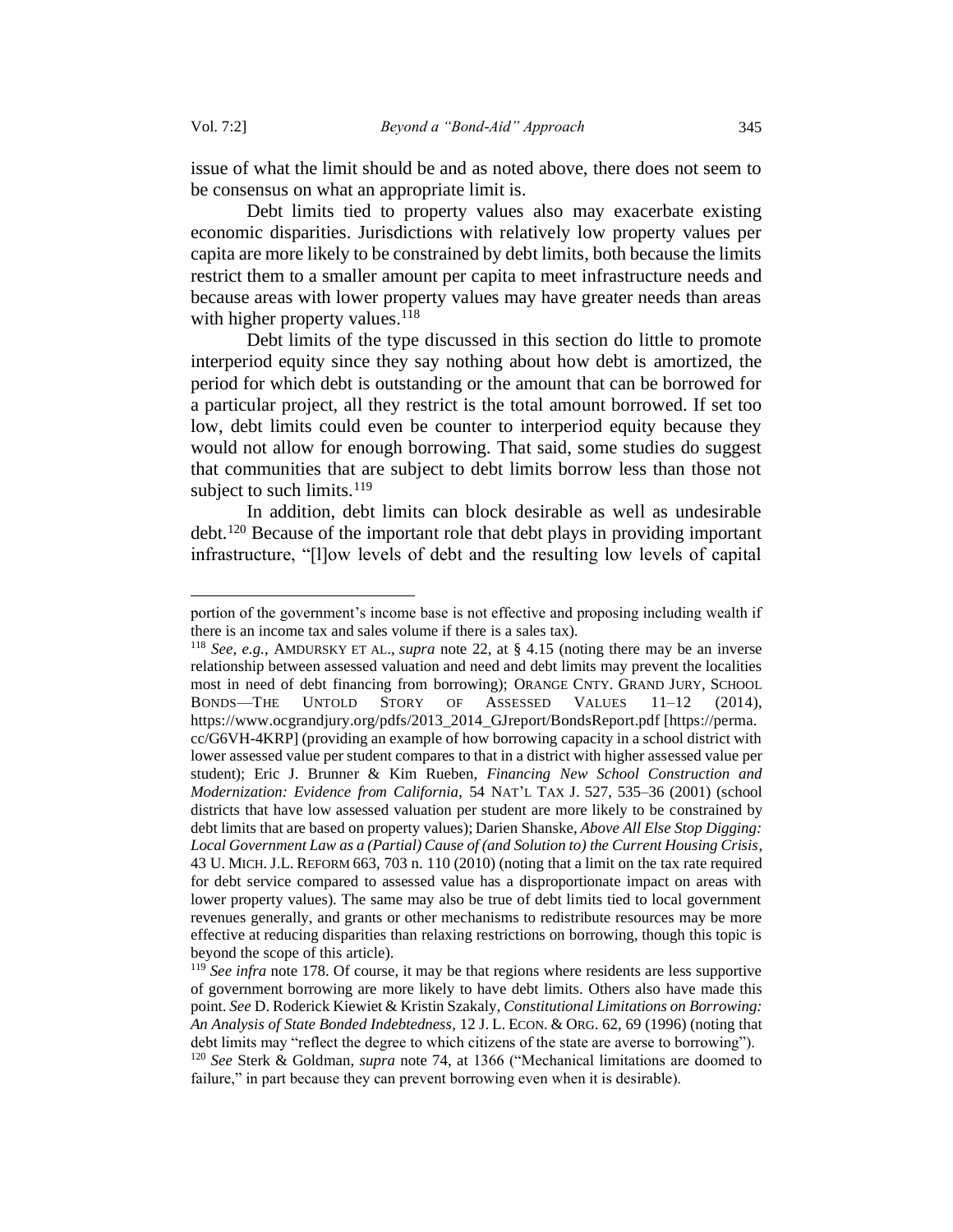investment can be as harmful to a state or locality as excessive debt," but debt limits that do not take need into account do nothing to address this.<sup>121</sup> In addition, debt limits that cannot be modified by approval of voters in the affected area negatively affect the ability to respond to community desires because even if voters within a local government's boundary want to borrow in excess of the limit, they cannot do so unless the state legislature and/or voters statewide act to allow them to do so.<sup>122</sup>

Some of these issues may have contributed to the creation of exceptions to debt limits described in Section 5.3. These exceptions have created significant additional problems. Because similar issues arise regarding exceptions to voter authorization requirements, both are discussed together in Section 5.3.

## *5.2. Voter Approval Requirements*

## 5.2.1. Existing Voter Approval Requirements

Most states have voter approval requirements for some local government borrowing, most commonly majority approval, but in some states, supermajority approval (the size of the required supermajority varies).<sup>123</sup> Sometimes, approval of debt is also an approval of an increased tax to pay the bonds, or approval occurs concurrently with the approval of the new tax. For example, California local governments must obtain the approval of two-thirds of their voters voting on the matter (with smaller percentages required for certain issuers in some circumstances) to issue general obligation bonds, which also authorizes the increase in property taxes to pay those bonds.<sup>124</sup> Bonds payable from sales taxes also often require voter approval in California.<sup>125</sup> Local governments in Oregon must obtain approval of a majority of their voters voting on the matter before issuing general obligation bonds.<sup>126</sup> In some states, debt limits of the type described in Section [0](#page-26-0) above

<sup>121</sup> Briffault, *supra* note 74, at 949.

<sup>122</sup> *See* Gelfand, *supra* note 50, at 91 (noting that voters in a locality that wanted to borrow in excess of a constitutional debt ceiling would need the support of voters throughout the state to amend the ceiling and allow them to do so).

<sup>123</sup> Salsich, *supra* note 60, at §§ 12.23, 12.30; Gillette, *supra* note 79, at 370.

<sup>124</sup> CAL. CONST. art. XIIIA, § 1(b)(2), (3); art. XVI, § 18(a), (b).

<sup>125</sup> CAL. DEBT & INV. ADVISORY COMM'N, *supra* note 22, at § 3.3.3. The sales taxes themselves also require voter approval (by either a majority or 2/3 of those voting on the matter, depending on the use of the tax proceeds). CAL. CONST. art. XIIIC. *See also* CAL. DEBT & INV. ADVISORY COMM'N, *supra* note 22, at § 3.3.3.

<sup>&</sup>lt;sup>126</sup> OR. CONST. art. XI §§ 11(11)(d)(C)(ii), 11b(3)(b), 11L (these provisions allow property taxes to be set at levels sufficient to cover debt service with voter approval); OR. REV. STATS. §§ 287A.050, 287A.100 (2019).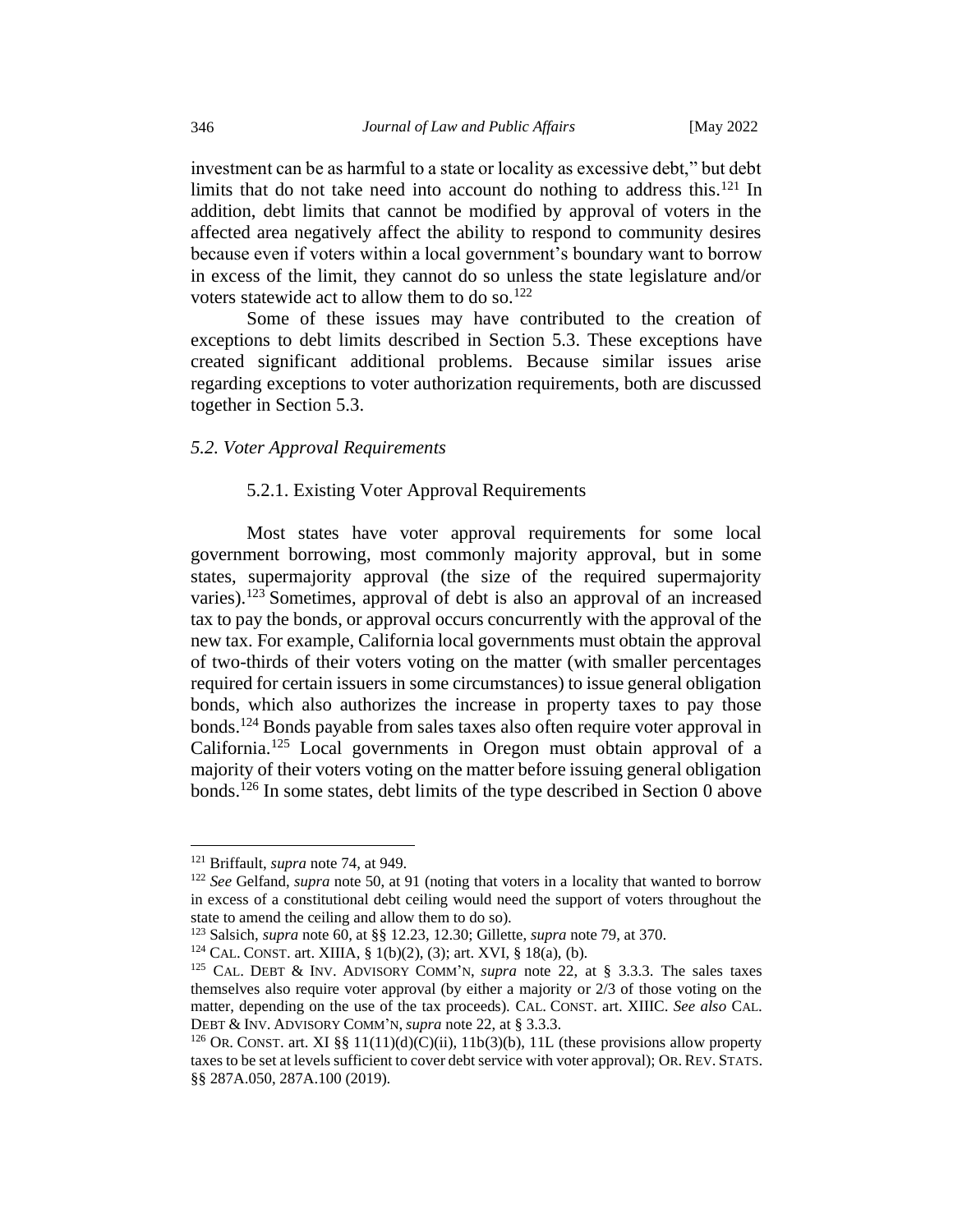can be overridden with voter approval.<sup>127</sup> In others, there is only a voter approval requirement, not a debt limit.<sup>128</sup>

Sometimes, voters may be asked to approve debt only at certain elections. For example, in Oregon, general obligation bonds must be approved either at an election held in May or November, or at another election at which a majority of registered voters cast ballots.<sup>129</sup> In California, school districts may obtain approval of general obligation bonds for which approval of only 55% of those voting on the matter (rather than two-thirds) is required only at "a primary or general election, a regularly scheduled local election at which all of the electors of the school district … are entitled to vote, or at a statewide special election."<sup>130</sup> Presumably these requirements are imposed because voter turnout is higher at some elections than others.<sup>131</sup>

Instead of a voter approval requirement, some states provide a period in which voters can petition to have an election concerning particular debt (sometimes referred to as a "permissive referendum" or "backdoor referendum") for some local government bonds. For example, with limited exceptions, bond resolutions adopted by towns and villages in New York are not immediately effective.<sup>132</sup> Rather, the local government must publish a notice that the resolution has been adopted, and during a 30-day period after adoption, a petition may be filed signed by a specified number of voters requesting that the voters of the town or village be given an opportunity to vote on the bonds.<sup>133</sup> If no petition is filed within 30 days, the resolution

<sup>127</sup> AMDURSKY ET AL., *supra* note 22, at § 4.2; Salsich, *supra* note 60, at § 12.25.

<sup>128</sup> Gelfand, *supra* note 88, at § 11.7.

<sup>&</sup>lt;sup>129</sup> OR. CONST. art. XI, §§ 11(8), 11k. Since it is rare for a majority of voters to cast ballots, general obligation bond elections are usually held in May and November. LEAGUE OF OR. CITIES,*supra* note 50, at 8.

<sup>130</sup> CAL. EDUC. CODE § 15266(a) (Deering 2021).

<sup>&</sup>lt;sup>131</sup> For example, one study covering the period from 2004-2006 found that voter turnout for local elections held concurrently with national elections had an average turnout rate of 76% during a presidential election year and 56% during congressional elections, while local elections held in off-years or not at the same time as national elections had an aggregate turnout rate of between 18-35% (the author suggests that the 35% reflects some states having statewide elections at the same time). J. ERIC OLIVER, LOCAL ELECTIONS AND THE POLITICS OF SMALL-SCALE DEMOCRACY 64–65 (2012).

<sup>132</sup> N.Y. LOC. FIN. LAW §§ 35.00, 36.00 (McKinney 2021); GOODFRIEND & MYERS, BOND BASICS FOR TOWNS, VILLAGES AND CITIES, *supra* note 8, at 28. In contrast, cities and counties are often not subject to a permissive or mandatory referendum process (so no voter approval is required) and school districts and fire districts are often subject to a mandatory referendum process (so voter approval is always required). *Id.* at 30; MYERS & GOODFRIEND, BOND BASICS FOR COUNTIES,*supra* note 8, at 25; GOODFRIEND & MYERS,BOND BASICS FOR SCHOOL DISTRICTS, *supra* note 108, at 29; MYERS & GOODFRIEND, BOND BASICS FOR FIRE DISTRICTS *supra* note 108, at 23.

<sup>133</sup> N.Y. TOWN LAW §§ 90, 91 (McKinney 2021); N.Y. VILLAGE LAW § 9-900.2, 9-902 (McKinney 2021).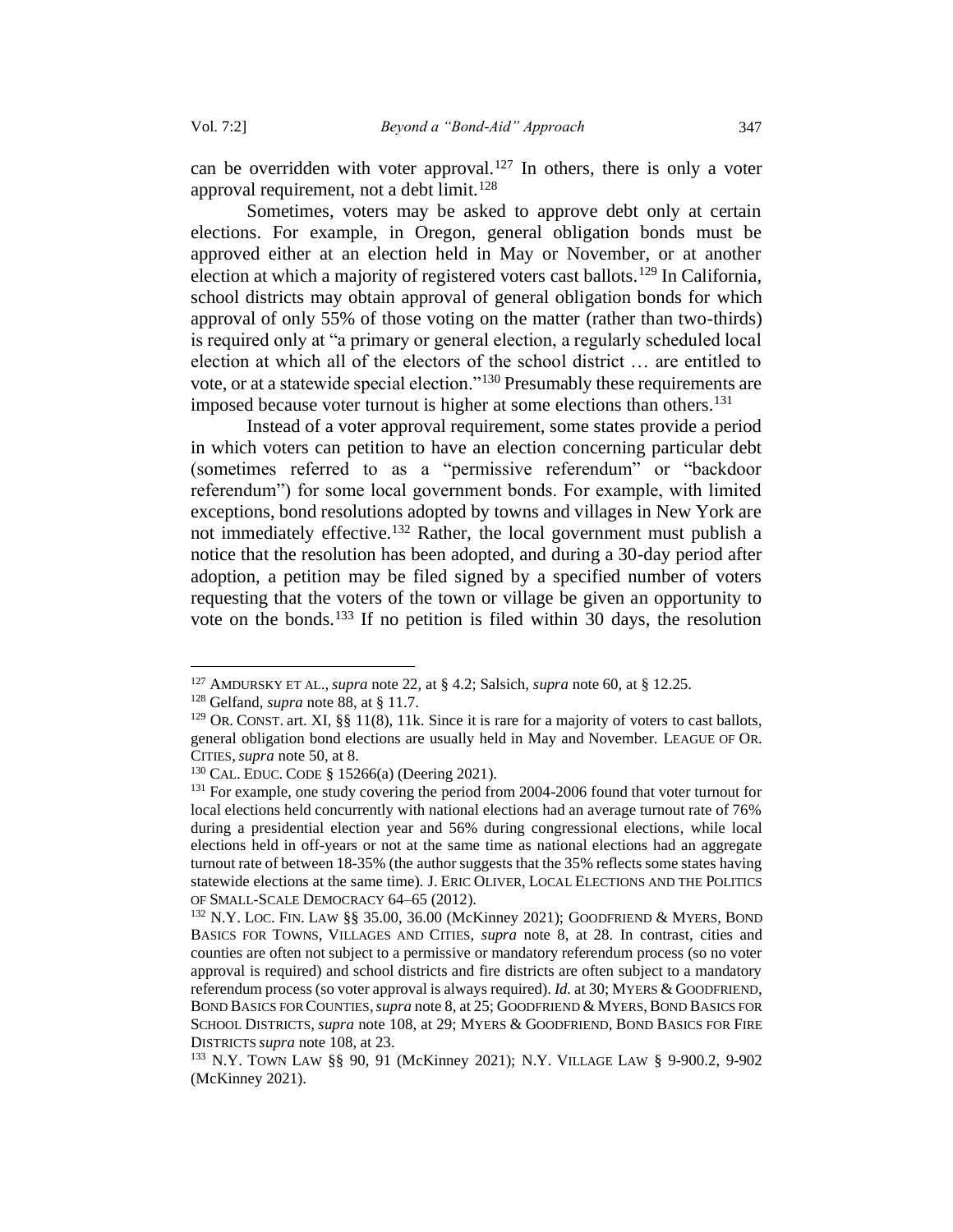becomes effective and the bonds may be issued.<sup>134</sup> Illinois, Oregon and Texas have similar procedures for some debt.<sup>135</sup>

5.2.2. Voter Approval Requirements Should Be Carefully Considered and Potentially Limited

Voter approval requirements should ensure that local government officials are acting consistently with the desires of their constituents and that community members are informed (or at least have the opportunity to be informed) about proposed borrowing and major projects being financed. Ideally, they also would promote interperiod equity. While voter approval requirements are more successful in achieving these objectives than debt limits are in achieving theirs, they are imperfect tools.

#### **5.2.2.1. Benefits of Voter Approval Requirements**

Voter approval requirements provide greater flexibility than debt limits and improve the ability of the local government to respond to the preferences of the community.<sup>136</sup> They likely also promote transparency. States that require bond elections typically require that information be provided to voters in a notice or the in the ballot measure itself.<sup>137</sup> For example, California law requires that when any local government bond measure is presented to voters, a statement indicating the specific purposes of the bonds must be provided and that when a general obligation bond is proposed to voters, a statement must be sent to voters including an estimate of the average annual tax rate and the highest tax rate that will be required to pay the bonds, the final year in which the tax rate is expected to be collected, the year in which the tax rate is expected to be highest, and the estimated total

<sup>134</sup> N.Y. TOWN LAW § 91 (McKinney 2021); N.Y. VILLAGE LAW § 9-902 (McKinney 2021). <sup>135</sup> *See* Kelly K. Kost & Anjali Vij, *General Obligation and Revenue Bonds, in* ILL. INST. FOR CONTINUING LEGAL EDUC., MUNICIPAL LAW FINANCING, TAX, AND MUNICIPAL PROPERTY §§ 2.20, 2.24 (2018) (describing the process that applies to some Illinois local government bonds); LEAGUE OF OR. CITIES,*supra* note 50, at 10, 13 (describing the process that applies to some Oregon full faith and credit bonds and revenue bonds); THOMAS M. POLLAN & DAVID MÉNDEZ, TEX. ASSOC. OF COUNTIES, 2017 PUBLIC FINANCE HANDBOOK FOR TEXAS COUNTIES 20–21 (2017) (describing the process that applies to county certificates of obligation).

<sup>136</sup> *See* Gelfand, *supra* note 89, at § 11.7 (noting that voter approval requirements "emphasize[] the principles of fiscal flexibility and local political responsiveness"); Kirk J. Stark, *The Right to Vote on Taxes*, 96 NW. U. L. REV. 191, 194 (2001) (noting in the context of tax limits that while voter approval is "less reliable as a taxpayer protection device[,] … it is more respectful of majoritarian preferences and local autonomy"). The same would be true for voter approval as opposed to strict debt limits.

<sup>137</sup> Salsich, *supra* note 60, at §§ 12.31, 12.32.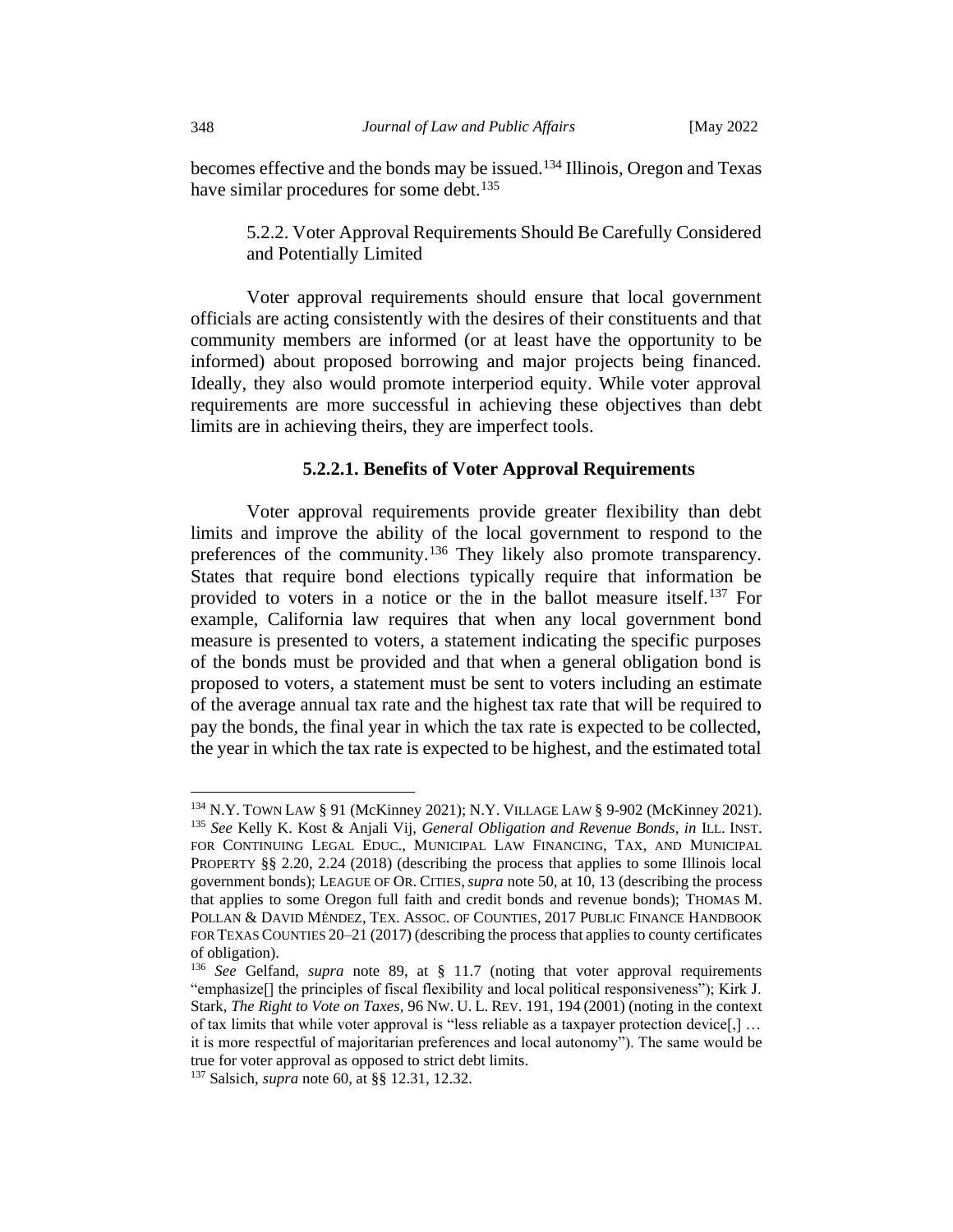principal and interest on the bonds.<sup>138</sup> Oregon requires that ballot measures for general obligation bonds include the amount of bonds to be authorized and the purposes for which the proceeds are to be spent and a statement that property taxes may increase.<sup>139</sup> This means that community members have at least some information about the proposed bonds and the project they are to finance. In addition, it may be that having bond measures on the ballot encourages more public discussion of the costs and benefits of the financing and the project being financed.

Furthermore, notwithstanding that voters may have incentives to borrow more or for a longer term than would be consistent with interperiod equity as was noted above, some studies suggest that voter approval requirements result in less debt that is subject to those requirements and possibly less debt overall (though there are conflicting conclusions about the impact on overall debt levels).<sup>140</sup> While many bond measures are approved (for example, 73% of school bond measures proposed in California from 2008 through 2020 passed),  $141$  some are not.

Furthermore, local government officials may be deterred from pursuing financings unless they have a reasonable expectation that they will be approved by voters, because presenting the measure to voters can be costly, both in terms of out-of-pocket costs and politically.<sup>142</sup> The resulting

<sup>138</sup> CAL. ELEC. CODE § 9401 (Deering 2021); CAL. GOV'T CODE § 53410 (Deering 2021).

<sup>139</sup> LEAGUE OF OR. CITIES,*supra* note 50, at 8. The estimated tax rates to pay debt service are not required to be included, but they often are. *Id.*

<sup>140</sup> *See* AMDURSKY ET AL., *supra* note 22, at § 4.15 (citing several studies suggesting that voter approval requirements reduce debt levels). One study of state borrowing found that referendum requirements appeared to reduce the level of guaranteed debt, but the study also found that the impact on nonguaranteed debt was not clear and that there were strong indications that in these states more debt was simply issued by local governments rather than the state. Kiewiet & Szakaly, *supra* note 120, at 84–86. This is not, of course, an option for local governments, but in some states they may be able to issue through state authorities or other local governments; this might have a similar effect. *See also infra* note 178 for description of other studies.

<sup>141</sup> *School Bond Elections in California*, BALLOTOPEDIA, https://ballotpedia.org/School\_ bond\_elections\_in\_California [https://perma.cc/ZA7V-VWAV].

<sup>142</sup> *See infra* notes 159–63 and accompanying text. *See also* Kiewiet & Szakaly, *supra* note 120, at 68 ("[P]ublic authorities probably do not put bond issues to voters unless the likelihood of voter approval is reasonably high"). Government officials also may avoid borrowing to finance projects if doing so is politically unpopular even absent a voter approval requirement, because presumably there is a political cost to doing so. However, they may be more inclined to approve a project and related borrowing when voter approval is not required because the borrowing may garner less attention than a ballot measure would and because they may hope that once community members are receiving the benefits of the facility, they will feel more positive about the borrowing to the extent they consider it at all. Occasionally when voters reject a bond measure, local government officials proceed to finance the project using a method of borrowing that does not require voter approval. *See infra* note 177 for further discussion and examples.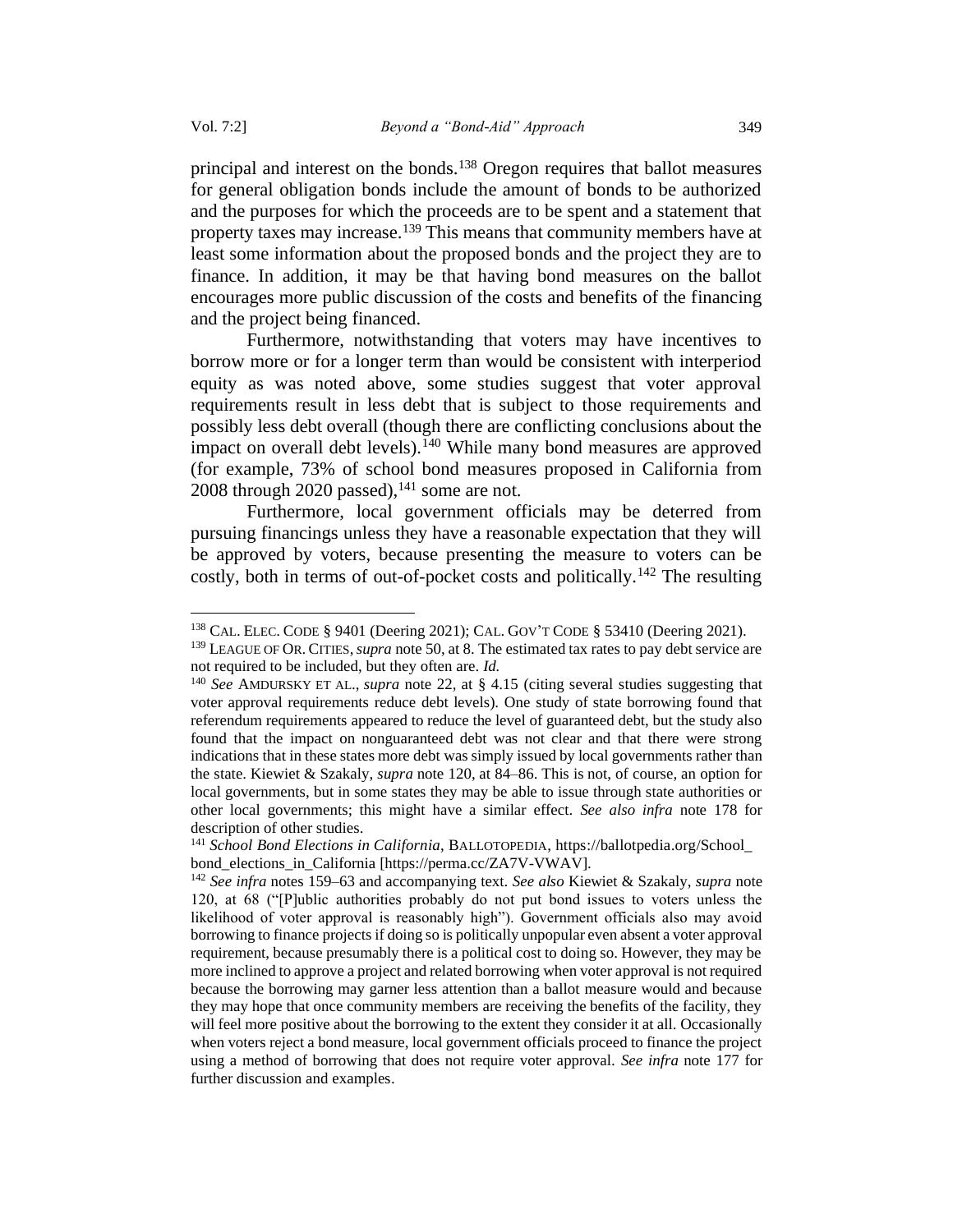lower level of borrowing may serve to counterbalance the incentives to borrow more than is optimal (described above in Section 3.3.1).

#### **5.2.2.2. Drawbacks of Voter Approval Requirements**

Notwithstanding that voter approval requirements appear to be more beneficial than debt limits, they do raise some concerns.

## *5.2.2.2.1. Voter Approval Requirements May Lead to a Lower-than-Optimal Amount of Debt*

There are reasons to believe that less than an optimal level of debt may be approved by voters, and some have expressed concerns about whether voter approval is an effective means for voters' wishes to be met.

As was discussed in Section 3.3.1, current community members may have the same interest in deferring payment of debt to the future that elected officials do. But there are also reasons to believe that voters may not approve enough borrowing or may not approve the right borrowing.

Supermajority requirements give a minority the ability to block a financing desired by the majority.<sup>143</sup> The size of the supermajority matters. For example, of the 857 ballot measures approved under a California law permitting the issuance of general obligation bonds for school facilities with approval of 55% of the voters, 488 would not have been approved had the alternative requirement for approval by 2/3 of voters applied (meaning that they were approved by more than 55% but fewer than 2/3 of voters voting on the matter). $144$ 

In addition, it is not clear that voters are sufficiently informed enough to make good decisions about financing matters.<sup>145</sup> Unless a measure receives significant media attention (and this is rare), voters generally have little information about the measures upon which they are voting,  $146$  Furthermore,

<sup>143</sup> Schragger, *supra* note 72, at 870; *see also* Briffault, *supra* note 74, at 954 (noting that supermajority requirements thwart majority wishes); *Editorial: State Must End Supremely Bad Supermajority for School Bonds*, NEWS TRIB. (Apr. 28, 2018), https://www.thenewstribune.com/opinion/editorials/article210003224.html (describing defeat of a school district bond measure in Washington State that received 59% of the vote but not the 60% supermajority required to pass and advocating for the elimination of supermajority requirements as undemocratic).

<sup>144</sup> DAYTON, *supra* note 107, at 16.

<sup>145</sup> *See* Briffault, *supra* note 74, at 953 (noting this concern).

<sup>146</sup> Richard Briffault, *Distrust of Democracy*, 63 TEX. L. REV. 1347, 1355 (1985) (reviewing DAVID B. MAGLEBY, DIRECT LEGISLATION: VOTING ON BALLOT PROPOSITIONS IN THE UNITED STATES (1984)). *See also* Elizabeth Garrett & Mathew D. McCubbins, *When Voters Make Laws: How Direct Democracy is Shaping American Cities*, 13 PUB. WORKS MGMT. &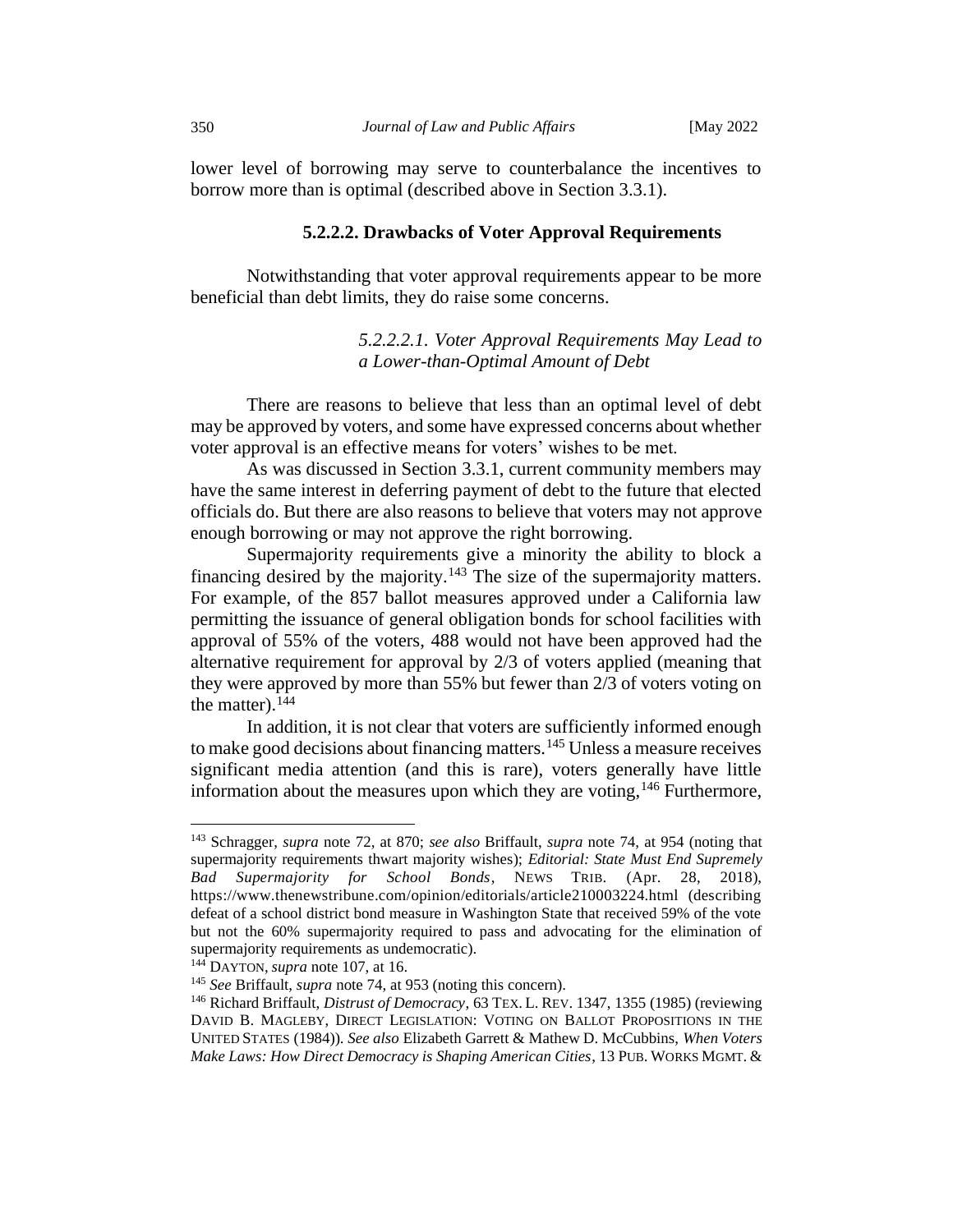<span id="page-36-0"></span>one study determined that the descriptions and analysis of ballot initiatives included in voters' handbooks prepared by states are written at the reading level of a third year college student.<sup>147</sup> Presumably, many voters do not read at this level. While bond measures may be easier to understand than many ballot measures, voters may not always understand the matter on which they are voting. Certainly, it is unlikely that voters generally have the expertise, knowledge, or, often, incentive, to monitor a local government's overall fiscal health and the impact of borrowing on that health.<sup>148</sup> In addition, voters are not likely to be presented with the details of the financing structure and alternative methods of financing. Voters also are making decisions about bond measures without knowing whether other bond measures on the ballot will pass, or what bond measures may be on future ballots.<sup>149</sup> As a result, an individual voter may approve either more or less debt than even that individual voter would desire.

Questions also have been raised about whether those who actually vote on ballot measures are representative of the electorate as a whole.<sup>150</sup> Only a portion of voters typically participates in elections in the United States. Approximately two-thirds of people eligible to vote participated in the November 2020 presidential election, and this was the highest turnout since at least 1980.<sup>151</sup> Turnout at elections that garner less attention, and in particular at local elections, is typically much lower.<sup>152</sup> Even among those

POL'Y 39, 40, 47, 55–57 (2008) (describing case studies that showed that the amount of information about bond measures varies significantly and discussing the low levels of voter knowledge about many some ballot measures); Craig M. Burnett, Elizabeth Garrett & Matthew D. McCubbins, *The Dilemma of Direct Democracy*, 9 ELECTION L.J. 305, 317 (2010) (noting that a higher proportion of the information about ballot measures comes from political campaigns than is the case for political candidates and that not every ballot measure has a meaningful supporting and opposing campaign). Some states require certain information be provided to voters. *See supra* note[s 137](#page-33-0)[–139](#page-34-0) and accompanying text.

<sup>147</sup> Glenn R. Schmitt, *David B. Magleby, Direct Legislation: Voting on Ballot Propositions in the United States* 12 J. LEGISLATION 122, 138 (1984) (Book Review). *See also* Garrett & McCubbins, *supra* not[e 146,](#page-35-0) at 55–56 (describing ballot pamphlets as "often dauntingly long and dense" and suggesting that while information may be in the pamphlet, "it is not provided in a format that makes voting cues accessible and salient to voters")

<sup>148</sup> *See* Clayton P. Gillette, *Bondholders and Financially Stressed Municipalities,* 39 FORDHAM URB. L.J. 639, 658–664 (2012) (giving reasons residents likely are not effective monitors of a local government's fiscal health); Richard C. Schragger, *Citizen v Bondholder*, 39 FORDHAM URB. L.J. 787, 790 (2012) (noting that any one citizen has "little incentive, little expertise, and little time to monitor local fiscal health").

<sup>149</sup> Garrett & McCubbins, *supra* not[e 146,](#page-35-0) at 45.

<sup>150</sup> *See* Briffault, *supra* note 73, at 953 (noting this concern).

<sup>151</sup> Drew Desilver, *Turnout Soared in 2020 as Nearly Two-Thirds of Eligible U.S. Voters Cast Ballots for President*, PEW RESEARCH CENTER (Jan. 28, 2021), https://www.pewresearch.org/fact-tank/2021/01/28/turnout-soared-in-2020-as-nearly-twothirds-of-eligible-u-s-voters-cast-ballots-for-president/ [https://perma.cc/8DGF-XEDV]. <sup>152</sup> *See supra* note 132, 64–65.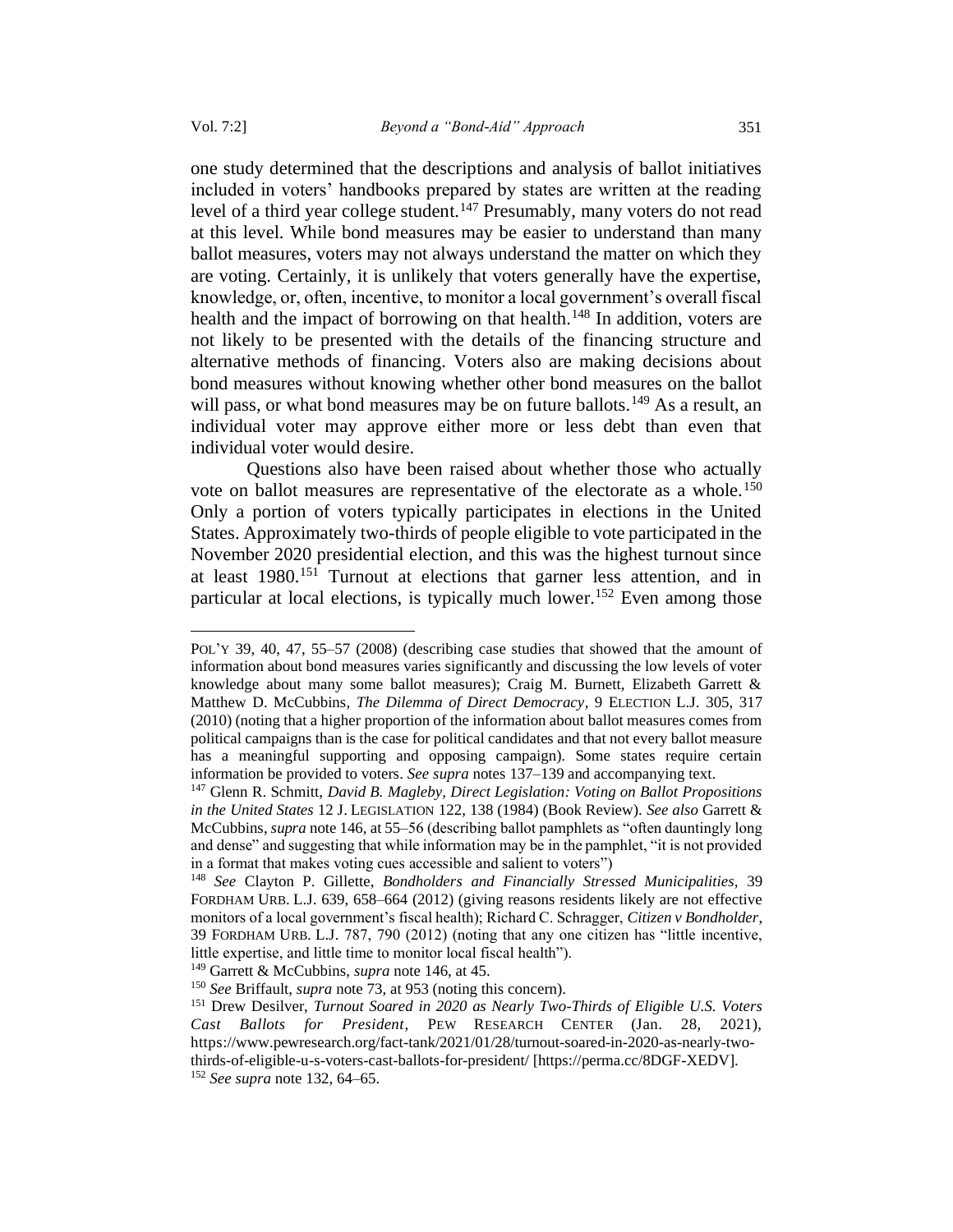who do vote in a particular election, some do not vote on ballot measures.<sup>153</sup> Those who vote on ballot measures may not represent the community as a whole. Studies suggest that more educated and older people are more likely to vote at all and that of those who vote, those with more education are more likely to vote on ballot measures.<sup>154</sup> Another study suggests that educated homeowners who are long-term residents may be more likely to vote in local elections than others are, and that any bias caused by low voter turnout is likely to lead to "policies that protect property values and suppress property taxes."<sup>155</sup> At least for general obligation bonds that are payable from property taxes, the result may be that those who vote are more likely to oppose a bond measure, absent a clear connection between the project financed and higher property values.

<span id="page-37-0"></span>Furthermore, local governments that need to obtain voter approval may seek it for a lower amount of bonds than the voters would approve. A study of school boards found that school boards typically propose a lower amount of borrowing than that for which they could obtain voter approval.<sup>156</sup> The authors of the study attribute this to the costs of the election and selling the bonds and because of uncertainty about voter preferences.<sup>157</sup> It is likely that other local governments behave in a similar manner to school boards. Furthermore, local governments may not put a bond measure on the ballot at all if it is not expected to pass, possibly by a substantial margin.<sup>158</sup>

<sup>&</sup>lt;sup>153</sup> The amount of "dropoff" (the percentage of people who vote in an election but not on a particular measure or candidate) varies but can be substantial. *See* MAGLEBY,*supra* note 148, at 90–95 (reporting dropoff rates for a variety of measures in several elections, including a 13% dropoff rate for bonds in the 1976 California election and a 15% dropoff rate for bonds in the 1978 California election).

<sup>154</sup> MAGLEBY,*supra* note 148, at 80–82, 104–111. Other factors also correlate to turnout and proposition voting, including occupation, income, education, age, race, perceived social class and gender. *Id.*

<sup>155</sup> OLIVER, *supra* note 132, at 55–56.

<sup>156</sup> Ed Balsdon et al., *Private Demands for Public Capital: Evidence from School Bond Referenda*, 54 J. URB.ECON. 610, 612 (2003). *But see* Elizabeth Garrett & McCubbins, *supra*  note [146,](#page-35-0) at 41 (suggesting that a local government can theoretically receive approval for a higher level of debt than would be the voter's ideal preference because the voter is presented with a "take-it-or-leave-it" offer).

<sup>157</sup> Balsdon et al., *supra* not[e 156,](#page-37-0) at 612.

<sup>158</sup> *See* FAIRBANK, MASLIN, MAULLIN, METZ & ASSOCIATES, INC., NOVEMBER 2020 ELECTION OBSERVATIONS FROM FM3 RESEARCH 2 (2020) http://californiacityfinance.com/ Votes2011final.pdf [https://perma.cc/UKR7-GDDY] (while sometimes local governments put measures on the ballot when it does not appear certain that they will pass, they appeared to have been less likely to do so in California at the November 2020 after a relatively high proportion of measures failed to pass at the March 2020 election).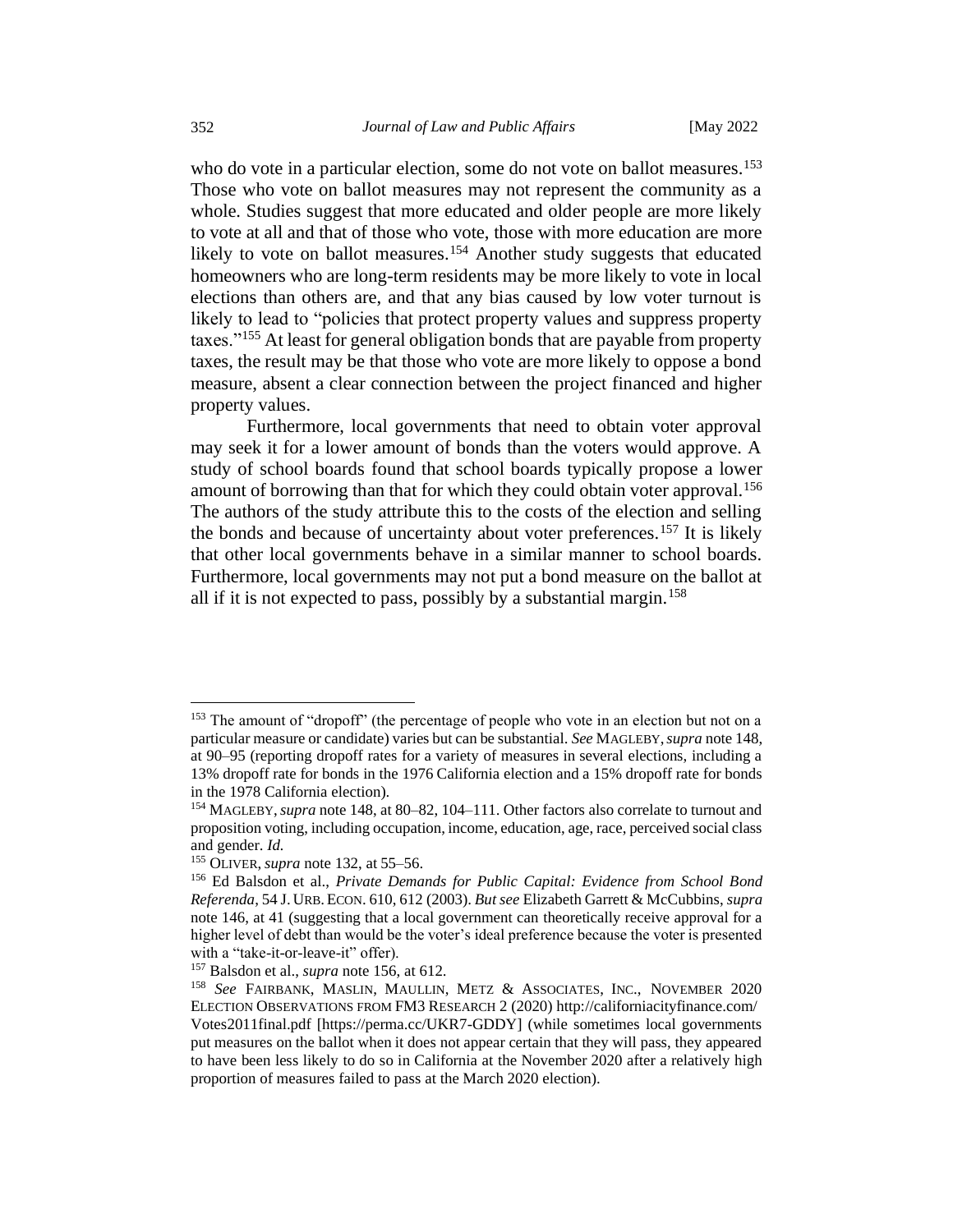# *5.2.2.2.2. Voter Approval Requirements Increase Costs and May Cause Delays.*

Even if local governments do not campaign in favor of a ballot measure (at least some states prohibit such campaigning),  $159$  they incur financial costs in deciding whether to put a bond measure on the ballot and preparing the measure for the ballot. For example, local governments may hire lawyers and political consultants to assist with the ballot measure and election process and pay for a voter survey to determine whether to propose a ballot measure.<sup>160</sup> They also incur costs of running the election.<sup>161</sup> In addition to these costs, and perhaps more significantly, there is a political cost to proposing a bond measure. Elected officials "desire to remain in the good graces of the community and its voters and fear that frequent requests for property tax increases will jeopardize this."<sup>162</sup>

<sup>159</sup> *See, e.g.*, CAL. EDUC. CODE § 7054 (Deering 2021) (prohibiting the use of school district or community college district funds to urge support or opposition to any ballot measure, excepting impartial factual information); CAL. GOV'T CODE § 54964 (Deering 2021) (prohibiting local government officials from spending public funds, services, supplies or equipment to support of oppose a ballot measure except to provide impartial information about relevant facts); 10 ILL. COMP.STAT. ANN. 5/9-25.1 (LexisNexis 2021) (prohibiting the expenditure of public funds to campaign for or against a candidate or ballot measure but permitting the use of public funds to provide factual information); TEX. ELEC. CODE § 255.003(a) (LexisNexis 2021) (prohibiting the spending of public funds for political advertising except for communications that merely describe factually the purpose of the measure).

<sup>160</sup> *See, e.g.*, CAL. COAL. FOR ADEQUATE SCH. HOUS., PROPOSITION 39 BEST PRACTICES HANDBOOK 27–30 (2003), https://cashnet.org/resource/resmgr/resourcedocuments/prop\_ 39\_handbook\_2003\_s.pdf [https://perma.cc/T6JK-BTZ3] (describing the role of bond counsel and political consultants and identifying voter surveys as a permitted use of public funds); TEX. ASSOC. OF SCH. BDS., OVERVIEW OF A SCHOOL DISTRICT BOND ISSUANCE (2020), https://www.tasb.org/services/legal-services/tasb-school-law-esource/business/ documents/overview-of-school-district-bond-issuance.pdf [https://perma.cc/P9X2-GAUP] (identifying retaining bond counsel and an election attorney as steps to take when determining whether to issue bonds and including publicity and communication as components of ordering the election); LEAGUE OF OR. CITIES, *supra* note 52, at 131 (noting the importance of hiring an outside expert to assess voter understanding of and support for the proposed measure); Balsdon et al., *supra* note 157, at 618 n.14 (stating that school district funds can be used to conduct a survey of the community and provide guidance on how much should be requested and noting that this cost between \$30,000-\$40,000).

<sup>161</sup> *See* CAL. DEBT & INV. ADVISORY COMM'N, *supra* note 107, at 138 (noting that if the election fails, the local government will usually have to pay the costs of the election out of its general fund); Lynda Roberts, *Election Costs and Billing*, COUNTY OF MARIN, https://www.marincounty.org/depts/rv/election-info/election-costs-and-billing

<sup>[</sup>https://perma.cc/2E5J-LE7G] (describing election costs charged by the county to cities, school districts and special districts).

<sup>162</sup> Balsdon et al., *supra* note 157, at 618.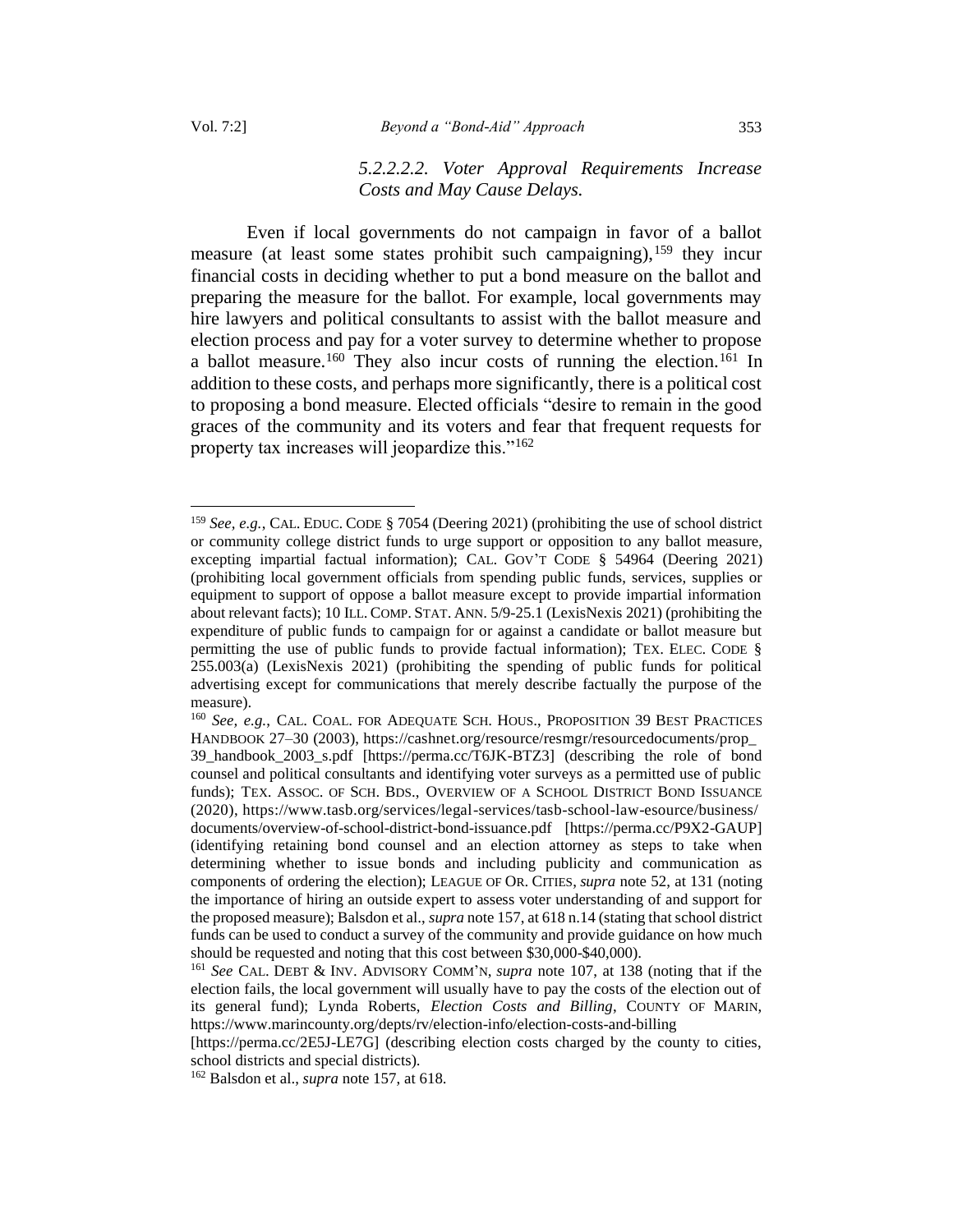<span id="page-39-0"></span>In addition, determining whether to put a measure on the ballot and preparing for the election takes time. One expert indicates that it can take six to nine months, or even longer, from beginning election proceedings to issuing the bonds.<sup>163</sup> This does not include the time to determine whether to pursue a bond election at all. In some states, bond measures may be presented at only certain elections.<sup>164</sup> When projects are urgently needed or when construction costs are rising rapidly, these delays may create problems for local governments.

## <span id="page-39-1"></span>5.2.3. Voter Approval Requirements Should be Carefully Evaluated

Voter approval requirements, particularly those that require supermajority approval, should be carefully evaluated. However, it does appear that they contribute to providing information to community members and to protecting community members from local government officials who may be inclined to borrow more than community members would prefer. Requirements that specific information be provided to voters in an easily understandable format may make voter approval requirements more valuable.<sup>165</sup>

It is less clear whether they help promote interperiod equity. In all likelihood, any impact they have on interperiod equity is fairly small. As was noted in Section 3.3.1, current community members may have the same interest in deferring payment of debt to the future that elected officials do. It is possible, however, that because of the factors discussed in Section 5.3.2.1., voter approval requirements result in less debt being incurred than the community would prefer. This may counterbalance tendencies to issue more debt than is appropriate. However, although voters generally approve the principal amount and use of debt (and may be given some other information, such as the expected impact on tax rates), this is an incomplete protection of interperiod equity because it does not prevent debt service from being disproportionately pushed to later years.<sup>166</sup>

If voter approval requirements are used, they ideally would be consistent for different types of debt. This is not always the case. For

<sup>164</sup> *See generally* notes [129](#page-32-0)[–130](#page-32-1) and accompanying text.

<sup>163</sup> GREG HARRINGTON, JOHN HARTENSTEIN, & DONALD FIELD, THE XYZS OF CALIFORNIA SCHOOL DISTRICT DEBT FINANCING 28 (Orrick, 3d ed. 2015), https://www.orrick.com/en/ Insights/2007/03/The-XYZs-of-California-School-District-Debt-Financing [https://perma.

cc/DXW3-QRCA]; *see also* POLLAN & MÉNDEZ, *supra* note [135,](#page-33-1) at 12 (indicating that it takes 5-12 months, or even longer, to issue general obligation bonds).

<sup>165</sup> For examples of some current requirements, *see supra* not[e 137](#page-33-0)[–138](#page-34-1) and accompanying text.

<sup>&</sup>lt;sup>166</sup> This is because voters approve the amount of debt, not terms of the debt such as the maturity structure. For discussion of other ways that maturity and amortization schedules of bonds could be regulated, see Section 6.2.3.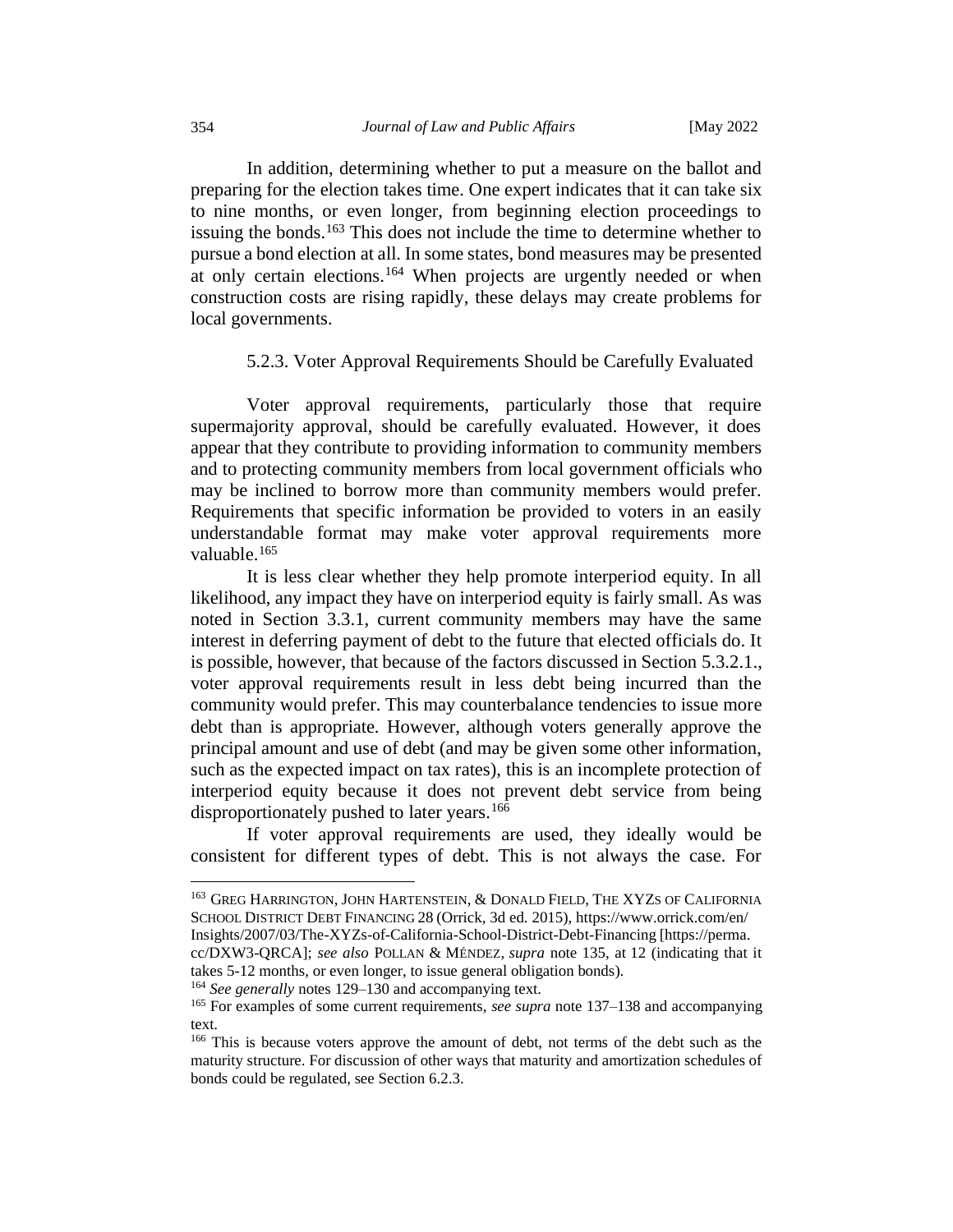example, under California law, different voter approval requirements apply depending on the purpose and payment source of the bonds and other factors.<sup>167</sup> In some states, supermajority requirements are imposed for general obligation bonds, but not revenue bonds.<sup>168</sup> As is discussed in greater detail in the following section, some types of debt are typically not subject to voter approval requirements at all.

One alternative to voter approval requirements short of eliminating them entirely would be to ensure that there is appropriate notice of and ability to participate in board meetings at which bonds are approved, and a waiting period afterwards in which a specified number of voters could require that the measure be voted upon at the next election.<sup>169</sup> This would shift the burden of convincing voters from the elected governing body to the objecting voters.<sup>170</sup> As was described above, some states allow voters to petition to put certain types of debt on the ballot.<sup>171</sup> There could be merit in broadening this approach to cover a wider range of debt. However, it would be important that the hurdles are set at the appropriate level; making it too easy for a handful of voters to compel an election defeats the purpose of using a permissive referendum process rather than a mandatory one, and making it too difficult or too expensive would be little different from having no voter approval requirement.<sup>172</sup>

# *5.3. Exceptions to Debt Limits and Voter Approval Have Distorted Borrowing Decisions*

Courts and legislatures have created numerous exceptions to both debt limits and voter approval requirements, and the avoidance of these limits and requirements has "fundamentally shaped public finance."<sup>173</sup> General obligation bonds are typically subject to these restrictions, but they often do not apply to revenue bonds (though some voter approval requirements do

<sup>167</sup> *See supra* notes [124](#page-31-0)[–125](#page-31-1) and accompanying text.

<sup>168</sup> Salsich, *supra* note 60, at § 12.30.

<sup>&</sup>lt;sup>169</sup> The Advisory Commission on Intergovernmental Relations recommended permissive referendum requirements in 1961. *See* ADVISORY COMM'N ON INTERGOVERNMENTAL RELS., *supra* note 48, at 72–73.

<sup>170</sup> *Id. at* 73.

<sup>&</sup>lt;sup>171</sup> *See supra* notes [132](#page-32-2)[–135](#page-33-1) and accompanying text.

<sup>&</sup>lt;sup>172</sup> The challenges of obtaining signatures for initiatives (legislation proposed by voters) are discussed in MAGLEBY, *supra* note [147,](#page-36-0) at 61–70 (1984). Those gathering signatures for a permissive referendum likely would encounter similar issues.

<sup>173</sup> AMDURSKY ET AL.,*supra* note 22, at § 4.1; *see also* Briffault, *supra* note 73, at 925, citing WILLIAM D. VALENTE, ET AL., CASES AND MATERIALS ON STATE AND LOCAL GOVERNMENT LAW 647 (William D. Valente ed.,  $5<sup>th</sup>$  ed. 2001) (noting that two-thirds of city and county debt is exempt from debt limits).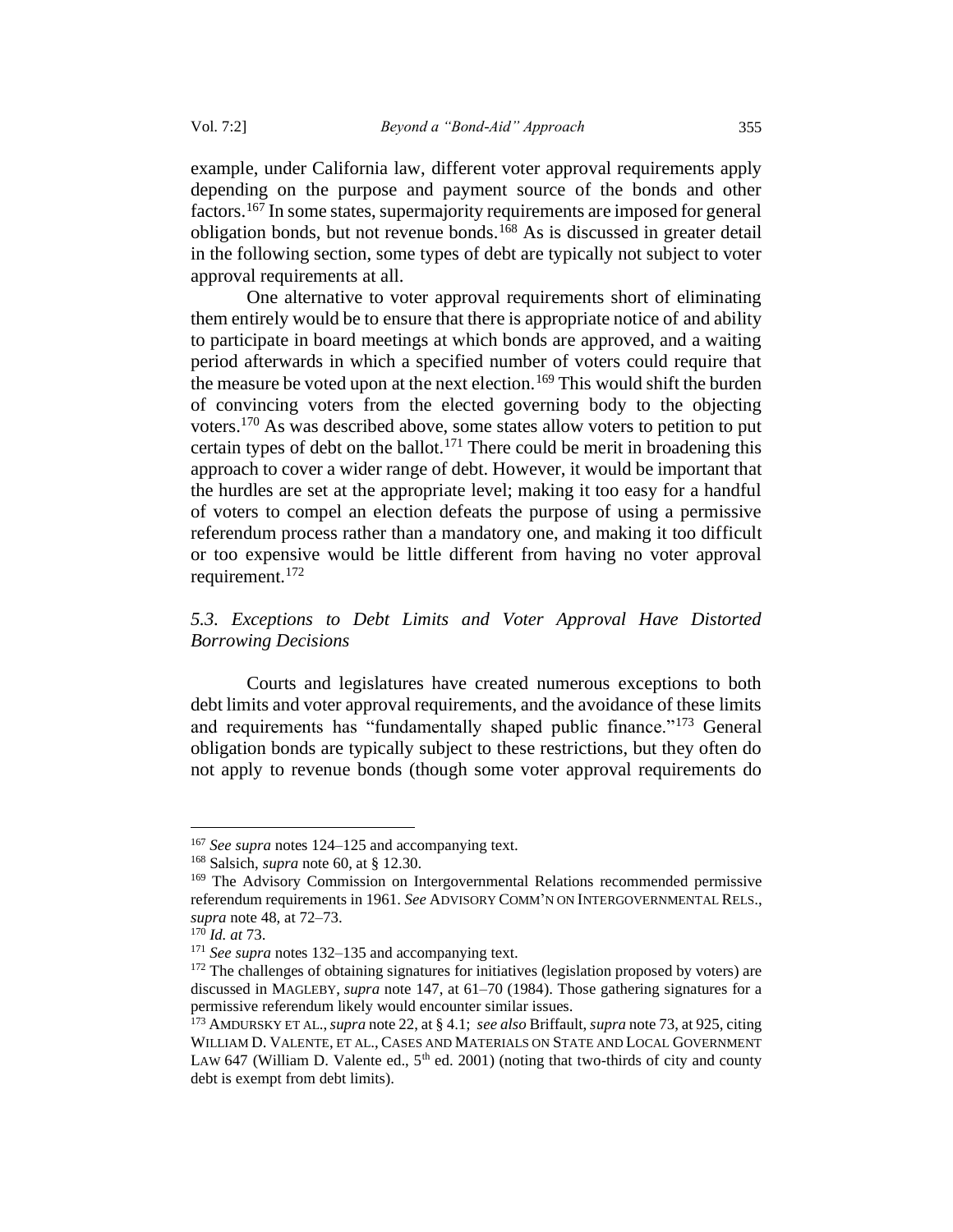apply to some revenue bonds).<sup>174</sup> Avoiding debt limits is so common that guides to municipal finance have sections with titles like "Devices Employed to Avoid Debt Ceilings and Procedural Requirements<sup>"175</sup> and "Common" Strategies for Avoiding the Debt Limit."<sup>176</sup> Local governments sometimes simply issue a different form of debt than they might otherwise to avoid the limits and restrictions.<sup>177</sup> It is not clear whether the end result is a lower amount of local government debt than there would be without the limits and approval requirements.<sup>178</sup>

What is clear is that the result is more expensive debt and less transparency. Interest rates on revenue bonds are generally higher than on general obligation bonds, and legal and administrative costs for revenue bonds are typically higher.<sup>179</sup> The debt burdens borne by local governments

<sup>175</sup> *See generally* Gelfand, *supra* note 89, at pt. IV.

<sup>178</sup> *See, e.g.*, ADVISORY COMM'N ON INTERGOVERNMENTAL RELS.,*supra* note 50, at 3 (noting that while debt limits may have restrained local government borrowing, the extent to which they are effective cannot be measured); AMDURSKY ET AL., *supra* note 22, at § 4.15 (citing several studies suggesting that voter approval requirements reduce debt levels); Briffault, *supra* note 74, at 925 (noting that while there may have been some impact on total debt levels, it does not seem significant); Paul G. Farnham, *Re-examining Local Debt Limits: A Disaggregated Analysis*, 51 S. ECON. J. 1186, 1195–96 (2001) (indicating that referenda requirements do not affect overall debt levels, but that debt limits do reduce the amount of both general obligation and overall borrowing); Kiewiet & Szakaly, *supra* note [119,](#page-30-0) at 78– 82, 85–86, 93 (concluding that at the state level, referendum requirements and prohibitions on borrowing appeared to reduce the level of guaranteed debt, though limits based on revenues are somewhat less effective, and that states do not appear to issue nonguaranteed government in lieu of guaranteed debt, but that that there were strong indications that in these states more debt was simply issued by local governments and authorities rather than the state).

<sup>174</sup> Gelfand, *supra* note 89, at § 11.14; Salsich, *supra* note 60, at § 12.23; *see also* Gillette, *supra* note 4, at 1256–57 (describing some of the exceptions from debt limits).

<sup>176</sup> *See generally* CAL. DEBT & INV. ADVISORY COMM'N, *supra* note 22, at § 1.3.

<sup>177</sup> *See, e.g.*, Shama Gamkhar & Jerome Olson, *Factors Affecting School District Choice of Bonds*, 2002 NAT'L TAX ASS'N PROC. OF ANN. CONF. ON TAX'N, 396, 405 (concluding that school districts in Texas that are less likely to win a bond election are more likely to issue lease revenue bonds, which generally do not require voter approval); Gillette, *supra* note 78, at 375–78 (describing instances of local governments financing projects by methods that do not require voter approval after losing a bond election); Richard Williamson, *Certificates of Obligation Fund Austin Courthouse After Voters Rejected Bonds*, BOND BUYER (May 13, 2019), https://www.bondbuyer.com/news/certificates-of-obligation-deal-bypasses-voterson-austin-courthouse [https://perma.cc/T7XF-N7TA] (describing funding of courthouse with a different form of debt that does not require voter approval three-and-a-half years after voters rejected a general obligation bond measure for the same project).

<sup>179</sup> *See, e.g.*, LEAGUE OF OR. CITIES,*supra* note 50, at 7 (noting that general obligation bonds "are regarded as very secure and are usually the least expensive way for a city to borrow money"); MARLOWE, RIVENBARK & VOGT, *supra* note **Error! Bookmark not defined.**, at 1 59 ("interest rates on GO bonds are usually lower than rates on other types of long-term debt used to finance capital projects"); Briffault, *supra* note 74, at 926 (noting higher interest rates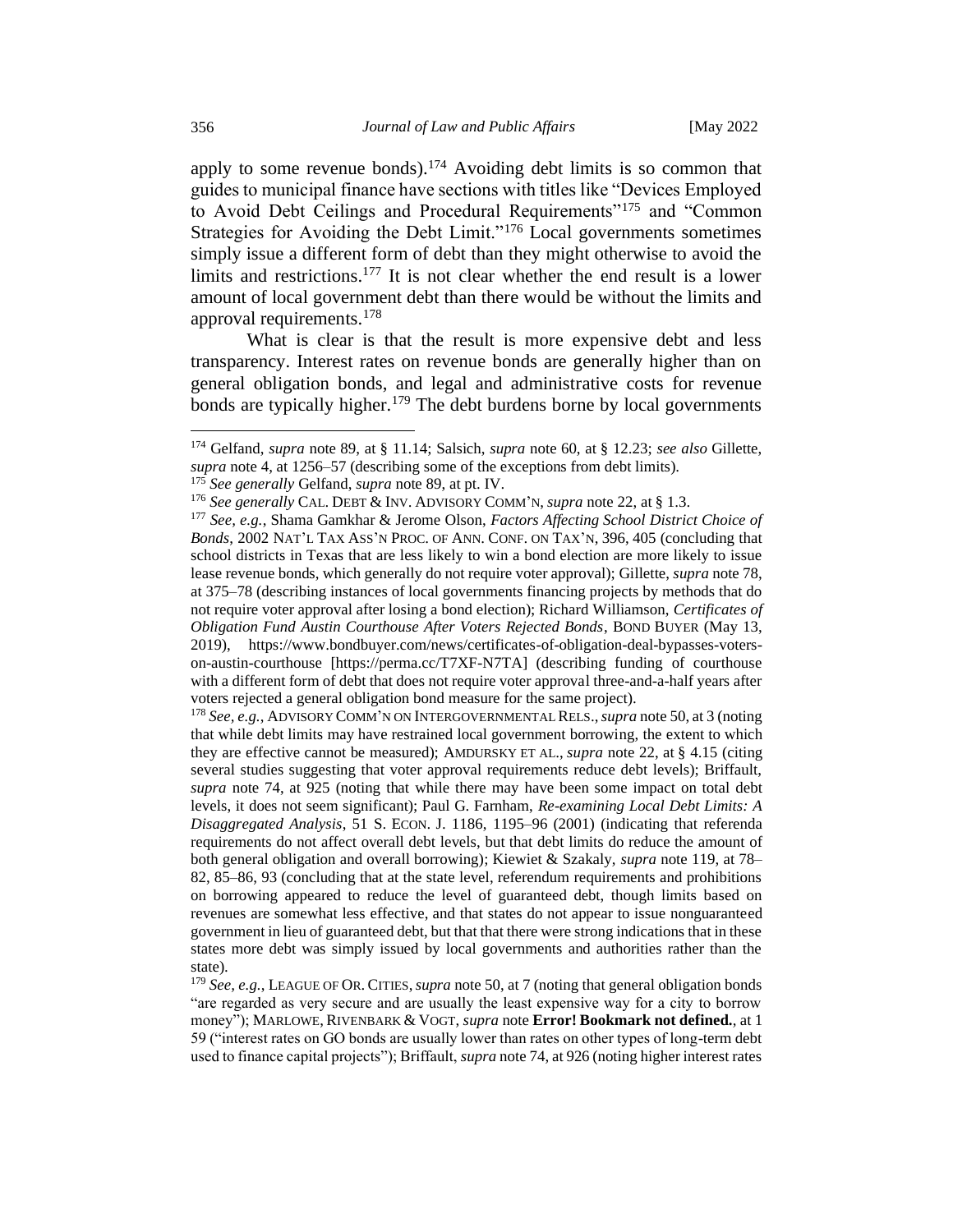are less visible, and government structures are more complicated and public authorities and agencies that are not necessarily run by elected officials play more significant roles.<sup>180</sup>

In addition, local governments may give up future budgeting flexibility and may be subject to more restrictive covenants when they issue revenue bonds rather than general obligation bonds. Revenue bond documents typically include requirements that the revenues from which the bonds are paid are tracked separately and can be used only for specified purposes in a specified order.<sup>181</sup> The documents also typically include covenants that that restrict future flexibility, such as restrictions on the ability to issue new bonds, insurance requirements, and covenants that rates be set at levels to cover debt service and maintain reserves (sometimes with additional cushion).<sup>182</sup>

Furthermore, local government decisions about which projects to finance and construct may be distorted by differing approval requirements for different types of bonds. Projects that would typically be financed with general obligation bonds or other bonds requiring voter approval may be less likely to be undertaken, while those more typically financed with revenue bonds or other types of bonds that are not subject to the same restrictions may be more likely to proceed. Riskier projects that cannot be financed at reasonable interest rates without also including a pledge of taxing authority may be less likely to be undertaken, even when the projects are desired by

and greater administrative and legal costs); Gelfand, *supra* note 50, at 560–61 (noting that interest rates on revenue bonds are typically higher than on general obligation bonds); Gillette, *supra* note 4, at 1257 (noting higher interest rates and additional costs to develop legal alternatives); Shoked, *supra* not[e 31](#page-10-0) (noting that debt limits force local governments to pay higher interest rates and generate administrative expenses, among other things).

<sup>180</sup> *See, e.g.*, ADVISORY COMM'N ON INTERGOVERNMENTAL RELS.,*supra* note 50, at 3 ("Debt restrictions have tended to impair the public accountability and responsiveness of local governments in various ways, including the promotion of special districts and various kind of financing authorities, and the complication and obfuscation of financial arrangements."); Briffault, *supra* note 74, at 926 (the avoidance of debt limits has contributed to the "baroque structure of state and local government, and the major role played by un-elected public authorities and similar agencies"); Gamkhar & Olson, *supra* note 177, at 402 (noting that lease revenue bonds "can be concealed from voters since they are not legally required to be included as debt in the district's budget or financial statements" notwithstanding that credit rating agencies and other bond market participants would consider them as debt); Gillette, *supra* note 4, at 1257 ("circumvention of debt limitations obfuscates the locality's true debt position").

<sup>181</sup> *See* O'HARA, *supra* note 16, at 199–200 (describing typical provisions); ADVISORY COMM'N ON INTERGOVERNMENTAL RELS., *supra* note 50, at 56–57 (noting that revenue bonds tend to come with earmarking arrangements that can narrow budgetary discretion).

<sup>182</sup> *See* MARLOWE,RIVENBARK &VOGT, *supra* note **Error! Bookmark not defined.**, at 164–6 5 (describing typical provisions); O'HARA, *supra* note 16, at 201–202 (describing typical provisions).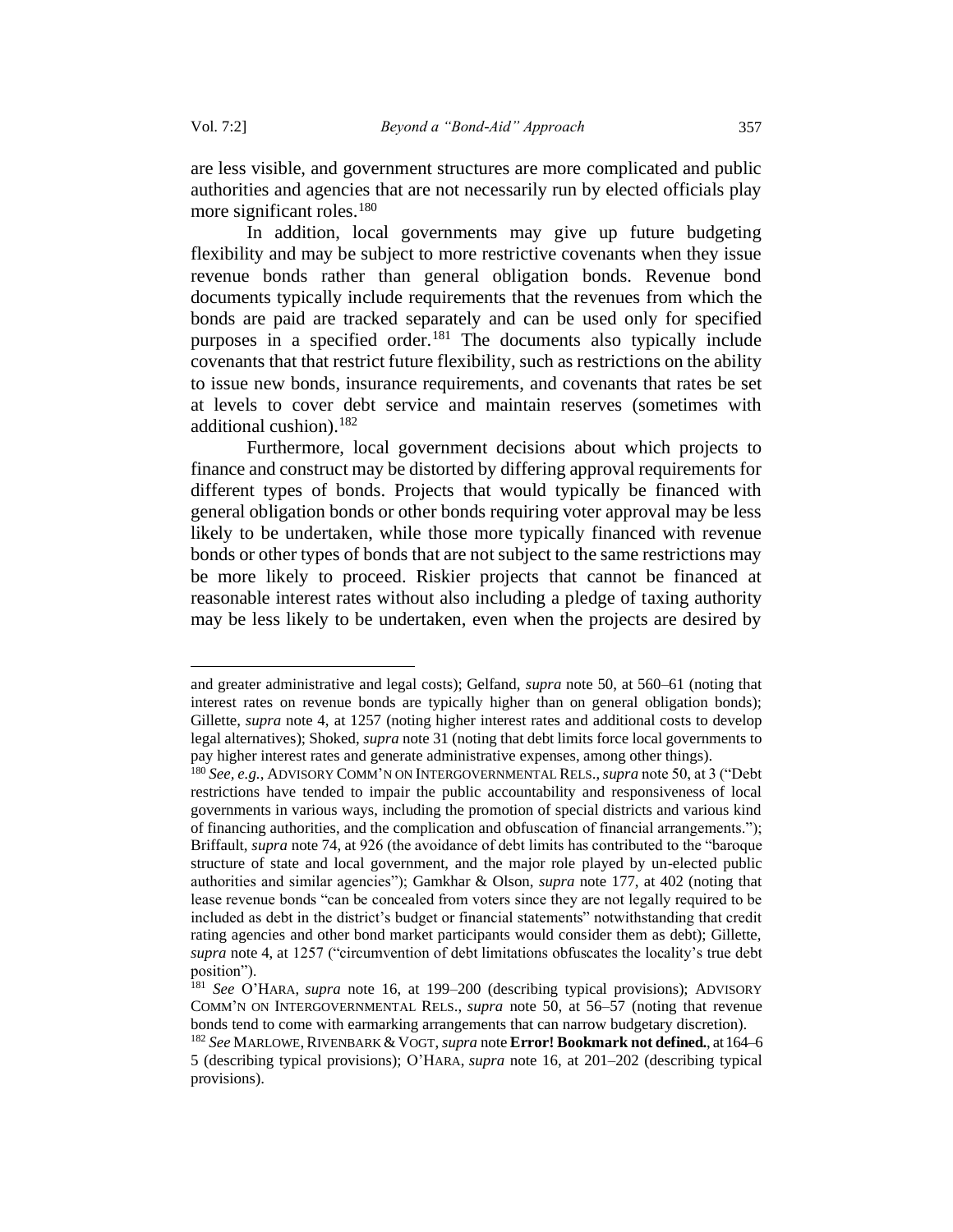the local community.<sup>183</sup> New housing developments with new schools and other public facilities may be favored over rebuilding or building a new school in an existing community when it is easier to issue municipal bonds to finance facilities in new developments.<sup>184</sup>

None of this is to say that revenue bonds shouldn't be used or that they don't serve important purposes. However, any debt limits or voter authorization requirements should "take cognizance of all forms of local borrowing and debt" and "should be designed to facilitate – rather than hamper – intelligent choice among suitable alternative forms of borrowing."<sup>185</sup> Different types of debt should be treated differently only if there is a sound basis for doing so. For example, there is a reasonable argument that short-term debt might be treated differently since it does not give rise to the same issues of interperiod equity,  $186$  though other restrictions (such as the term and the amount that can be borrowed) would be appropriate to prevent misuse.<sup>187</sup> Exceptions for emergencies or to meet legal mandates (such as to satisfy a tort judgment) also may be reasonable, at least if appropriately tailored.<sup>188</sup> It also would be reasonable to treat debt for which the bondholders alone bear the risk of project failure differently than debt for which the community bears the risk, and one commentator suggests that this analysis may go a long way (albeit not the whole way) towards explaining exceptions from debt limits.<sup>189</sup>

A fundamental question, then, is whether there is a good reason to subject general obligation bonds payable from property taxes to greater restrictions than other debt. For some types of facilities typically financed with revenue bonds, such as an airport paid for by airline rates and charges, a convention center paid for with hotel taxes from surrounding hotels, or an express lane financed by tolls, the answer likely is "yes" (at least if the local government is not obligated to pay any bonds from other sources should the relevant revenue sources prove inadequate). These are all facilities that a community member can truly elect whether or not to use (and that can be used by people other than members of the community). The answer for

<sup>&</sup>lt;sup>183</sup> Gillette, *supra* note 4, at 1258–59 (noting that these projects compete with "more traditional capital expenditures for a limited amount of permissible debt").

<sup>184</sup> *See* Shanske, *supra* note 119, at 668 (2010) (arguing that a particular type of bond that is typically approved by the developer before homes in a new development are sold has contributed to urban sprawl).

<sup>185</sup> ADVISORY COMM'N ON INTERGOVERNMENTAL RELS., *supra* note 50, at 4.

<sup>186</sup> Some state courts "readily" reached this conclusion. Sterk & Goldman, *supra* note 74, at 1314.

<sup>187</sup> *See* Gelfand, *supra* note 89, at § 11.9 (noting that overuse and abuse prompted states to impose limits on short-term debt).

<sup>188</sup> *See* AMDURSKY ET AL., *supra* note 20, at § 4.4 for further discussion of these types of exceptions and how courts have created and interpreted them.

<sup>189</sup> AMDURSKY ET AL., *supra* note 20, at § 4.1.1.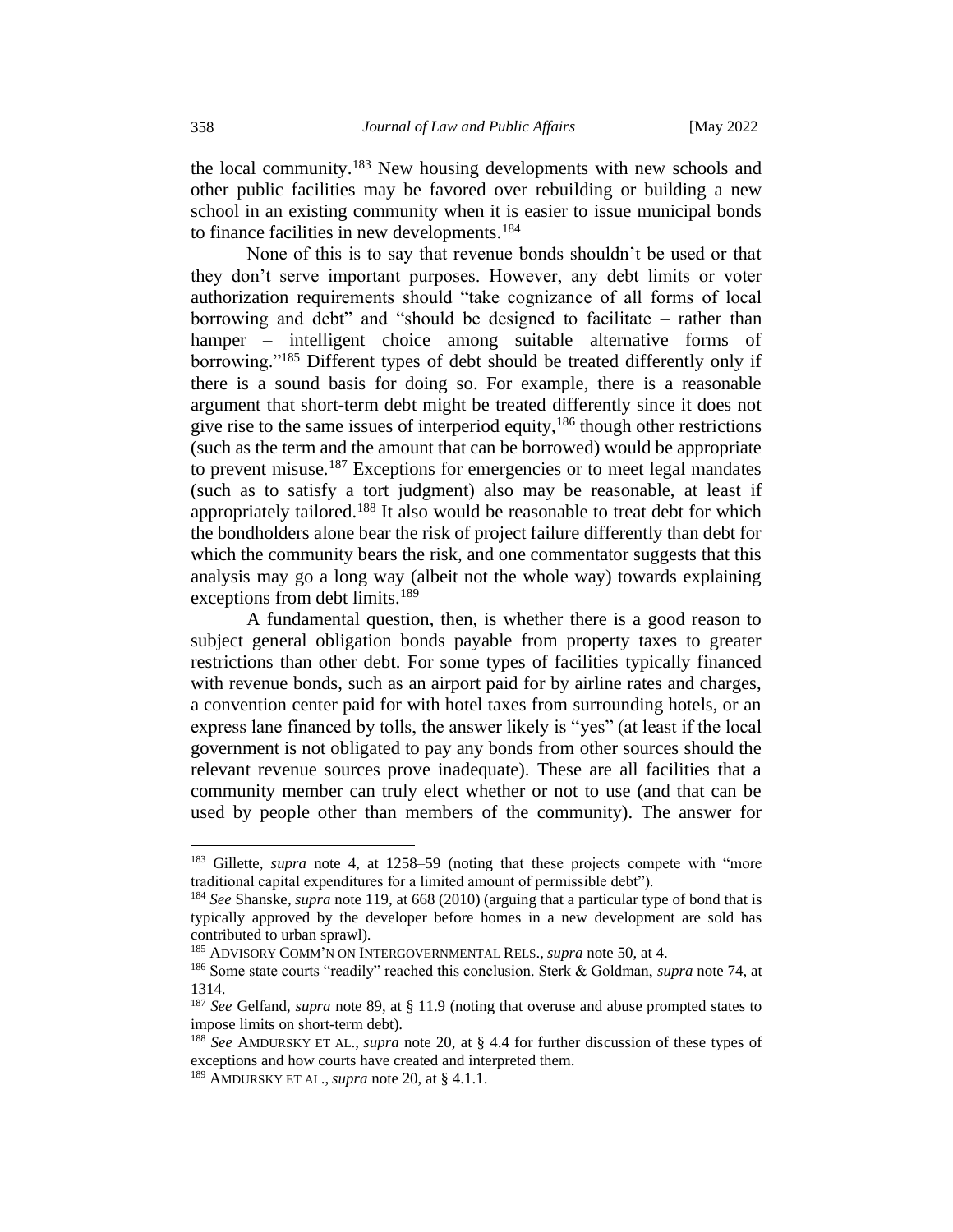utilities such as water and wastewater systems is less clear, since even though residents may be able to cut back on their use of these utilities, it is unlikely that they can avoid using them entirely. For financing structures that use general fund revenues to finance a facility but are not treated as debt, such as some lease revenue bonds, the better answer in my view is that they should be treated the same as (or at least similarly to) general obligation bonds, even if bondholders take the risk that the local government will not appropriate funds to make the payment. General fund moneys that are used to pay the debt service to finance the facility could be used for other purposes (or taxes and fees could be reduced) if they were not used to pay debt service, and the local government likely will feel pressure to appropriate funds to repay the debt even if it is not legally obligated to do so because its ability to borrow in the future likely would be affected by a failure to pay.

Ideally, a broader range of debt would be treated more similarly for purposes of debt ceilings and voter approval rights. Treating debt similarly would lead to greater transparency (and hence public opportunity to participate) and to better financial decisions (because decisions about transaction structure would be based on the economics of the transaction rather than avoiding a debt ceiling or voter approval right). It is likely that fewer exceptions would also simplify the laws governing local government borrowing. That said, for the reasons discussed in Section [0,](#page-27-0) ideally debt ceilings would be eliminated. Where they remain, exceptions likely will be needed, and allowing a state agency to provide waivers of them in appropriate circumstance may be desirable. In contrast, it may be appropriate for some voter approval requirements to be retained in some form (perhaps providing for permissive referenda) and to apply to a broader range of debt.

## **6. REGULATION OF USE OF PROCEEDS, TERMS AND SALE OF BONDS**

State laws restrict the purposes for which bonds can be issued, the terms of the bonds, and the mechanics for sale of the bonds. Each of these topics is addressed below. Some states also regulate other details of the bonds such as who can sign them and how they should be printed. These more administrative points are not addressed below. Suffice it to say that any provisions relating to purely administrative matters should be kept as flexible as possible to avoid unnecessary expense or requirements that are not consistent with standard practices in the bond market as it has evolved and continues to evolve. If states do regulate detailed terms of bonds or administrative points, legislatures may want to delegate to a state agency the power to create appropriate regulations since these will be easier to change over time than a statute or constitutional provision would be.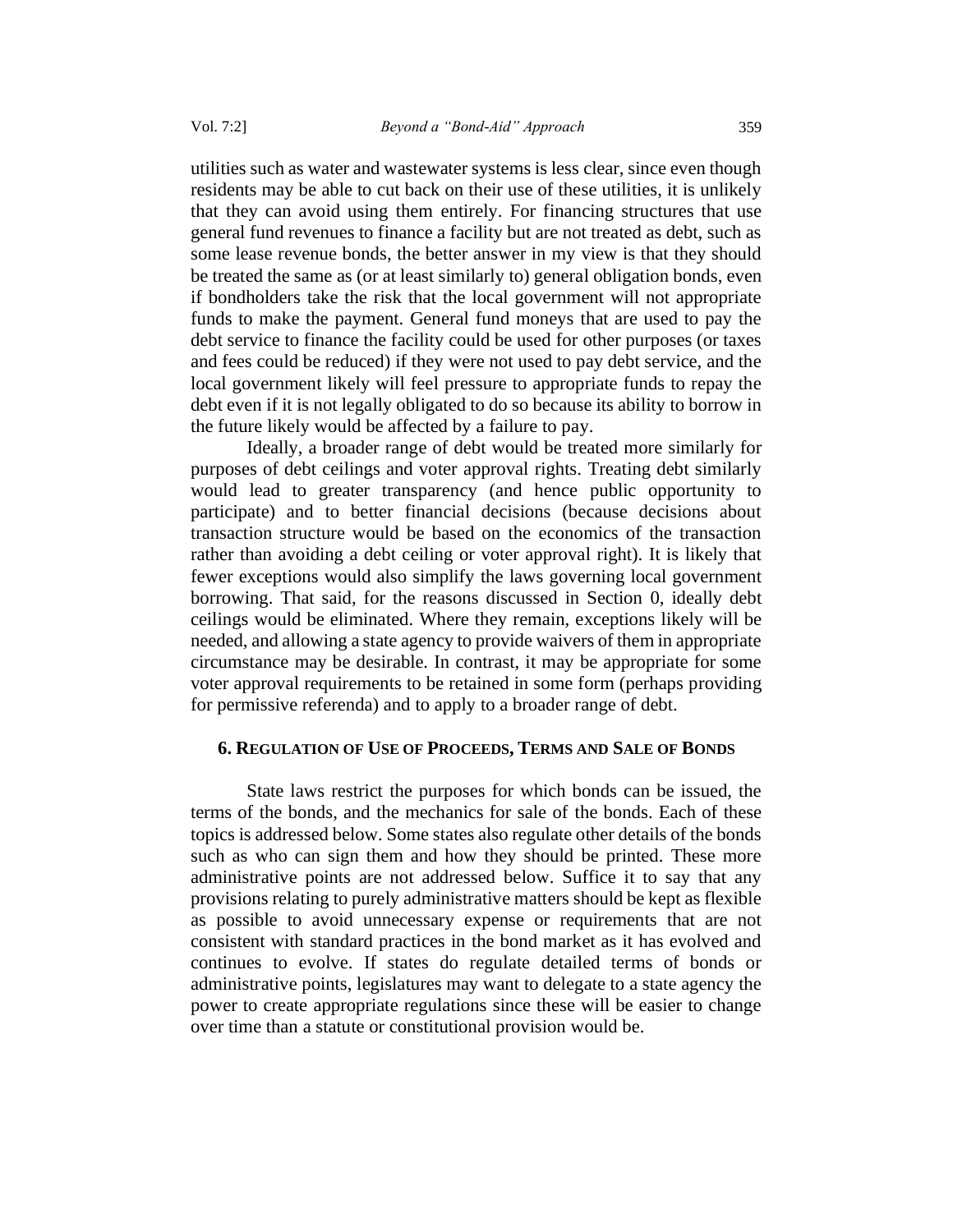#### *6.1. Restrictions on the Use of Bond Proceeds*

Every state has restrictions on the purposes for which local governments can use their funds, including bond proceeds.<sup>190</sup> Some have additional restrictions on the use of bond proceeds, as described below.<sup>191</sup>

# 6.1.1. Public Purpose Requirements and Prohibitions on the Lending of Public Credit

Local governments generally may expend funds only for public purposes.<sup>192</sup> Because proceeds of local government borrowing are public funds, these provisions apply to the use of bond proceeds. The intent of these provisions is to "restrict public funding to activities that serve the interests of the public at large."<sup>193</sup> Some public purpose restrictions are in state constitutions, and others have been created by courts.<sup>194</sup> What has been considered a public purpose has evolved over time,  $195$  and in virtually all states public purposes may include economic development programs that provide direct assistance to individual businesses.<sup>196</sup> Courts tend to defer to legislative findings of public purpose,<sup>197</sup> and public purpose requirements are "largely rhetorical" today.<sup>198</sup> Nonetheless, requiring that public funds be used for public purposes (even if such purposes are defined very broadly), and retaining for courts the ability to decide in controversial cases whether a

<sup>190</sup> AMDURSKY ET AL., *supra* note 22, at § 3.1.

<sup>&</sup>lt;sup>191</sup> The use of local government bond proceeds is also restricted by the Establishment Clause of the U.S. Constitution; this is particularly relevant when bond proceeds are used to assist schools, hospitals, and other organizations with religious affiliations. For a brief discussion, *see id.* at § 3.4. In addition, the Internal Revenue Code and U.S. Treasury Department regulations also impose restrictions on the use of proceeds of tax-exempt bonds. For a short description of some of the restrictions for tax-exempt bonds, *see* CAL. DEBT & INV. ADVISORY COMM'N, *supra* note 22, at §§ 4.4, 4.6.

<sup>&</sup>lt;sup>192</sup> Gelfand, *supra* note 89, at § 11.11; NAT'L ASSOC. OF BOND LAWYERS, SECTION 1: GENERAL LAW,FUNDAMENTALS OF MUNICIPAL BONDS LAW 2012 6 (2012); Briffault, *supra* note 74, at 910.

<sup>193</sup> AMDURSKY ET AL., *supra* note 22, at § 3.1.

<sup>194</sup> *See id.* at § 3.2 for discussion of both.

<sup>&</sup>lt;sup>195</sup> *See, e.g., id.* at § 3.5 (what constitutes a public purpose "changes to meet new developments and conditions of times") (quoting *In re* Limited Tax Gen. Obligation Bonds of the City of Edmonds, 256 P.3d 1242 (Wash. Ct. App. 2011)); Gelfand, *supra* note 89, at § 11.11 ("the concept has evolved through the case law to meet changing conditions").

<sup>196</sup> Gelfand, *supra* note 89, at § 11.11; Briffault, *supra* note 74, at 913.

<sup>197</sup> AMDURSKY ET AL., *supra* note 22, at §§ 3.5.3, 3.5.4; Briffault, *supra* note 74, at 945–46.

<sup>198</sup> Briffault, *supra* note 74, at 914.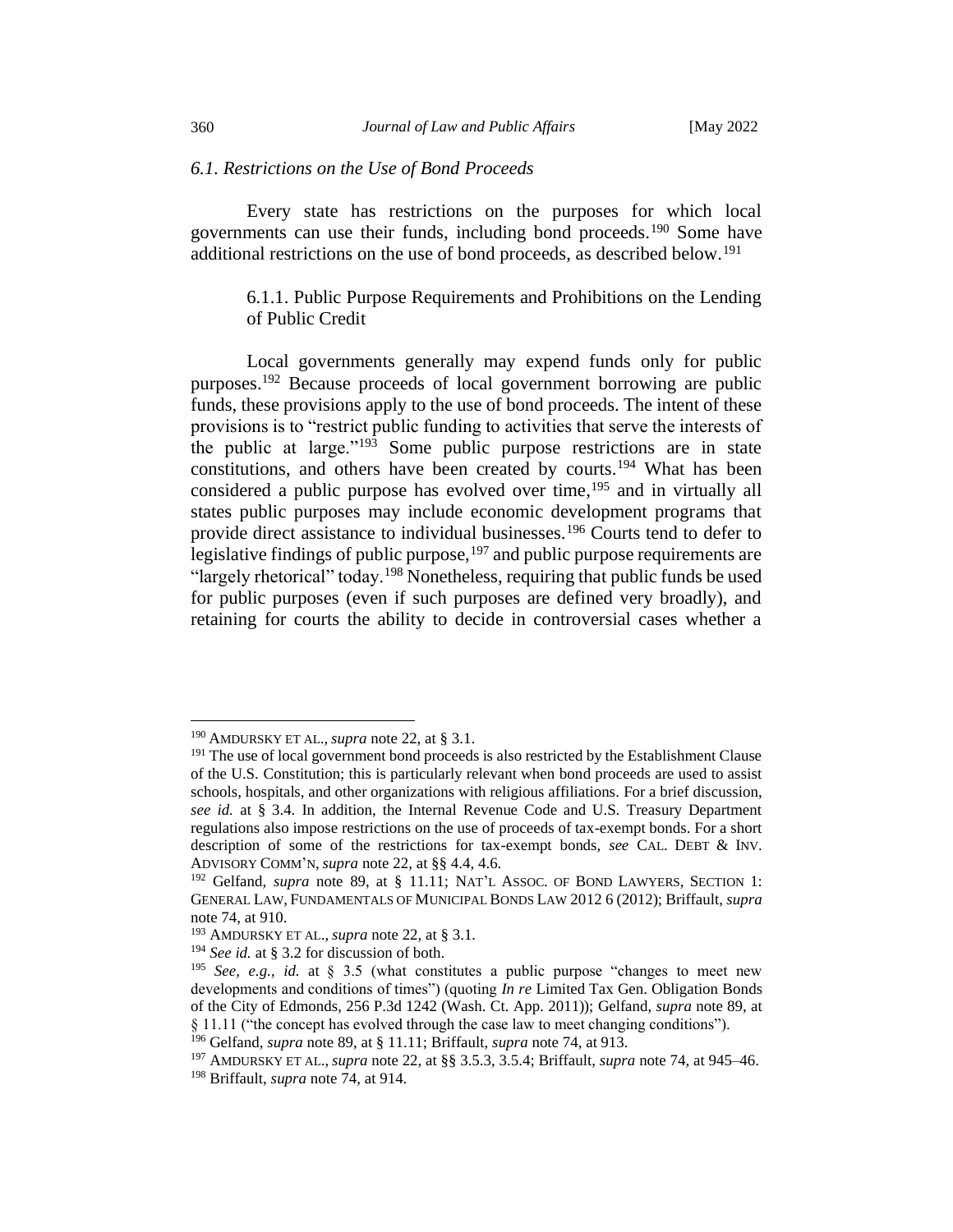purpose is public, serves the objective of protecting citizens from bad decisions by local government officials.<sup>199</sup>

In addition, most states prohibit local governments from making gifts or loans of public credit to private parties and investing in private enterprises, presumably to restrict the ability of individuals or companies to benefit at the expense of the public.<sup>200</sup> These provisions, like public purpose provisions, can limit the use of bond proceeds. Even if a gift of public credit serves a public purpose, it may be prohibited by these provisions, absent an exception.<sup>201</sup>

While there are often exceptions to these provisions,  $202$  they do sometimes constrain local governments from undertaking activities that the community deems desirable. For example, in 2018, Oregon voters approved a constitutional amendment adding an exception to the state's constitutional prohibition on the lending of public credit and investing in private enterprises that would allow local governments to invest with private developers in affordable housing projects.<sup>203</sup> Supporters indicated that the amendment was needed because the constitutional prohibition constrained the ability of local governments to collaborate on much-needed affordable housing projects.<sup>204</sup> However, like public purpose requirements, restrictions on lending of public credit (at least with appropriate exceptions) generally impose appropriate constraints on local governments and should be retained.

## 6.1.2. Other Restrictions

Bond proceeds may be used only for valid purposes of the local government.<sup>205</sup> General obligation bond proceeds typically may be used only for "land acquisition, construction and equipping of traditional public projects such as courthouses, hospitals, jails, libraries, schools, sewage

<sup>199</sup> Additional statutory provisions may be valuable, too. *See id.* at 947 (noting that statutory requirements for better record keeping and public disclosure of the public benefits of economic development might be more effective than judicial enforcement).

<sup>200</sup> AMDURSKY ET AL., *supra* note 22, at § 3.7; Gelfand, *supra* note 89, at § 11.10. *See, e.g.*, CAL. CONST. art. XVI, § 6; N.Y. CONST. art. VIII, § 1.

<sup>201</sup> *Id.*

<sup>202</sup> *Supra* note 200; *see also* CAL. DEBT & INV. ADVISORY COMM'N, *supra* note 22, at § 7.3 (describing broad court-created public purpose exceptions to California's prohibition).

<sup>203</sup> *Oregon Measure 102, Removes Restriction that Affordable Housing Projects Funded by Municipal Bonds be Government Owned (2018)*, BALLOTPEDIA, https://ballotpedia.org/

Oregon\_Measure\_102,\_Removes\_Restriction\_that\_Affordable\_Housing\_Projects\_Funded \_by\_Municipal\_Bonds\_be\_Government\_Owned (2018) [https://perma.cc/33TZ-W8TC]*.*

<sup>204</sup> *Id.*; Dirk VanderHart, *Oregon's Constitution Has Shackled Portland's \$258 Million Housing Bond*, Portland Mercury (Jan. 17, 2018), https://www.portlandmercury.com/news/ 2018/01/17/19611094/oregons-constitution-has-shackled-portlands-258-million-housingbond [\[https://perma.cc/UX4W-RU8Z\]](https://perma.cc/UX4W-RU8Z).

<sup>205</sup> Salsich, *supra* note 60, at § 12.38.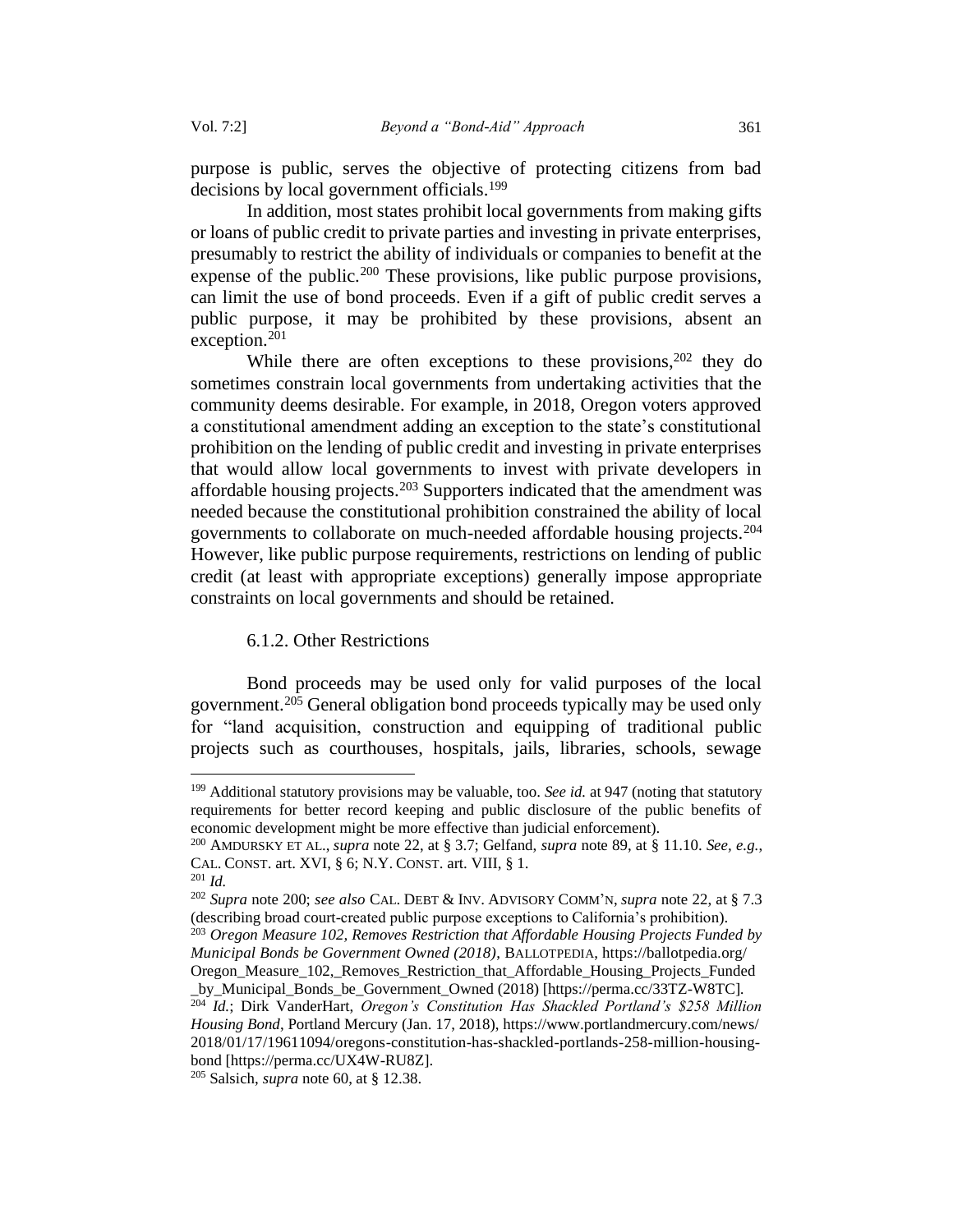treatment facilities, and streets and roads."<sup>206</sup> Some states allow general obligation bonds to be used for a broader range of purposes.<sup>207</sup> The use of proceeds of other types of bonds also may be restricted by state law.<sup>208</sup>

Where voter approval is required, the use of proceeds may be limited to the purposes approved by the voters or there may be additional steps that need to be taken for them to be applied to other purposes. Some have described the voter approval of a bond measure as creating a contract between the issuer and the voters; this contract would limit the use of bond proceeds to the purposes approved by the voters.<sup>209</sup> The concept that proceeds cannot be used for purposes other than those approved by the voters sometimes also appears in statues. For example, California law provides that proceeds of local government general obligation bonds may be used only for the purposes for which the bond were issued.<sup>210</sup> Should there be any proceeds remaining after the purpose is completed, it sometimes is required to be used to pay debt service on the bonds.<sup>211</sup> Some states provide more flexibility. In Georgia, for example, if proceeds of bonds remain after the project approved by the voters is completed, or circumstances change such that the approved project would be obsolete or wasteful, unexpended bond proceeds must either be used for a substantially similar purpose or to repay the bonds or other bonds, as

<sup>206</sup> *Id.* at § 12.4.

 $^{207}$  For example, California cities can use general obligation bonds to finance loans to private landowners for seismic safety improvements, to finance redevelopment projects in blighted areas and to finance "other works, property, or structures necessary or convenient to carry out the objects, purposes, and powers of the city" and home rule cities have broader powers to borrow using general obligation bonds. CAL. GOV'T CODE §§ 43601, 43602 (Deering 2021); CAL. DEBT & INV. ADVISORY COMM'N, *supra* note [106,](#page-26-0) at 136. In Illinois, general obligation bonds can be used to finance wind generation turbine farms and redevelopment projects in blighted areas. Kelly K. Kost & Vij, *supra* not[e 135,](#page-33-1) at § 2.5.

<sup>208</sup> *See, e.g.*, CAL. DEBT & INV. ADVISORY COMM'N, *supra* note [106,](#page-26-0) at ch. 6 (identifying the types of projects that may be financed with each type of financing described).

<sup>209</sup> *See, e.g.*, *id*. at 13; Salsich, *supra* note 60, at § 12.23. The contract consists of the applicable law, the bond resolution, the ballot measure. *Id.* Related costs such as funding a reserve fund, capitalized interest and costs of issuance are typically also permissible uses as described in the following paragraph.

<sup>210</sup> CAL. GOV'T CODE § 53410 (Deering 2021). *Also see* CAL. EDUC. CODE § 15146(g)–(j) (Deering 2021) (requiring virtually all proceeds of school district bonds to be deposited in the building fund and used for the purposes for which the bonds were issued and allowing a portion to be used for capitalized interest, reserves, and costs of issuance).

<sup>211</sup> *See, e.g.*, CAL. GOV'T CODE § 43628 (Deering 2021) (the proceeds of general obligation bonds issued by general law cities must be used for the purpose for which the bonds were issued or for capitalized interest; once such purpose is achieved, any excess must be used to pay debt service on the bonds until they are paid in full and then can be used for other purposes); N.Y. LOCAL FIN. LAW § 165.00(a) (McKinney 2021) (providing that bond proceeds may be applied only to the purpose for which the bonds were issued or to pay debt service on the bonds).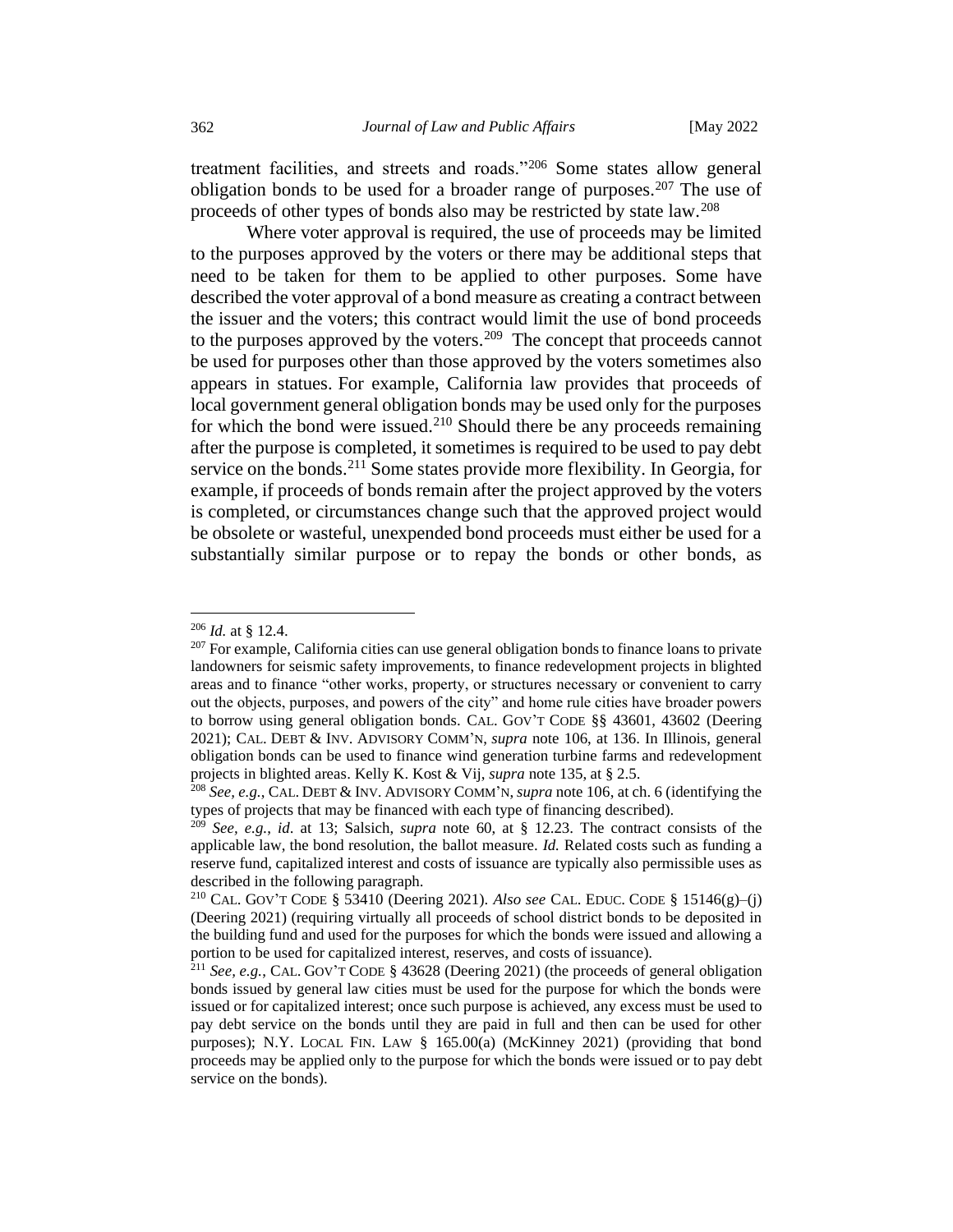determined by a two-thirds vote of the governing body of the local government.<sup>212</sup>

In addition to the primary purpose of the issuance, bond proceeds are typically allowed to be used to fund a reserve fund (available to pay debt service for a short period of time if the local government does not pay), to pay costs of issuing the bonds (such as bond counsel and disclosure counsel fees, printer costs, underwriter's fees and municipal advisor fees), and sometimes to pay interest on the bonds until shortly after a project is completed (sometimes referred to as "capitalized interest."<sup>213</sup> These purposes are consistent with the those permitted for tax-exempt bonds under federal tax law.<sup>214</sup> A state may want to have its own requirements rather than relying on federal tax law requirements not only because the state may have different perspectives on the purposes for which local governments should be allowed to borrow than the federal government or even other states do, but also because not all bonds are subject to the federal tax law requirements, federal tax law requirements can change without the approval of any state, and because the focus of the federal tax restrictions is the circumstances under which the federal government should subsidize borrowing, not when local governments should be able to borrow.

Some states have additional restrictions on the use of proceeds, and these can be problematic. For example, some California local governments may use premium received from the sale of certain bonds only to pay interest on the bonds.<sup>215</sup> These provisions likely are intended to discourage issuers from borrowing more than the authorized amount of bonds by selling them at a premium.<sup>216</sup> However, the provisions can lead to undesirable outcomes when market conditions are such that the best price on the bonds can be obtained if they are sold at a premium. The bonds must be priced without premium notwithstanding the market conditions, or a small amount of interest

<sup>212</sup> JAMES P. MONACELL, GEORGIA PUBLIC FINANCE HANDBOOK § 3.2.5 (2018). *See also*  HAW. REV.STAT. ANN. § 47–5 (LexisNexis 2020) (permitting application of county general obligation bonds proceeds to purposes other than those for which the bonds were issued or to the repayment of the bonds, in either case with the approval of 2/3 of the members of the county council).

<sup>213</sup> Salsich, *supra* note 60, at § 12.38.

<sup>214</sup> CAL. DEBT & INV. ADVISORY COMM'N, *supra* note 22, at §§ 4.4.2–4.4.4 (describing permitted uses and some limitations).

 $215$  For example, California school districts generally are required to use any premium received from the sale of general obligation bonds to pay debt service. CAL. EDUC. CODE § 15146(g) (Deering 2021). Similar requirements apply to some bonds issued by various transit districts. *E.g.*, CAL. PUB. UTIL. CODE §§ 40246, 50246, 70246, 96471, 98341, 101311 (Deering 2021). *But see* notes 216–17 and accompanying text for discussion of the use of premium to pay costs of issuance.

<sup>216</sup> *See supra* note 16–17 and *infra* 221–23 and accompanying text for further discussion of sale of bonds at a premium.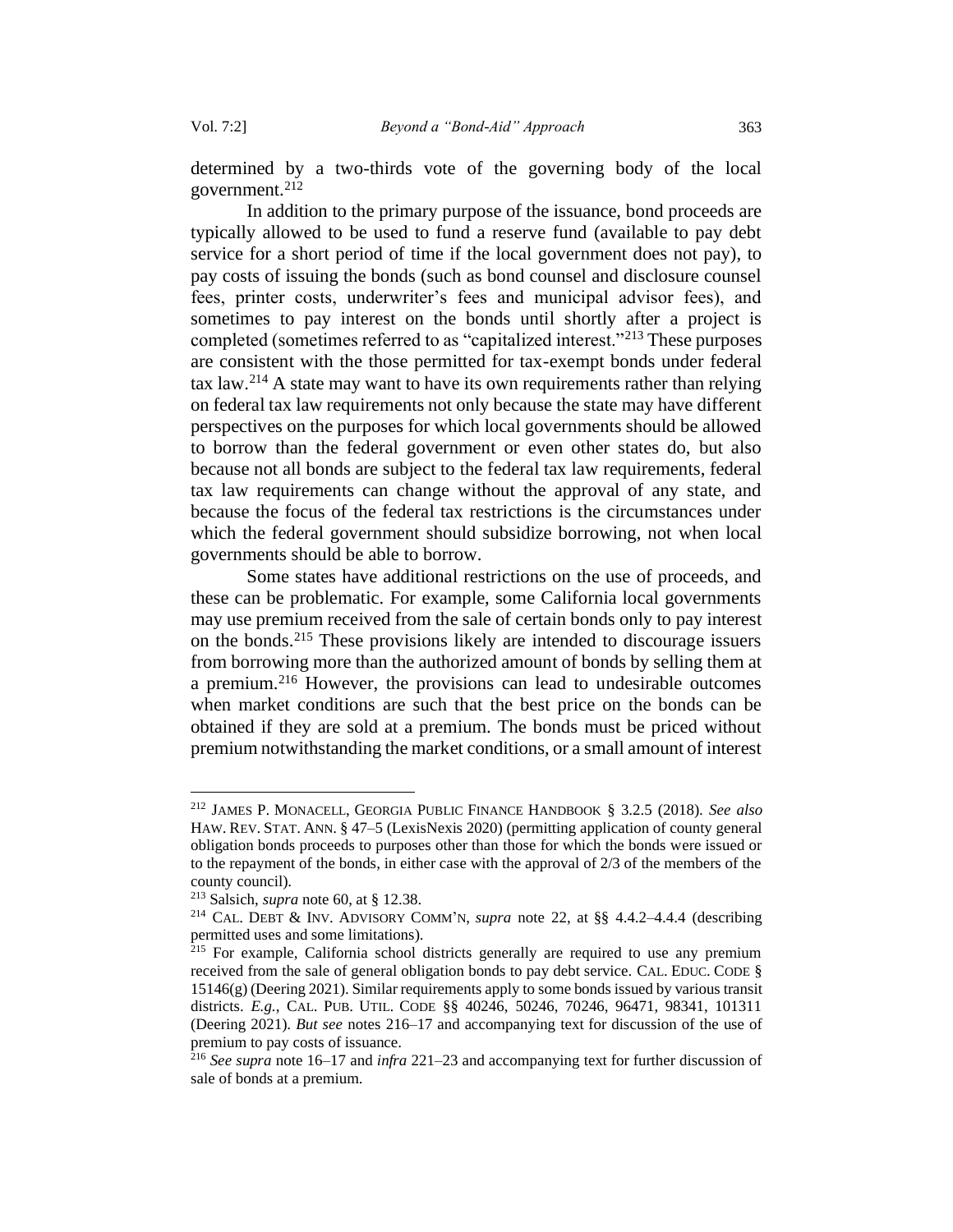must be capitalized rather than being used for the project, regardless of whether the issuer wishes to do so. Either option increases the cost of the bonds to the issuer.

Limits on the use of premium received by California school districts, combined with a limit (equal to 2% of the proceeds of the bonds) on the amount of school district general obligation bond proceeds that can be deposited into a costs of issuance account and be used to pay costs of issuance, <sup>217</sup> have contributed to the practice many California school districts have used of issuing bonds at a premium and using the funds generated to pay costs of issuance without ever being "received" by the district, despite criticism of this practice.<sup>218</sup> Any limit on the amount of bond proceeds that can be used to pay costs of issuance is likely to be particularly burdensome for smaller issuances because some costs do not vary proportionately with the size of the issuance. $219$ 

Counting the premium towards the authorized amount as is discussed in Section [0](#page-50-0) below would be a better solution to the problem of issuers generating excessive premium, as would restricting the amount of premium that can be generated as a percentage of the principal amount of the bonds

<sup>217</sup> CAL. EDUC. CODE §§ 15146(h) (Deering 2021). Depending how one interprets the statute, this could mean that if costs of issuance are over 2% a portion of them must be paid from principal in the building fund, increasing the administrative burden because they are paid from two accounts rather than one, or even they cannot be paid from amounts received by the school district.

<sup>218</sup> *See* Jason Chung, *Selling at Premium: How School Districts Can Pay Costs of Issuance*, FIELDMAN ROLAPP & ASSOCIATES SCH. FIN. NEWS (Oct. 2012) [https://perma.cc/TGK2- GFHC] (describing the practice of paying costs of issuance from premium and noting criticism of it, but indicating that the practice is legal and generally accepted); Letter from Kamala D. Harris, Att'y Gen., State of Cal., to Wendy H. Wiles, Robert E. Anslow & Jeffrey A. Hoskinson, Bowie, Arneson, Wiles & Giannone, Poway Unified Sch. Dist. v. All Persons Interested, Sup. Ct. of Cal., Cty. of San Diego, Case No. 37-2010-00106255–CU–MC–CTI (Mar. 2011) (expressing concern about the legality of using premium to pay costs of issuance); Rich Saskal, *California Schools on Notice,* BOND BUYER (Mar. 10, 2011), https://www.bondbuyer.com/news/california-schools-on-notice [https://perma.cc/9QKD-XEDC] (describing this use of premium as a common practice, providing an example of the underwriter paying costs of issuance from premium, and describing the California attorney general's response).

<sup>219</sup> *See* Marc Joffe, Haas Institute for a Fair and Inclusive Society Research Brief, Doubly Bound: The Costs of Issuing Municipal Bonds 12 (2015), https://belonging.berkeley.edu/ sites/default/files/haasinstituterefundamerica\_doublybound\_cost\_of\_issuingbonds\_publish. pdf [https://perma.cc/EK23-QM7C] (noting that issuance costs are proportionately higher for smaller bond issuances and that there are certain costs associated with any bond issuance regardless of the amount issue); David Brodsly & Charles Turner, *CDIAC Seminar: Session Five: Cost of Issuance* 10 (Mar. 17, 2015), https://www.treasurer.ca.gov/cdiac/seminars/ 2015/20150317/day1/5.pdf [https://perma.cc/UF8A-REPC](while financial advisor and bond counsel fees were lower for smaller issues, as a percentage of the principal amount issued they were higher).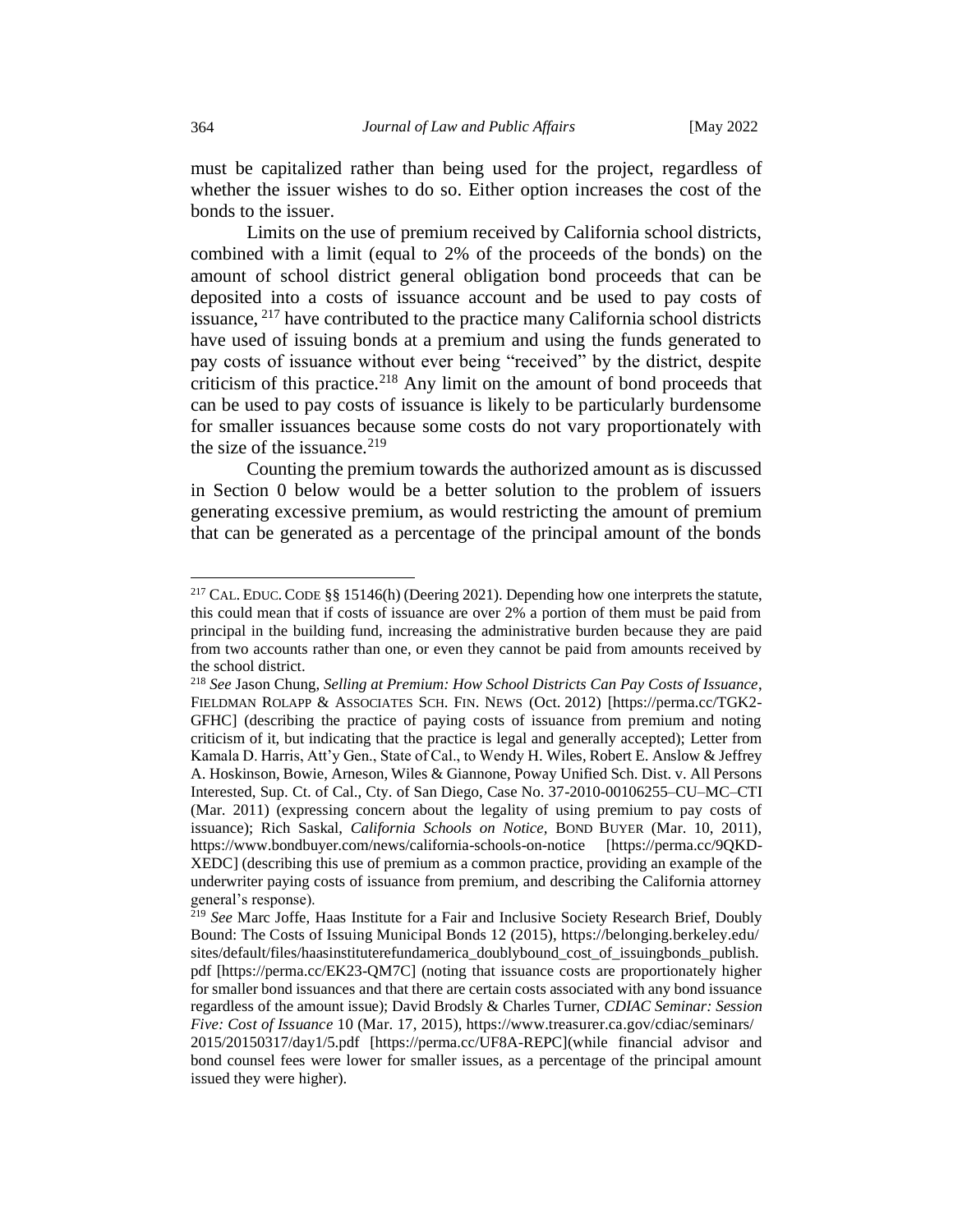using an amount that is high enough not to interfere with normal market practices but low enough to prevent issuers issuing bonds at unusually high premiums as a way to generate more bond proceeds while complying with limits on the principal amount that can be borrowed.

Limiting the use of bond proceeds to purposes for which the local government could spend its other funds ensures that the government is acting within its intended scope and is not encouraged to borrow simply because that is the only way it can spend for a particular purpose, thus protecting citizens from poor decisions made by local governments. Limiting the use of bond proceeds to capital projects and related costs (including costs of issuing the bonds and reserve funds securing the bonds) gives future citizens some protection from being disproportionately burdened by debt by limiting the use of debt to projects that are most clearly going to provide benefits over the term of the debt. While other uses likely would provide future benefits (for example, job training programs for the unemployed, supportive programs for the homeless, or higher quality education for children well might provide benefits for many years to come), these benefits are often more amorphous and uncertain. Limiting the use of proceeds of voter-approved bonds to the purposes that were authorized by the voters (or related or similar purposes) is essential to maintain the meaningfulness of a voter approval requirement. Other limits on the use of proceeds should be carefully considered before being imposed. As with the examples above, some have the effect of adding unnecessary complications or distorting the process of determining the terms or pricing of bonds, both of which are inconsistent with transparency and sound decision-making.

#### <span id="page-50-0"></span>*6.2. Restrictions on Terms of Bonds*

#### 6.2.1. Limits on Principal Amount

When voters or governing boards approve bonds, they usually approve a maximum principal amount to be issued. Sometimes state laws require that this information be included. For example, Texas law requires that the ballot proposition requesting approval of general obligation bonds include, among other things, "the total principal amount of the debt obligations to be authorized."<sup>220</sup> Governing board authorizing resolutions

<sup>220</sup> TEX. ELEC. CODE § 52.072(f) (LexisNexis 2021); TEX. GOV'T CODE § 1251.052(a)(2) (LexisNexis 2021). Other states have similar requirements. *See, e.g.,* CAL. EDUC. CODE § 15122 (Deering 2021) (stating that the amount of bonds must be included for school district bond measures); 65 ILL. COMP.STAT. ANN. 5/8-4-2 (LexisNexis 2021) (stating that the form of question to the voters includes the amount of the bonds).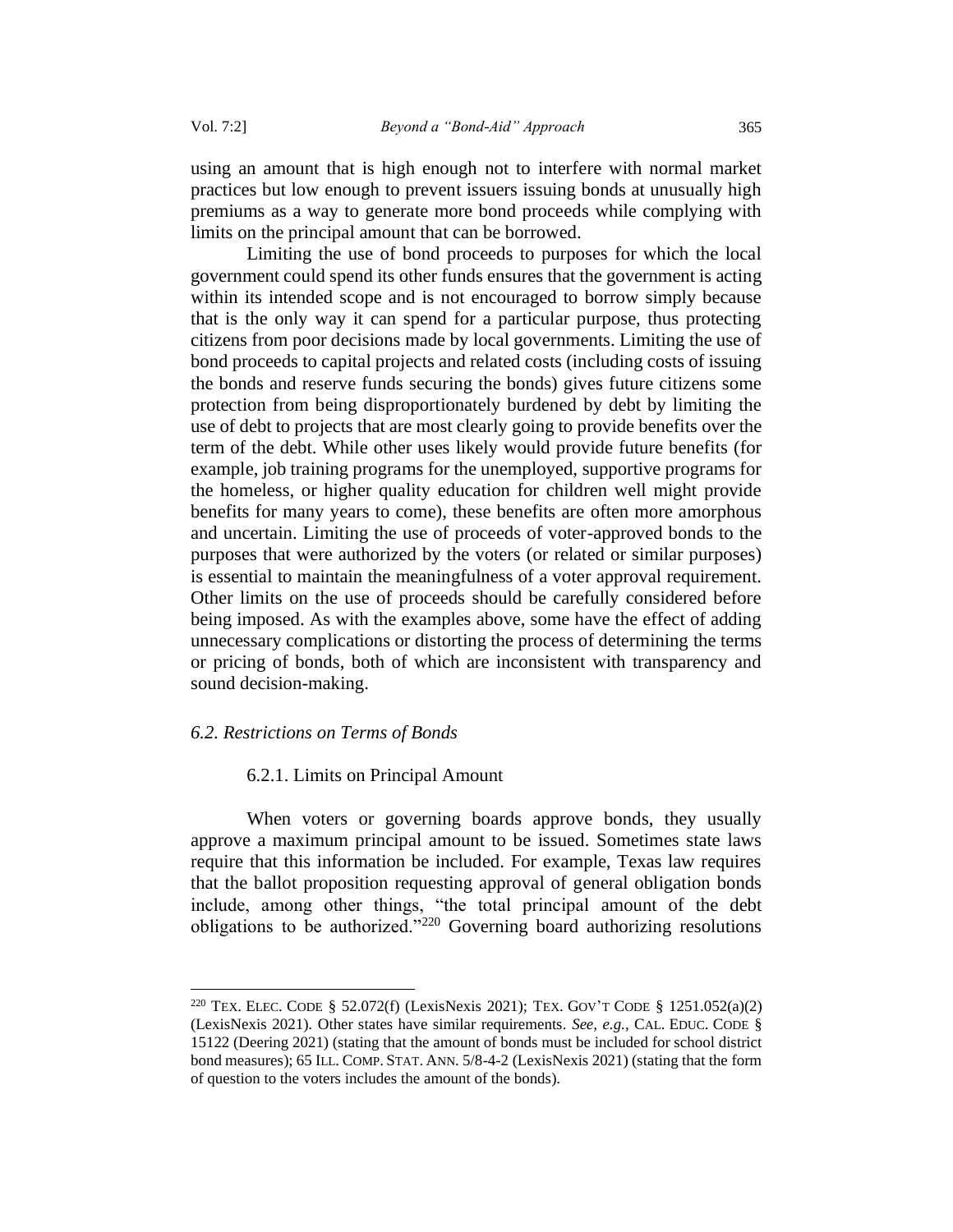typically include the maximum principal amount of bonds to be issued. $221$ The debt limits described in Section [0](#page-26-1) also are framed in the context of the principal amount of debt outstanding.

However, municipal bonds are typically sold at a discount or a premium, which is reflected in the amount received by the issuer (the "proceeds") from the sale.<sup>222</sup> Limits tied to the amount actually borrowed rather than the principal amount of the bonds would promote transparency, because limits would be based on the economics of the transaction.<sup>223</sup> In addition, limits tied to the amount borrowed rather than the principal amount would remove incentives issuers have to avoid original issue discount, which results in issuers receiving less than the principal amount of the bonds, or to maximize premium, which results in issuers receiving more than the principal amount of the bonds, and instead allow issuers to price the bonds with whatever premium or discount provided the lowest yield on the bonds.<sup>224</sup> This would also eliminate any need for provisions restricting the use of premium such as those discussed above.  $225$ 

<sup>221</sup> *See, e.g.,* Jacquelynne Jennings, Schiff Hardin LLP, *California Debt & Investment Advisory Commission Municipal Debt Essentials Day 2: Planning a Bond Sale Session Five: Bond Documents* 9 (Feb. 13, 2019), *available at* https://www.treasurer.ca.gov/cdiac/

seminars/2019/20190212/day2/5.pdf [https://perma.cc/88TQ-J587] (describing the "maximum principal amount of bonds to be issued" as a key provision of the issuer's resolution authorizing the bonds); GOODFRIEND & MYERS, BOND BASICS FOR TOWNS, VILLAGES AND CITIEs, *supra* note 108, at 15 (identifying the principal amount of the bonds as an "essential component" of a bond resolution); GOODFRIEND & MYERS, BOND BASICS FOR SCHOOL DISTRICTS, *supra* note 108, at 13 (including the principal amount of the bonds as an "essential component" of a bond resolution).

<sup>222</sup> *See supra* notes 15–16, and accompanying text for further discussion.

<sup>&</sup>lt;sup>223</sup> For example, under Texas law, any premium used to pay costs of the project financed is counted against the voter-authorized amount. TEX. GOV'T CODE § 1201.042(e) (LexisNexis 2021). I would go further and count any premium generated in, and exclude any original issue discount from, the calculation, regardless of how the premium is used.

<sup>224</sup> Discounts and premiums can make bonds more attractive to investors. *Supra* notes 17–18 and accompanying text. Other restrictions on selling bonds at a discount or premium would also need to be eliminated. These restrictions are discussed at *infra* note 291 and accompanying text.

<sup>225</sup> *See supra* note 214 and accompanying text.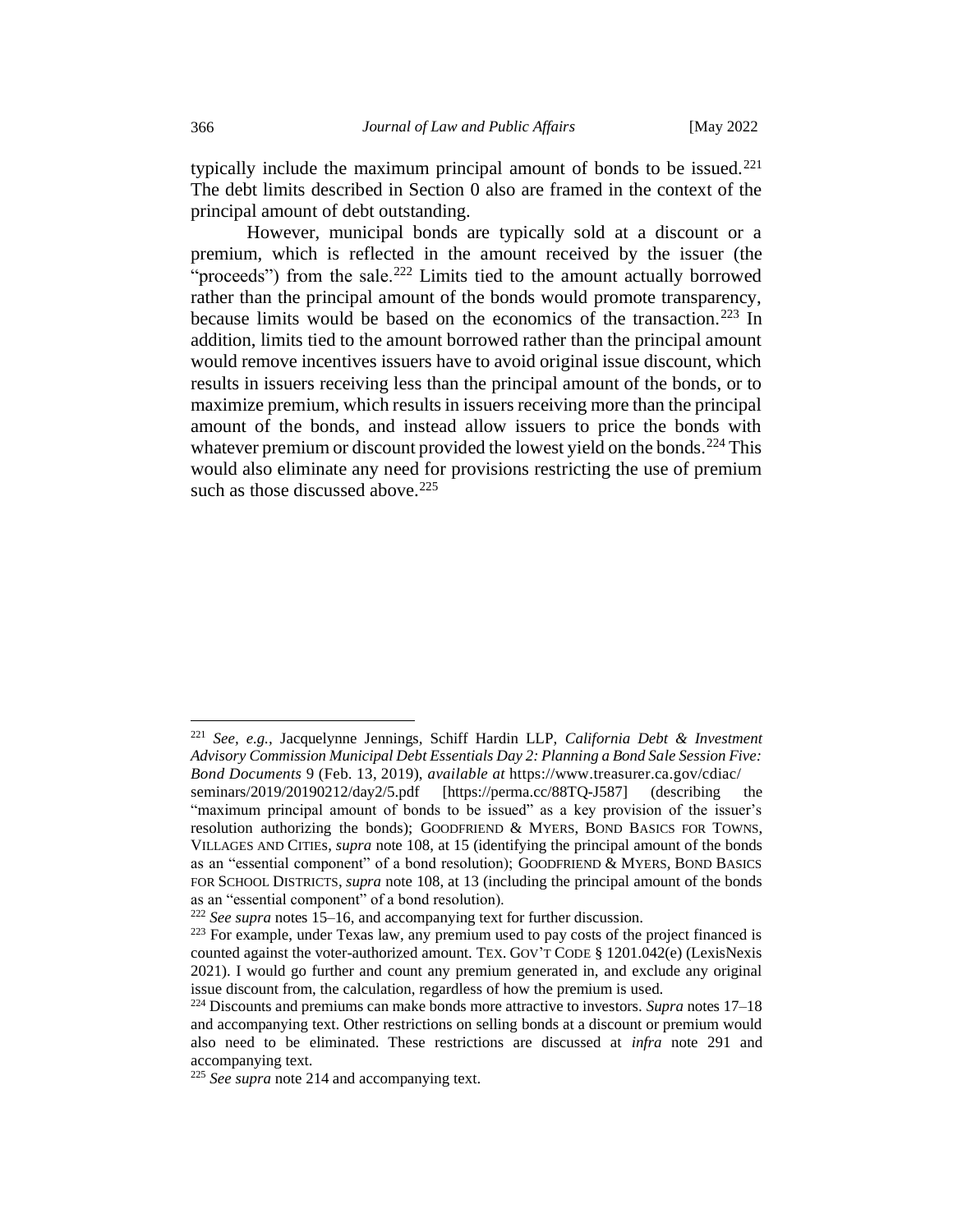#### 6.2.2. Limits on Interest Rate or Yield

Some states impose limits on the interest rate or interest cost on municipal bonds.<sup>226</sup> For example, California generally imposes a maximum interest rate and maximum yield on municipal bonds of  $12\%$ <sup>227</sup> Local governments in Texas generally may not issue bonds with a net effective interest rate (taking into account original issue premium and discount and compounding of interest) in excess of  $15\%$ .<sup>228</sup> Illinois uses a hybrid approach, allowing local governments to issue tax-exempt bonds bearing interest at a rate up to the greater of 9% or 125% of average municipal bond yields and taxable bonds bearing interest at a rate up to the greater of 13.5% or 200% of a recent benchmark rate for taxable bonds.<sup>229</sup>

Other than perhaps as a negotiating point with lenders, these requirements do not serve any meaningful purpose. Maximum rates or yields do not ensure that local governments are paying a fair or appropriate interest rate on their bonds, but they sometimes may prevent local governments from borrowing when it would be desirable to do so. Average yields on general obligation bonds maturing in 20 years and having an average credit rating of Aa2 (Moody's) and AA (S&P) have not approached 9% since 1987.<sup>230</sup> An interest rate well below the maximum in California, Illinois or Texas would have been excessive during the last three decades, absent extraordinary circumstances.

However, particularly in high interest rate environments, maximum interest rates or yields expressed as a fixed percentage may restrict desirable transactions. For example, the California legislature amended its interest rate and yield caps in 1974, 1980 and 1981 from 7% to 8%, then 10% and 12% as interest rates rose,  $231$  presumably to keep up with rising interest rates. (The caps were not subsequently reduced as interest rates declined.)

<sup>229</sup> 30 ILL. COMP.STAT. 305/2 (LexisNexis 2021).

<sup>226</sup> In 1993, 24 states did. ADVISORY COMM'N ON INTERGOVERNMENTAL RELATIONS, *supra* note 4, at 10; *also see* Salsich, *supra* note 60, at § 12.4 (noting that most statutes authorizing county and municipal bonds include maximum interest rates).

<sup>227</sup> CAL. GOVT. CODE §§ 53531, 53532 (Deering 2021). (There are exceptions. For example, the limit is 8% for certain general obligation bonds issued by California school districts. CAL. EDUC. CODE § 15143 (Deering 2021), CAL. GOV'T CODE § 53508.5 (Deering 2021)).

<sup>228</sup> TEX. GOV'T CODE § 1204.006 (LexisNexis 2021). Computations are set forth in TEX. GOV'T CODE §§ 1204.003, 1204.004, 1204.005 (LexisNexis 2021).

<sup>230</sup> WM Financial Strategies, Rates Over Time – Interest Rate Trends, www.munibondadvisor.com/market.htm [https://perma.cc/P8DL-ATRY] (table entitled 20- Bond Buyer Index 1970-Present).

<sup>&</sup>lt;sup>231</sup> CAL. GOVT. CODE  $\S$ § 53531, 53532 (Deering 2021) (describing the amendments). Average interest rates climbed from below 6% in 1977 to over 11% in 1981 and 1982 before declining. WM Financial Strategies, *supra* note 229, at table entitled 20-Bond Buyer Index 1970-Present.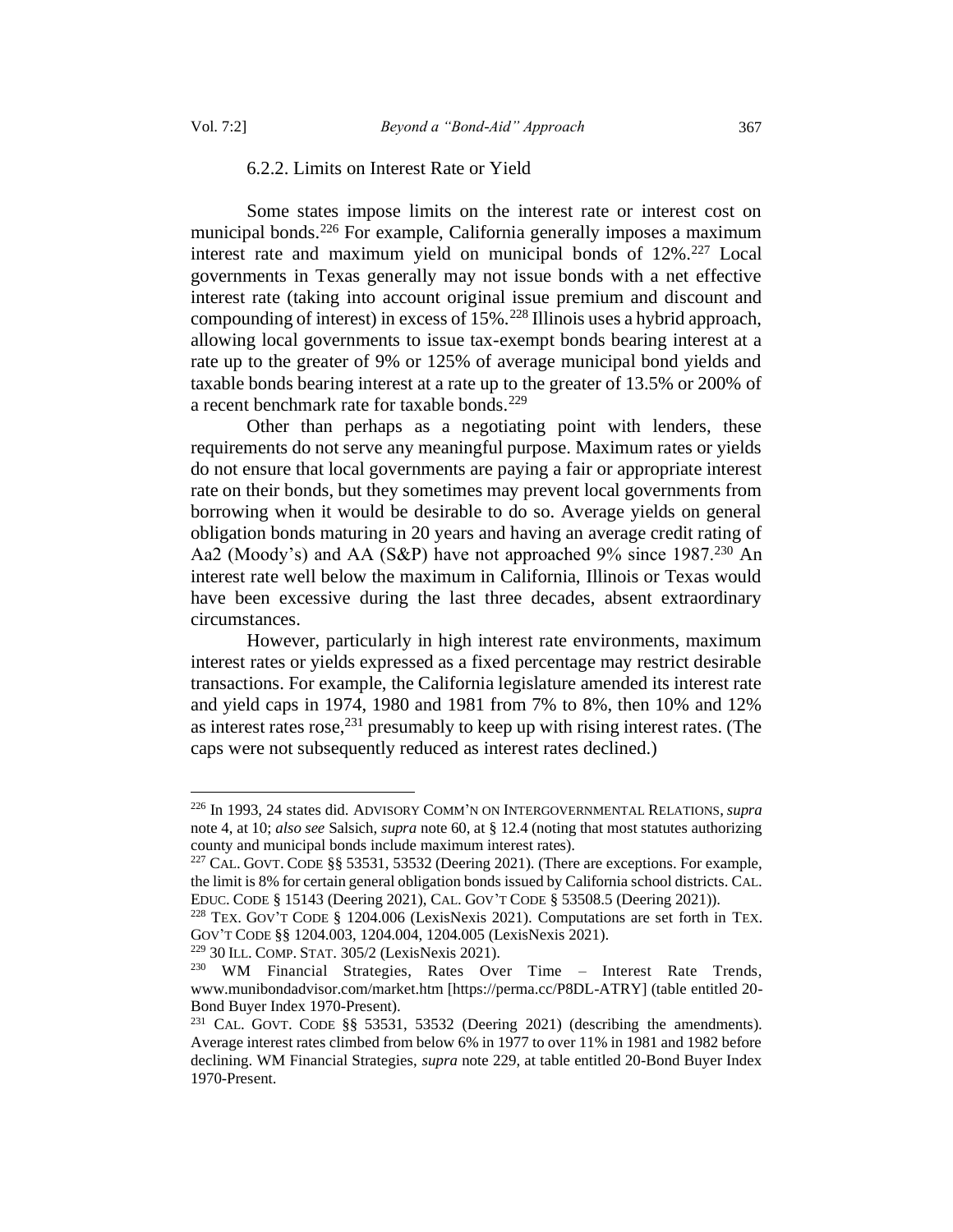While they provide more flexibility, even limits tied to benchmark interest rates (for example published average interest rates on high quality bonds) may unduly restrict issuers with lower credit ratings (ratings of the creditworthiness of the issuer).<sup>232</sup> Bonds with lower credit ratings bear interest at higher rates. <sup>233</sup> Credit ratings are based on a variety of factors, such as the economy, debt, finances and management.<sup>234</sup> A local government bond issuance may be desirable even if the government has a low credit rating or has to pay a higher interest rate on its bonds for other reasons, and restricting the ability of that government to do so without providing an alternative funding source may further exacerbate existing disparities (for example, if an economically disadvantaged area is not able to finance school facilities comparable to those provided in wealthier areas).<sup>235</sup>

<sup>&</sup>lt;sup>232</sup> While the Advisory Commission on Intergovernmental Relations recommended that states consider limits tied to the interest rates on high quality bonds in 1961, two council members dissented because "State regulation of this nature might make it impossible for some local governments to borrow for outlays they urgently need." ADVISORY COMM'N ON INTERGOVERNMENTAL RELS., *supra* note 50, at 77 n.76.

<sup>233</sup> *See, e.g.,* Biles, *supra* note 72, at 1099 ("the differences in interest based upon the ratings often amount to millions of dollars for municipal treasuries"); John Yinger, *Municipal Bond Ratings and Citizens' Rights*, 12 AM. L. AND ECON. REV. 1, 9-10 (2010) (discussing academic studies that demonstrate that higher credit ratings lead to lower interest costs); WM Financial Strategies, *supra* note 233, at table entitled Municipal Market Data Index 20<sup>th</sup> Year Maturity by Rating Grade (showing that interest rates on bonds with lower credit ratings have been higher than on bonds with higher credit ratings since 2008). Most municipal bonds are rated by one or more of the three rating agencies that dominate the market: Moody's Investors Service, S&P Global Ratings and Fitch Ratings. O'HARA, *supra* note 16, at 175, 179. *See id.* at 189 (showing percentage of municipal debt not rated by Moody's and S&P ranging from 7.5% in 2000 to 2.4% in 2009). Kroll Bond Rating Agency also rates some municipal bonds. *See* Mun. Sec. Rulemaking Bd., Electronic Municipal Market Access Website, Understanding Credit Ratings, https://emma.msrb.org/EmmaHelp/Understanding CreditRatings [https://perma.cc/33ZR-FDTM]. Other bonds are not rated. O'HARA, *supra*  note 16, at 179.

<sup>234</sup> Edward A. Rabson, *The Role of Rating Agencies, in* THE HANDBOOK OF MUNICIPAL BONDS 223, 225 (Sylvan G. Feldstein & Frank J. Fabozzi eds., 2008) (quoting Moody's longterm municipal bonds rating scale).

 $235$  This may be especially true if particular types of communities are disproportionately affected. For example, one study concluded that smaller communities pay higher interest rates than larger ones. *See* Simonsen et al., *supra* note 81. Another commentator suggests that credit rating formulae disadvantage cities with large Black and Hispanic populations. Yinger, *supra* note 236, at 28-29. Furthermore, to the extent that interest rate limits increase the importance of credit ratings to local governments, they may increase the risk that credit rating agencies have too much influence on local government decisions. *See generally* Biles, *supra* note 71 (arguing that local governments prioritize the requirements of credit rating agencies over the needs of their citizens).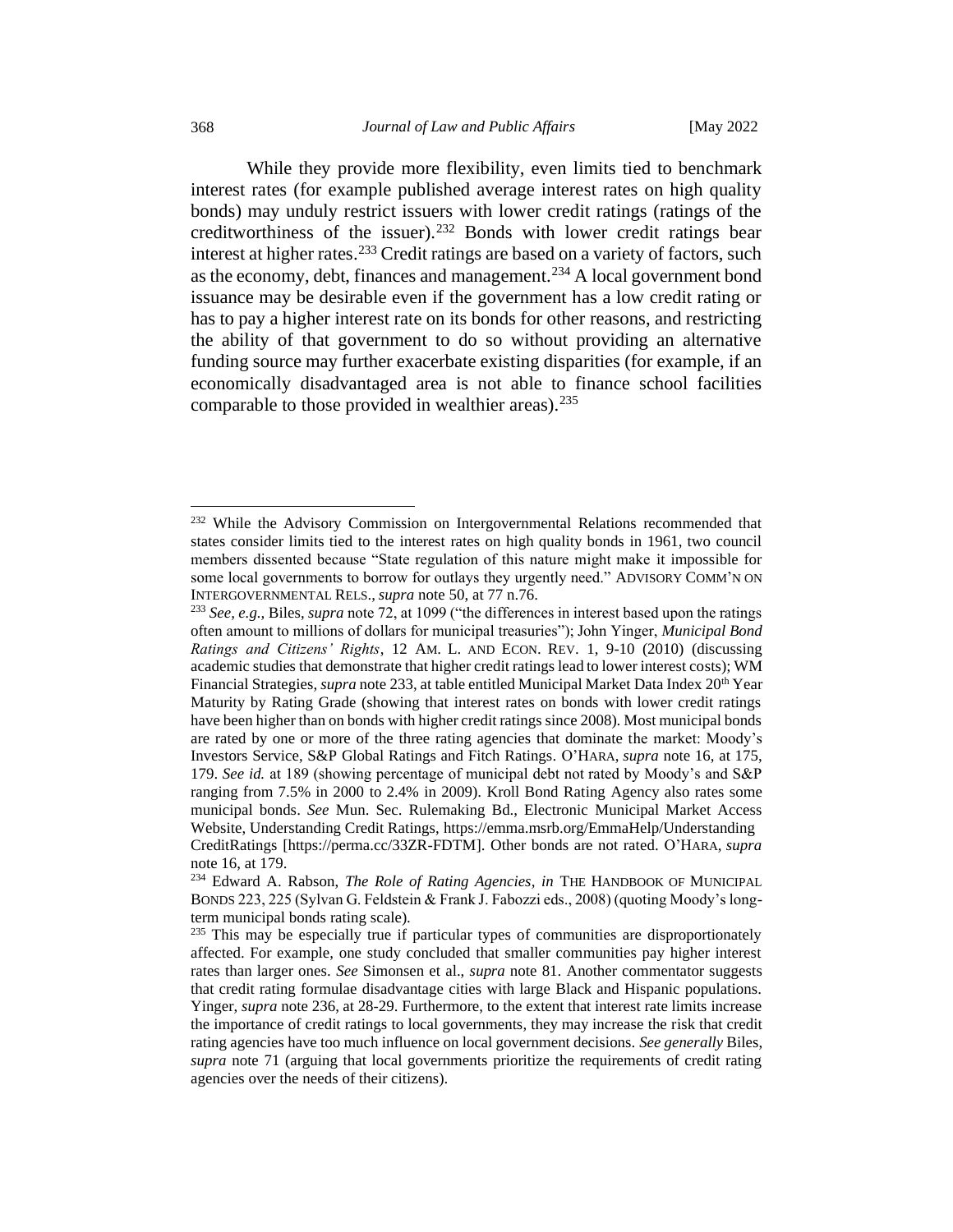#### *6.2.3. Regulation of Final Maturity and Amortization*

Many states have limits on the final maturity of some or all local government bonds, and some also regulate the amortization schedule.<sup>236</sup> Presumably the intent of these provisions is to prevent today's decisionmakers from placing an excessive debt burden on future residents.

## **6.2.3.1. Forms of Limits on Maturity**

Different states have different approaches to establishing final maturity dates, and the dates sometimes vary depending on the type of bonds or the type of project. Some states specify a period of years. For example, general obligation bonds issued by Hawaii counties must mature within 25 years and revenue bonds within 30.<sup>237</sup> General obligation bonds issued by California local governments must mature within 40 years.<sup>238</sup> The maximum term for many public enterprise revenue bonds in California is 40 years and for sales tax revenue bonds ranges from 20-50 years depending on the issuer and the authorizing law (with some instead limited by the term of the tax).<sup>239</sup> New York municipalities and school districts generally may not issue bonds with a term longer than the "period of probable usefulness" of the project or projects being financed, and periods of probable usefulness for over 100 types of projects are included in the Local Finance Law, subject to constitutional caps.<sup>240</sup> Oregon does not specify a maximum term for general obligation bonds and for some other types of local government borrowing, but instead

<span id="page-54-0"></span><sup>236</sup> Forty-one states had limits on maximum maturities in 1993. ADVISORY COMM'N ON INTERGOVERNMENTAL REL., *supra* note 4, at 10. *See also* Salsich, *supra* not[e 60,](#page-14-0) at § 12.4 (noting that many state laws include maximum terms for municipal bonds).

 $237$  HAW. CONST. art. VII, § 13, HAW. REV. STAT. ANN. § 49-4(b) (LexisNexis 2020).

<sup>&</sup>lt;sup>238</sup> CAL. CONST. art. XVI, § 18(a). Some general obligation bonds have shorter maximum terms. For example, some California school district bonds must mature within 25 years. CAL. GOV'T CODE § 53508.5 (Deering 2021), CAL. EDUC. CODE § 15144 (Deering 2021).

<sup>239</sup> CAL. GOV'T CODE § 54400 (Deering 2021); CAL. DEBT &INV. ADVISORY COMM'N,*supra*  note [106,](#page-26-0) at D-118-21 (2006).

<sup>240</sup> N.Y. CONST. art. VIII, § 2; N.Y. LOCAL FIN. LAW § 11.00 (McKinney 2021). Projects range from more typical ones like water systems, sewer systems, and roads to unique and specific projects such as payments to certain former employees of the town of Southampton, Lynbrook and Oyster Bay and payments from the city of Elmira for past service costs due to the state. *Id.* Bonds generally cannot be issued for projects that are not included in the statute. GOODFRIEND & MYERS, *supra* note 107, at 21. The periods of probable usefulness and the items that are included are not always intuitive. For example, replacement vehicles are included but vehicles to expand a fleet are not; land has a useful life of 30 years; and cleaning of hazardous waste sites in some locations is included but not in others. *Id.* at 25-26.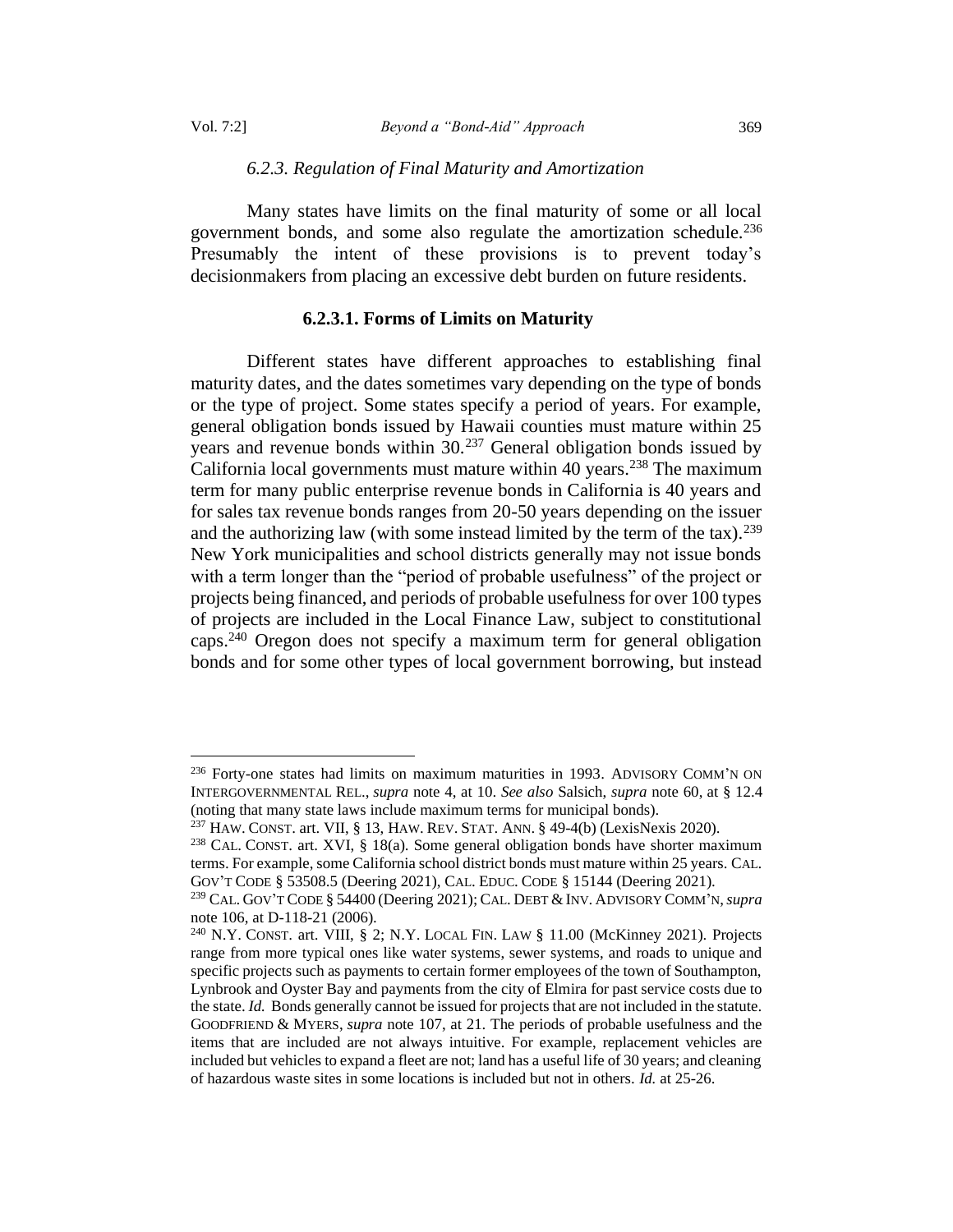requires that the weighted average life of the bonds be less than or equal to the weighted average life of the project financed with the bonds. $^{241}$ 

# **6.2.3.2. Provisions Governing Amortization Schedule**

Some states also have restrictions on how debt service is spread out over the life of the bonds. For example, general obligation bonds issued by Hawaii counties must mature in substantially equal installments and the first principal payment must be made within 5 years of issuance.<sup>242</sup> In New York, local government bonds generally must be paid in annual installments beginning within two years after the bonds are issued, and no installment may be more than 50% higher than the smallest preceding installment unless the governing body of the local government provides for substantially level or declining debt service payments.<sup>243</sup> Prior to 2010, California had a law that required substantially level debt service on many issuances of general obligation bonds, unless principal was paid faster or if the issuance of bonds resulted in morel level debt service on all of the local government's outstanding general obligation bonds.<sup>244</sup> These restrictions do not always apply to revenue bonds.<sup>245</sup>

# **6.2.3.3. Properly Drafted Restrictions on Maximum Term and Amortization Can Promote Interperiod Equity**

"[I]t is axiomatic that bonds should be retired within the period of usefulness of the facilities which they have financed and that their retirement or amortization should begin at an adequate rate with a minimum of delay."<sup>246</sup> Limits on the period that bonds can be outstanding and provisions restricting the ability to backload debt service may each serve to effectively

<sup>241</sup> OR. CONST. art. XI, § 11L. *See also* LEAGUE OF OR. CITIES, *supra* note 50, at 10, 13 (noting that some financing agreements and revenue bonds are subject to these limitations). The weighted average life of bonds is the weighted period of time required to repay half of the principal of the bonds. It can be calculated by multiplying each principal payment by the number of years that principal is outstanding, then dividing that result by the total amount of principal of the bonds. For an example, see *Glossary of Municipal Securities Terms: Average Life*, MUN. SEC. RULEMAKING BD., http://www.msrb.org/glossary/definition/averagelife.aspx [https://perma.cc/47DW-F5LG] (last updated Jan. 5, 2022).

 $242$  HAW. CONST. art. VII, § 13.

<sup>243</sup> N.Y. CONST. art. VIII, § 2. Because interest payments decline with the outstanding principal amount, principal payments go up from year to year if debt service (principal and interest) is the same in every year.

<sup>&</sup>lt;sup>244</sup> Former Cal. Gov't Code § 253508.5 (1993 Cal ALS 841). The largest annual debt service payment could not exceed the smallest by more than ten percent. *Id.*

<sup>&</sup>lt;sup>245</sup> For example, no such restriction applies to Hawaii revenue bonds.

<sup>246</sup> NAT'L MUN. LEAGUE (1953), *supra* note 93, at xviii.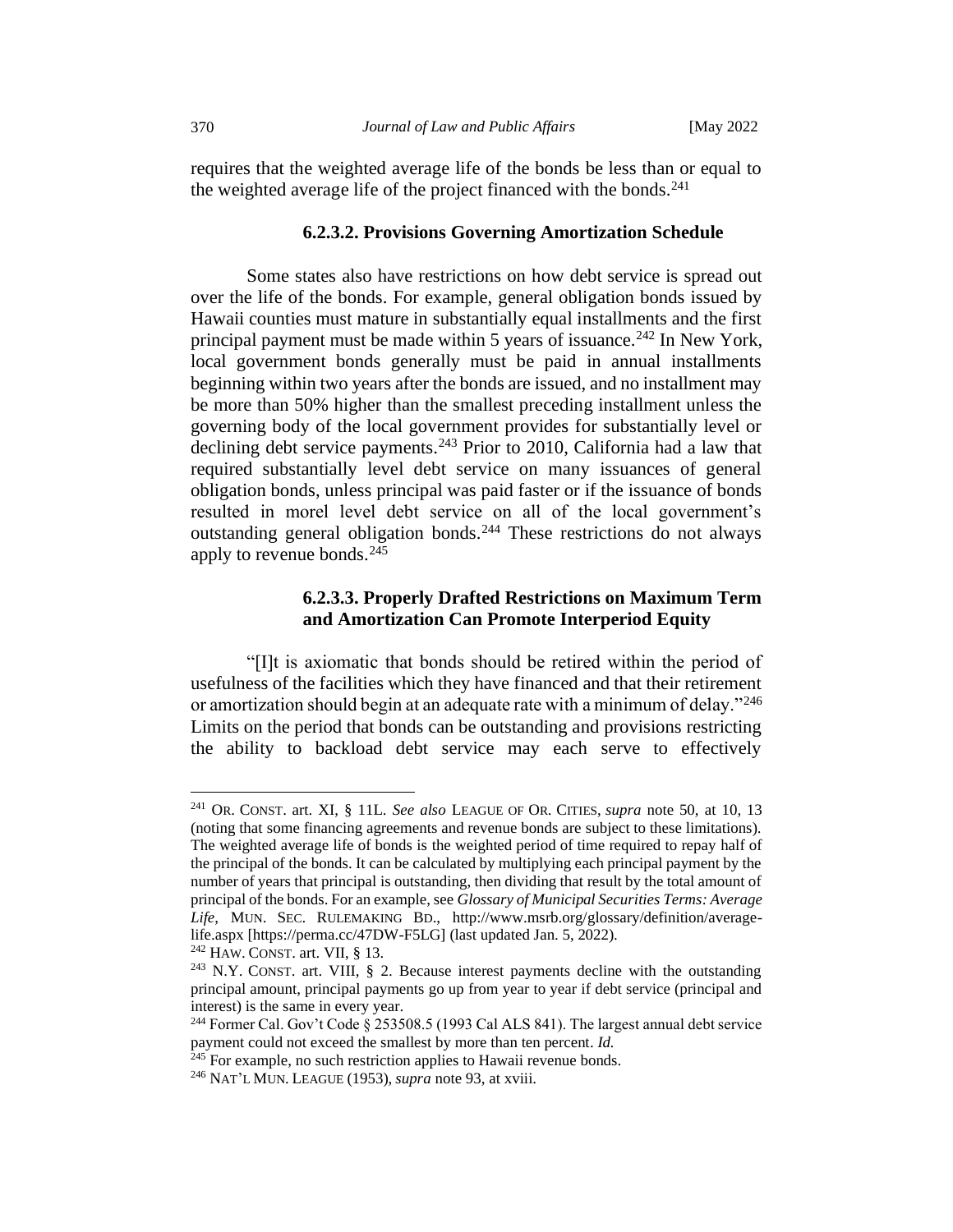counterbalance the tendency of current officials to borrow more and for a longer term than would be consistent with interperiod equity. These provisions serve separate yet related functions.

Limits on maturity will best promote interperiod equity if they are tied to the useful life of the facilities financed rather than an arbitrary number of years. Although allowing local governments to determine the useful life of the project being financed, or of components of the project being financed, and tying final maturities to that is daunting, there are ways to make the process more manageable. It is important that the process be one with a result that is clear enough for bond counsel to be able to deliver an opinion as to the validity of the bonds. One alternative would be a statute or regulation detailing useful lives for various types of projects, along the line of New York's periods of probable usefulness.<sup>247</sup> Another option would be to incorporate the economic lives that are used as "safe harbors" for tax-exempt bonds.<sup>248</sup> Since these are commonly used by local governments and bond counsel, they should be comfortable working with these for another purpose, as well. If the state wished to allow local governments some flexibility to extend debt beyond the safe harbor useful life of the project financed, it could do so, either by generally providing for a longer period (for example, 120% of the specified period, like in the federal regulations) and/or by allowing local governments to amortize over a longer period in certain circumstances or with the approval of, or following consultation with, a state agency with relevant expertise.<sup>249</sup> If a state were wary that the safe harbor useful lives could sometimes be too long, it could impose a shorter period (either a percentage of the useful life or an outside limit on maximum term). Laws

<span id="page-56-0"></span><sup>247</sup> *See supra* not[e 240](#page-54-0) and accompanying text.

<sup>&</sup>lt;sup>248</sup> In order for interest on bonds to be excluded from income for federal income tax purposes, the average maturity) of the bonds cannot exceed 120% of the average reasonably expected economic life of the assets financed with the proceeds of the bonds absent extenuating circumstances. 26 U.S.C.A 147(b)(1) (West 2020); Treas. Reg. 1.148-1(c)(4)(B)(2); CAL. DEBT & INV. ADVISORY COMM'N, *supra* note 22, at §§ 4.4.1, 4.7.2.3. The safe harbors for various types of structures and equipment are in two revenue procedures released by the Internal Revenue Service, Rev. Proc. 62-21, 1962-2 C.B. 418 (1962) and Rev. Proc. 83-35, 1983-1 C.B. 745 (1983).

<sup>&</sup>lt;sup>249</sup> David Gamage and Darien Shanske have suggested that the California Debt and Investment Advisory Commission approve certain types of local debt that they believe are more likely to be problematic. *See* David Gamage & Darien Shanske, *The Case for a State-Level Debt-Financing Authority*, 67 ST. TAX NOTES 188, 193 (2013). While their suggestion was not in the context of final maturity of bonds, state agency approval may be appropriate here because it would provide the opportunity for an agency with more expertise and without a vested interest in the outcome (unlike an underwriter) to provide guidance. While there is risk that a state agency could block financings for political reasons or otherwise unduly restrict the ability of local governments to borrow, in the context of borrowing for a term longer than the useful life of the project, the risks of involving such an agency seem minimal.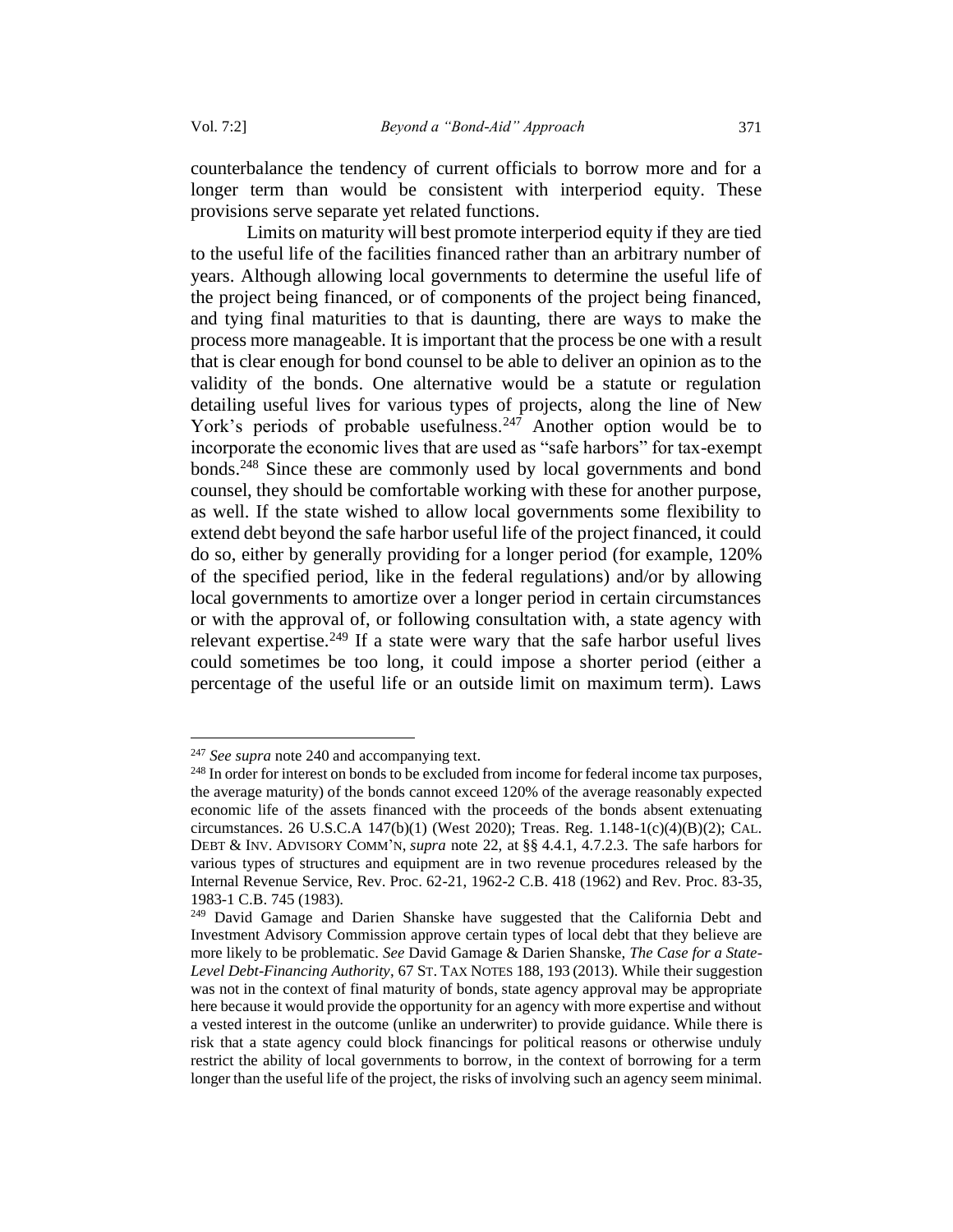governing maximum maturities and useful lives of projects should be the same regardless of the type of bond being issued.

Laws that promote front-loaded or fairly level debt service also play an important role in promoting interperiod equity. They should, however, provide some flexibility, for several reasons. First, future debt service will be paid in future dollars, which likely will be worth less than today's dollars, and some cushion should be included to account for that. Second, while as a general rule it makes sense for bonds payable from an established tax or from rates paid for use of an existing facility to have fairly even payments over the term of the debt, this is not necessarily true for a new facility or a new stream of payments. A new facility that is being constructed will not generate revenues until it is completed, and perhaps will not reach its revenuegenerating potential until some time after completion. Even in the absence of a new facility, it may take time for a new revenue stream from an existing facility or from a new tax to reach its full potential. Third, allowing local governments flexibility to structure new debt service around existing to provide a smoother structure can assist in avoiding large changes in fee levels and tax rates, which may create difficulties for taxpayers.<sup>250</sup>

Fourth, and particularly salient in the midst of a global pandemic, local governments need the flexibility to deal with economic shocks and disasters. In a time of economic distress, local governments may need to structure debt service on new borrowing or refinancing so that a larger proportion of the debt service is payable in the future than might be ideal for interperiod equity in order to obtain critically needed funds in a timely manner and to provide economic relief to citizens. Safety valves could be built into amortization requirements to address this issue. For example, the local government might be permitted to deviate from the statutory restrictions in specified circumstances, such as a natural disaster or a recession, or if the governing body might be required to make findings with respect to economic distress. Exceptions of these kinds could be helpful, but risk being abused and also being too narrow to cover unanticipated circumstances.

While the legislature could amend the law to loosen level debt service requirements should the need to do so arise, it may not do so (or may not do so in a timely manner), or the looser requirements may remain in place after they are no longer desirable. For example, the California legislature eliminated a requirement of substantially level debt service on many general obligation bonds in 2009 to give local governments more flexibility during a time of financial crisis.<sup>251</sup> This change affected the way that local

<sup>250</sup> *See* MUSGRAVE & MUSGRAVE,*supra* note 50, at 693 (noting that "taxpayers find it easier to live with a more or less stable tax rate"). Such flexibility should have reasonable limits.

 $251$  Assemb. B. 1388 2009-2010 Leg. Reg. Sess. (Cal. 2009); Cal. Governor's Office of Planning and Research, A.B. 1388 Enrolled Bill Report, Reg. Sess., at 3-4 (2009).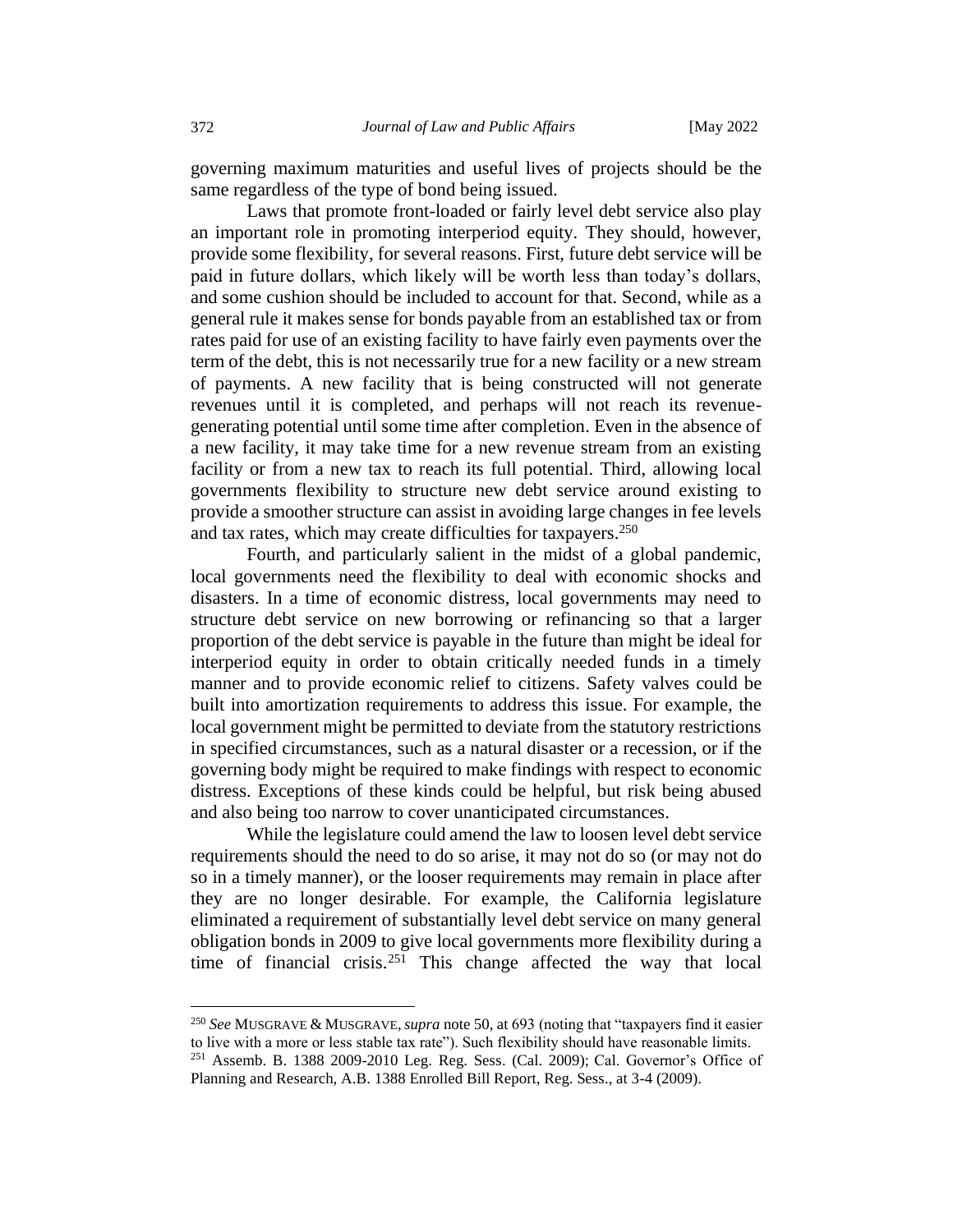governments borrowed even after the crisis had passed. Prior to 2009, California school districts could issue bonds with a maturity of up to 25 years without having to provide for substantially level debt service; after the legislature acted in 2009, they could issue bonds with a maturity of up to 40 years without having to meet that requirement. In the years after the amendment passed, a significantly higher portion of the capital appreciation bonds (on which all or nearly all debt service is paid close to maturity) issued by California school districts had maturities in excess of 25 years, increasing from 24% in 2009 to 80% in 2012 before declining to 58% by 2015 (still significantly higher than prior to the change  $1.252$ 

Perhaps a better alternative would be allowing a state agency to waive the statutory restrictions in appropriate circumstances,  $253$  or allowing a local government to proceed with a financing with significantly higher debt service in later years if the government's governing body makes findings of necessity and is given nonbinding guidance of a state agency or other entity with expertise.<sup>254</sup>

### 6.2.4. Restrictions on Other Provisions

States sometimes impose other restrictions on the provisions of bonds. For example, some California school district general obligation bonds must be subject to redemption at the option of the issuer beginning not later than 10 years after the date they were issued.<sup>255</sup> Historically, some states required that bonds be issued in coupon form (meaning that whomever held a "coupon" for an interest payment would be paid the interest) rather than registered form (in which payments are made to the registered owner of the bond), but once the U.S. Congress amended the Internal Revenue Code to

<sup>252</sup> *See* White, *supra* note 14, at 409 n. 225.

<sup>253</sup> *See supra* not[e 249.](#page-56-0)

<sup>254</sup> The nonprofit organization proposed in Ang & Green, *supra* note 19, to (among other things) establish best practices, provide independent advice to issuers and disseminate information could fulfill this role.

<sup>&</sup>lt;sup>255</sup> CAL. EDUC. CODE § 15144.2 (Deering 2021). This applies to capital appreciation bonds with maturities in excess of ten years. *Id.* While this right to redeem gives school districts greater flexibility to refinance at better interest rates or a preferable structure, it presumably comes at a cost in the form of higher yields, particularly when interest rates are high, since it creates the risk that investors will have to reinvest not only earning on but also principal of the CABs in lower yielding securities before the scheduled maturity date of the CABs. These requirements may become more costly should the market move away from 10-year par calls in the future.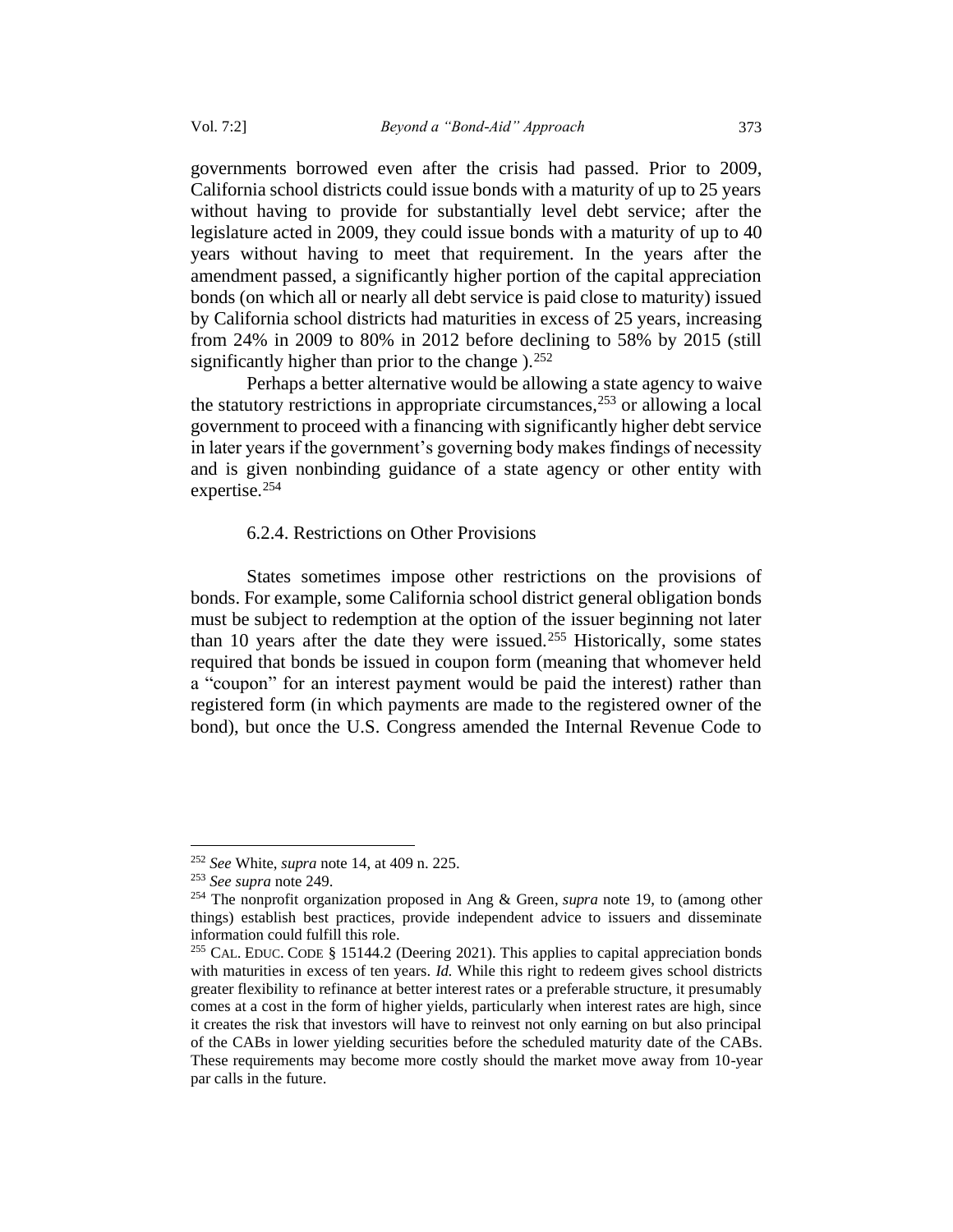provide that tax-exempt bonds had to be in registered form, states modified their laws to allow for registered bonds.<sup>256</sup>

Most states "prescribe by statute bond terms that can be said to affect policy . . . but give local governing bodies a good deal of discretion in setting bond terms of an administrative nature." $257$  In general, this provides appropriate flexibility to local governments to determine the terms of their bonds and adapt to changing market conditions that are not likely to create substantial risks to current or future citizens. Bond laws could either simply state that local government governing bodies and their delegees can determine terms of the bonds other than any specified by law, or could include a list of the types of terms that local governments may want to include in their bond documents along with flexibility to include other terms.<sup>258</sup> For particular practices that cause concern,<sup>259</sup> states may want to consider whether education of local government officials, requiring local governments to work with an experienced municipal advisor that has a fiduciary duty to the local government, mandating consultation with or approval by a state agency or other entity with expertise, or legislative prohibition are appropriate. $260$ 

Bond laws typically authorize local government issuers to make agreements with lenders regarding the collection and use of revenues, creation of security interests, establishment of reserve fund and other matters.<sup>261</sup> These covenants are important to bondholders, particularly those of revenue bonds, but they restrict the issuer's flexibility. However, local governments may not always understand the terms to which they are agreeing.<sup>262</sup> As a result, these covenants may prove harmful to current or future citizens. Because covenants vary significantly, legislating the types of covenants that are and are not appropriate is not a reasonable solution. Better

<sup>256</sup> CAL. DEBT & INV. ADVISORY COMM'N, *supra* note 22, at § 1.1.2; Bernard P. Friel, *The Model Registered Public Obligations Act: A Brief History*, 16 Urb. L. 17, 24–25 (1984); Salsich, *supra* note 60, at § 12.44.

<sup>257</sup> Salsich, *supra* note 60, at § 12.35.

<sup>258</sup> *See, e.g.,* CAL. GOV'T CODE 53508 (Deering 2021) (listing several items that "may" be addressed in the resolution, including "other terms and conditions of the bonds and of their execution, issuance, and sale deemed necessary and appropriate ….").

 $259$  Some candidates would be auction rate securities (described in Section 3.3) or other types of transactions in which a local government bears a disproportionately high risk in exchange for a relatively small reward. Lori Raineri and Darien Shanske make this argument in Raineri & Shanske, *supra* note 68.

<sup>&</sup>lt;sup>260</sup> Raineri and Shanske urge the use of a state agency that would monitor local government borrowing for asymmetric risk. *Id.* at 83. For additional discussion of municipal advisors, *see supra* notes 48–49 and accompanying text. *Also see supra* notes 248 and 253.

<sup>261</sup> Salsich, *supra* note 60, at § 12.45. *Also see* supra notes 181–182 and accompanying text for description of some other common covenants.

<sup>262</sup> *See, e.g.,* Nguyen et al., *supra* note 40, at 1 (noting that local governments may not fully comprehend loan risks); *see also supra* note 83 and accompanying text.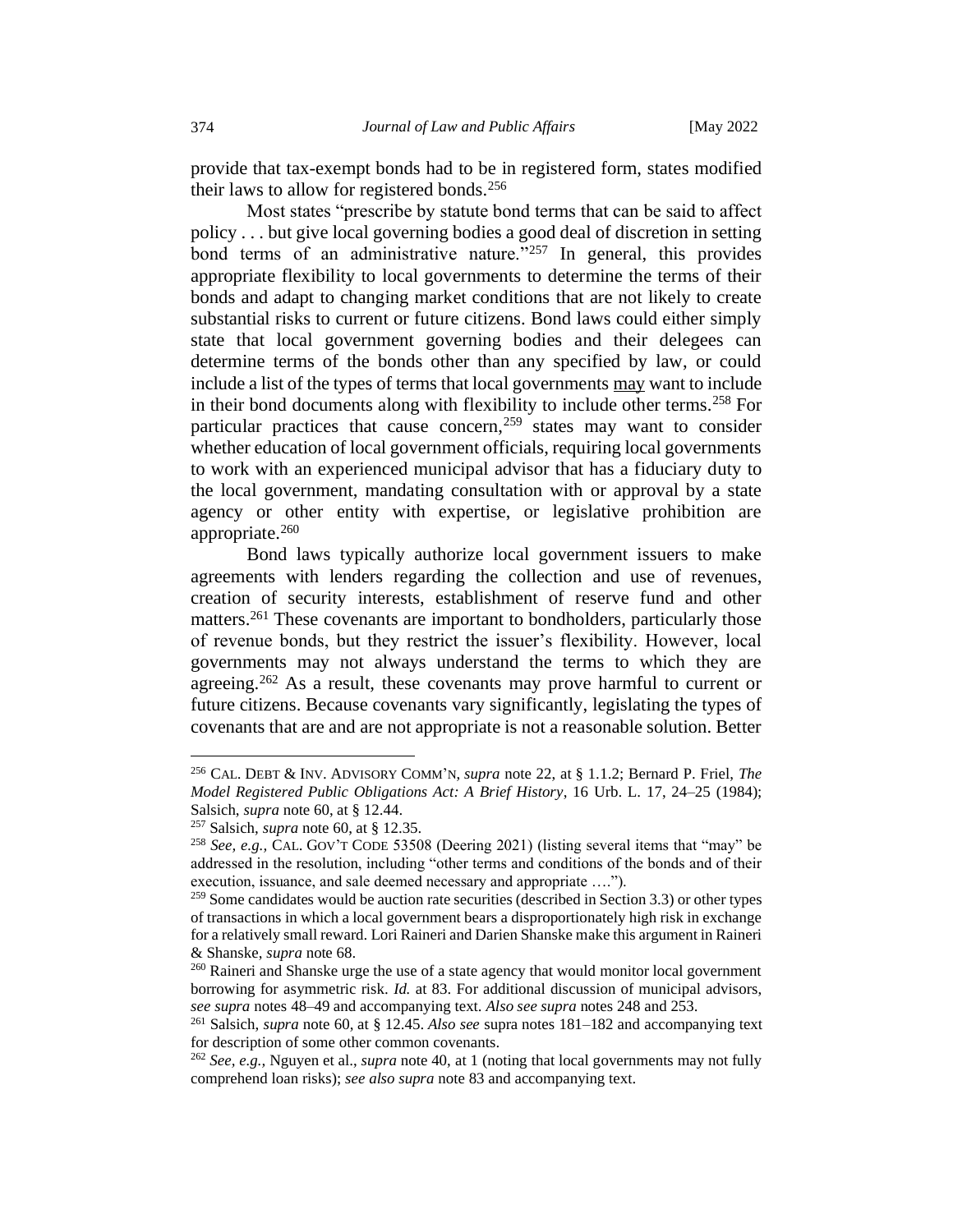options would be providing access to guidance from a state agency or other entity with expertise at a reasonable cost or at the very least making trainings and other materials available to local governments so they can better educate themselves. Requiring local governments to use a municipal advisor, which would have a fiduciary duty to the local government and have needed expertise, is another option.

## *6.3. Refinancing*

Most states allow local governments to issue bonds and to repay outstanding debt prior to maturity.<sup>263</sup> This is referred to as "refunding," the bonds being repaid are referred to as "refunded bonds", and the bonds being issued to repay them are referred to as "refunding bonds." The most common reason for refunding is to take advantage of lower interest rates.<sup>264</sup> Sometimes, issuers refund outstanding bonds to eliminate or modify covenants that have become unduly burdensome or to restructure debt service.<sup>265</sup> Due to the severe economic strain caused by the COVID-19 pandemic, some local governments have refinanced outstanding debt to provide short-term relief by deferring debt service.<sup>266</sup>

In some states, refunding bonds must satisfy certain requirements, or refunding bonds that would otherwise require voter approval (such as general obligation bonds) do not need such approval if specific requirements are met. For example, in New York, refundings generally must result in present value savings and refunding bonds generally cannot mature later than the end of the period of probable usefulness of the project financed, computed from the same date as for the refunded bonds.<sup>267</sup> California local governments may issue general obligation bonds to refund other general obligation bonds without obtaining a new voter approval only if the total amount of debt service through maturity is lower for the refunding bonds than for the refunded bonds and the refunding bonds mature no later than the refunded

<sup>265</sup> *Id.* at 236–37; O'HARA,*supra* note 16, at 83; LEAGUE OF OR. CITIES,*supra* note 50, at 17. <sup>266</sup> *See State and Local Governments Relied on Debt for Budgetary Help in 2020*, PEW CHARITABLE TRUST (Jan. 28, 2021), https://www.pewtrusts.org/en/research-andanalysis/articles/2021/01/28/state-and-local-governments-relied-on-debt-for-budgetary-

help-in-2020 [https://perma.cc/WC4W-WMP2] (interview with Matt Fabian and Lisa Washburn) (noting that although this practice historically has not been common, some local governments did this in response to the economic fallout of the COVID-19 pandemic).

<sup>263</sup> Salsich, *supra* note 60, at § 12.50.

<sup>264</sup> William H. Wood, *Municipal Bond Refundings*, in THE HANDBOOK OF MUNICIPAL BONDS 235, 236 (Sylvan G. Feldstein & Frank J. Fabozzi eds., 2008).

<sup>267</sup> N.Y. LOCAL FIN. LAW §§ 90.00, 90.10 (McKinney 2021). *See supra* note [240](#page-54-0) and accompanying text for discussion of periods of probable usefulness.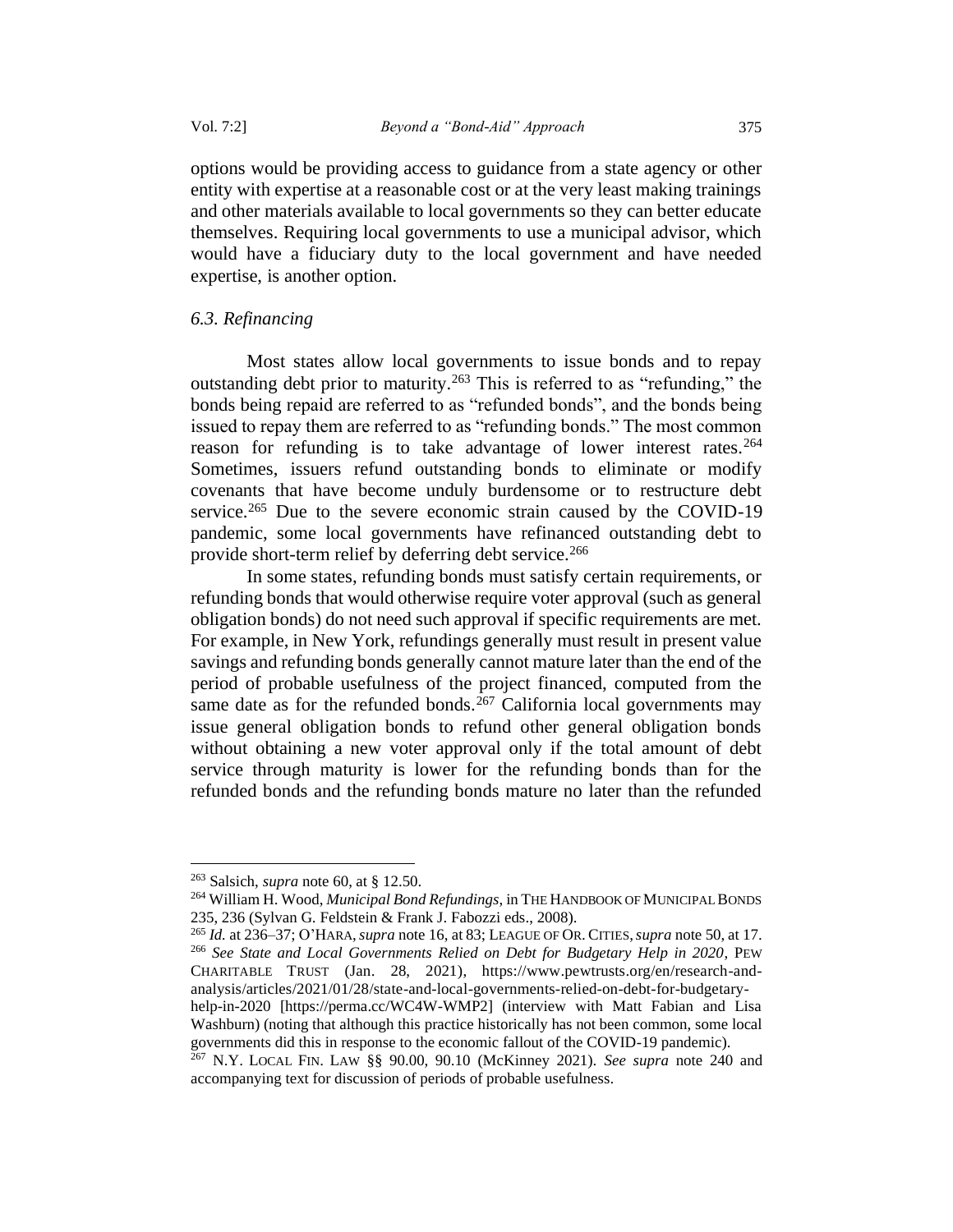bonds.<sup>268</sup> Other states are somewhat less restrictive. Oregon allows refunding bonds to be issued without voter approval as long as the maturity of the refunding bonds does not exceed any maturity limit imposed on the refunded bonds by the voters or by law by more than six months.<sup>269</sup>

States generally limit the amount of refunding bonds to the amount necessary to repay the refunded bonds and pay costs of issuance.<sup>270</sup> In addition, some states have other restrictions on the issuance of refunding bonds. For example, in Oregon, any refunding bonds that are issued more than a year in advance of the repayment of existing bonds must be approved by the State Treasurer's office and are subject to additional requirements.<sup>271</sup> Among other things, the State Treasurer's regulations require that local governments use a municipal advisor for any such advance refundings.<sup>272</sup>

Allowing local governments to refinance outstanding debt allows them to save money when they can refinance at lower interest rates and provides flexibility to adapt to changing circumstances by eliminating restrictive covenants in bond documents or restructuring debt service in challenging times. As long as the transaction does not increase the overall burden on taxpayers and as long as the term of the new bonds not significantly longer than would have been legally allowed for the initial bonds and any level debt service requirements that applied to the refunded bonds also apply to the refunding bonds, present and future citizens are not likely to be harmed by a refinancing. Furthermore, because it takes several months to obtain voter approval, $273$  requiring such approval for refunded bonds would make it impossible for a local government to act quickly to take advantage of interest rate fluctuations, preventing some local governments from achieving debt service savings. That said, it may be sensible to require consultation with a state agency or other expert, state agency approval or use of a municipal advisor with a fiduciary duty to the local government issuer, or to require a

<sup>268</sup> CAL. GOV'T CODE §§ 53552, 53553(e) (Deering 2021). Georgia similarly exempts refunding bonds from voter authorization requirements as long as the term is not extended, the interest rate is not increased, and debt service through maturity does not increase. GA. CONST. art. IX,  $\S$  5(III).

<sup>269</sup> OR. REV.STATS. §§ 287A.360, 287A.365 (2019).

<sup>270</sup> Salsich, *supra* note 60, at § 12.50. While California law does not expressly do so, the California Attorney General has interpreted the refunding statute to allow refunding general obligation bonds without voter approval only if proceeds for other purposes are not generated and noted that view is consistent with case law in other jurisdictions. Opinion of Edmund G. Brown Jr., Att'y Gen., No. 06-1102 8-9 (Jan. 9, 2009).

<sup>271</sup> OR. REV. STATS. §§ 287A.001(1); 287A.365-287A.375 (2019). The additional requirements are likely because advance refundings are more costly than current ones because the proceeds of the refunding bonds must cover interest through the date the refunded bonds are to be paid.

<sup>272</sup> OR. ADMIN. R. 170-062-0000(2) (2021).

<sup>273</sup> *See supra* notes [163](#page-39-0)[–164](#page-39-1) and accompanying text.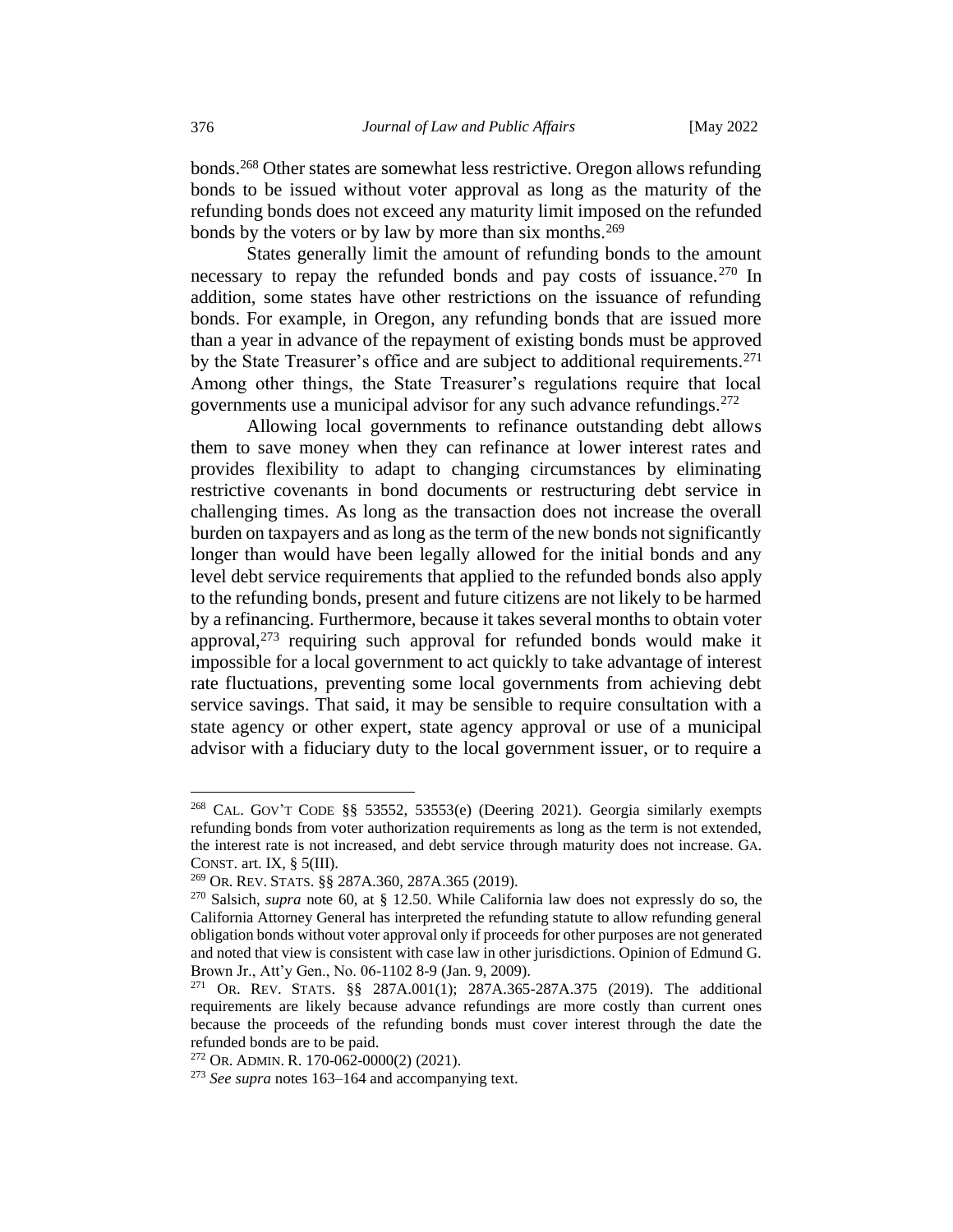local government governing body to make findings as to the benefits of the transaction in some circumstances, such as refinancings that do not result in debt service savings or that defer a significant portion of debt service.

### *6.4. Regulation of Sale of Bonds*

### 6.4.1. Method of Sale

<span id="page-62-0"></span>Some states restrict the method of sale for at least some bonds. For example, some states require some or all local governments to sell their general obligation bonds (but not revenue bonds) through a competitive process.<sup>274</sup> General obligation bonds may be sold on a negotiated basis in other states.<sup>275</sup> Some states also allow local governments to privately sell bonds to, and to borrow directly from, financial institutions, and this practice is becoming increasingly common.<sup>276</sup> Most local government debt is sold in negotiated sales.<sup>277</sup>

Some states impose additional requirements for bonds to be sold on a negotiated basis. For example, California local governments selling general obligation bonds on a negotiated basis must include a statement of the reasons for selecting a negotiated method of sale and an estimate of the costs of issuance in the governing body resolution that authorizes the bonds.<sup>278</sup> For revenue bonds and refunding bonds, California local governments must disclose in a filing with the California Debt Investment Advisory Commission the reason for using a negotiated sale.<sup>279</sup> In New York, some local governments must obtain the approval of the State Comptroller before

<sup>274</sup> Peng et al., *supra* note 42, at 52–53 (citing Jun Peng & Peter Brucato Jr., *Do Competitive-Only Laws Have an Impact on the Borrowing Cost of Municipal Bonds?*, MUN. FIN. J. 22 (2001)); *also see* Darío Cestau, Richard C. Green, Burton Hollifield & Norman Schürhoff, *The Cost Burden of Negotiated Sale Restrictions: A Natural Experiment Using Heterogenous State Laws* 1 (Hutchins Center on Fiscal & Monetary Policy at Brookings, Working Paper No. 36, 2017), https://www.brookings.edu/wp-content/uploads/2017/11/wp363.pdf [https://perma.cc/RM49-RNNL] (noting that some states do not allow school districts to use negotiated sales).

<sup>275</sup> *See, e.g.,* OR. REV. STATS. § 287A.300 (2019); CAL. GOV'T CODE § 53508.9 (Deering 2021).

<sup>276</sup> *See supra* note 40.

<sup>277</sup> Peng et al., *supra* note 42, at 62.

<sup>278</sup> CAL. EDUC. CODE § 15146(b)(1) (Deering 2021); CAL. GOV'T CODE § 53508.9 (Deering 2021).

<sup>279</sup> *See* Cal. Debt & Inv. Advisory Comm'n, Reason for Negotiated Refunding / Reason for Negotiated Sale of Revenue Bonds Report, https://www.treasurer.ca.gov/cdiac/reporting/ reason-refunding-sale-bonds-instructions.pdf [https://perma.cc/H84C-M8M7](last visited Mar. 31, 2021).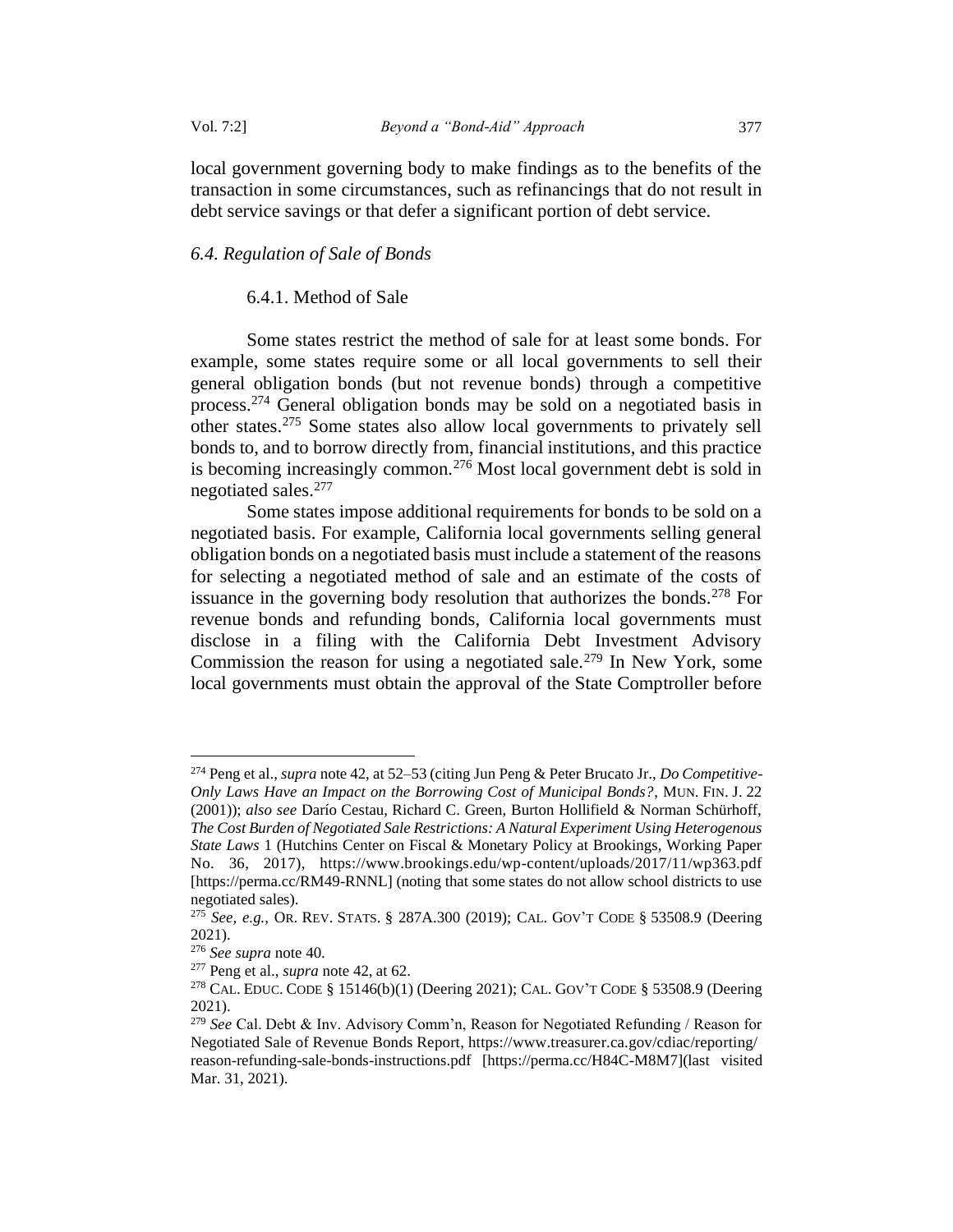selling some bonds privately or in a negotiated sale.<sup>280</sup> In determining whether to approve the sale, the State Comptroller considers factors including the reasonableness of the underwriter's fee, costs, bond yields, refunding savings, any derivatives (such as interest rate swaps) related to the transaction.<sup>281</sup>

Each method of sale has advantages and disadvantages. Negotiated sales provide greater flexibility to adjust the transaction structure and timing as market conditions change and permit greater underwriter involvement in structuring the transaction and preparing the offering document.<sup>282</sup> Competitive sales eliminate the risk of negotiating unfavorable terms with the underwriters (either because of corruption or lack of experience) because bonds are awarded to the lowest bidder in an open bidding process. Numerous studies suggest that local governments obtain lower yields and pay lower costs when they sell their bonds competitively, though others reach the opposite conclusion.<sup>283</sup> Generally, negotiated sales are recommended for complex transactions, new issuers, or complicated credits, while competitive sales are recommended for higher rated issuers with straight-forward security.<sup>284</sup>

<span id="page-63-0"></span>Presumably, restrictions on method of sale are intended to ensure that local governments get the lowest possible yields on their bonds and do not pay excessive compensation to underwriters. Ideally, rather than blanket restrictions on methods of sale, states will allow local governments to select the method of sale that best suits their needs. At the very least, states should

<sup>&</sup>lt;sup>280</sup> N.Y. State Comptroller, Office of the State Comptroller Debt Issuance Approval Policy Statement and Guidelines, 1 (amended July 1, 2020), *available at* https://www.osc.state.ny. us/files/debt/pdf/debt-policy-statement-and-guidelines.pdf [https://perma.cc/RR8L-BBYJ].  $281$  *Id.* at 4–5.

<sup>282</sup> Peng et al., *supra* note 42, at 56–57; *see also* CAL. DEBT & INV. ADVISORY COMM'N, *supra* note 107, at 10–12 (describing the roles played by an underwriter in a competitive and a negotiated sale).

<sup>283</sup> *See* Peng et al., *supra* note [42,](#page-11-0) at 59–62 (describing some studies that indicate that competitive sales are most cost effective and others indicating that in some circumstances negotiated sales may result in better pricing); WM Financial Strategies, Studies Pertaining to Competitive and Negotiated Sales, (Nov. 2013), http://www.munibondadvisor.com/ SaleStudies.html [https://perma.cc/8BBU-PQ5K] (describing studies reaching various

conclusions); Cestau, *supra* note [274](#page-62-0) (concluding that prohibition of negotiated sales increase the yields on bonds maturing within 20 years and decrease the yields on bonds with longer maturities); Simonsen, *supra* note 81, at 714–15 (indicating that competitive sales lead to lower interest rates on bonds).

<sup>284</sup> CAL. DEBT & INV. ADVISORY COMM'N, *supra* note 22, at §5.3.1; LEAGUE OF OR. CITIES, *supra* note 50, at 26; Gov't Fin. Officers Assoc., *Selecting and Managing the Method of Sale of Bonds*, https://www.gfoa.org/materials/selecting-and-managing-the-method-of-sale-ofbonds [https://perma.cc/KGB7-W7J7]; WM Financial Strategies, *Bond Sale Methods (Competitive v Negotiated Bond Sales)*, http://www.munibondadvisor.com/SaleChoice.htm [https://perma.cc/3H4B-3A9P].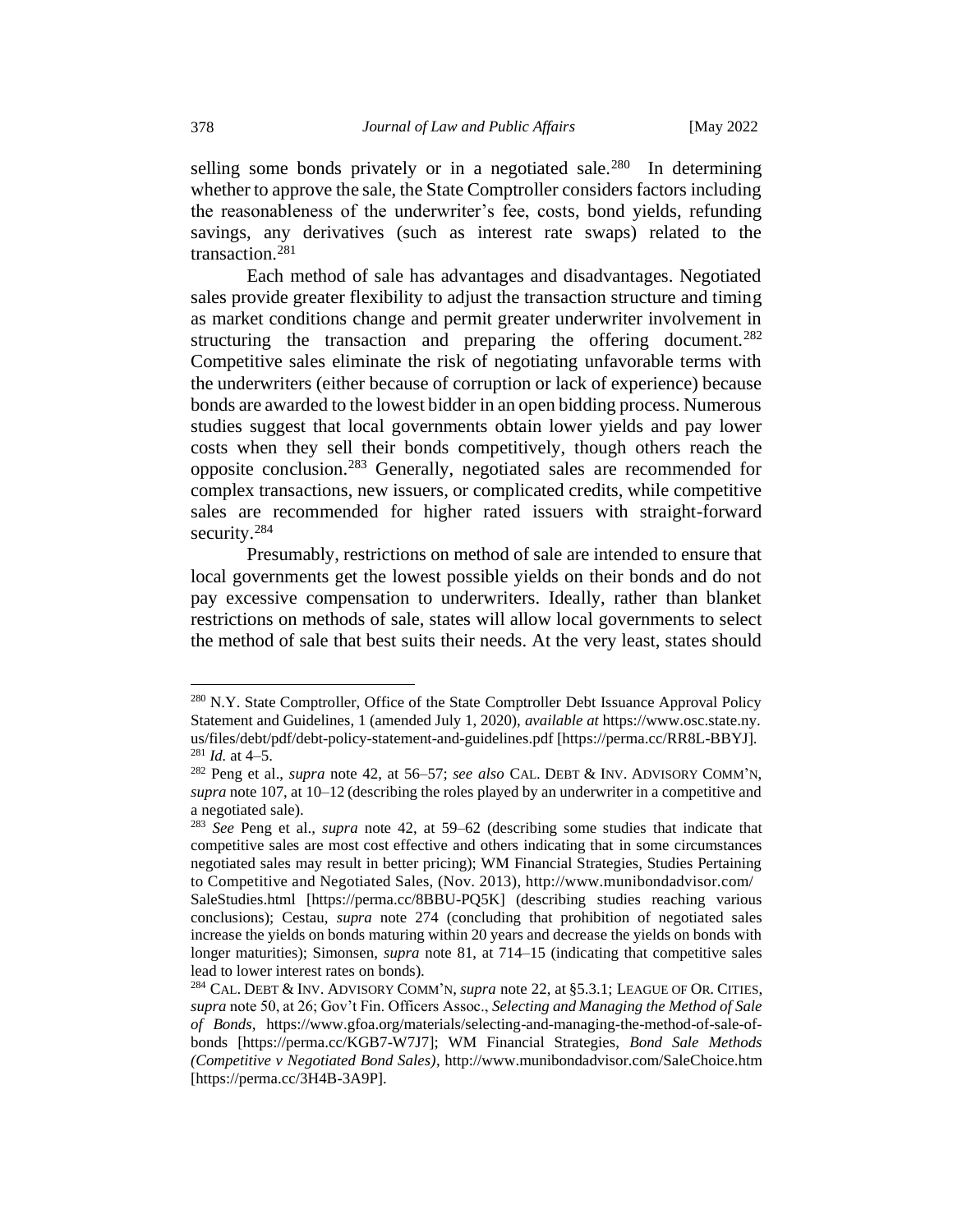allow local governments to sell revenue bonds and refunding bonds without using competitive bidding since these transactions tend to be more complex or more time-sensitive.<sup>285</sup> Rather than prohibiting negotiated sales of general obligation bonds or borrowing from financial institutions, a state could require a local government's governing body to make findings about the reasons a negotiated sale or private borrowing was being pursued, or could require use of a municipal advisor or consultation with or approval of a state agency or other expert before undertaking the transaction. Other options would include making available guidance from a state agency or other entity with expertise at a reasonable cost or requiring local governments to use a municipal advisor for negotiated sales of general obligation bonds.

States also might want to encourage the use of a competitive process involving obtaining proposals from several underwriters to select underwriters for a negotiated sale, or even make available technical support to assist with such a process.<sup>286</sup> Selecting underwriters for negotiated sales using a competitive process has significantly reduced the underwriting costs paid by issuers.<sup>287</sup>

Some states restrict the method of sale for at least some bonds. For example, some states require some or all local governments to sell their general obligation bonds (but not revenue bonds) through a competitive process.<sup>288</sup> General obligation bonds may be sold on a negotiated basis in other states.<sup>289</sup> Some states also allow local governments to privately sell bonds to, and to borrow directly from, financial institutions, and this practice is becoming increasingly common.<sup>290</sup> Most local government debt is sold in negotiated sales.<sup>291</sup>

<sup>285</sup> *See* Peng et al., *supra* note 42, at 63–64 (noting that revenue bonds tend to be riskier and investors may need more information about them, and that refunding bond sales are more time-sensitive).

<sup>&</sup>lt;sup>286</sup> The Government Finance Officials Association recommends using a competitive process to select underwriters for negotiated sales. Gov't Fin. Officers Assoc., *supra* note [284.](#page-63-0) For descriptions of this process, *see* CAL. DEBT & INV. ADVISORY COMM'N, *supra* note [22,](#page-8-0) at §5.3;Peng et al., *supra* not[e 42,](#page-11-0) at 55–56.

<sup>287</sup> Peng et al., *supra* note 42, at 55–56.

<sup>288</sup> Peng et al., *supra* note 42, at 52–53 (citing Jun Peng & Peter Brucato Jr., *Do Competitive-Only Laws Have an Impact on the Borrowing Cost of Municipal Bonds?*, MUN. FIN. J. 22 (2001)); *also see* Darío Cestau, Richard C. Green, Burton Hollifield & Norman Schürhoff, *The Cost Burden of Negotiated Sale Restrictions: A Natural Experiment Using Heterogenous State Laws* 1 (Hutchins Center on Fiscal & Monetary Policy at Brookings, Working Paper No. 36, 2017), https://www.brookings.edu/wp-content/uploads/2017/11/wp363.pdf [https://perma.cc/RM49-RNNL] (noting that some states do not allow school districts to use negotiated sales).

<sup>289</sup> *See, e.g.,* OR. REV. STATS. § 287A.300 (2019); CAL. GOV'T CODE § 53508.9 (Deering 2021).

<sup>290</sup> *See supra* note 40.

<sup>291</sup> Peng et al., *supra* note 42, at 62.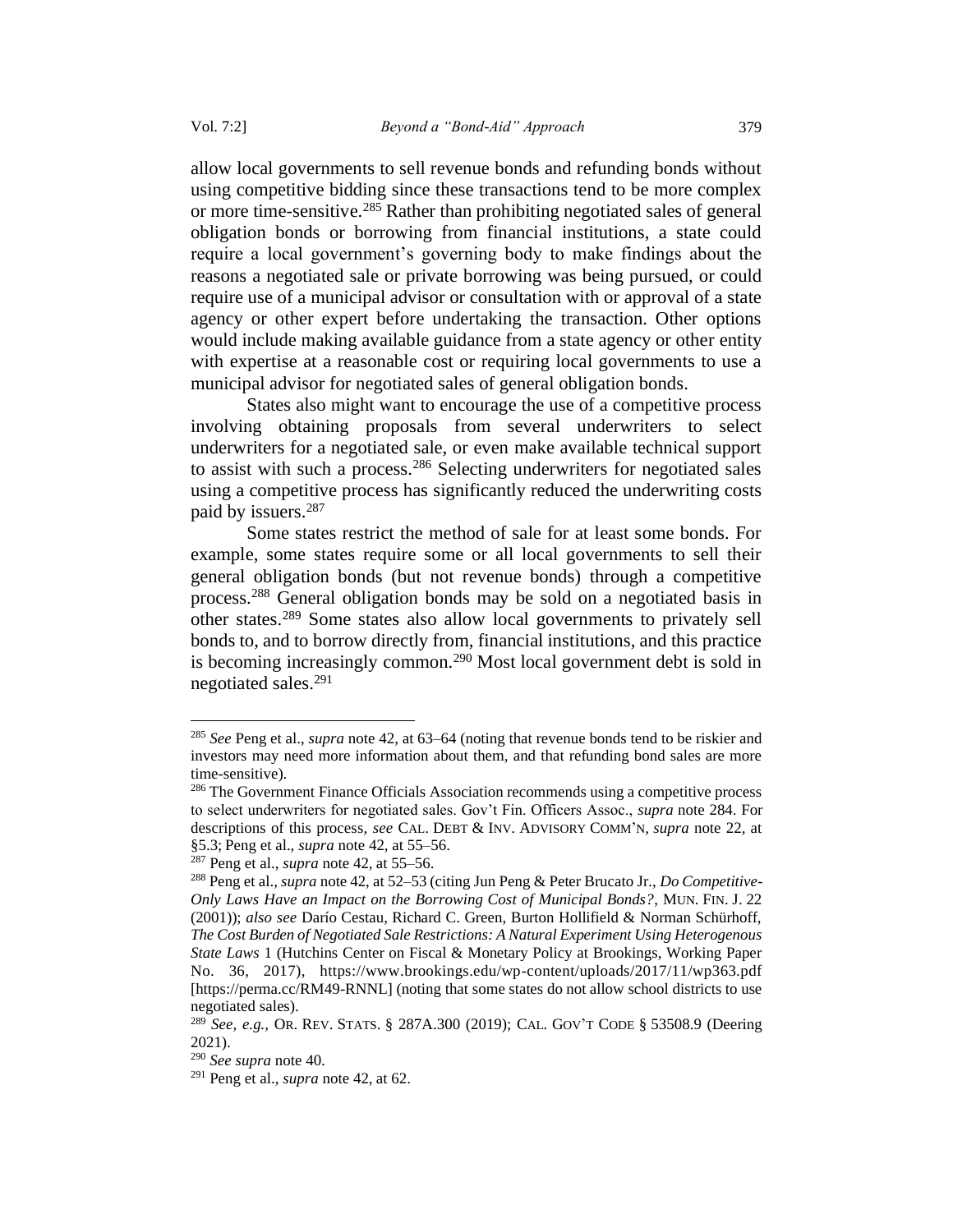Some states impose additional requirements for bonds to be sold on a negotiated basis. For example, California local governments selling general obligation bonds on a negotiated basis must include a statement of the reasons for selecting a negotiated method of sale and an estimate of the costs of issuance in the governing body resolution that authorizes the bonds.<sup>292</sup> For revenue bonds and refunding bonds, California local governments must disclose in a filing with the California Debt Investment Advisory Commission the reason for using a negotiated sale.<sup>293</sup> In New York, some local governments must obtain the approval of the State Comptroller before selling some bonds privately or in a negotiated sale.<sup>294</sup> In determining whether to approve the sale, the State Comptroller considers factors including the reasonableness of the underwriter's fee, costs, bond yields, refunding savings, any derivatives (such as interest rate swaps) related to the transaction.<sup>295</sup>

Each method of sale has advantages and disadvantages. Negotiated sales provide greater flexibility to adjust the transaction structure and timing as market conditions change and permit greater underwriter involvement in structuring the transaction and preparing the offering document.<sup>296</sup> Competitive sales eliminate the risk of negotiating unfavorable terms with the underwriters (either because of corruption or lack of experience) because bonds are awarded to the lowest bidder in an open bidding process. Numerous studies suggest that local governments obtain lower yields and pay lower costs when they sell their bonds competitively, though others reach the opposite conclusion.<sup>297</sup> Generally, negotiated sales are recommended for

<sup>292</sup> CAL. EDUC. CODE § 15146(b)(1) (Deering 2021); CAL. GOV'T CODE § 53508.9 (Deering 2021).

<sup>293</sup> *See* Cal. Debt & Inv. Advisory Comm'n, Reason for Negotiated Refunding / Reason for Negotiated Sale of Revenue Bonds Report, https://www.treasurer.ca.gov/cdiac/reporting/ reason-refunding-sale-bonds-instructions.pdf [https://perma.cc/H84C-M8M7](last visited Mar. 31, 2021).

<sup>&</sup>lt;sup>294</sup> N.Y. State Comptroller, Office of the State Comptroller Debt Issuance Approval Policy Statement and Guidelines, 1 (amended July 1, 2020), *available at* https://www.osc.state.ny. us/files/debt/pdf/debt-policy-statement-and-guidelines.pdf [https://perma.cc/RR8L-BBYJ]. <sup>295</sup> *Id.* at 4–5.

<sup>296</sup> Peng et al., *supra* note 42, at 56–57; *see also* CAL. DEBT & INV. ADVISORY COMM'N, *supra* note 107, at 10–12 (describing the roles played by an underwriter in a competitive and a negotiated sale).

<sup>297</sup> *See* Peng et al., *supra* note [42,](#page-11-0) at 59–62 (describing some studies that indicate that competitive sales are most cost effective and others indicating that in some circumstances negotiated sales may result in better pricing); WM Financial Strategies, Studies Pertaining to Competitive and Negotiated Sales, (Nov. 2013), http://www.munibondadvisor.com/ SaleStudies.html [https://perma.cc/8BBU-PQ5K] (describing studies reaching various conclusions); Cestau, *supra* note [274](#page-62-0) (concluding that prohibition of negotiated sales increase the yields on bonds maturing within 20 years and decrease the yields on bonds with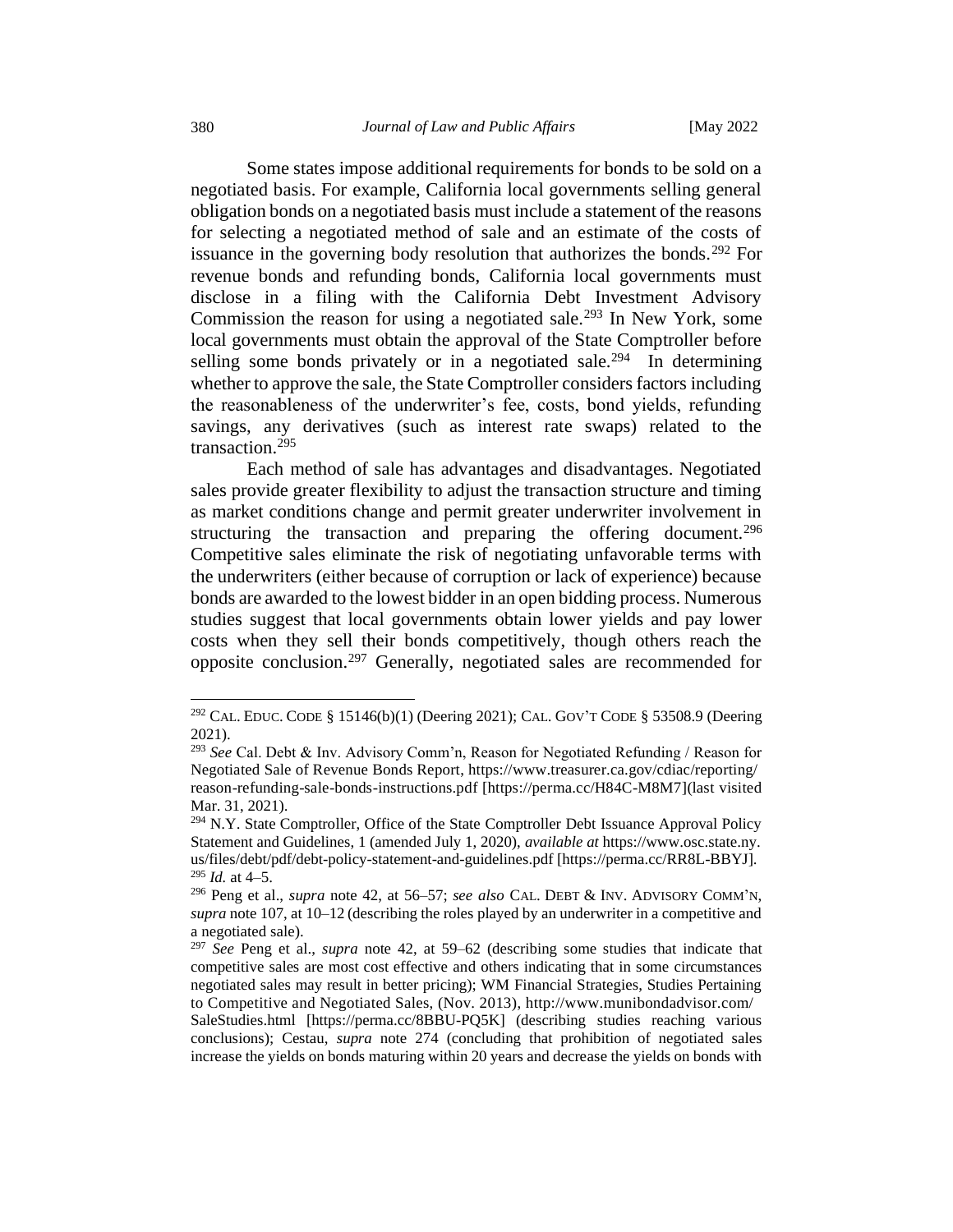complex transactions, new issuers or complicated credits, while competitive sales are recommended for higher rated issuers with straight-forward security.<sup>298</sup>

Presumably, restrictions on method of sale are intended to ensure that local governments get the lowest possible yields on their bonds and do not pay excessive compensation to underwriters. Ideally, rather than blanket restrictions on methods of sale, states will allow local governments to select the method of sale that best suits their needs. At the very least, states should allow local governments to sell revenue bonds and refunding bonds without using competitive bidding since these transactions tend to be more complex or more time-sensitive.<sup>299</sup> Rather than prohibiting negotiated sales of general obligation bonds or borrowing from financial institutions, a state could require a local government's governing body to make findings about the reasons a negotiated sale or private borrowing was being pursued, or could require use of a municipal advisor or consultation with or approval of a state agency or other expert before undertaking the transaction. Other options would include making available guidance from a state agency or other entity with expertise at a reasonable cost or requiring local governments to use a municipal advisor for negotiated sales of general obligation bonds.

States also might want to encourage the use of a competitive process involving obtaining proposals from several underwriters to select underwriters for a negotiated sale, or even make available technical support to assist with such a process.<sup>300</sup> Selecting underwriters for negotiated sales using a competitive process has significantly reduced the underwriting costs paid by issuers.<sup>301</sup>

Some state laws include detailed provisions about the mechanics of competitive sales, in particular, such as when and where notice of sale must be published and what the notice must contain.<sup>302</sup> Some of these provisions,

longer maturities); Simonsen, *supra* note 81, at 714–15 (indicating that competitive sales lead to lower interest rates on bonds).

<sup>298</sup> CAL. DEBT & INV. ADVISORY COMM'N, *supra* note 22, at §5.3.1; LEAGUE OF OR. CITIES, *supra* note 50, at 26; Gov't Fin. Officers Assoc., *Selecting and Managing the Method of Sale of Bonds*, https://www.gfoa.org/materials/selecting-and-managing-the-method-of-sale-ofbonds [https://perma.cc/KGB7-W7J7]; WM Financial Strategies, *Bond Sale Methods (Competitive v Negotiated Bond Sales)*, http://www.munibondadvisor.com/SaleChoice.htm [https://perma.cc/3H4B-3A9P].

<sup>299</sup> *See* Peng et al., *supra* note 42, at 63–64 (noting that revenue bonds tend to be riskier and investors may need more information about them, and that refunding bond sales are more time-sensitive).

<sup>&</sup>lt;sup>300</sup> The Government Finance Officials Association recommends using a competitive process to select underwriters for negotiated sales. Gov't Fin. Officers Assoc., *supra* note [284.](#page-63-0) For descriptions of this process, *see* CAL. DEBT & INV. ADVISORY COMM'N, *supra* note [22,](#page-8-0) at §5.3;Peng et al., *supra* not[e 42,](#page-11-0) at 55–56.

<sup>301</sup> Peng et al., *supra* note 42, at 55–56.

<sup>302</sup> Salsich, *supra* note 60, at § 12.40.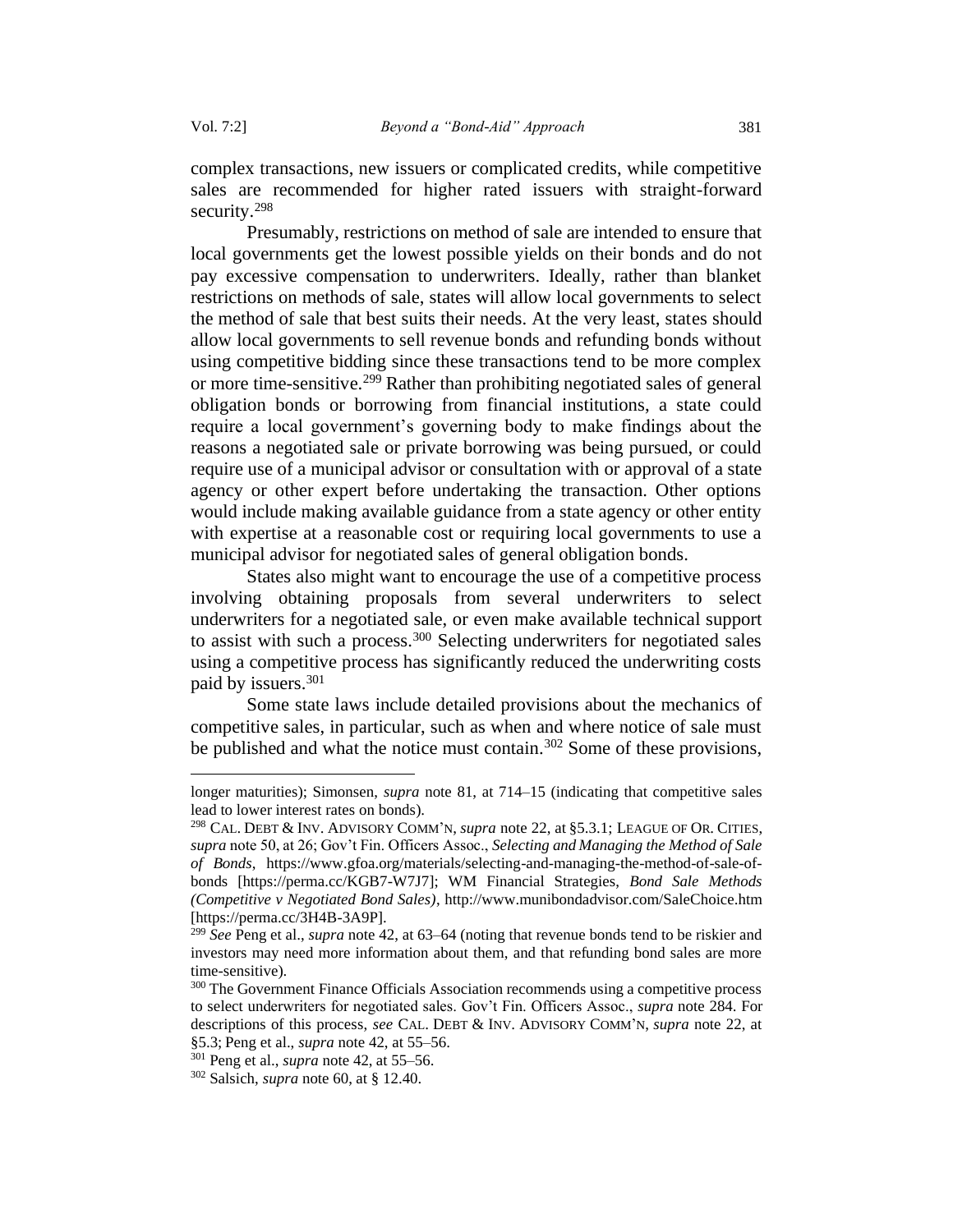such as requirements to publish in newspapers in particular cities,  $303$  seem almost quaint today when competitive bidding takes place through electronic platforms.<sup>304</sup> In all likelihood, some requirements that seem reasonable today will be obsolete in the future as technology and market practices evolve. Ideally, any specifics about notice, method of submission of bids and the like would be drafted in general terms (for example, requiring notices of sale to be published in a manner (including online) that is reasonably expected to reach prospective bidders)<sup>305</sup> or delegated to a state agency that can more easily revise regulations to adapt to changing technology and market practices. The alternative is unnecessary expense and complication.

Some states prohibit the sale of general obligation bonds at a discount or limit the amount of discount that is allowed.<sup>306</sup> These laws presumably are intended to prevent local governments from selling bonds at a yield that is higher than (or substantially higher than) the authorized maximum interest rate. A better solution would be to authorize a maximum yield (or, better yet, to eliminate any maximum interest rate or yield imposed by state law), and to allow local governments to sell at a discount or premium in order to obtain the best price on their bonds. $307$ 

# **7. THE APPROVAL PROCESS, INFORMATION AND OPPORTUNITIES FOR PUBLIC INVOLVEMENT**

One of the key functions of bond laws is to ensure that governing bodies and the public have access to information about proposed bond issuances and existing debt, and that the public has a meaningful opportunity to influence proposed local government borrowing. Much of the information provided to the public and the public's opportunity to provide input outside the voter approval process occurs on the context of governing body approval. All states require governing body approval (or that of a delegate of the

<sup>303</sup> *See, e.g.,* CAL.PUB. UTILITIES CODE § 22784 (Deering 2021) (requiring that the board of supervisors publish notice in a newspaper of general circulation in the county, or if there isn't one, in a different county, before selling bonds); MONT. CODE ANN. § 7-7-2252 (2019) (requiring publication of notice of sale in a local newspaper and providing the option to also publish in a financial newspaper in New York or Chicago).

<sup>&</sup>lt;sup>304</sup> For example, one bidding platform indicates that it is used by the top 30 underwriters. IPREO, *Competitive Bid Calculation System,* https://www.newissuehome.i-deal.com/ Destination/docs/BiDCOMP.pdf [https://perma.cc/D4HN-T52N].

<sup>&</sup>lt;sup>305</sup> For example, California allows publication of a notice of sale in "a financial publication generally circulated throughout the state or reasonably expected to be disseminated among prospective bidders for the securities." CAL. GOV'T CODE § 53692 (Deering 2021). This could be expanded to include online platforms.

<sup>306</sup>Salsich, *supra* note 60, at § § 12.43. *See also* N.Y. LOCAL FIN. LAW § 57.00(e) (McKinney 2021) (limiting the discount to no more than five percent except in specified circumstances). <sup>307</sup> *See supra* notes 15–17 and accompanying text.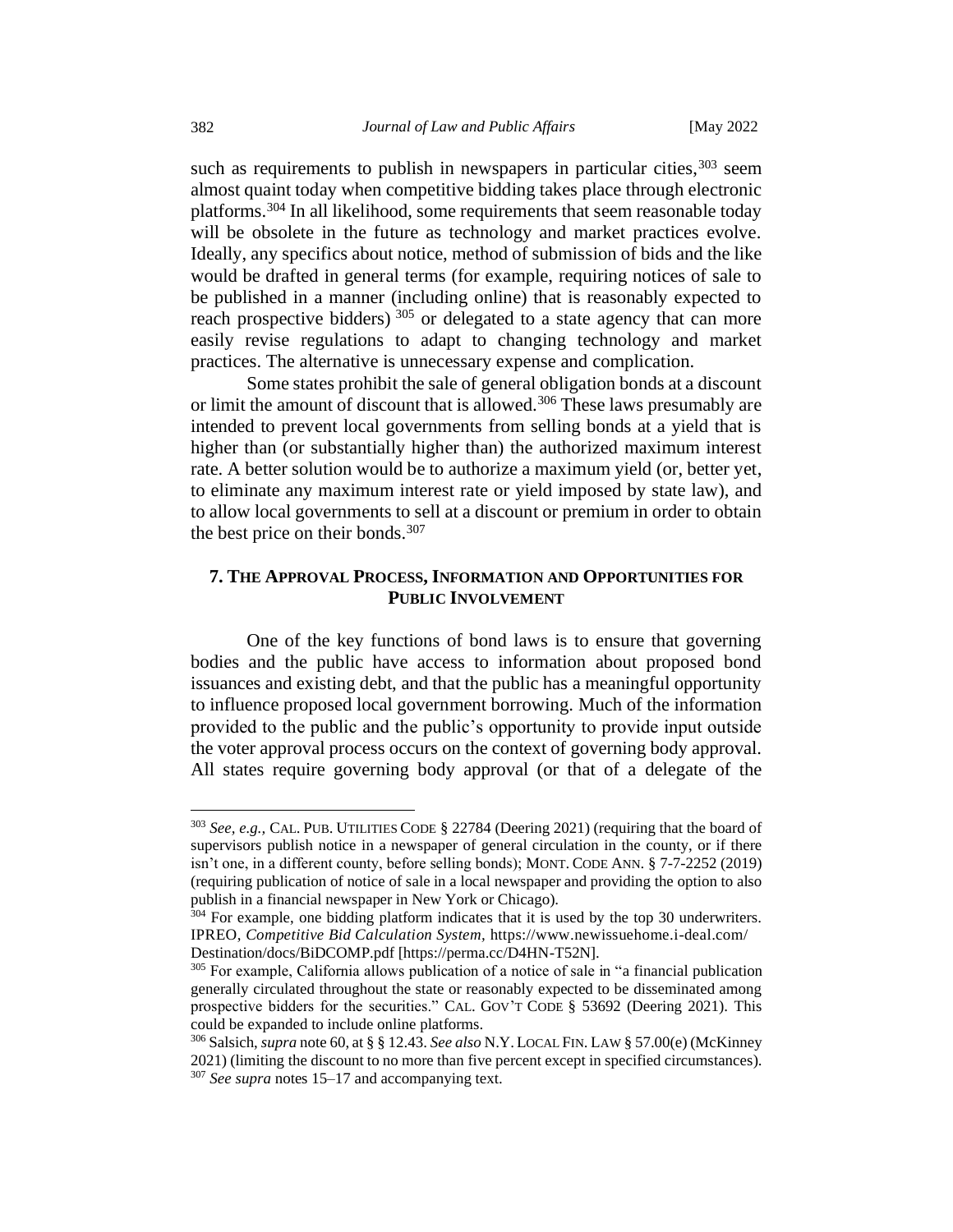governing body) of bond issuances,<sup>308</sup> some require supermajority approval. Some states also require that issuers provide information to a central repository or otherwise make information about debt readily available to those interested. Governing body approval and information requirements are discussed in the following sections. As with voter approval requirements, if governing body approval and information requirements are imposed, they should be applied consistently so that decisions about financings are made on the basis of the needs of the community rather than the challenge of meeting the requirements.

## *7.1. Supermajority Approval*

Some state laws require that a supermajority of a local government's governing body approve certain bond issuances, with different definitions of supermajority in different cases.<sup>309</sup> Supermajority requirements may help protect against unwise borrowing by making it more difficult for "small but well-organized groups to put together the legislative coalition necessary to authorize new debt."<sup>310</sup> A supermajority requirement may also signal to the governing body that the decision to borrow is a particularly important one, and that in itself may have value. While at least one study has suggested that legislative supermajority approval requirements do not reduce the level of  $debt<sub>1</sub><sup>311</sup>$  it is possible that the requirements caused the debt to be more carefully considered.

## *7.2. Requirements for Information and Findings Before Issuance*

Some states require that specific information be provided to governing body members or made publicly available before bonds are approved, or that governing bodies make specific findings in their resolutions authorizing bonds. For example, before authorizing the issuance of bonds, governing bodies of California local governments must obtain and disclose estimates of the expected yield on the bonds, the costs of issuance, the proceeds to be received and the total amount of debt service that will need to

<sup>310</sup> Sterk & Goldman, *supra* note 73, at 1366.

<sup>308</sup> Salsich, *supra* note 60, at § 12.2.

<sup>&</sup>lt;sup>309</sup> For example, New York local governments generally may issue bonds only if the transaction is approved by two-thirds of the membership of the governing body (or threefifthsif a referendum is being held). N.Y. LOCAL FIN. LAW § 33.00 (McKinney 2021). Twothirds of council members of California non-home rule cities must approve an ordinance to put a general obligation bond measure on the ballot, and some California local transportation authority boards must approve the issuance of sales tax bonds by a two-thirds vote. CAL. DEBT & INV. ADVISORY COMM'N, *supra* note 106, at 139, 195.

<sup>311</sup> Kiewiet & Szakaly, *supra* note 119, at 76. This study was of state legislatures, not local governments, but it is reasonable to think that the impact would be the same at the local level.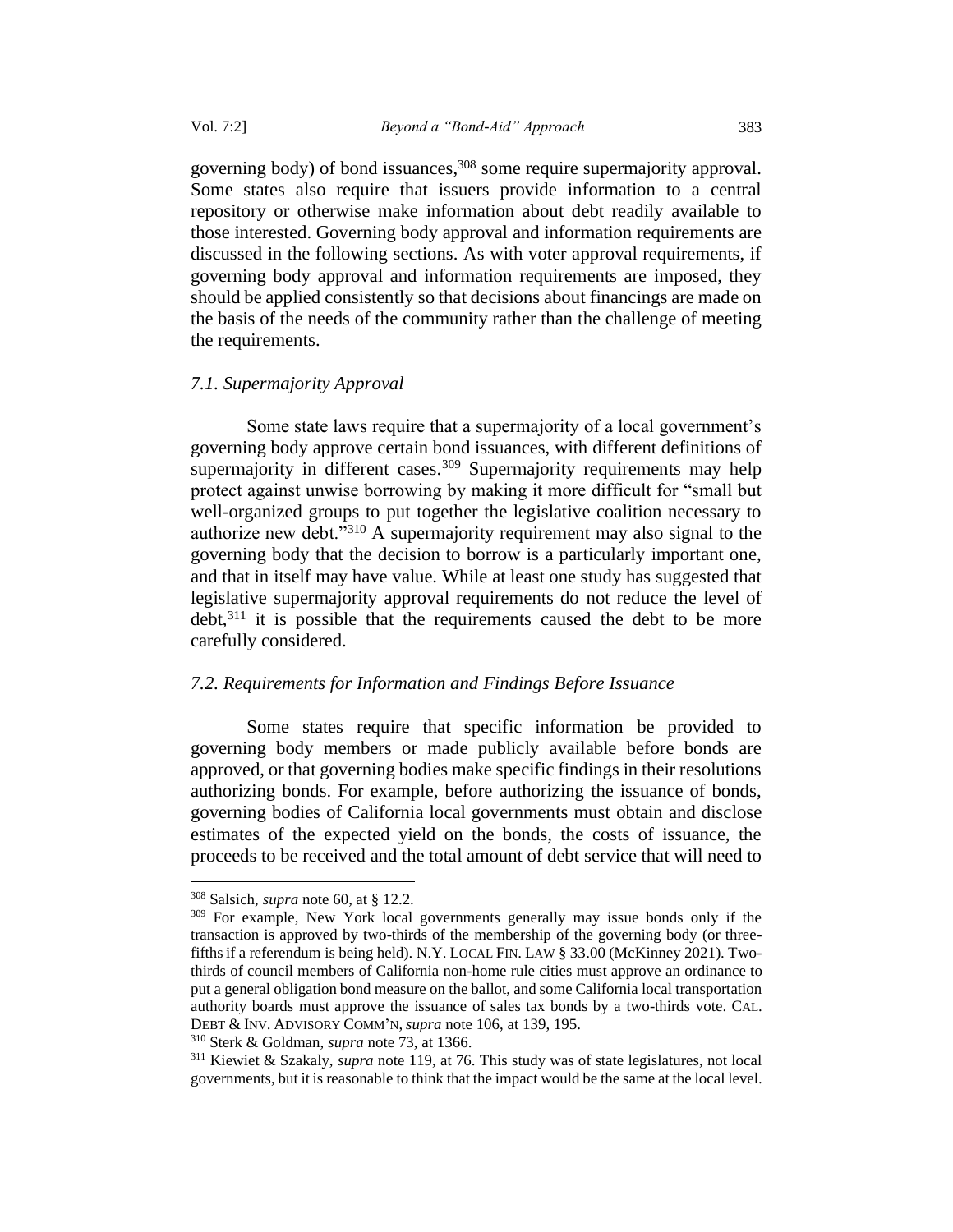be paid to maturity.<sup>312</sup> The purpose of this requirement, which was added in 2017, is to provide the public with a better understanding of the financial impact of the financing.  $313$ 

At least in states that have laws requiring that meetings of local government governing bodies must be properly noticed and open to the public ("open meeting laws"),<sup>314</sup> requirements to present information to the governing body and for the governing body to make findings can serve dual purposes of informing the governing board and informing the public. While it is safe to assume that few members of the public attend local government board meetings or review meeting agendas on local government web sites, there is value in having the information available to anyone who wants to see it, and interest groups and the press may bring attention to more controversial measures. Mandating wider publication of a notice with key information about the financing in advance of the meeting might garner more public attention, notwithstanding that it is likely that most people do not read the public notices published in their local newspaper. However, requirements should be as straightforward as possible and should be limited to information that is meaningful to members of the governing board and the public. Otherwise, the requirements may simply impose unnecessary costs and create another opportunity for error while providing little benefit.

## *7.3. Opportunities for Public Discussion and Waiting Periods*

In addition to open meeting laws, some states provide specific opportunities for public discussion, or require a waiting period before bonds are issued to ensure that the public has the opportunity to provide input.<sup>315</sup> For example, Illinois law requires that local governments hold at least one public hearing after giving public notice of the hearing before authorizing some types of bonds that do not require voter approval.<sup>316</sup> For some bonds, California requires school districts to provide notice and present the resolution authorizing the bonds at two consecutive governing body meetings and it can be adopted only at the second one,  $317$  in effect giving a longer period in which members of the public can comment on the proposed

<sup>312</sup> CAL. GOV'T CODE § 5852.1 (Deering 2021).

<sup>313</sup> Cal. S. Rules Comm., Senate Floor Analysis, SB 450, 5 (Cal. 2017) (quoting the bill's author). Similarly, some local government governing bodies in California must make specific findings and include costs of issuance information in the authorizing governing body resolution in order to sell general obligation bonds at a negotiated sale. *See supra* note 277– 278 and accompanying text.

<sup>314</sup> Most states have such laws. MCQUILLIN, *supra* note 57, at § 13.11.

<sup>315</sup> Some examples appear in Salsich, *supra* note 60, at § 12.18.

<sup>316</sup> 30 ILL. COMP.STAT. ANN. 352 (LexisNexis 2021).

 $317$  CAL. EDUC. CODE § 15146(b)(2) (Deering 2021). This only applies to capital appreciation bonds.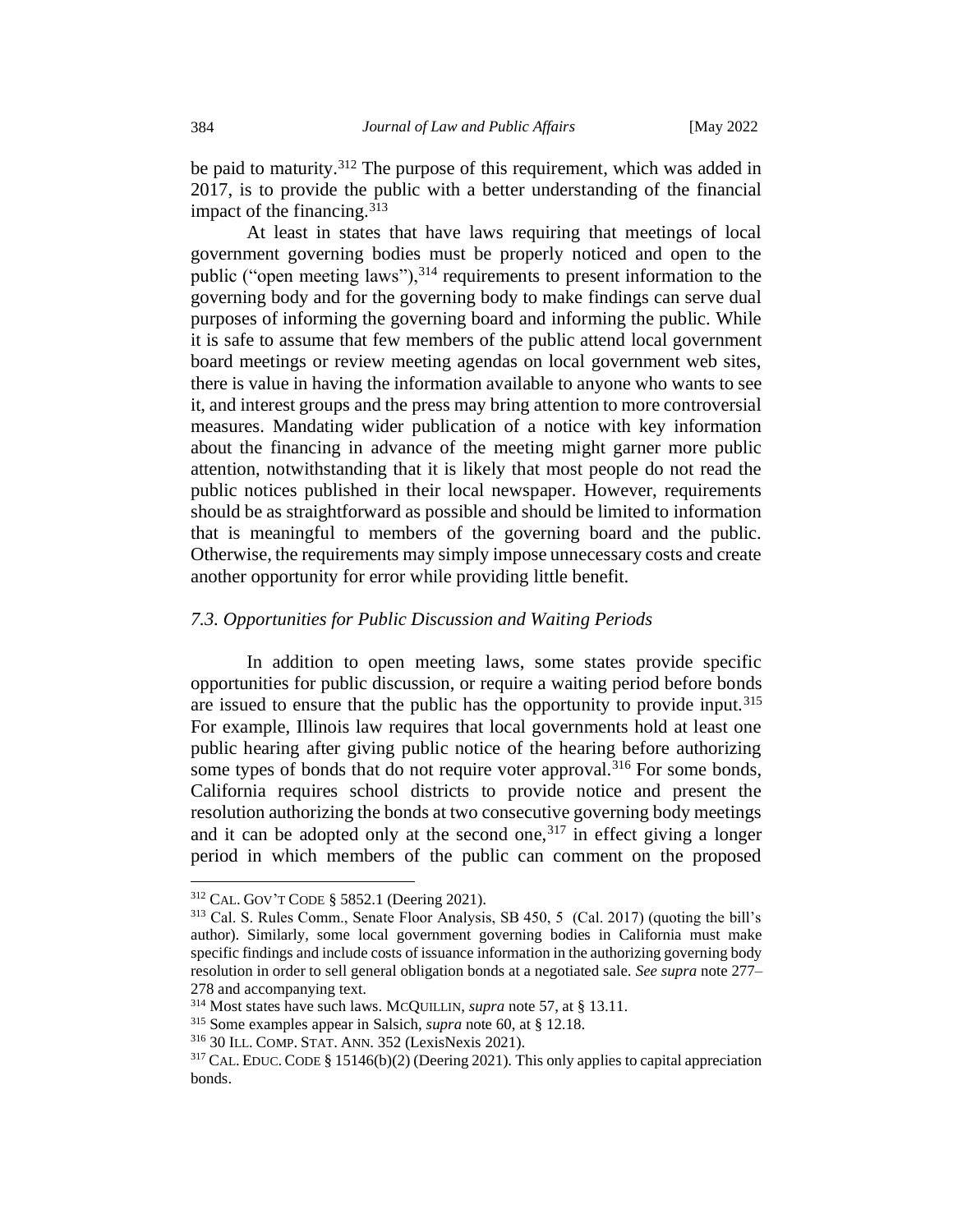issuance. Requirements to give public notice and to give the public a period of time and the opportunity to provide input (whether that is in the context of a regular governing body meeting or otherwise) could promote public engagement and increase the likelihood that government officials hear varying viewpoints in the community before making a final decision to issue bonds, or at least before the bonds are issued. The Internal Revenue Code takes a similar approach, requiring that a public hearing after notice for some (but not all) tax-exempt bonds.  $318$ 

# *7.4. Additional Information Requirements and Other Accountability Measures*

Some states require reporting of bond issuance data to a state agency or otherwise require that the information be made accessible to the public. For example, every time a California local government issues bonds, it must provide information to the California Debt and Investment Advisory Commission ("CDIAC") about the issuance, including the principal amount of the bonds, premium and discount on the bonds, maturity schedule, purpose of the bonds, type of bonds, method of sale, identity of outside professionals and fees paid to them.<sup>319</sup> Local governments in California also must annually file with CDIAC information about outstanding debt and debt issued and paid during the preceding year.<sup>320</sup> CDIAC provides aggregate information about statewide debt issuances and also makes available information about individual issuances in excel on its web site.<sup>321</sup> Other states also collect and publish information about local government borrowing.<sup>322</sup> While information about publicly sold debt is available on the Municipal Securities Rulemaking Board's Electronic Municipal Market Access website, the information on that site is prepared for investors and does not include all of the information that might be of interest to, or provide information in the format that would be most usable by, citizens or to other local governments.<sup>323</sup> States that do not

<sup>318</sup> 26 U.S.C.A. § 147(f)(2)(B)(i) (West 2020); Treas. Reg. 1-147(f)-1(a)-(d).

<sup>319</sup> CAL. GOV'T CODE § 8855(i), (j) (Deering 2021); CAL. CODE REGS. Tit. 4, § 6020 (Barclays 2021).

<sup>320</sup> CAL. GOV'T CODE § 8855(k) (Deering 2021).

<sup>&</sup>lt;sup>321</sup> See generally California State and Local Government Debt Issuance Data, CALIFORNIA STATE TREASURER'S OFFICE, https://www.treasurer.ca.gov/cdiac/debt.asp [https://perma.cc/ F7CM-XLSR].

<sup>322</sup> Numerous states collect and publish information about local government debt. The California Debt and Investment Advisory Commission found in 2007 that 17 states had some form of state and/or local government debt data on their web sites. Cal. Debt & Inv. Advisory Comm'n, *State and Local Government Debt Data Resources* (CDIAC No. 07-08) 1 (2007). <sup>323</sup> The site is called "emma.msrb.org". [https://perma.cc/8S2V-VGBG]. It generally includes disclosure information required to be provided for municipal bonds under federal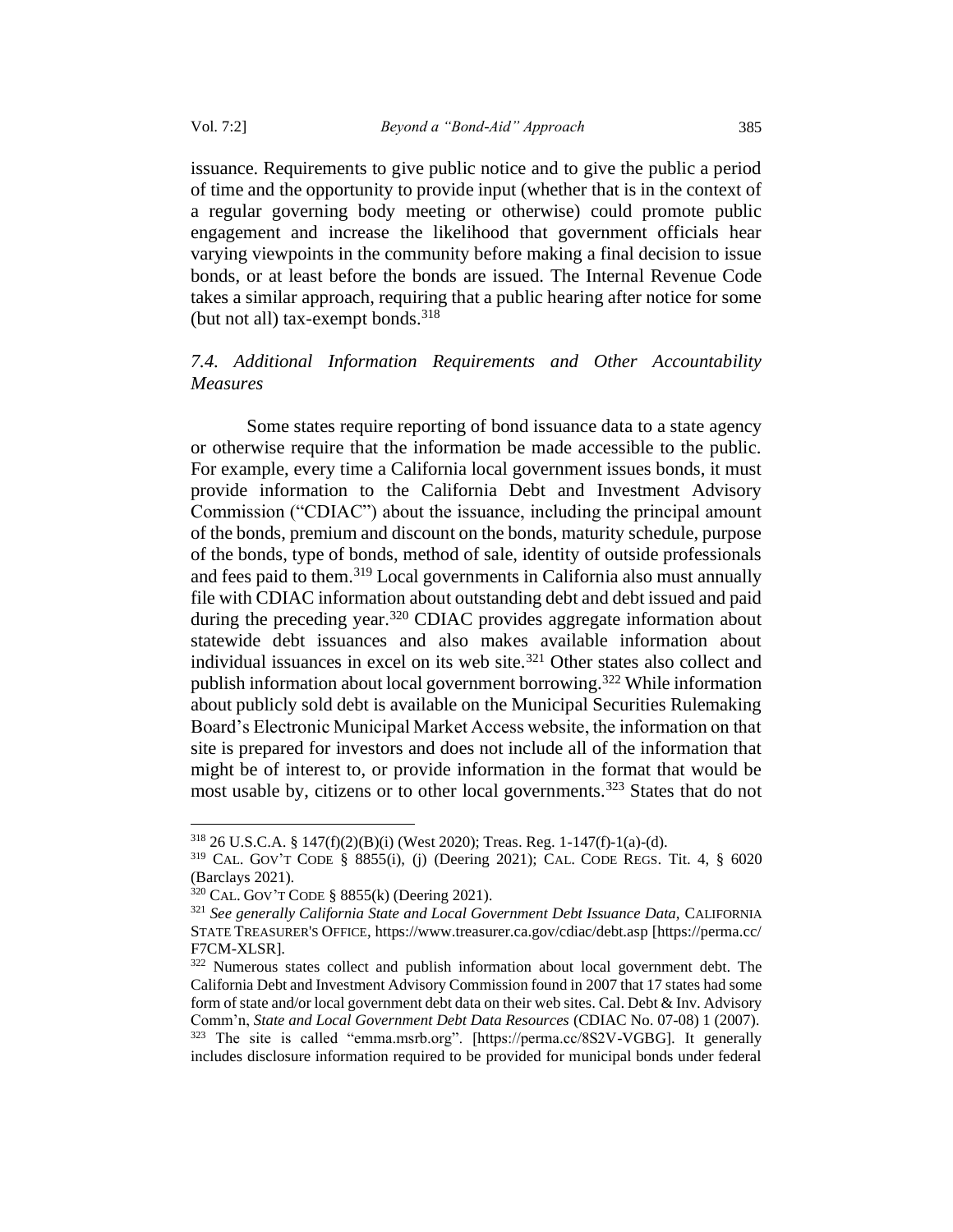collect and provide information should consider doing so and states that already collect information should evaluate whether it would be valuable to collect additional data. A state could form a working group that includes representatives of local governments, municipal advisors, and taxpayer organizations to evaluate what information would be useful and could be proved at a reasonable cost. States also could consider collaborating so that information from multiple states was available in a single database. While reporting requirements create additional work and cost for local governments, and compliance may not be perfect, this information is valuable not only to researchers and by the state, but also by citizens and by other local governments who may want to compare their issuance costs and bond yields to those of others.<sup>324</sup>

## **8. SO, WHAT NOW?**

This article has discussed some of the typical elements of bond laws and different ways that states have addressed them. It also has identified problems with some bond laws and proposed solutions. States have several options for improving bond laws and local government borrowing practices. These options range from a wholesale revision of the bond law to providing additional support and guidance to local governments. Several options are discussed below.

## *8.1. Changing the Law*

## 8.1.1. Wholesale Revision or Even a New Model Bond Law

Ideally, states would consider revamping their bond laws entirely to ensure consistency and clarity while providing needed flexibility and updates. An organization like the National Association of Bond Lawyers or the National League of Cities could even undertake the drafting of model bond laws similar to what the National Municipal League did in the 1950s and  $1960s<sup>325</sup>$  or similar to the Uniform Commercial Code or other laws that have been adopted in numerous states, though these options may prove unduly challenging, particularly where constitutional provisions need to be amended

securities laws. For example, official statements posted on the site do not typically include detailed information about fees charged by individual service providers involved in a transaction; this information may be useful to other local governments. In addition, because one has to look at official statements for separate transactions individually, it is not as easy to compare terms of issuances and issuers.

<sup>324</sup> *See* Joffe, *supra* note 219, at 15–16 (noting that making costs of issuance more visible is the first step towards reducing them).

<sup>325</sup> *See generally* note 93.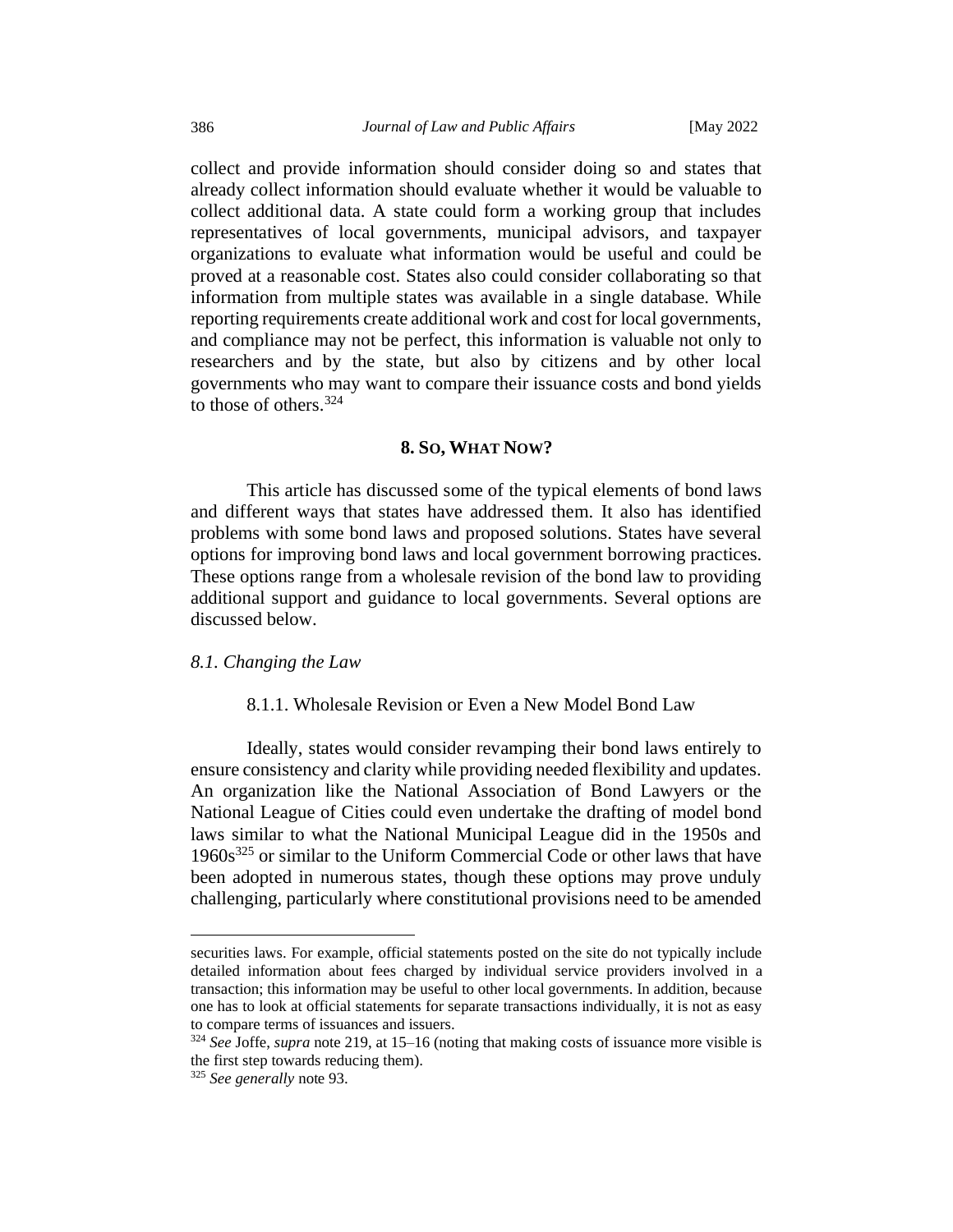or where there is a wide range in approaches among different states. Harmonizing a new set of model bond laws with existing laws that are spread throughout numerous statutes and codes, as is the case in many states,  $326$  also may be challenging.

### 8.1.2. Incremental Change

As an alternative to a wholesale revision of bond laws, states could evaluate specific aspects of their bond laws and make changes to those provisions. Similarly, national organizations could prepare and promote uniform versions of laws to change particular aspects of municipal bond law. For example, when federal law was changed so that municipal bonds had to be in registered form in order to be tax exempt, representatives of several organizations worked together to develop a model law permitting local governments to issue bonds in registered form, and at least 20 states adopted the model law entirely or in part.<sup>327</sup> It may be simplest to make amendments to laws that relate to specific terms of bonds and mechanics of issuance and sale rather than to voter approval requirements or debt limits. Another alternative would be to delegate requirements regarding issuance and sale mechanics and terms of bonds to a state agency so that provisions can be changed more easily as circumstances warrant, and even to allow local governments to deviate from some or all those requirements either after approval by the state agency or after consultation with the agency or another expert.

# 8.1.3. Consolidation

In most states, bond laws are scattered throughout numerous statutes and codes.<sup>328</sup> Even if no substantive changes to the laws are made, consolidating them in a single location would be valuable. Consolidation "would expose more fully the widespread existence of overlapping and contradictory provisions which have tended to hamper sound financial administration by local governments and to limit the ability of State legislatures to deal intelligently with this subject."<sup>329</sup> Consolidation would also make it easier for bond counsel and other professionals both within and outside local governments to understand what the laws are that apply to a particular issuance. Having statutes spread throughout multiple codes increases the risk of inadvertent noncompliance. It likely also increases the

<sup>326</sup> *See generally* note 85.

<sup>&</sup>lt;sup>327</sup> *See supra* not[e 256](#page-59-0) and accompanying text.

<sup>328</sup> *See generally* note 85.

<sup>329</sup> ADVISORY COMM'N ON INTERGOVERNMENTAL RELS., *supra* note 50, at 85.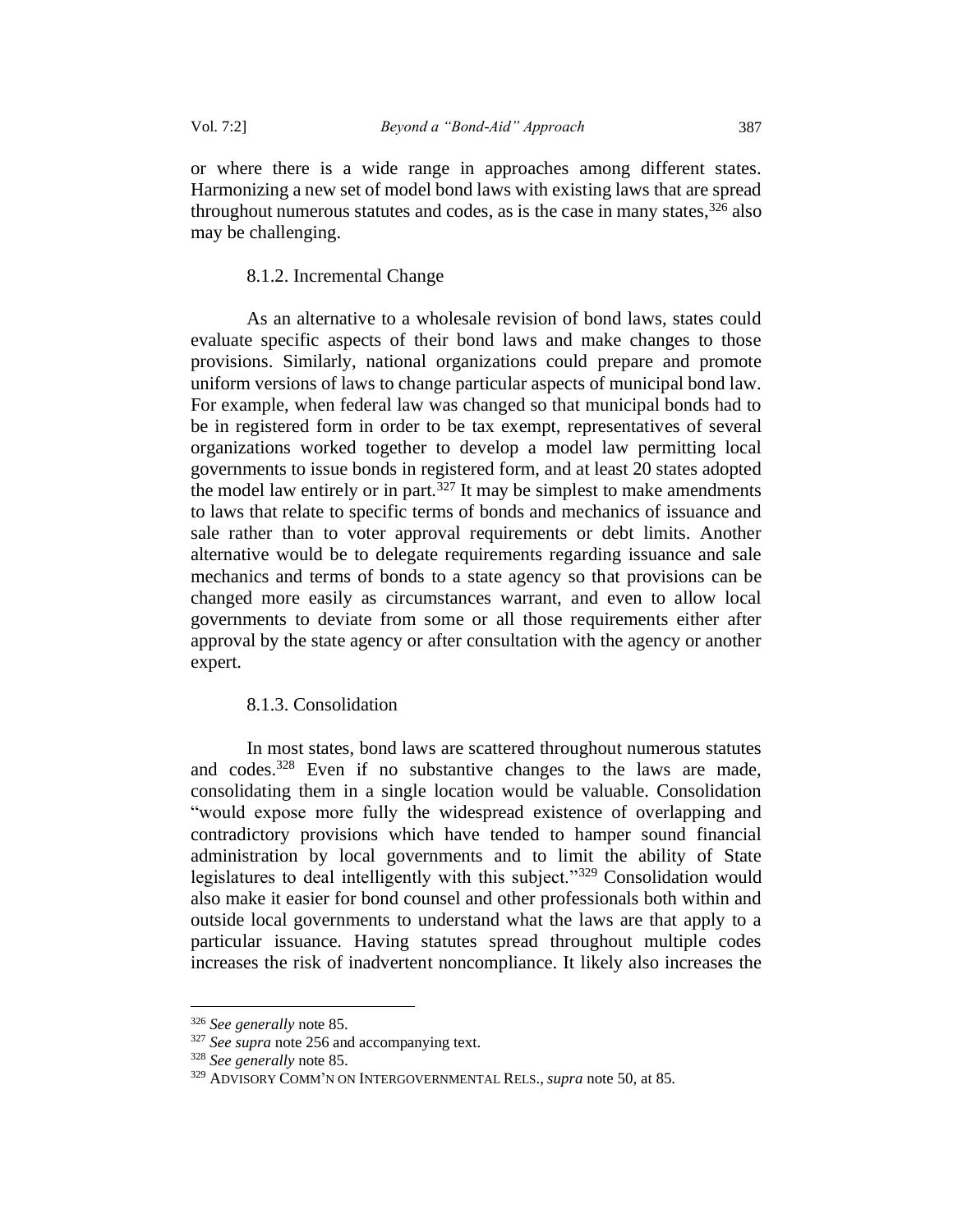cost of compliance because of the time and effort involved in ensuring that all relevant provisions are considered or, where there is ambiguity, complying with provisions that may not be intended to apply to a particular transaction. Consolidation, or at least partial consolidation, is achievable. For example, Texas consolidated its bond laws in 1999.<sup>330</sup>

### 8.1.4. Proceeding Carefully

Laws governing local government borrowing are complex, and they intersect with state laws regarding matters such as fiscal distress and municipal bankruptcy, the imposition of taxes and fees, open meeting laws and election laws. To avoid unintended consequences or disconnects with other bodies of law, amendments to bond laws should be made carefully. For example, when Texas consolidated its bond law in 1999, it involved public finance attorneys and the head of the public finance division of the office of the attorney general to review and provide comments on the proposed legislation and widely distributed drafts of the proposed law for comment.<sup>331</sup> Oregon also involved numerous public finance professionals (lawyers and finance professionals, both from private practice and governments) in the drafting of its 2007 revised bond law.<sup>332</sup> The Oregon bill also allowed Oregon local governments to use existing law for two years after the act became effective in order to "protect . . . local government borrowers against the possibility that the substantial revisions to existing law in this very large bill have adverse unintended consequences."<sup>333</sup> This gave the legislature time to address any problems of which it became aware during that two year period before any local government could be harmed.

In addition, additional research may be needed to inform discussion of some issues. For example, if permissive referenda are being considered, it would be valuable to know more about how the petition requirements and timing limitations affect the likelihood that citizens can actually require a measure to be on the ballot.

# *8.2. Other Alternatives: Education and Guidance*

Even absent any revisions to the law, there are things states can do to improve the situation. For example, in its 2019 Debt Financing Guide, CDIAC includes a list of all of the general bond statutes.<sup>334</sup> This list, together with the information provided in the guide, is very valuable. States also can

<sup>330</sup> *See supra* note 94 and accompanying text.

<sup>331</sup> Tex. Office of House Bill Analysis, Bill Analysis, H.B. 3157 (July 15, 1999).

<sup>332</sup> Rogers, *supra* note 86, at § 1.

<sup>333</sup> *Id.* at § 4.M.

<sup>334</sup> *See generally* CAL. DEBT & INV. ADVISORY COMM'N, *supra* note 22, at App. A.6.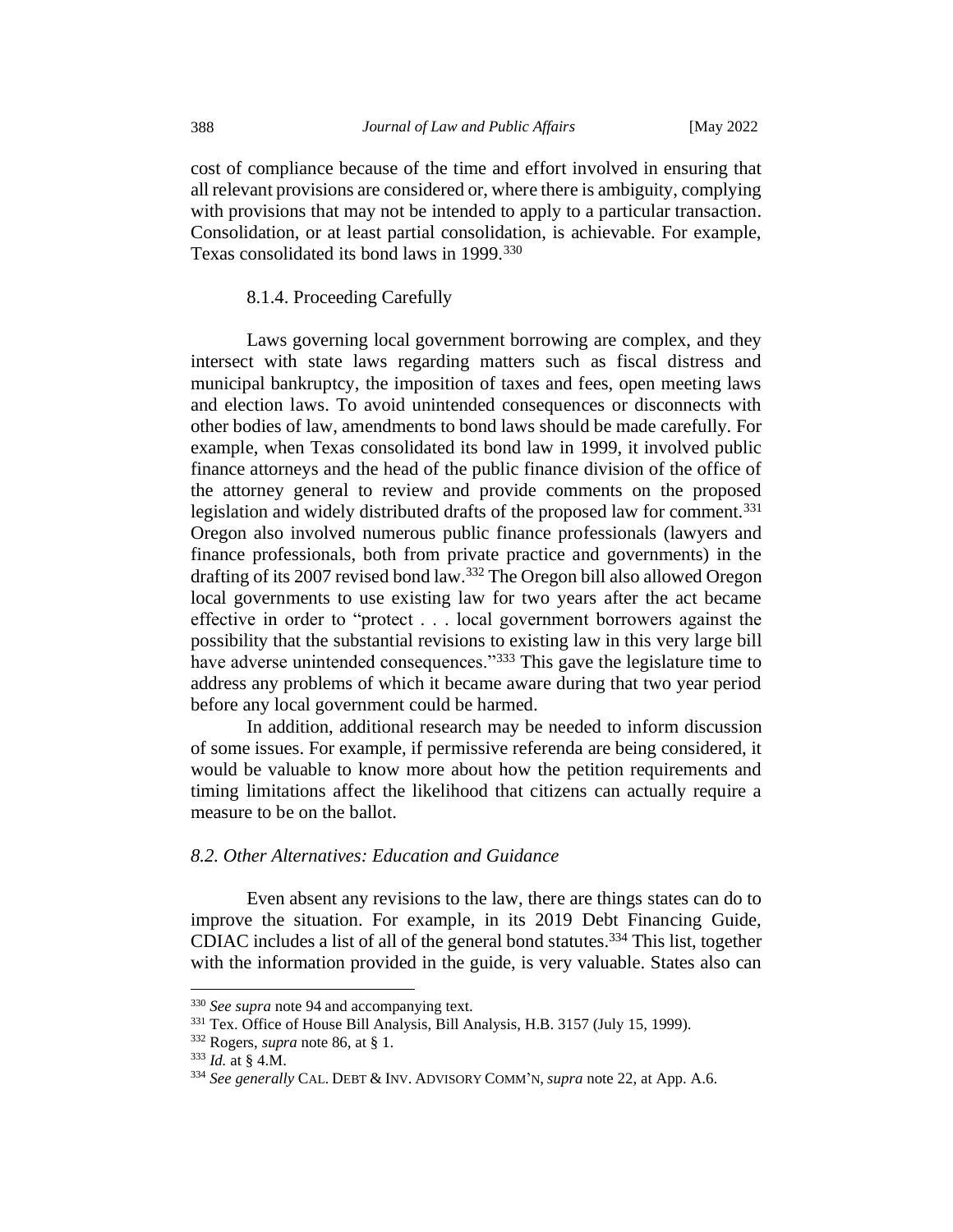(and do) provide training and educational resources to local governments through entities like CDIAC and the Oregon Municipal Debt Advisory Commission.<sup>335</sup> States that don't provide these resources should consider doing so or should consider supporting academic institutions and other organizations within the state that do.

States also could provide support to local governments in other ways, such as providing support services to local governments that could be accessed for a reasonable fee at the option of the local government or collaborating with a nonprofit organization that would provide this assistance.<sup>336</sup> States could take this a step farther and encourage or require use of these services for particularly complex or problematic transactions.

#### **9. CONCLUSION**

As we look for ways to revive the economy and to move beyond (or at least move forward despite) the COVID-19 pandemic, local government borrowing is likely to play a significant role. We need to do what we can now to make sure that borrowing is done in an effective and efficient way, and that local governments receive the guidance they need but are not constrained by outdated or unduly complicated mechanics. The first step to that is a robust dialogue about how state bond laws can be improved. The second step is determining whether in a particular state wholesale revision is realistic, or more circumspect objectives such as consolidation or revision of a particular aspect of bond laws are more achievable. It is time to start that conversation.

<sup>335</sup> *See, e.g.,* Cal. Debt and Inv. Advisory Comm'n, 2020 Debt Issuance and Public Investment Webinars, Seminars and Conferences, https://www.treasurer.ca.gov/cdiac/ seminars/2020/index.asp [https://perma.cc/9LLT-6SGN] (listing its 2020 training events); Or. State Treasury, Oregon Bond Education Center, https://www.oregon.gov/treasury/ public-financial-services/pages/oregon-bond-education-center.aspx [https://perma.cc/V3J9- DB7W] (providing educational materials about bond issuance). *See also generally* CAL. DEBT & INV. ADVISORY COMM'N, *supra* note 22.

<sup>336</sup> Such an organization was suggested in Ang & Green, *supra* note 19. *See supra* note 257 for a very brief description of the organization they proposed.